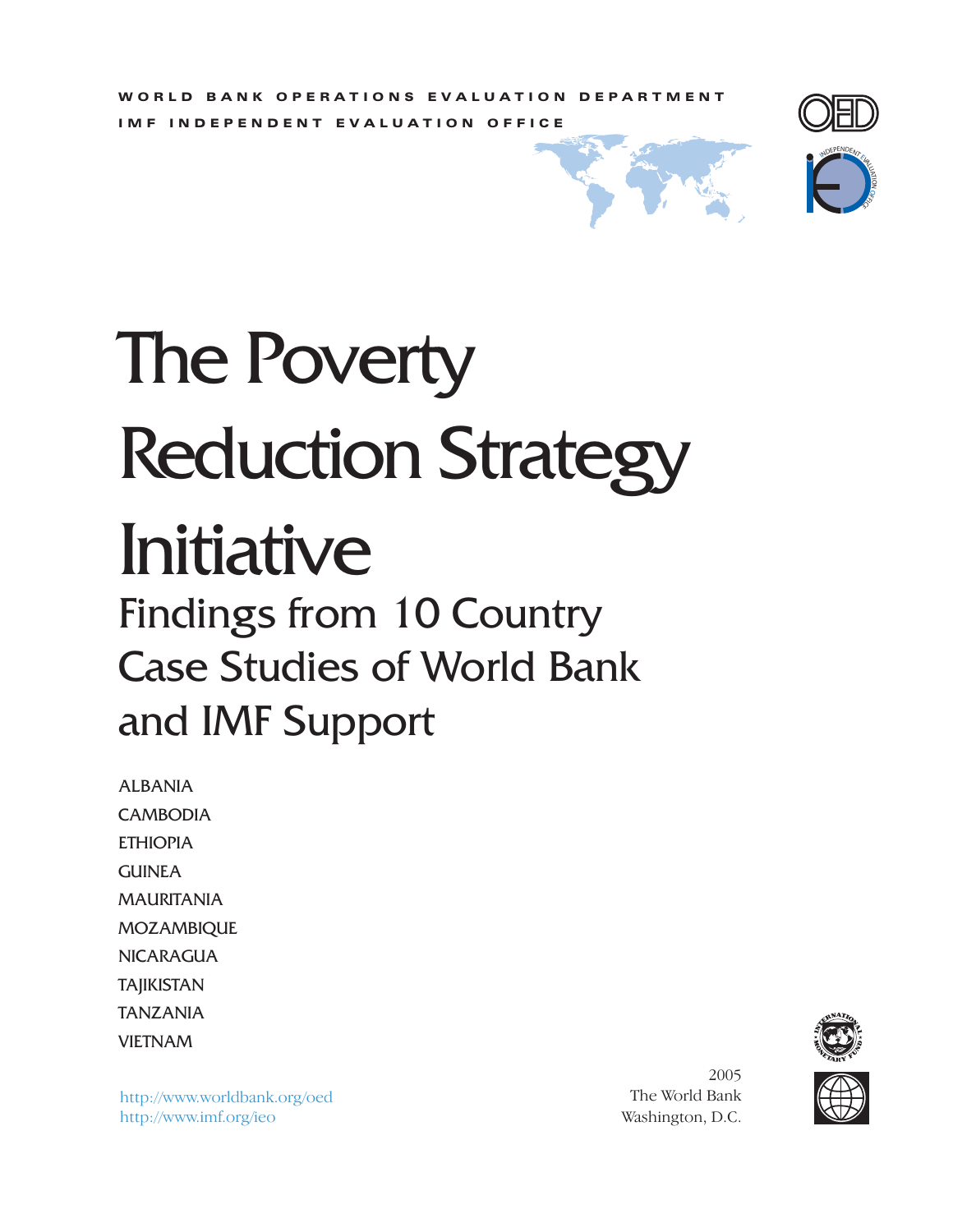© 2005 The International Bank for Reconstruction and Development / The World Bank 1818 H Street, NW Washington, DC 20433 Telephone 202-473-1000 Internet www.worldbank.org E-mail feedback@worldbank.org

All rights reserved.

1 2 3 4 07 06 05

The findings, interpretations, and conclusions expressed herein are those of the author(s) and do not necessarily reflect the views of the Board of Executive Directors of the World Bank or the governments they represent.

The World Bank does not guarantee the accuracy of the data included in this work. The boundaries, colors, denominations, and other information shown on any map in this work do not imply any judgment on the part of the World Bank concerning the legal status of any territory or the endorsement or acceptance of such boundaries.

#### **Rights and Permissions**

The material in this work is copyrighted. Copying and/or transmitting portions or all of this work without permission may be a violation of applicable law. The World Bank encourages dissemination of its work and will normally grant permission promptly.

For permission to photocopy or reprint any part of this work, please send a request with complete information to the Copyright Clearance Center, Inc., 222 Rosewood Drive, Danvers, MA 01923, USA, telephone 978-750-8400, fax 978-750-4470, www.copyright.com.

All other queries on rights and licenses, including subsidiary rights, should be addressed to the Office of the Publisher, World Bank, 1818 H Street NW, Washington, DC 20433, USA, fax 202-522-2422, e-mail pubrights@worldbank.org.

Cover photo: World Bank Photo Library.

ISBN 0-8213-6219-4 e-ISBN 0-8213-6220-8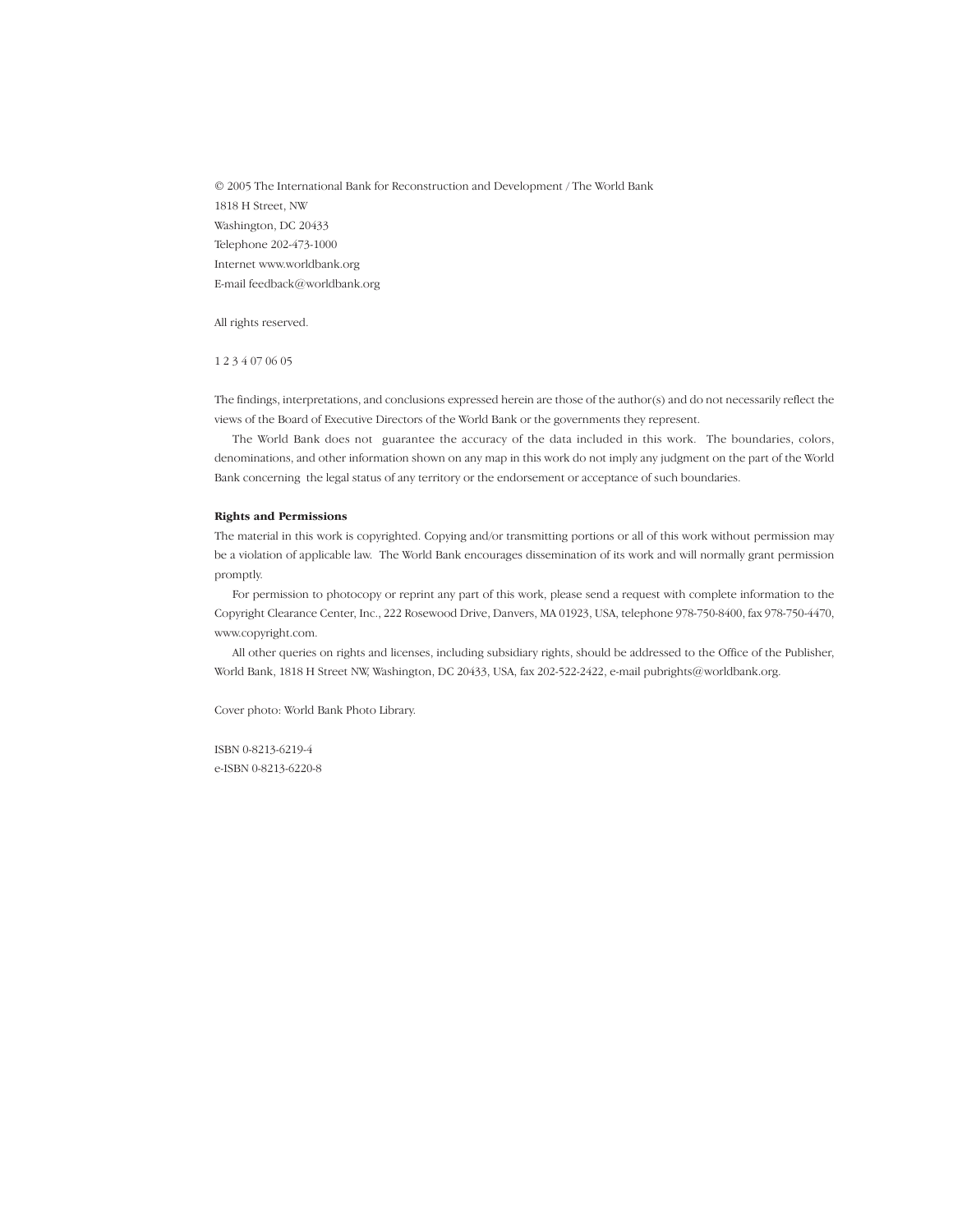## **Contents**

| vii |                | <b>Acknowledgments</b>                                                                                                                                                                                                                                                                                                                        |  |  |  |  |  |  |
|-----|----------------|-----------------------------------------------------------------------------------------------------------------------------------------------------------------------------------------------------------------------------------------------------------------------------------------------------------------------------------------------|--|--|--|--|--|--|
| ix  |                | <b>Acronyms and Abbreviations</b>                                                                                                                                                                                                                                                                                                             |  |  |  |  |  |  |
| 1   | 1              | <b>Introduction</b><br>Facing the poverty challenge<br>$\mathbf{1}$<br>$\mathfrak{Z}$<br>The scope of the present report<br>$\overline{4}$<br>Summary findings from the 10 country case studies                                                                                                                                               |  |  |  |  |  |  |
| 9   | $\overline{2}$ | <b>Albania</b><br>9<br>Growth depends on private sector development<br>The PRS process-better development planning<br>11<br>13<br>World Bank support-emphasizing country ownership<br>Bank-Fund collaboration<br>15<br>Conclusion-building credibility, coordinating aid<br>15                                                                |  |  |  |  |  |  |
| 17  | 3              | <b>Cambodia</b><br>A long road from conflict to growth<br>17<br>The PRS process-awkward timing, incomplete ownership<br>18<br>21<br>World Bank support—a need for effective local support and for better<br>alignment with the PRSP<br>22<br>Conclusion-learning from experience                                                              |  |  |  |  |  |  |
| 25  | 4              | <b>Ethiopia</b><br>25<br>Addressing economic fragility<br>27<br>The PRS process-good for government-donor relations<br>30<br>World Bank support-more decisionmaking in the field<br>IMF support—constructive engagement<br>31<br>32<br>Conclusion-a revived partnership                                                                       |  |  |  |  |  |  |
| 33  | 5              | <b>Guinea</b><br>33<br>Good potential to benefit from the PRS approach, but weak<br>institutional capacity<br>The PRS experience—a "good document," but inadequate process and<br>34<br>limited implementation<br>IMF support—a challenging policy environment<br>38<br>40<br>Bank-Fund collaboration<br>40<br>Conclusion-form over substance |  |  |  |  |  |  |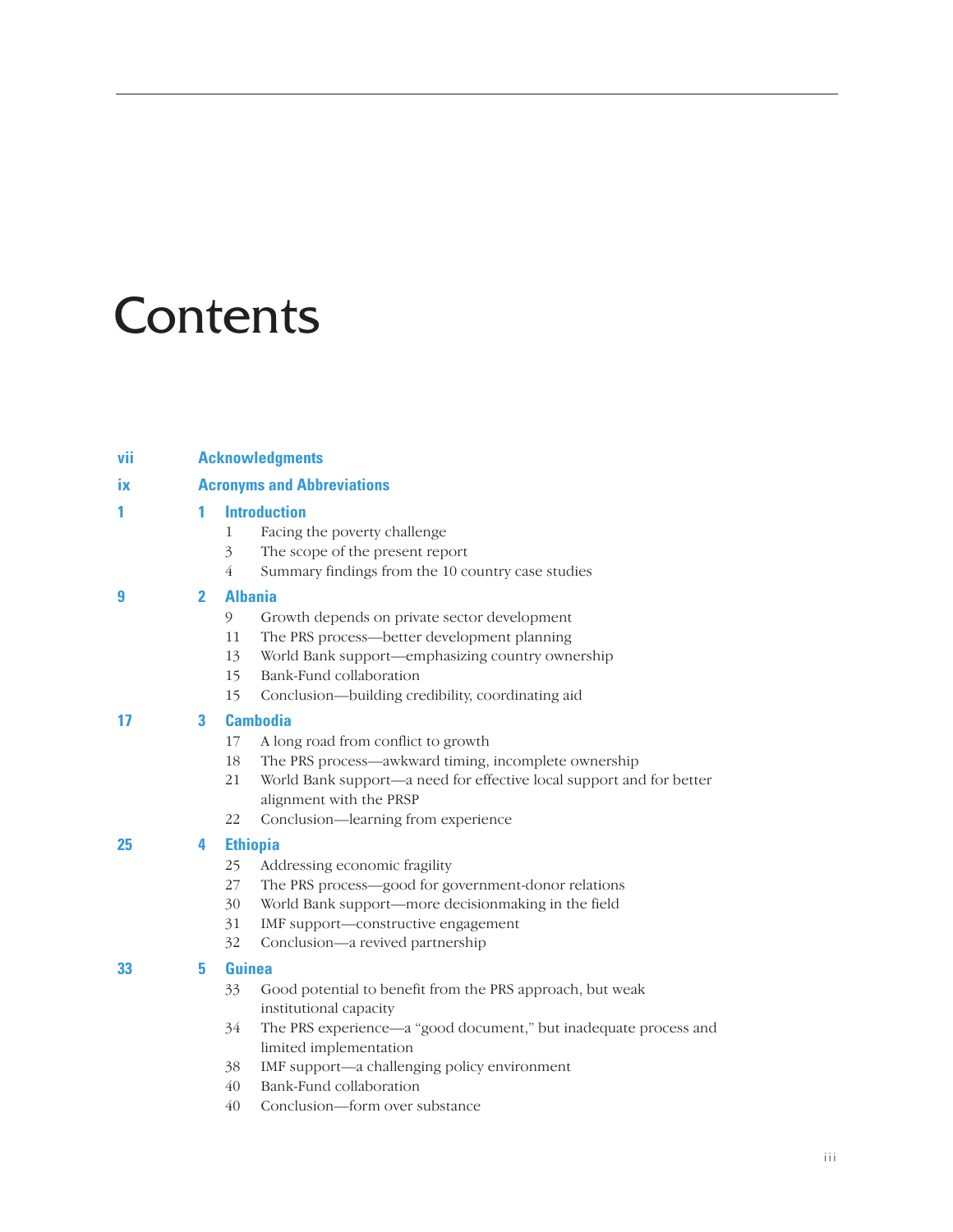#### **43 6 Mauritania**

- 43 Abundant resources, unmet needs
- 44 The PRS process—a centralized effort that may undermine implementation
- 47 World Bank support—overall alignment with the PRSP
- 48 Conclusion—a process in danger of reversal

#### **51 7 Mozambique**

- 51 Poverty reduction as a peace dividend
- 53 The PRS process—a common point of reference with strong government ownership
- 56 World Bank support—an effective local presence
- 57 IMF support—too low a profile with civil society
- 58 Bank-Fund collaboration
- 58 Conclusion—toward general budget support

#### **61 8 Nicaragua**

- 61 Poverty reduction in a polarized country
- 63 The PRS process—too little focus on growth
- 66 World Bank support—discussing options for growth
- 68 Bank-Fund collaboration
- 68 Conclusion—modest results under difficult initial conditions

#### **71 9 Tajikistan**

- 71 Surmounting regional strife to reduce poverty
- 73 The PRS process—better governance for a better business climate
- 76 World Bank support—a challenging shift to community-driven development
- 77 IMF support—challenges of shifting to a new way of doing business while continuing to foster fiscal discipline
- 78 Bank-Fund collaboration
- 79 Conclusion—implementation requires clearer priorities, greater coordination

#### **81 10 Tanzania**

- 81 A new resolve to fight pervasive poverty
- 83 The PRS process—a sharper focus, better data, and wider participation
- 86 World Bank support—too intrusive or not intrusive enough?
- 88 IMF support—gradual alignment with the PRSP and opening up of the debate on program design
- 89 Conclusion—a healthy process that has become embedded in domestic institutions overcomes defects in the original document

#### **91 11 Vietnam**

- 91 Successful poverty reduction
- 92 The PRS process—concurrent strategies
- 94 IMF support—flexibility, despite some persistent disagreements
- 95 Bank-Fund collaboration
- 95 Conclusion—merging parallel policy processes

#### **97 Annex: Guidelines for the Country Case Studies**

**101 Endnotes**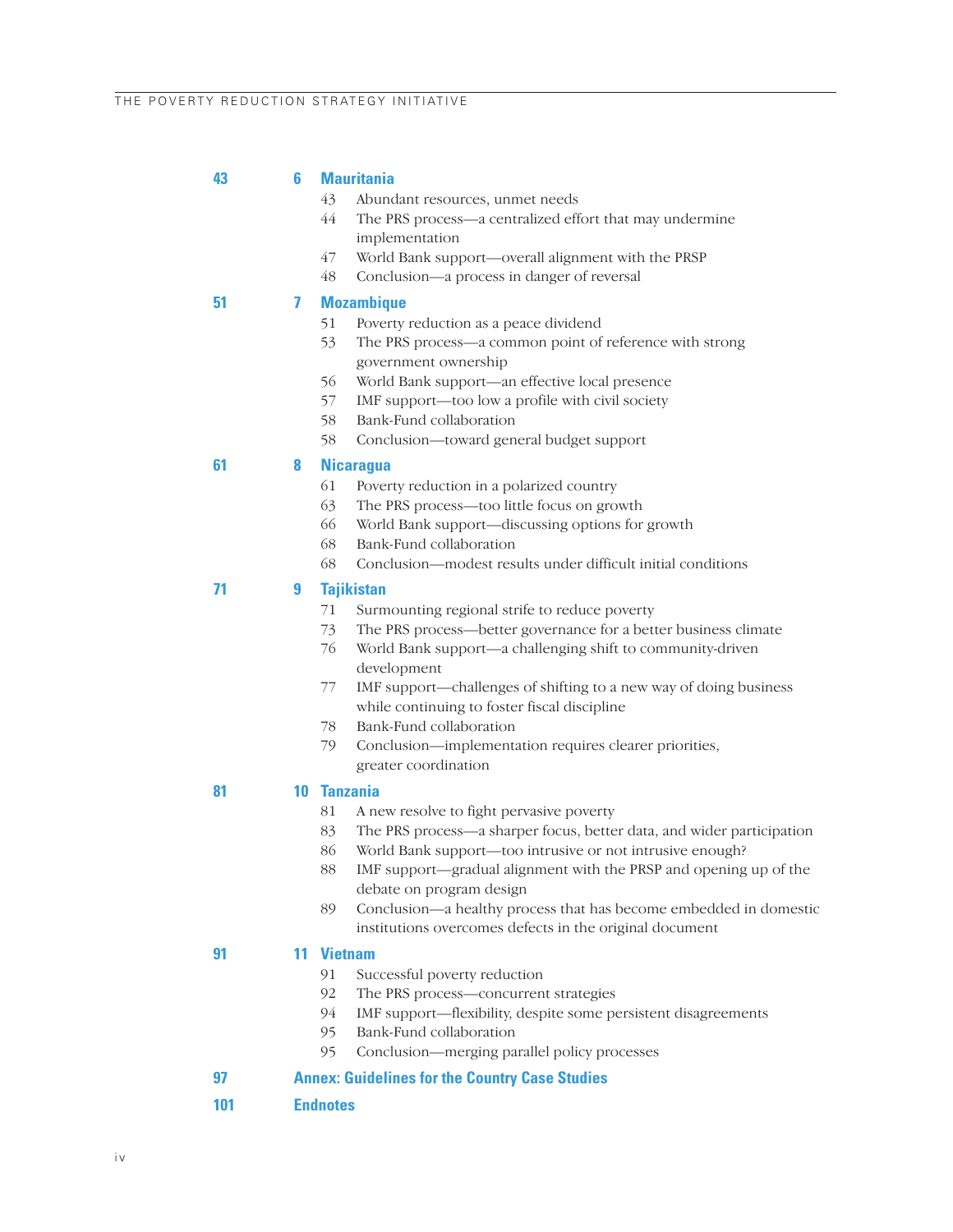#### **Boxes**

- 2 1.1 Five principles of the Poverty Reduction Strategy Initiative
- 3 1.2 Principles underlying the IMF's Poverty Reduction and Growth Facility
- 12 2.1 Key elements of Albania's National Strategy for Social and Economic Development
- 19 3.1 Cambodia's National Poverty Reduction Strategy: broad priorities and action areas
- 27 4.1 The four pillars of Ethiopia's PRSP
- 27 4.2 Civil society mobilization around the PRSP
- 29 4.3 An architecture for government–donor dialogue
- 36 5.1 Impact of the participatory process on the macroeconomic framework of Guinea's PRSP
- 37 5.2 The PRSP dissemination strategy in Guinea
- 46 6.1 Key elements of Mauritania's PRSP
- 54 7.1 Priority areas of Mozambique's PRSP
- 75 9.1 Key areas of Tajikistan's PRSP
- 93 11.1 Vietnam's PRSP policy matrix

#### **Figures**

- 10 2.1 Albania at a glance
- 10 2.2 The changing structure of Albania's economy
- 14 2.3 Evolution in World Bank lending to Albania, 1992–2004, by sector
- 18 3.1 Cambodia at a glance
- 26 4.1 Ethiopia at a glance
- 30 4.2 Spending in poverty-oriented sectors in Ethiopia
- 34 5.1 Guinea at a glance
- 39 5.2 Official aid to Guinea, 1998–2002
- 39 5.3 Changes in consumer price index in Guinea, January 2002–March 2003
- 44 6.1 Mauritania at a glance
- 52 7.1 Mozambique at a glance
- 52 7.2 Real GDP growth and inflation in Mozambique, 1991–2002
- 62 8.1 Nicaragua at a glance
- 72 9.1 Tajikistan at a glance
- 73 9.2 Real GDP growth and inflation in Tajikistan, 1996–2002
- 73 9.3 Tajikistan's total external debt, 1996–2002
- 75 9.4 External aid to Tajikistan, 1992–2001
- 82 10.1 Tanzania at a glance
- 85 10.2 Expenditures in priority sectors of Tanzania's PRSP, 1998/99–2002/03
- 87 10.3 World Bank commitments by sector, FY98–00 and FY01–03
- 92 11.1 Vietnam at a glance
- 94 11.2 Poverty-reducing spending in Vietnam, 1998–2003

#### **Tables**

- 4 1.1 Ten country case studies of the PRS Initiative
- 21 3.1 PRSP targets for poverty reduction in Cambodia
- 66 8.1 Planned and actual PRSP expenditures in Nicaragua, 2000–2002
- 82 10.1 Growth and investment indicators in Tanzania, period averages, 1991–2002
- 92 11.1 Selected macroeconomic indicators for Vietnam, 1995–2002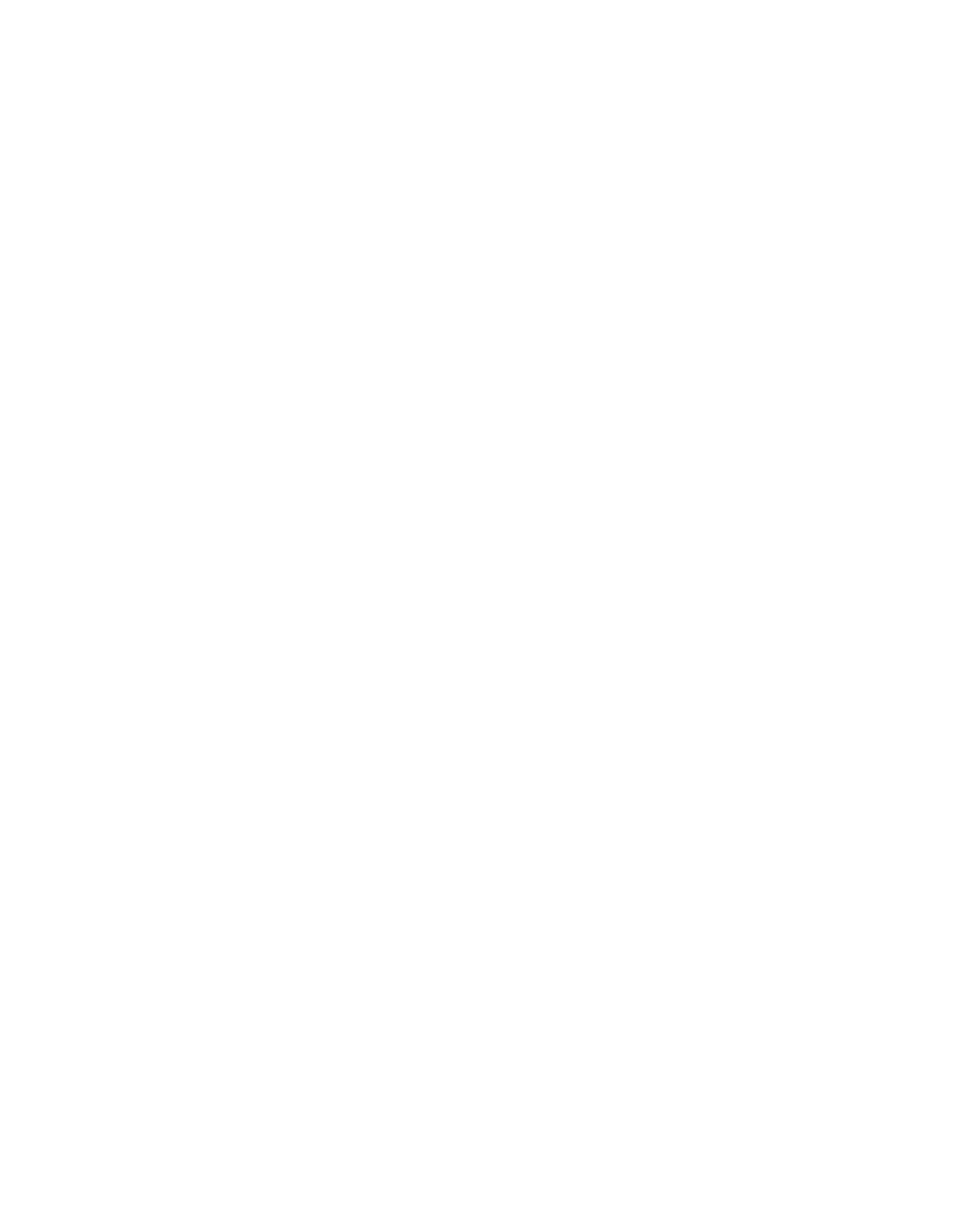### Acknowledgments

This report was prepared by Bill Battaile (OED) and Steve Kayizzi Mugerwa (IEO), with inputs from Steve Kennedy (editor).

The country chapters were derived from the following 10 country case studies conducted by OED and IEO:

**Albania:** the evaluation team was led by Basil Kavalsky (OED consultant) and included Zamir Islamshah (OED), and Ylli Cabiri (local consultant).

**Cambodia:** the evaluation team was led by Basil Kavalsky (OED consultant) and included Zamir Islamshah (OED), Bill Battaile (OED), and Chan Sophal (local consultant).

**Ethiopia:** the evaluation team was led by Alison Evans (OED consultant) and included Shonar Lala (OED), and Mohammed Mussa (local consultant).

**Guinea:** the evaluation team included Isabelle Mateos y Lago (IEO) and Jeff Chelsky (IEO).

**Mauritania:** the evaluation team included Delbert Fitchett (OED consultant), Laura Kullenberg (OED), Zamir Islamshah (OED), and Abou Diallo (local consultant).

**Mozambique:** the evaluation team was co-led by Tsidi Tsikata (IEO) and Nils Boesen (OED consultant) and included Paulo Mole (local consultant).

**Nicaragua:** the evaluation team was co-led by Martin Kaufman (IEO) and Nils Boesen (OED consultant) and included Alex Segura (IEO) and Desiree Elizondo (local consultant).

**Tajikistan:** the evaluation team was co-led by Tsidi Tsikata (IEO) and Jeffrey Balkind (OED consultant) and included Goulsara Pulatova (local consultant).

**Tanzania:** the evaluation team was co-led by Steve Kayizzi Mugerwa (IEO) and Madhur Gautam (OED) and included Shonar Lala (OED), Rwekaza Mukandala (local consultant), and Joseph Semboja (local consultant).

**Vietnam:** the evaluation team was led by Jeff Chelsky (IEO) and included Soren Jensen (IEO consultant).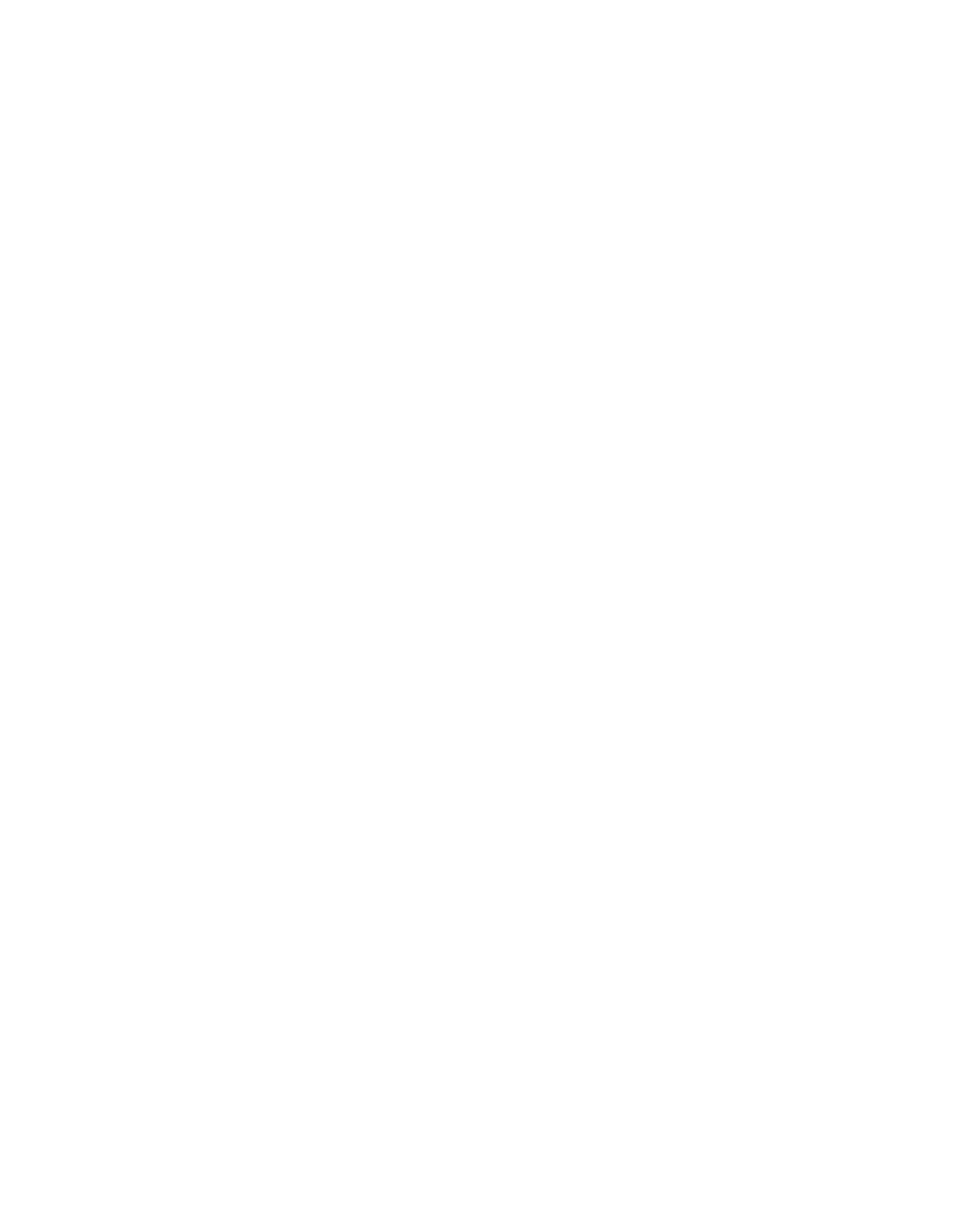### ACRONYMS AND ABBREVIATIONS

| CAS          | Country Assistance Strategy                       |
|--------------|---------------------------------------------------|
| CDF          | Comprehensive Development Framework               |
| <b>CFAA</b>  | Country Financial Accountability Assessment       |
| CSO          | Civil society organization                        |
| <b>ESAF</b>  | Enhanced Structural Adjustment Facility           |
| EU           | European Union                                    |
| <b>HIPC</b>  | Heavily Indebted Poor Countries                   |
| <b>IDA</b>   | <b>International Development Association</b>      |
| <b>IEO</b>   | Independent Evaluation Office                     |
| <b>IMF</b>   | International Monetary Fund                       |
| I-PRSP       | Interim Poverty Reduction Strategy Paper          |
| <b>JSA</b>   | Joint Staff Assessment                            |
| <b>MDGs</b>  | Millennium Development Goals                      |
| <b>MEFP</b>  | Memorandum of Economic and Financial Policy       |
| <b>MTEF</b>  | Medium-Term Expenditure Framework                 |
| NGO          | Nongovernmental organization                      |
| <b>OED</b>   | <b>Operations Evaluation Department</b>           |
| <b>PARPA</b> | Action Plan for the Reduction of Absolute Poverty |
| <b>PER</b>   | Public Expenditure Review                         |
| PRGF         | Poverty Reduction and Growth Facility             |
| <b>PRS</b>   | Poverty Reduction Strategy                        |
| <b>PRSC</b>  | Poverty Reduction Support Credit                  |
| PRSP         | Poverty Reduction Strategy Paper                  |
| <b>PSIA</b>  | Poverty and Social Impact Assessment              |
| <b>SWAP</b>  | Sector-wide approach                              |
| <b>UNDP</b>  | United Nations Development Program                |
| <b>WBI</b>   | World Bank Institute                              |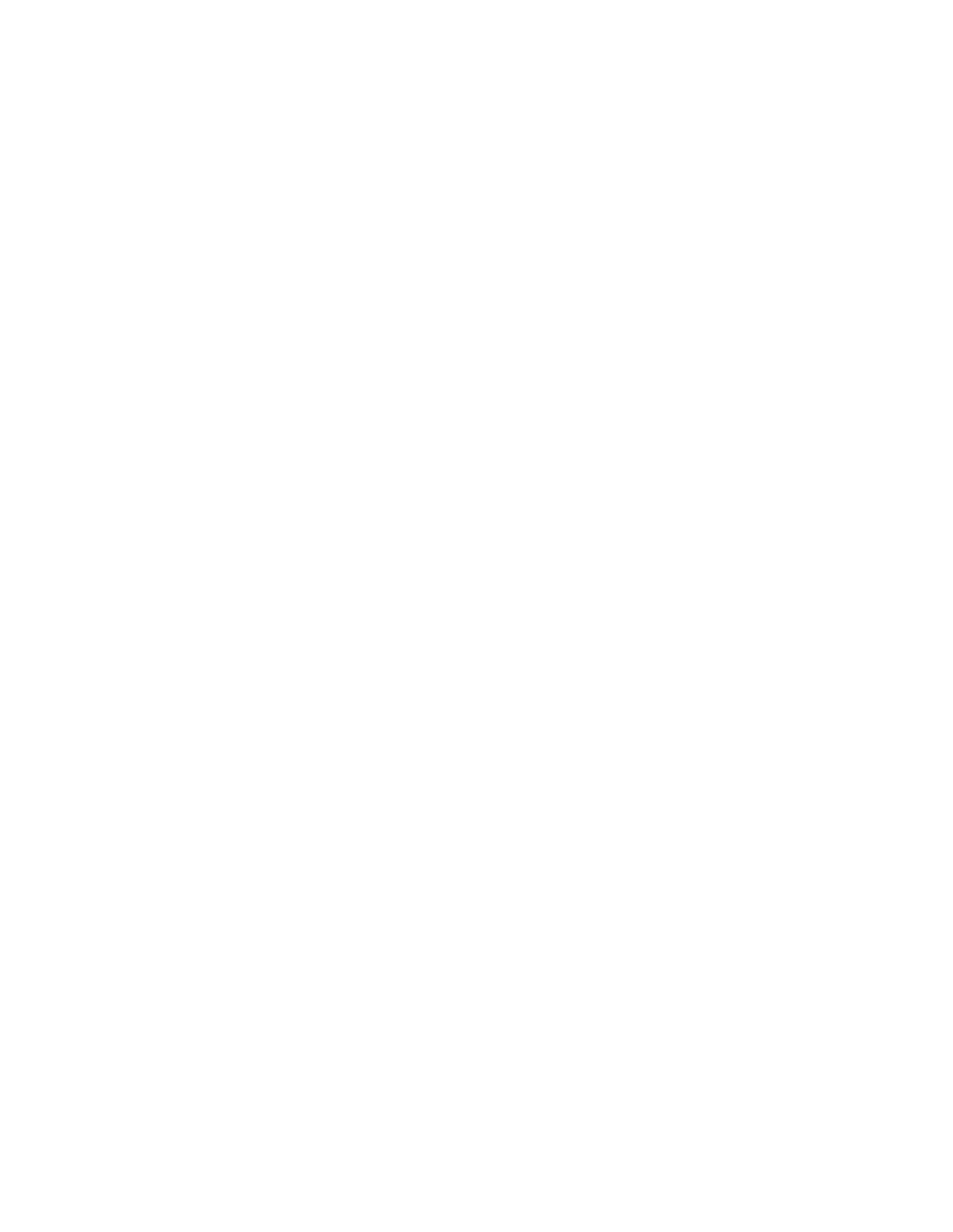

### Introduction

The Independent Evaluation Office (IEO) of the International Monetary<br>Fund (IMF) and the Operations Evaluation Department (OED) of the<br>World Bank—independent units reporting to their respective institu-<br>tions' Executive Bo Fund (IMF) and the Operations Evaluation Department (OED) of the World Bank—independent units reporting to their respective institutions' Executive Boards—recently completed parallel evaluations of the Poverty Reduction Strategy (PRS) Initiative, with particular attention to the role and effectiveness of World Bank and IMF support.<sup>1</sup>

A key source of evidence for the evaluations was a set of 10 country case studies, most completed in the second half of 2003, of countries that had completed a Poverty Reduction Strategy Paper (PRSP). This volume contains summaries of those case studies. Readers are referred to the full case studies for more complete treatment of the issues raised in this volume. $2$ 

This introduction first discusses the key features of the PRS Initiative, followed by the scope and methodology of the case studies. It concludes with highlights of the main messages of the case studies.

#### **Facing the poverty challenge**

At the end of 1999, the World Bank and the IMF launched the PRS Initiative to help low-income countries develop and implement better strategies to fight poverty—and to make aid more effective in reducing poverty.

The PRS Initiative promotes a countrydriven, comprehensive, and long-term process that is coordinated with external partners and is expected to achieve measurable results. Important changes in poverty-related planning processes and first-generation strategy documents have already been completed in more than 40 low-income countries.

The Initiative's framework for support to low-income countries comprises two key elements:

- First, country-authored, medium-term PRSPs, which are expected to draw on broad-based consultations with key stakeholder groups and a thorough diagnosis of the causes of poverty and sources of growth in the country.
- Second, the alignment of all external assistance to support the goals and priorities of the PRSP. Donor-supported programs are to be derived from a country's PRSP to ensure that they are country-owned and clearly oriented to achieving the joint objectives of poverty reduction and economic growth.

In promoting the PRS Initiative, the World Bank and IMF agreed to transform the way they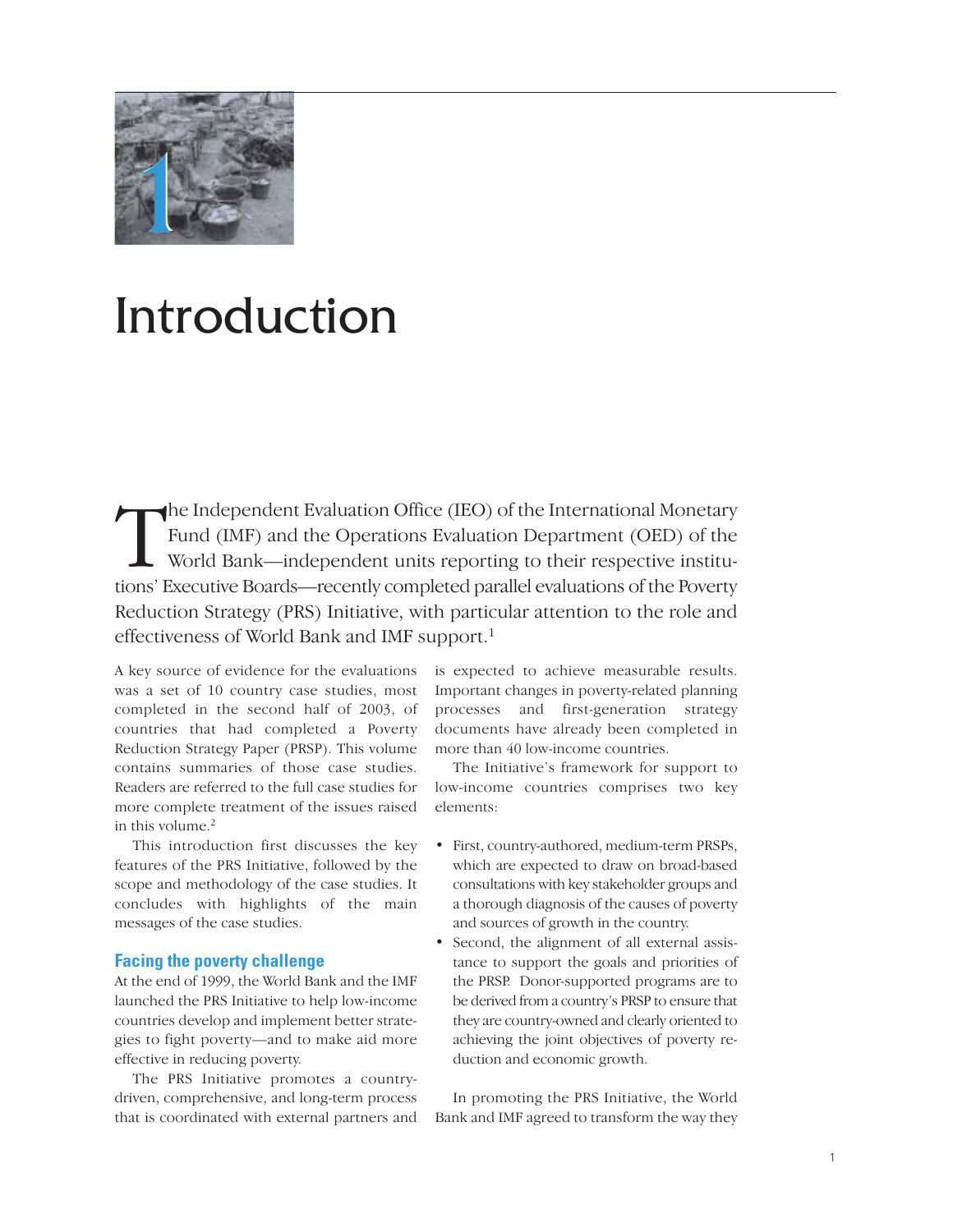operate in low-income countries and align their assistance directly with the goals articulated in member governments' PRSPs (box 1.1). The PRSP would thus become the centerpiece for World Bank and IMF relations with low-income countries. The Bank and Fund also agreed to enhance the complementarity of their development instruments in support of the PRSPs of their member governments.

For the World Bank, the PRS Initiative means supporting country efforts for planning, implementing, and monitoring poverty reduction strategies through its various forms of assistance—lending programs as well as advisory and analytical activities—and using its experience, influence, and convening power to mobilize other international financial institutions and bilateral donors to join the Initiative. It also means supporting implementation of the PRSP through alignment of assistance from the International Development Association (IDA, the World Bank's concessional lending arm) with country priorities and with the assistance programs of other external partners.

For the IMF, alignment meant creating a new vehicle for the provision of IMF concessional lending. The Poverty Reduction and Growth Facility (PRGF) gives a more central role to poverty reduction and pro-poor growth considerations in the design of IMF-supported programs in low-income countries than did its predecessor, the Enhanced Structural Adjustment Facility (box 1.2).

#### **Box 1.1**

**Five principles Reduction Strategy**

- **•** *Country-driven,* **involving broad-based participation**
- **•** *Comprehensive* **in recognizing the multidimensional nature of poverty and proposing a commensurate policy response**
- **Based on a** *long-term perspective* **for poverty reduction**
- **•** *Results-oriented* **and focused on outcomes that benefit the poor**
- **•** *Partnership-oriented***, involving coordinated participation of development partners.**

The PRS Initiative complements the Heavily Indebted Poor Countries (HIPC) Initiative, an international effort to reduce the external debt of low-income countries to sustainable levels, by helping ensure that resources freed up by debt relief would be used for public sector programs to reduce poverty. To obtain permanent debt relief under the HIPC Initiative, the 38 qualifying countries are required to produce an initial PRSP and implement it successfully for a year, as reflected in an Annual Progress Report.3

Although it is too early to assess with certainty the success of the new framework, it was an appropriate time to take stock of progress to date and identify shortcomings that may require corrections in the design and implementation of the PRS Initiative. Therefore, the independent evaluation offices of the two institutions—OED and IEO—decided to assess progress of the PRS Initiative and institutional support from the Bank and IMF.

Building on internal reviews of the PRS Initiative undertaken by IMF and World Bank staff, as well as by donor agencies and nongovernmental organizations, OED and IEO gathered information independently to assess the PRS Initiative against its objectives and to gauge the effectiveness of Bank and IMF support for the PRS approach. The two evaluation units completed separate but parallel reports, focused on intermediate outcomes through 2003—the quality of the policy formulation process, the nature of the strategy and policy framework that has evolved, and the interaction between this framework and the support of external partners.

The OED and IEO evaluations, discussed by the Boards of the Bank and IMF in July 2004, concluded that the World Bank and IMF should continue to support the PRS process, while making changes in three main directions:

- Reduce or eliminate uniform requirements, curb excessive emphasis on documentation, and encourage customization of PRSPs to fit country circumstances.
- Encourage PRSPs to explore a wider range of policy options, including those aimed at enhancing growth.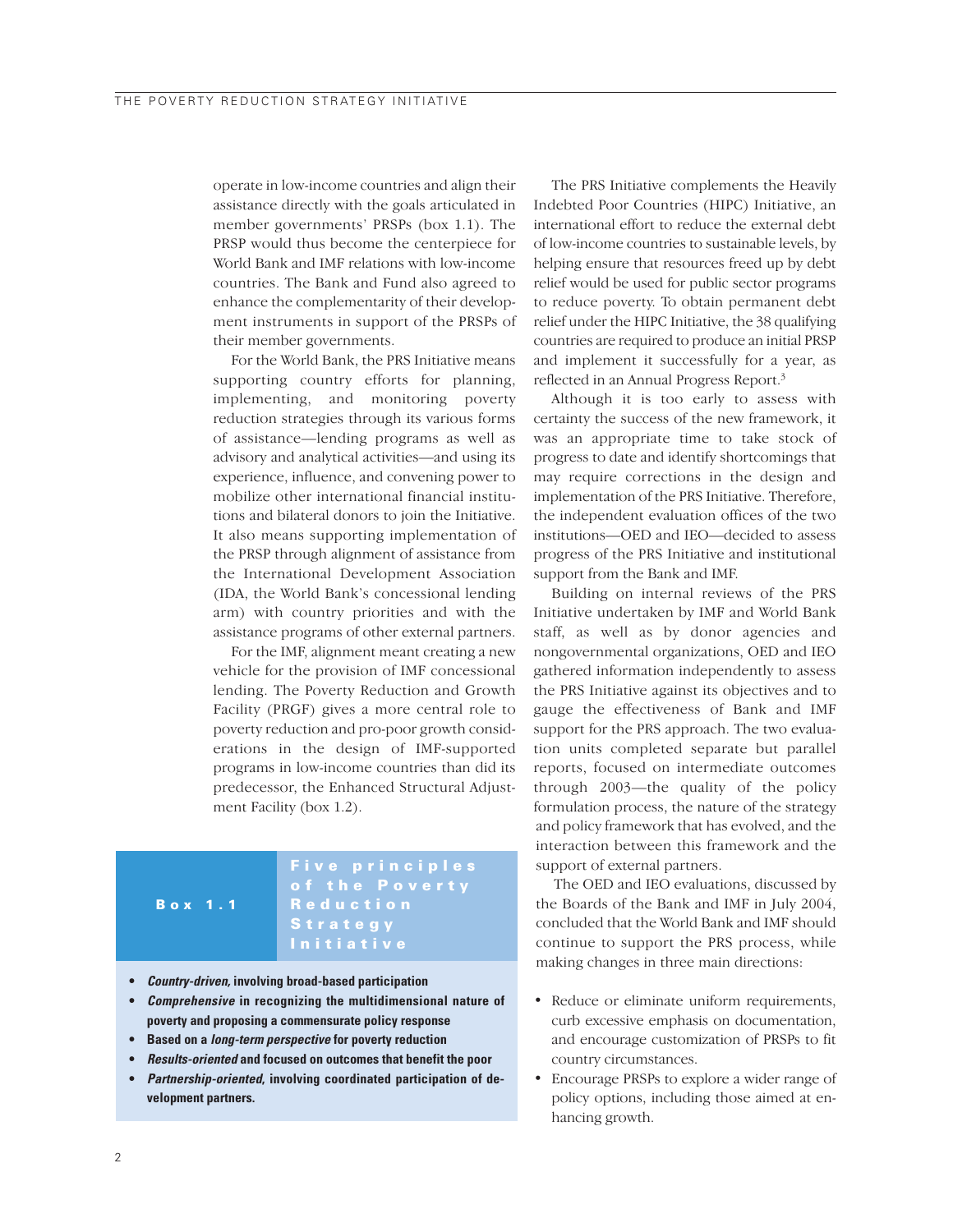#### **Principles underlying the IMF's Poverty Reduction and Growth Facility Box 1.2**

**PRGF-supported programs have seven key features:**

- **•** *Broad participation and greater ownership***. The main elements of the PRGF are drawn from the country's PRSP.**
- **•** *Embedding of the PRGF in a national strategy for growth and poverty reduction* **so that macroeconomic and other policies reflect the country's growth and poverty objectives.**
- **•** *Budgets that are more pro-poor and pro-growth***. Government spending should be reoriented toward activities that benefit the poor. Tax reforms that simultaneously improve efficiency and equity should be stressed. Data and monitoring to track expenditures should be improved.**
- **•** *Flexibility in fiscal targets.* **Macroeconomic projections should signal financing needs. Where warranted, commit-**

**ments of higher aid flows should be sought and built into the program.**

- **•** *Financing conditions are limited to key measures* **central to the success of the strategy.**
- **•** *Measures to improve public resource management and accountability***. Fiscal policies and objectives should be open to public debate. Monitoring systems should be developed to improve efficient delivery of public services.**
- **•** *Social impact analysis of major macroeconomic adjustments and structural reforms.* **The distributional effects of substantial macroeconomic adjustments or structural reforms should be considered and countervailing measures identified to offset temporary adverse effects on the poor.**
- Help define clearer partnership frameworks around PRSPs, with the required accountability for both countries and partners. This includes specific changes for the assistance of the World Bank and the IMF.

The two evaluations also made several recommendations with respect to the specific roles of the World Bank and IMF; these are discussed in the main evaluation reports.

#### **The scope of the present report**

The OED and IEO evaluations of the PRS Initiative were informed by 10 in-depth country case studies and surveys of stakeholders in each country. Summaries of those case studies make up the body of this report, which is designed to complement the main evaluation reports and provide the reader with a deeper look at individual country experiences under the Initiative. The evaluations also drew on a range of other evidence, including cross-country analyses and desk reviews. Readers are referred to the main reports for discussions of that evidence, since this background volume focuses on the evidence that emerged directly from the case studies.

The case study countries were chosen to cover a variety of country situations and stages of PRSP and PRGF implementation (table 1.1). Selection criteria were: maturity of the PRSP process (all 10 countries had completed full PRSPs by the end of 2002), geographic balance, coverage of HIPC and non-HIPC countries, and initial conditions in the country. The studies cover the 10 countries' experience with the PRS Initiative up to mid-2003 and in some cases through the end of 2003.

The chief purpose of the studies was to evaluate the internal processes and performance of the World Bank and IMF in supporting the PRSP Initiative, not to appraise the policies of member governments. Because they cover at most three years of implementation, the studies do not speculate on long-term prospects for growth and poverty from the Initiative, although some information is presented on short-term growth outcomes.

Four of the case studies were undertaken jointly by OED and IEO (Mozambique, Nicaragua, Tajikistan, and Tanzania), two by IEO alone (Guinea and Vietnam), and four by OED alone (Albania, Cambodia, Ethiopia, and Mauritania).

The teams undertaking the case studies followed guidelines developed jointly by OED and IEO at the outset of the evaluations. Those guidelines were applied for all 10 case studies (annex). All 10 case studies covered three main areas: relevance of the PRS approach, the extent to which the underlying PRS principles were applied, and preliminary evidence on the results. In addition, the effectiveness of World Bank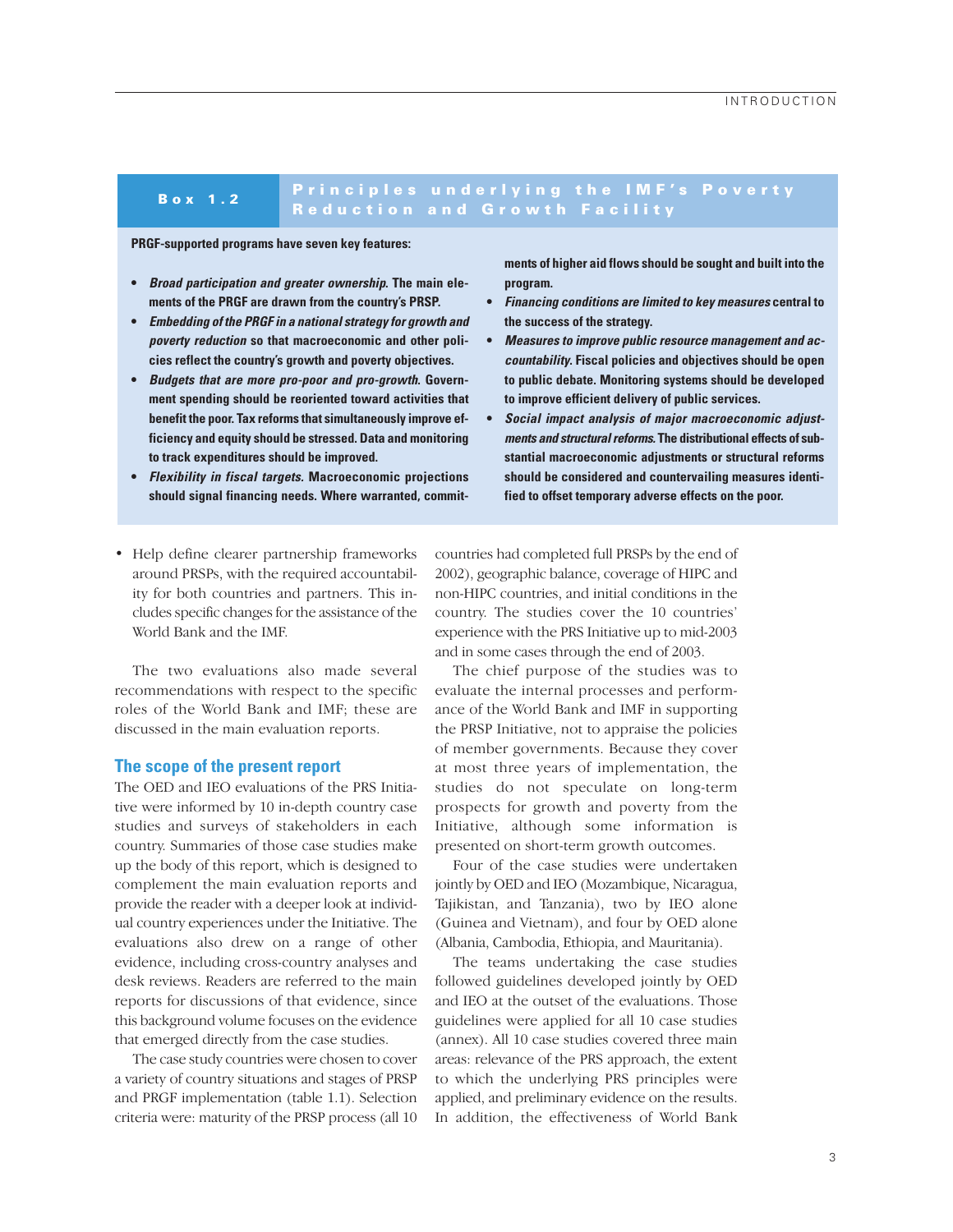| Table 1.1         | Ten country case studies of the<br><b>PRS</b> Initiative |                                |                   |                               |                                             |                                        |                            |  |
|-------------------|----------------------------------------------------------|--------------------------------|-------------------|-------------------------------|---------------------------------------------|----------------------------------------|----------------------------|--|
|                   |                                                          | <b>HDI Ranking<sup>a</sup></b> | <b>HIPC Case?</b> | <b>Year of</b><br><b>PRSP</b> | <b>Implementation</b><br>years <sup>b</sup> | # of PRSP<br>prog reports <sup>b</sup> | <b>Year of</b><br>new PRGF |  |
| Joint IEO/OED     |                                                          |                                |                   |                               |                                             |                                        |                            |  |
| Mozambique        |                                                          | 170                            | Yes               | 2001                          | 2.3                                         | 1                                      | $\mathbb{C}$               |  |
| Nicaragua         |                                                          | 118                            | Yes               | 2001                          | 2.3                                         | $\overline{2}$                         | 2002                       |  |
| Tajikistan        |                                                          | 112                            | N <sub>o</sub>    | 2002                          | 1.1                                         | $\Omega$                               | 2002                       |  |
| Tanzania          |                                                          | 151                            | Yes               | 2000                          | 3.1                                         | $\overline{2}$                         | 2000                       |  |
| IEO only          |                                                          |                                |                   |                               |                                             |                                        |                            |  |
| Guinea            |                                                          | 159                            | Yes               | 2002                          | 1.4                                         | 0                                      | 2001                       |  |
| Vietnam           |                                                          | 109                            | N <sub>o</sub>    | 2002                          | 1.6                                         | $\overline{ }$                         | 2001                       |  |
| OED only          |                                                          |                                |                   |                               |                                             |                                        |                            |  |
| Albania           |                                                          | 92                             | N <sub>o</sub>    | 2001                          | 1.6                                         |                                        | 2002                       |  |
| Cambodia          |                                                          | 130                            | N <sub>o</sub>    | 2002                          | 0.9                                         | $\Omega$                               | $\mathbb{C}$               |  |
| Ethiopia          |                                                          | 168                            | Yes               | 2002                          | 1.3                                         |                                        | 2001                       |  |
| <b>Mauritania</b> |                                                          | 152                            | Yes               | 2000                          | 2.9                                         | $\overline{2}$                         | 2003                       |  |

a. The Human Development Index (HDI) measures the quality of life against a range of social indicators. See United Nations Development Program, Human Development Report (New York: United Nations, 2002).

b. As of end-2003.

c. New arrangement approved under ESAF regime in 1999.

support was assessed in the case studies in which OED participated (8 of 10). Similarly, the effectiveness of IMF support was addressed in the case studies in which IEO participated (6 of 10).

Country evaluation teams included local consultants, recruited to provide local knowledge and insight, as well as to administer a survey of stakeholders. Interviews with relevant members of the World Bank and IMF staff were followed by incountry consultations with a broad range of stakeholders in key national ministries, local governments, bilateral and multilateral donors, local and international nongovernmental organizations (NGOs), representatives of the private sector and media, and, wherever possible, members of parliament. Field visits outside the capital were made, except in the case of Mauritania.<sup>4</sup>

Using a survey instrument jointly designed by OED and IEO, stakeholders in each country were surveyed to supplement information gained from the interviews. Respondents were drawn from various stakeholder groups involved in the PRS process—including government, civil society, private sector, and external partners. The survey was designed to obtain institutional responses—not individual views on the PRSP and World Bank and IMF performance in supporting the Initiative.

The study teams gave stakeholders the opportunity to comment on their preliminary findings, and in most cases in-country workshops were held at the end of the field visits. The governments of the countries were asked to comment on the full case study reports, which reflect their remarks. However, the final judgments are the responsibility of OED and IEO.

#### **Summary findings from the 10 country case studies**

#### **Progress varies with individual country circumstances and is constrained by preoccupation with formal requirements and tensions regarding domestic ownership**

• The degree of success of the PRS Initiative has varied widely across countries, depending chiefly on the initial conditions in each country's public sector capacity, the quality of government-partner relationships, and relations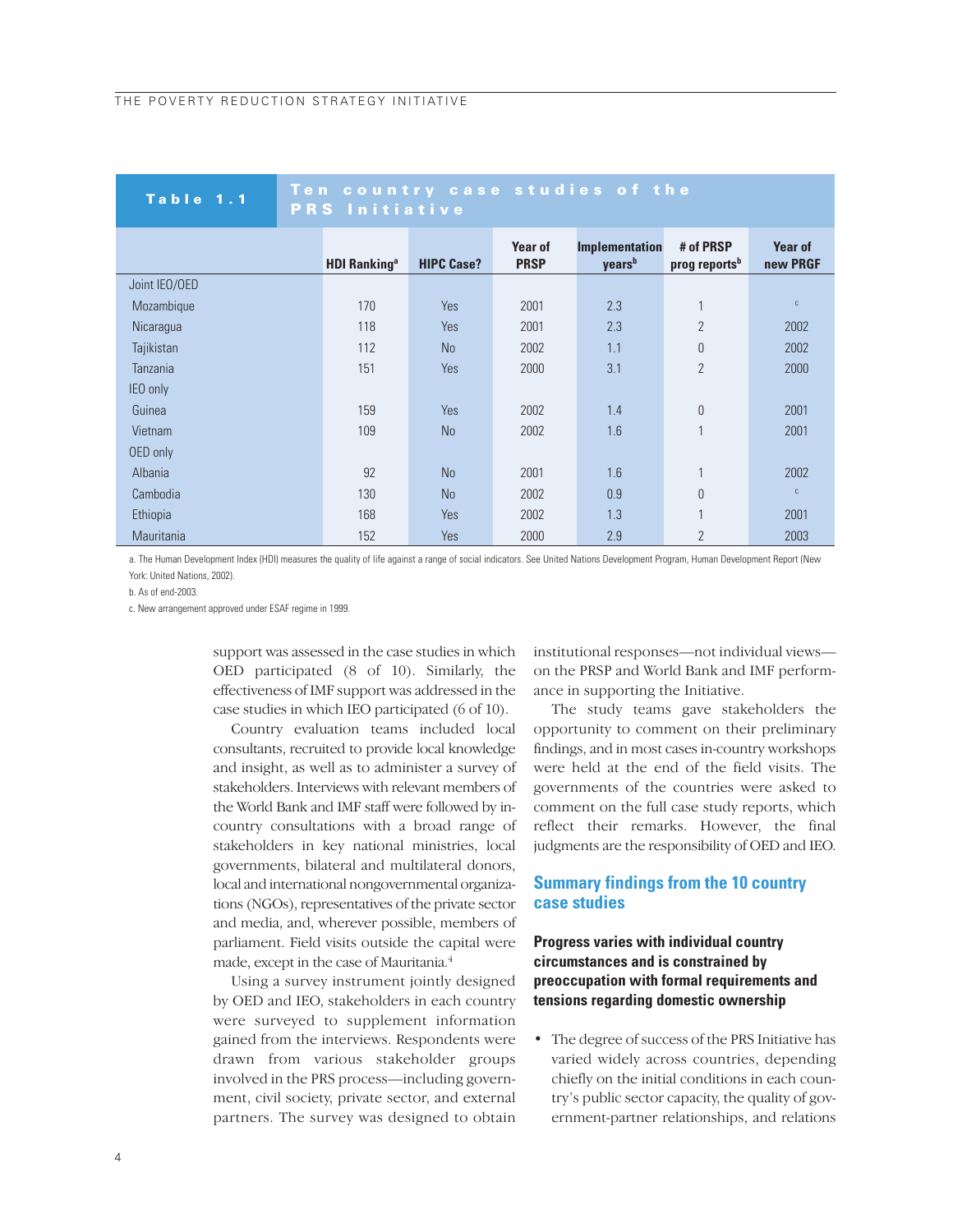among donors in each country. The Initiative has added the most value in countries where government leadership and aid management processes were already strong. It has had less effect in countries with weak capacity or with donor-dominated aid relationships.

- In a few countries, PRS processes have become sufficiently entrenched in domestic institutions to be self-sustaining. In most cases, however, the process has not proved able to adapt to unanticipated developments—such as changes in macroeconomic conditions—and monitoring of implementation does not yet inform policy design. In cases where the PRS approach has been integrated into domestic institutional structures, there have been important improvements in domestic policy processes.
- Preoccupation with formal PRSP requirements that give countries access to resources has often been at the expense of adaptation of the PRS process to country circumstances. This was reflected in too much emphasis on producing documents, rather than improving underlying policy processes. The initially ambitious timetable for completion of first-round PRSPs in HIPC and PRGF countries reinforced the tendency to generate standardized strategies in the early PRSPs. The PRS approach should be implemented in a manner that capitalizes on existing strengths and focuses efforts on missing ingredients, rather than starting anew in all areas.
- It is not clear how conflicts between domestic ownership and assessments of policies by the Bank and Fund will be resolved. When such conflicts have arisen, they have been resolved in an opaque manner, leaving countries to divine what is "acceptable" to the Bank and Fund. The process of presenting a PRSP to the Boards of the Bank and the Fund has been perceived as undermining the principle of country ownership—as "Washington signing off " on a supposedly country-owned strategy.

#### **PRSPs do not yet provide an adequate analytical framework for policy choice and prioritization**

• The analytical bases of many PRSPs are weak, most notably with regard to the macroeco-

nomic framework and choice of policies to promote growth. Insufficient prioritization, inadequate costing, and a tendency to avoid controversial structural reform issues have prevented most PRSPs from providing an adequate framework for making decisions on key policy tradeoffs. Thus, most PRSPs do not yet provide an effective strategic road map. In some cases, progress has been made over time in ameliorating these shortcomings, mainly in countries that had begun embedding the PRS process in domestic institutions.

- Most PRSPs have not considered the full range of policy actions required for growth and poverty reduction, focusing instead on public expenditures, especially social sector spending, with less emphasis on other aspects of a broader strategy to encourage poverty-reducing growth, such as infrastructure and rural development. The approach has so far not contributed significantly to understanding the linkages among growth, poverty incidence, and macroeconomic policies at the individual country level.
- Even in the area of public expenditure, the practical value of many PRSPs has often been limited, because of the still rudimentary nature of most costing and prioritization.
- In most cases, the IMF has had limited success in embedding the PRGF in broader strategies for growth and poverty reduction—and in inducing client countries to integrate PRGF-supported programs with strategic priorities and policy choices in both macroeconomic and structural areas. This limited success reflects both weaknesses in the PRSPs as strategic roadmaps and ambiguities about the IMF's role.

#### **The PRS Initiative has led to increased emphasis on dialogue and results**

- The PRS process has begun to orient stakeholders toward results, although the development of country-specific indicators and monitoring systems to track them was still at a preliminary stage in most countries. Available information generally was not linked to decisionmaking.
- The requirement that PRSPs must contain a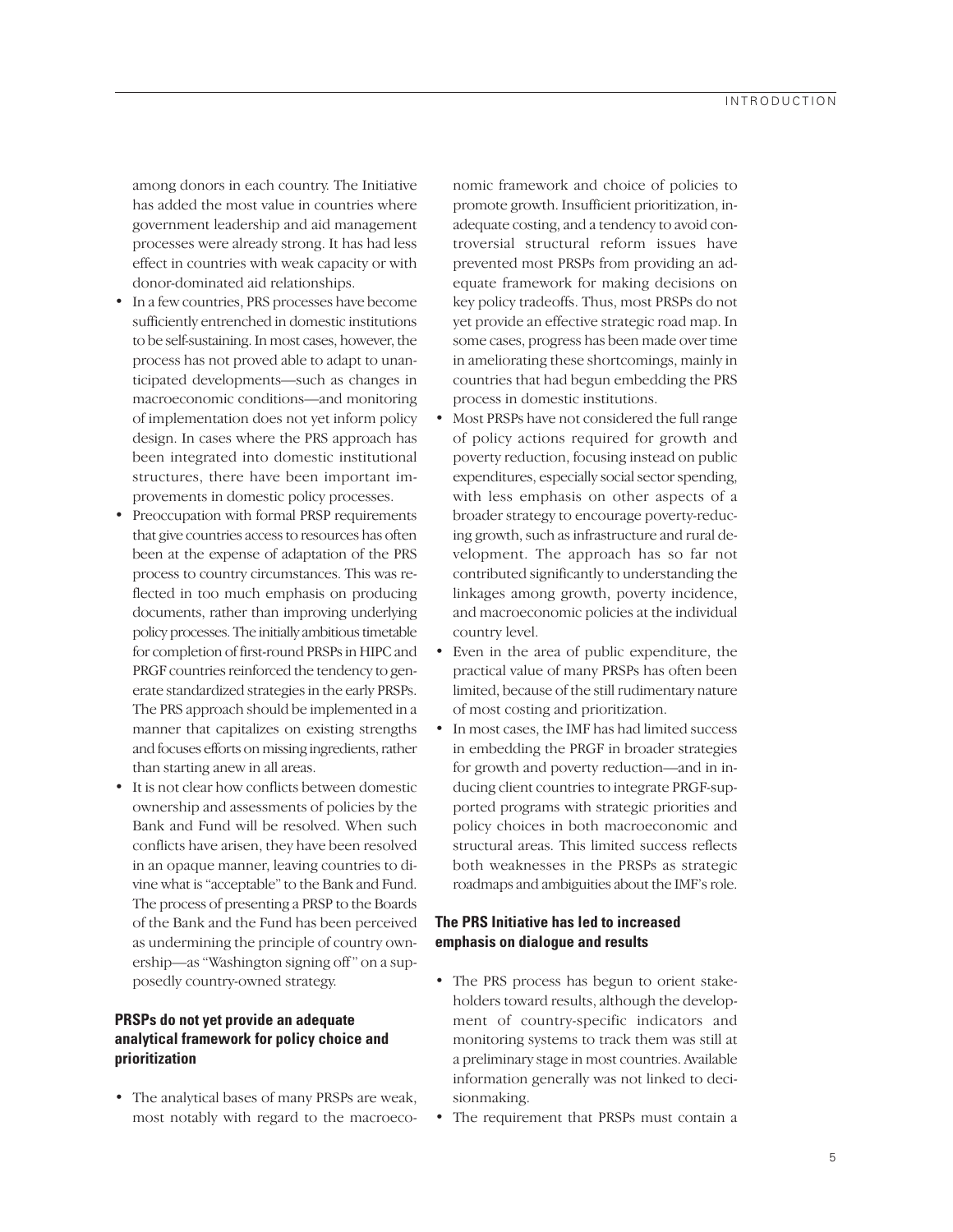multidimensional diagnosis of poverty has highlighted the paucity and poor quality of data in many countries. In some cases this requirement had already resulted in marked improvements in data quality.

- The process of aligning sector programs under one strategic umbrella has helped policymakers better appreciate the links between sector strategies and poverty reduction. Sectoral spending plans have been challenged to meet poverty reduction criteria. But, as noted, most PRSPs have failed to integrate sector strategies with the macroeconomic framework through a rigorous consideration of the sources of growth and other macro-micro linkages.
- Extensive consultations conducted in most PRSP countries during strategy formulation have brought new actors and increased transparency to the development dialogue (but with relatively little change in discussions of the macroeconomic framework and related structural reforms). But civil society organizations in some countries consider that this openness has had only limited impact on the design of PRSPs and on subsequent domestic policy, and that participatory activities have often waned once the PRSP was formulated. Furthermore, participatory processes were typically not designed to strengthen existing domestic institutional processes for policy formulation and accountability (through parliament, for example). In a few cases, institutional arrangements to sustain the process have begun to develop around the budget cycle. In general, the PRS process has not generated meaningful discussions—outside the narrow official circle—of alternative policy options with respect to the macroeconomic framework and structural reforms.

#### **The role of the World Bank, the IMF, and other donors is changing—but not as rapidly as expected**

• World Bank staff supported national stakeholders preparing PRSP documents by providing analyses, commenting on drafts, and promoting participatory activities. Clients observed that decentralization of Bank staff and authority to country offices has enhanced the quality and usefulness of the Bank's support and its relations with partners.

- The content of Bank assistance strategies formulated subsequent to PRSPs generally overlaps with the content of PRSPs. But since PRSP programs are broad and often not well prioritized, this overlap has not entailed major changes for the Bank.
- IMF staff often interpreted the principle of country ownership as precluding or at least limiting their involvement in policy debate on the PRS process among domestic stakeholders as well as in ensuring that key macro-relevant issues were aired during the formulation of the PRS.
- There are signs that the "policy space" in the macroeconomic area has widened—in the sense of greater openness on the part of the IMF to considering alternative country-driven policies—at least in countries where macroeconomic stabilization is no longer a pressing issue. Program design under the PRGF has incorporated greater fiscal flexibility to accommodate aid flows. However, there has been no effective operational approach to managing the tensions between "ambition" and "realism" in defining medium-term external resource envelopes.
- Donors (including the Bank and Fund) increased their support for national budgets and streamlined the monitoring of performance, but there is little evidence that they have aligned aid programs with PRSP priorities and achieved greater interagency coordination. Where government-donor dialogue is weak or donors continue to drive the agenda, PRSPs by themselves have not noticeably promoted donor coordination or increased government management of external assistance.
- Bank-Fund collaboration has improved due to the Initiative, with more frequent discussions between staff of the two institutions at the country level. While working smoothly together in PRSP formulation and review in the case study countries, the Bank and the Fund had policy differences on the scope and sequencing of structural reforms in some countries that the PRSP framework alone could not overcome.5 IMF and Bank contributions to developing a better understanding of country-spe-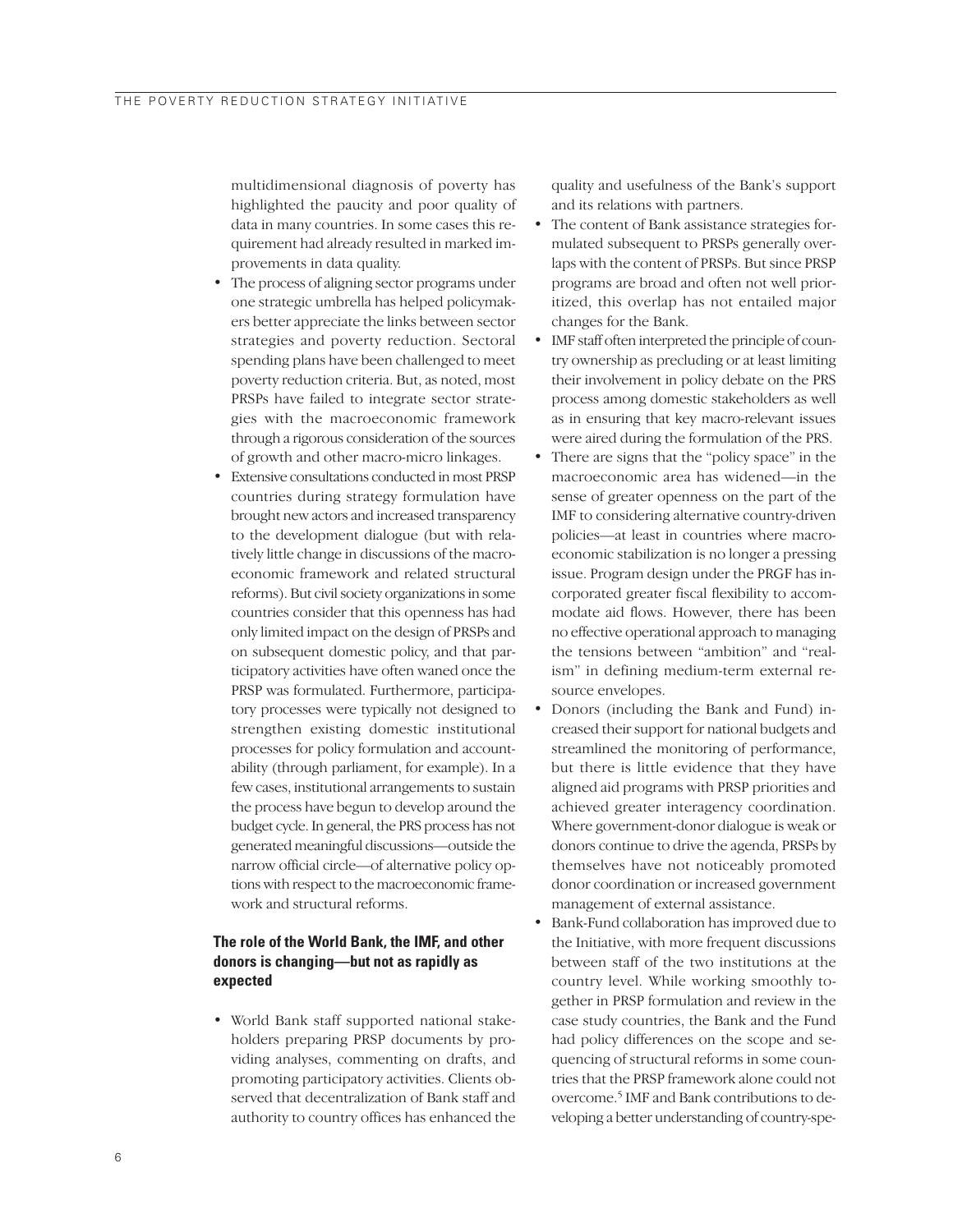cific micro-macro linkages have also been fairly limited. Although both institutions place greater emphasis than before on poverty and social impact assessment (PSIA), they have not yet devised a way to ensure that the priorities for such assessments (especially in the area of macroeconomic policy) will reflect the strategic priorities of the PRSP and give clear indications of what is expected from each institution.

• Joint Staff Assessments (JSAs) of PRSPs by the Bank and Fund have not adequately performed the many tasks expected of them. The clarity, candor, and comprehensiveness of the assessments have been uneven, with scope for improvement even in "good practice" cases. Their main contribution has been in giving feedback to the authorities on weaknesses in the PRSP, but JSAs are virtually unknown outside the narrow official circle and consequently have had no impact on the broader policy debate. They have not incorporated systematic inputs from development partners and, in practice, have played a limited role in informing lending decisions.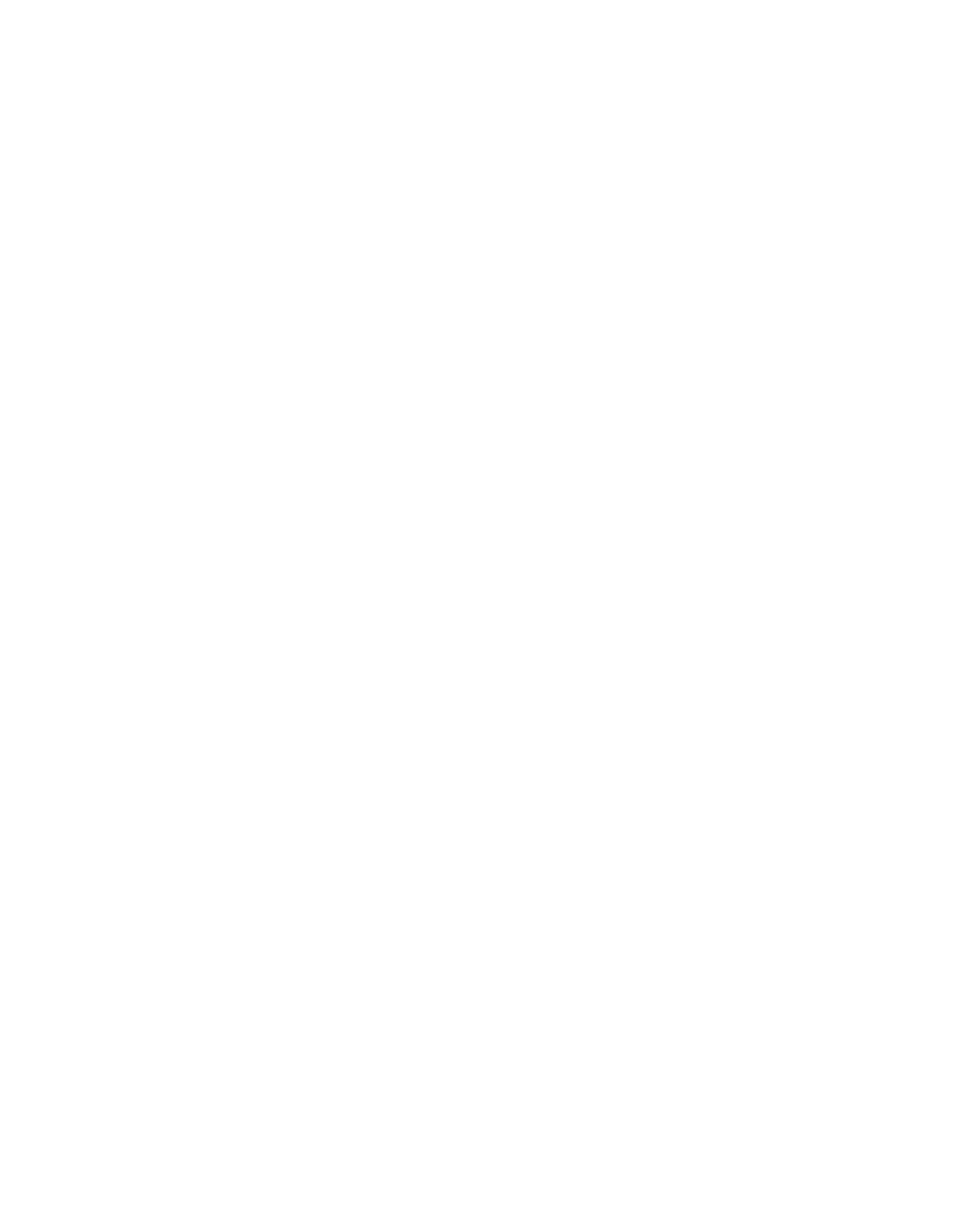

### Albania

The OED evaluation team visited Albania from March 12 to 26, 2003, and<br>met with stakeholders in Tirana, Dürres, Elbasan, Lezhe, and Shkodra.<br>Among the sources for the analysis presented here was a survey of 97<br>stakeholders met with stakeholders in Tirana, Dürres, Elbasan, Lezhe, and Shkodra.  $\mathsf{\mathsf{L}}$  Among the sources for the analysis presented here was a survey of 97 stakeholders representing government, civil society, and international partners. This country case study provides an assessment of the PRSP process in Albania as of mid-2003, and covers both PRSP formulation and implementation.

#### **Growth depends on private sector development**

Poverty in Albania is a multifaceted phenomenon. While higher in rural areas, poverty in urban settings has risen substantially in recent years. Using the methodology developed by the 2002 Living Standards Measurement Survey, 25 percent of Albanians were below the poverty line. Basic infrastructure and public services have not kept pace with these changes. In particular, public order and access to health care have emerged as areas of great concern in densely populated peri-urban areas. High unemployment and underemployment are considered principal causes of poverty.

The poor condition of basic infrastructure contributes to Albania's low standard of living and is a major deterrent for both domestic and foreign investment in the country. After years of neglect of the country's infrastructure during the period of central planning, conditions further deteriorated after 1997, when the collapse of widespread pyramid investment schemes led to a breakdown of public order. Supplies of safe water and reliable power are inadequate throughout the country. Roads, sanitation, and telecommunications are in disrepair.

Spending on health, education, agriculture, and local government has increased in recent years, but Albania's share of spending for health (2.2 percent of GDP) and education (3.2 percent of GDP) remain below the averages for comparable lower-middle income countries. Albania remains the poorest country in Europe.

The structure of the Albanian economy has changed fundamentally over the past decade (figure 2.2). In 1990 Albania emerged from its long post–Cold War stagnation and initiated a rapid transition program. Between 1993 and 1996 the economy grew by more than 9 percent per annum. Agricultural output and new service activities expanded rapidly, and their growth outweighed the decline in production and employment in heavy industries that were a legacy of the earlier period.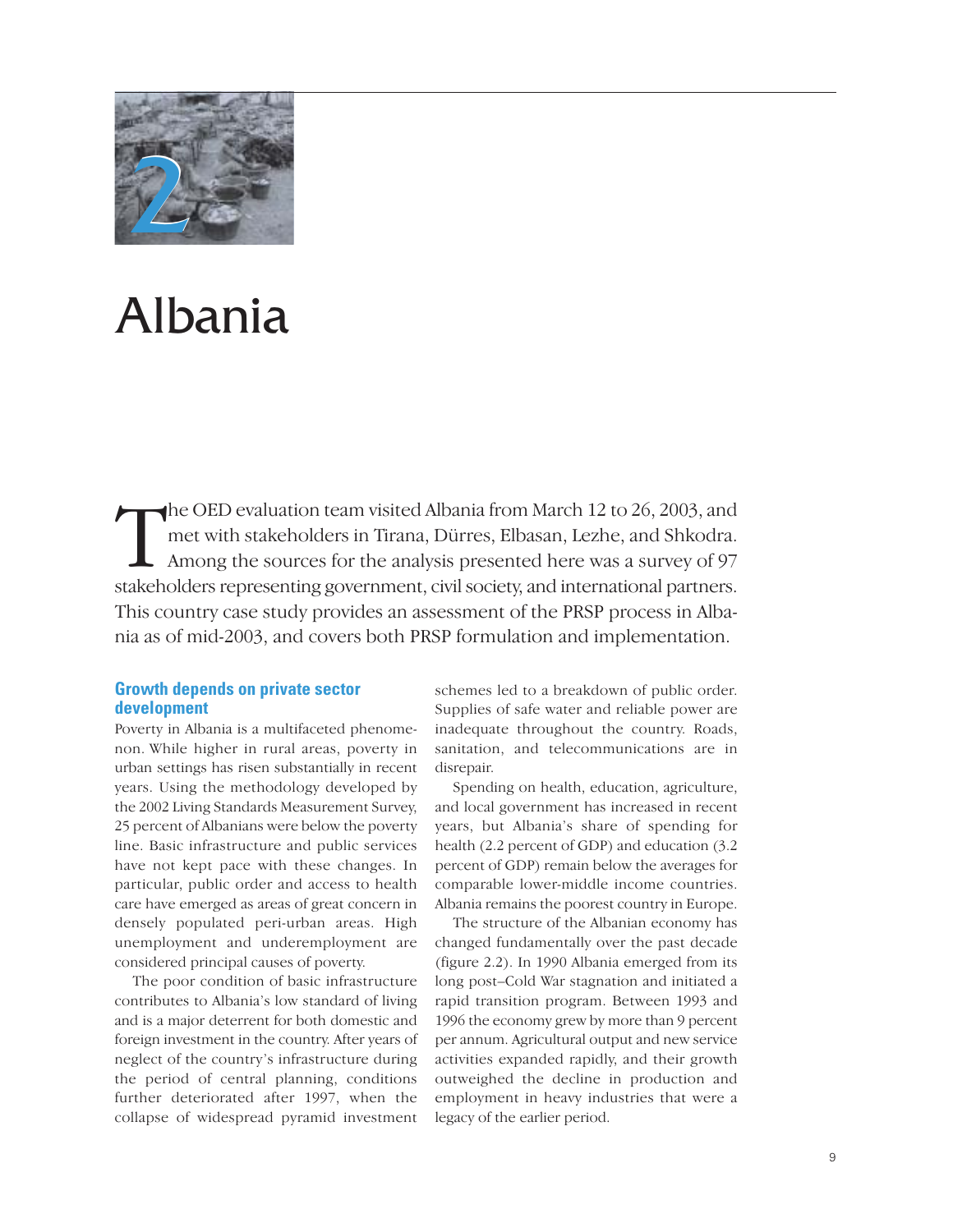#### **Figure 2.1 Albania at a glance**

| POVERTY AND SOCIAL                                                                                                                                                                                                                                                                                                                                                                                                                                                     | Albania                                               | Europe &<br>Central<br>Asia                                 | Lower-<br>middle-<br>income                           | Development diamond                                                                                               |
|------------------------------------------------------------------------------------------------------------------------------------------------------------------------------------------------------------------------------------------------------------------------------------------------------------------------------------------------------------------------------------------------------------------------------------------------------------------------|-------------------------------------------------------|-------------------------------------------------------------|-------------------------------------------------------|-------------------------------------------------------------------------------------------------------------------|
| 2003<br>Population, mid-year ( <i>millions</i> )<br>GNI per capita (Atlas method, US\$)<br>GNI (Atlas method, US\$ billions)                                                                                                                                                                                                                                                                                                                                           | 3.2<br>1,740<br>5.5                                   | 473<br>2.570<br>1.217                                       | 2.655<br>1.480<br>3,934                               | Life expectancy                                                                                                   |
| Average annual growth, 1997-03<br>Population (%)<br>Labor force (%)                                                                                                                                                                                                                                                                                                                                                                                                    | 0.3<br>0.8                                            | 0.0<br>0.2                                                  | 0.9<br>1.2                                            | GNI<br>Gross                                                                                                      |
| Most recent estimate (latest year available, 1997–03)<br>Poverty (% of population below national poverty line)<br>Urban population (% of total population)<br>Life expectancy at birth (years)<br>Infant mortality (per 1,000 live births)<br>Child malnutrition (% of children under 5)<br>Access to an improved water source (% of population)<br>Illiteracy (% of population age $15+$ )<br>Gross primary enrollment (% of school-age population)<br>Male<br>Female | 25<br>44<br>74<br>22<br>14<br>97<br>107<br>107<br>107 | 63<br>69<br>31<br>$\ddotsc$<br>91<br>3<br>103<br>104<br>102 | 50<br>69<br>32<br>11<br>81<br>10<br>112<br>113<br>111 | primary<br>per<br>enrollment<br>capita<br>Access to improved water source<br>Albania<br>Lower-middle-income group |

Source: World Bank.

#### **The changing structure of Albania's economy (percent of GDP) Figure 2.2**



Source: Republic of Albania, "Progress Report for Implementation 2002, Objectives and Long Term Vision of the NSSED, Priority Action Plan 2003" (Tirana, 2003) Section C, p. 3; and Republic of Albania, "Medium-Term Expenditure Framework 2003-5" (Tirana, 2002), p. 16.

> The first phase of this transition came to an abrupt halt in 1997 with the collapse of the financial schemes in which many Albanians had invested money. The collapse and subsequent breakdown of public order set back the achievements of the previous five years. In 1997 GDP fell by 7 percent (before returning to strongly positive growth in 1998–2001), and inflation reached 42 percent. At the same time,

fundamental changes were taking place. Domestic uncertainty and disillusionment had prompted many young Albanians to emigrate. Remittances from these emigrants, as well as earnings from criminal activities channeled through southeastern Europe, were beginning to flow into the country through informal and often illegal channels. In association with these inflows, corruption in government grew.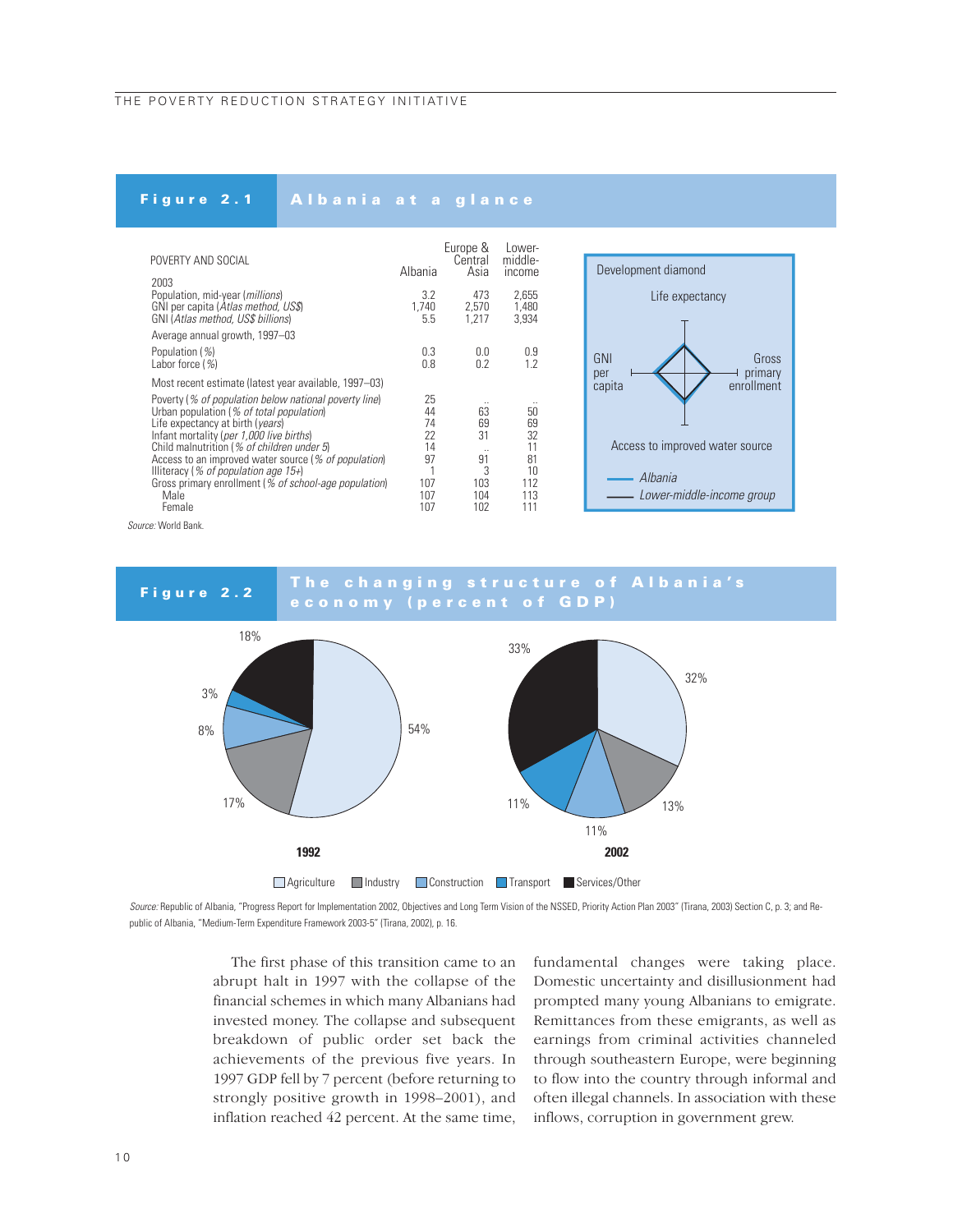Since 1997 growth has been based largely on strong private sector activity, including a boom in construction services linked in part to growing urbanization. The maintenance of macroeconomic stability, with low inflation and a fairly stable exchange rate, has been an important contributor to the post-1997 recovery.

The current environment for private sector development, however, may impair further growth. A survey by the World Bank and the European Bank for Reconstruction and Development ranked Albania last, among 25 transition economies, in the perceived quality of the business climate, with the security of property rights and weaknesses in the legal framework as the areas of greatest concern.<sup>1</sup> Institutions—including the courts and police are weak, and their effectiveness is undermined by growing the growing influence of powerful interest groups, including organized crime.

#### **The PRS process—better development planning**

The PRS process proved to be highly relevant for Albania's political process. The 1997 crisis led to a loss of confidence in the Albanian government. The PRS process helped fill the void. As the first comprehensive development strategy undertaken by the government through broad consultations and in collaboration with aid partners, it signaled a transition from humanitarian aid and stabilization to emphasis on growth and development. The achievements of the process have been considerable, and the PRSP has added value to Albania's development planning and management. But much remains to be done to bring budgetary processes and external assistance under the PRSP umbrella.

The government insisted on giving equal emphasis in the PRSP to issues of economic growth, concerned that the process might overemphasize poverty and thereby slow progress toward joining the European Union (EU). In late 2000, after the Interim PRSP was presented to the Bank and Fund Boards, the PRS process was renamed the Growth and Poverty Reduction Strategy. Drafted in 2001

and submitted to the Bank and IMF Boards in June 2002, the PRSP was adopted in late 2002 under the title National Strategy for Social and Economic Development (NSSED).

Achieving sustainable and inclusive growth is the fundamental objective of the NSSED. Improved governance and growth and private sector development are its two main pillars. European integration is specifically recognized as Albania's long-term objective. The NSSED is closely linked to the Medium-Term Economic Framework (MTEF), in order to orient government spending toward poverty reduction and to coordinate donor financing, it has five key goals and identifies six priority sectors for public action (box 2.1).

#### **Ownership, participation**

Given its limited capacity, the government used local consultants to prepare the PRSP document, but the Albanian authorities played an active role in the planning process. The consultants worked closely with government officials to ensure that the respective ministries would own the document. The consultations were well planned and reached a wide spectrum of civil society representatives. Discussions were open and reported in the media. Throughout, the government put a great deal of emphasis on monitoring and evaluation within individual ministries and at the central level.

Ownership of the PRSP outside the government and civil service remained uneven. In general, the evaluators found significantly less evidence of ownership outside the capital. Public participation had not been a major part of the Albanian political process prior to the PRSP, and the government had little idea of how to involve civil society organizations in the process. Consultations with the private sector were the least satisfactory among all stakeholders. Private businesspeople and their representative organizations came to the sessions seeking to discuss urgent issues affecting their own enterprises, rather than a broad povertyreduction strategy. They became dissatisfied with the process when their concerns were not addressed and they stopped participating.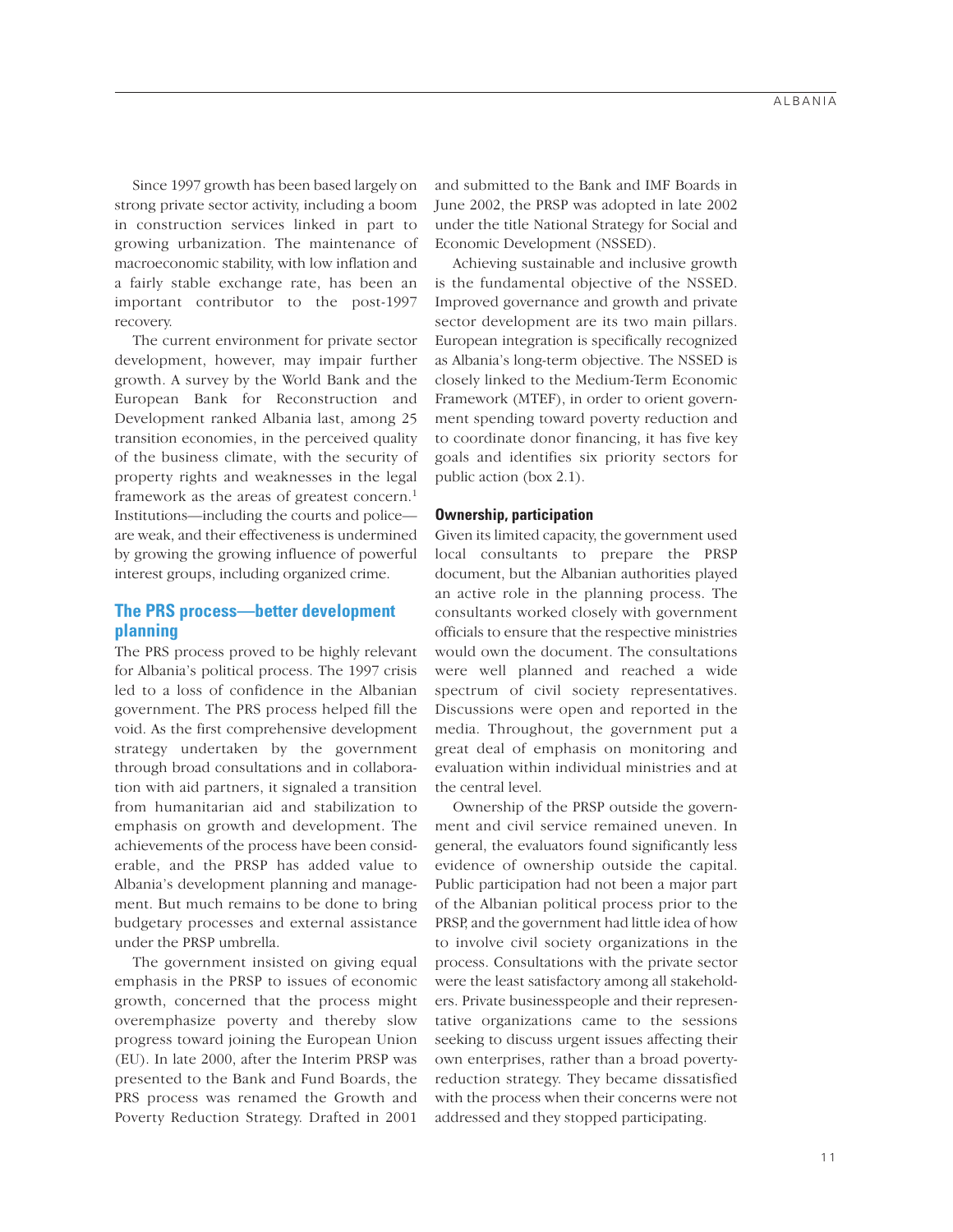#### **Key elements of Albania's National Strategy for Social and Economic Development Box 2.1**

#### **The main objectives of the NSSED are:**

- **Annual real GDP growth of about 7 percent during 2002–2004**
- **Reduction in the number of people living in poverty, in particular, the most affected groups**
- **Tangible improvements in infrastructure and related services and increasing the access of the poor to these services**
- **Reduction of infant and maternal mortality rates and infectious disease incidence**
- **Increase of elementary and secondary school enrollment rates.**

#### **Comprehensiveness, long term**

The lack of specific and detailed prioritization in the PRSP has been a major weakness in the approach. To some extent that lack reflects the multidimensional nature of poverty in the country and the need to work simultaneously on a wide range of fronts. But it also reflects a lack of clarity about the core objectives to be achieved and measured. Sector programs tend to be an unordered list. In the health sector, for example, clear targets are set, but they are overambitious and cover a wide range of areas. Survey respondents agreed that the targets and plans in the PRSP were not realistic.

Private sector development will be key to Albania's future, but the PRSP does not do an effective job of integrating the components needed for effective private sector development (notably programs in governance, judicial reform, trade policy, financial sector development, tax administration, infrastructure provision, and privatization of basic services).

The PRSP also is deficient in addressing decentralization. The government is decentralizing in a piecemeal way, with different ministries taking different approaches. Local governments have not been adequately consulted, briefed, or trained to implement decentralization. The PRSP could have been used more effectively to provide a road map for the decentralization program, which would indicate to ministries, local governments, and communities how the process is to unfold and how capacity deficiencies are to be remedied.

**Six priority sectors of public actions:** 

- **Health and education**
- **Infrastructure**
- **Improvement of governance**
- **Economic growth**
- **Social support**
- **Macroeconomic stability.**

#### **Partnerships**

Partnership and donor alignment have been weak aspects of the PRS process. Although Albania has received large amounts of aid relative to its size, and is of geopolitical importance to a number of key donors, donors have not been willing to align their agendas with the PRSP, with some perceiving the PRSP as a Bank-driven process. Mirroring those tensions, the government has been unable to establish a clear approach to the structure and form of its aid coordination activities.

The PRSP planning process provided an opportunity for donors to create more focused and coordinated programs of support for Albania. However, it closely followed the launching of the EU's Stabilization and Association process in May 1999, which introduced the prospect of EU membership to the Balkans and support through the Community Assistance to Reconstruction, Development, and Stabilization program. The goal of EU accession—and the priorities and processes devised by the EU to reach that objective—were a high-value competitor for the government's attention and for the scarce time of key officials.

Donor coordination problems in Albania antedate the PRSP, with donors preparing and implementing programs independently of each other. As a consequence of the resulting overlap, the sizeable donor effort in Albania is not living up to its potential. Donors are not complementing each other's efforts; legitimate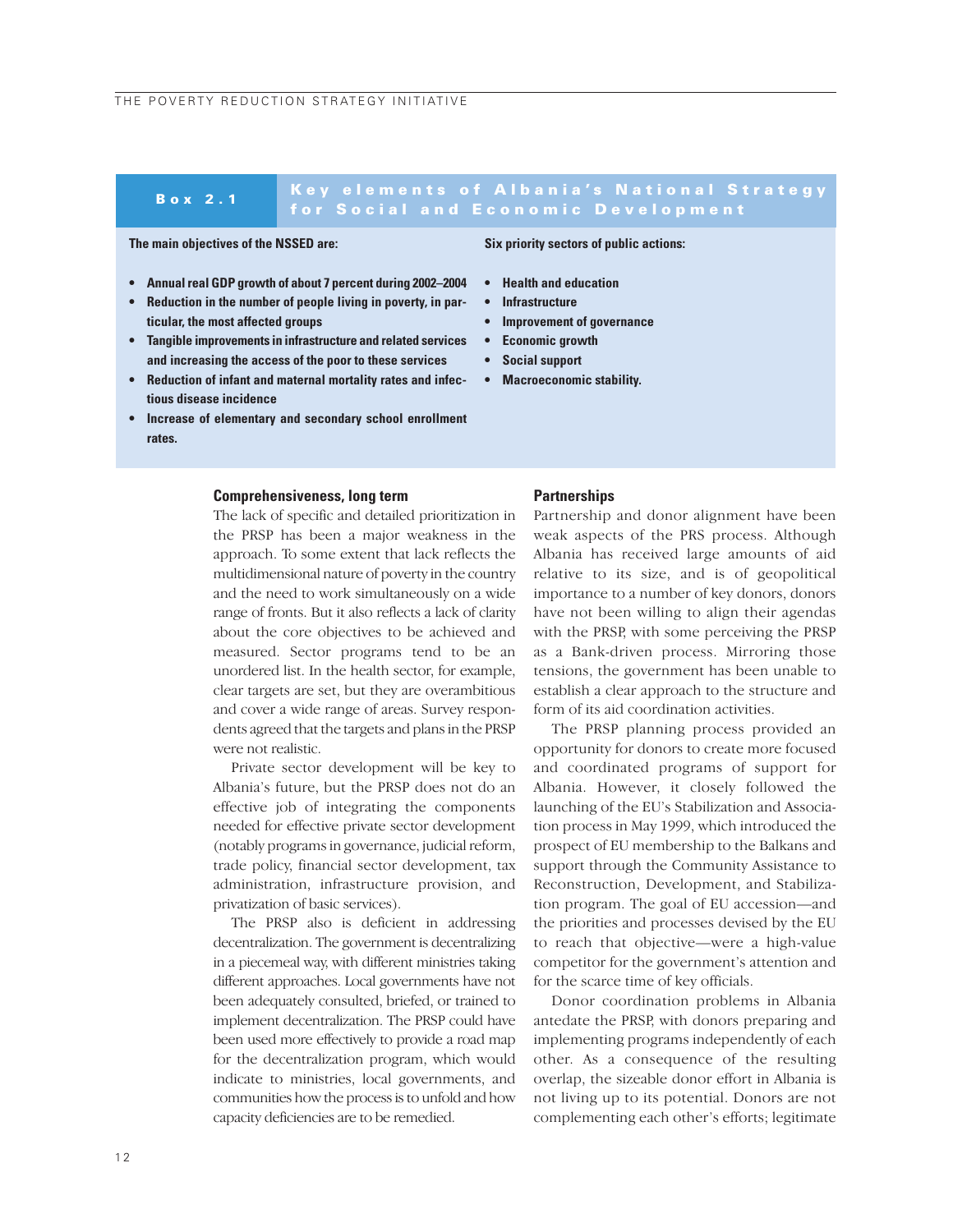differences of view are not being resolved in a systematic fashion; and donors are crowding into a few areas, such as governance, anticorruption, and crime, leaving critical infrastructure needs unmet.

Different views among donors on the relative roles and responsibilities of the ministries of finance and economy have long complicated even basic planning tasks, such as compiling a database on past and current aid commitments. The publication of the Millennium Development Goals (MDGs) early in Albania's PRS process was another complicating factor. Given its mandate for monitoring progress on the MDGs, the United Nations Development Program (UNDP) has tended to view the PRSP in Albania as a key element toward the achievement of the MDGs rather than as a free-standing poverty reduction strategy and coordinating framework.

To a large extent, the sustainability of the PRSP will depend on the donor community. Only if donors align their programs to support the PRSP will the central and local governments and communities see the advantages of developing their own programs under the PRSP umbrella.

#### **Results orientation**

Improvements in the analytical base are a first step to better prioritization. The development of indicators and their measurement are critical steps in improving the analytic base that makes informed prioritization possible. The PRS process has helped the government grasp the importance of monitoring and evaluation and to make progress in establishing the structures and indicators to monitor the NSSED. The selection of monitorable and measurable indicators is all the more important given the weakness of the statistical data in Albania and the difficulty of using the overall statistical system to measure progress. In September 2002 the prime minister decreed that monitoring units should be established in each line ministry and that indicators should be established for use in policy formulation. A unit under the Council of Ministers is now responsible for policy analysis and monitoring and evaluation.

The PRSP has taken root in the overall budget process, which is linked to the annual budget through the MTEF. Although this process is still at an early stage, it has contributed to capacity enhancement in areas such as statistical development, monitoring and evaluation, and support for public debate on development issues.

Since the adoption of the PRSP, the government has increased the share of pro-poor expenditures in the budget. Most of these increases have been used to pay higher salaries to workers in health and education. Spending for maintenance of schools and hospitals also has risen, although it has been unevenly distributed.

#### **World Bank support—emphasizing country ownership**

The Bank made a substantial commitment to Albania's PRSP over the past three years. The Bank played an effective and appropriate role in support of consultations related to the PRSP. Although it was unduly dominant in the formulation of the Interim PRSP, the Bank stepped back when the full PRSP preparation began so that the government could take charge. At the same time, it kept the government focused on the PRSP through joint work on the Poverty Reduction Support Credit (PRSC), development of monitoring and evaluation capacity, and a consistent dialogue at the technical level.

Emphasizing the need to improve data collection and monitoring, the Bank worked with Albania's Ministry of Labor and Social Affairs and the National Statistical Institute to prepare a poverty profile and a qualitative poverty assessment formulation of the PRSP.

In the future, it will be important to lower still further the Bank's public profile on the PRSP and to stress at every opportunity that the PRS process is meaningful only as a country-owned process. Along with other donors, the Bank has taken steps to increase the role of parliament. And, as a result of PRS-related discussions, the Organization for Security and Co-operation in Europe agreed to provide long-term assistance to strengthen the role of the Albanian parlia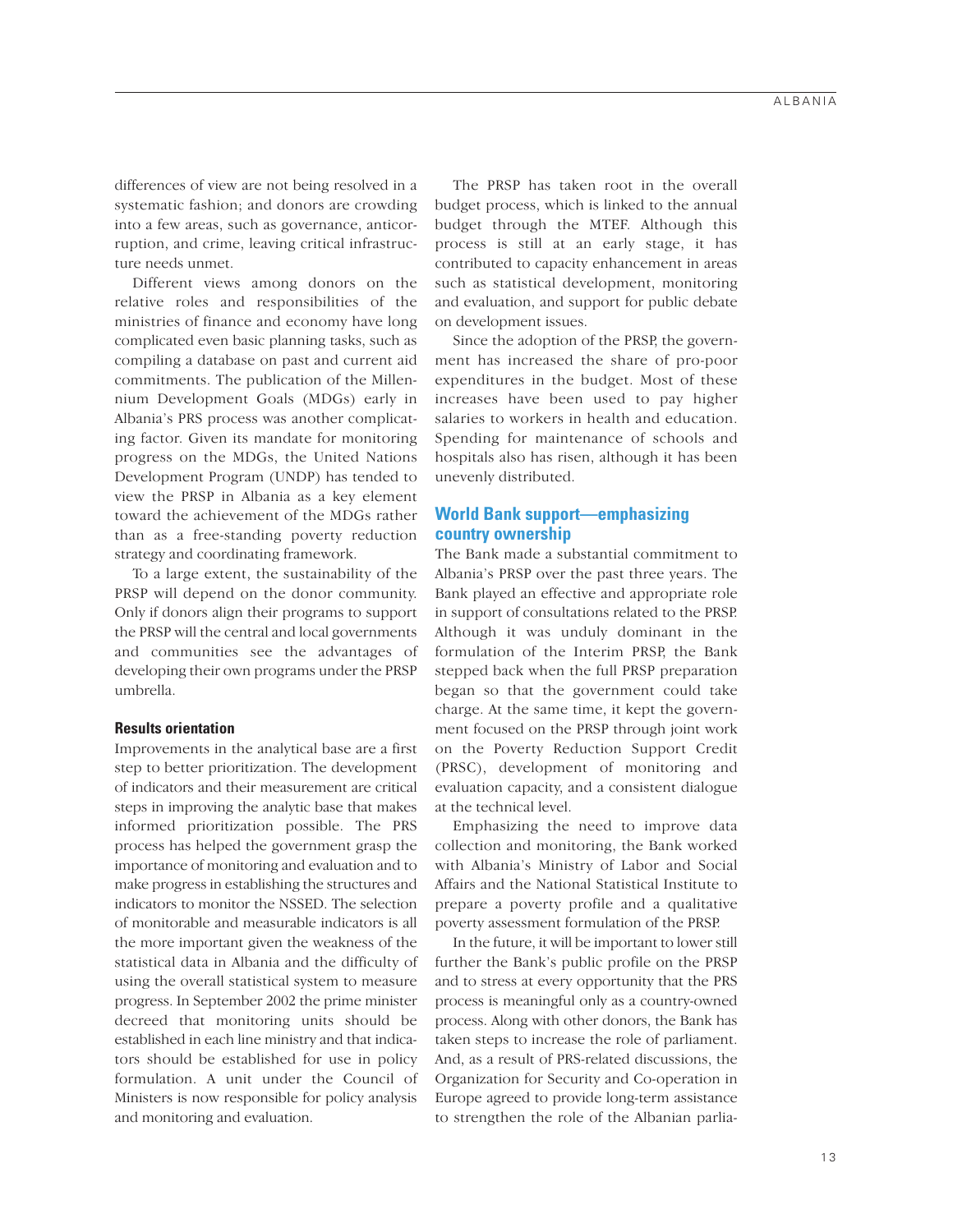ment in the PRS process. Albanian MPs are to become members of the Ministerial Monitoring Committee and the technical committee on cross-sector monitoring.

The Bank's lending program, distributed over a large number of sectors, has not supported the development of a strategic focus for the PRSP, although it has become more selective in the past three years, with the advent of the PRSC (figure 2.3). A broad approach was understandable, given the huge needs for infrastructure and the shortage of alternative sources of donor support. But even so, the Bank program lacked the strategic underpinning that could have made the benefit of the whole program exceed the sum of projects' individual benefits. The argument for a multi-project strategy (as opposed to shifting resources to budget support) has been the need for intensive work at the sectoral level and the difficulty of engaging specific line ministries through budget support. Sectorwide approaches (SWAPs) provide an option for more direct involvement at the sector level while maintaining overall budget support, but the Bank has not opted to go this route. Part of the issue has been the country's poor governance record and concern about corruption in public procurement and use of resources.

Albania's PRSC was the first lending operation of its kind in the Bank's Europe and Central Asia Region. It has four areas of focus: promoting growth and private sector development; strengthening capacity to monitor and evaluate the policy agenda; improving service delivery and the effectiveness of the social safety net; and improving core public sector functions and institutional arrangements. Trigger points in the PRSC that link lending to country performance are clearly related to PRSP objectives. The second phase of the PRSC builds on the progress made in the first phase, while addressing shifts in priorities noted in the PRSP Progress Report.

World Bank management has made consistent efforts to promote more effective aid coordination in Albania. The Bank has sought to work collaboratively with the U.K. Department for International Development and other bilateral donors in supporting the PRSP, and it was effective in persuading the EU that the



#### **Evolution in World Bank lending to Albania, 1992–2004, by sector Figure 2.3**

Source: World Bank.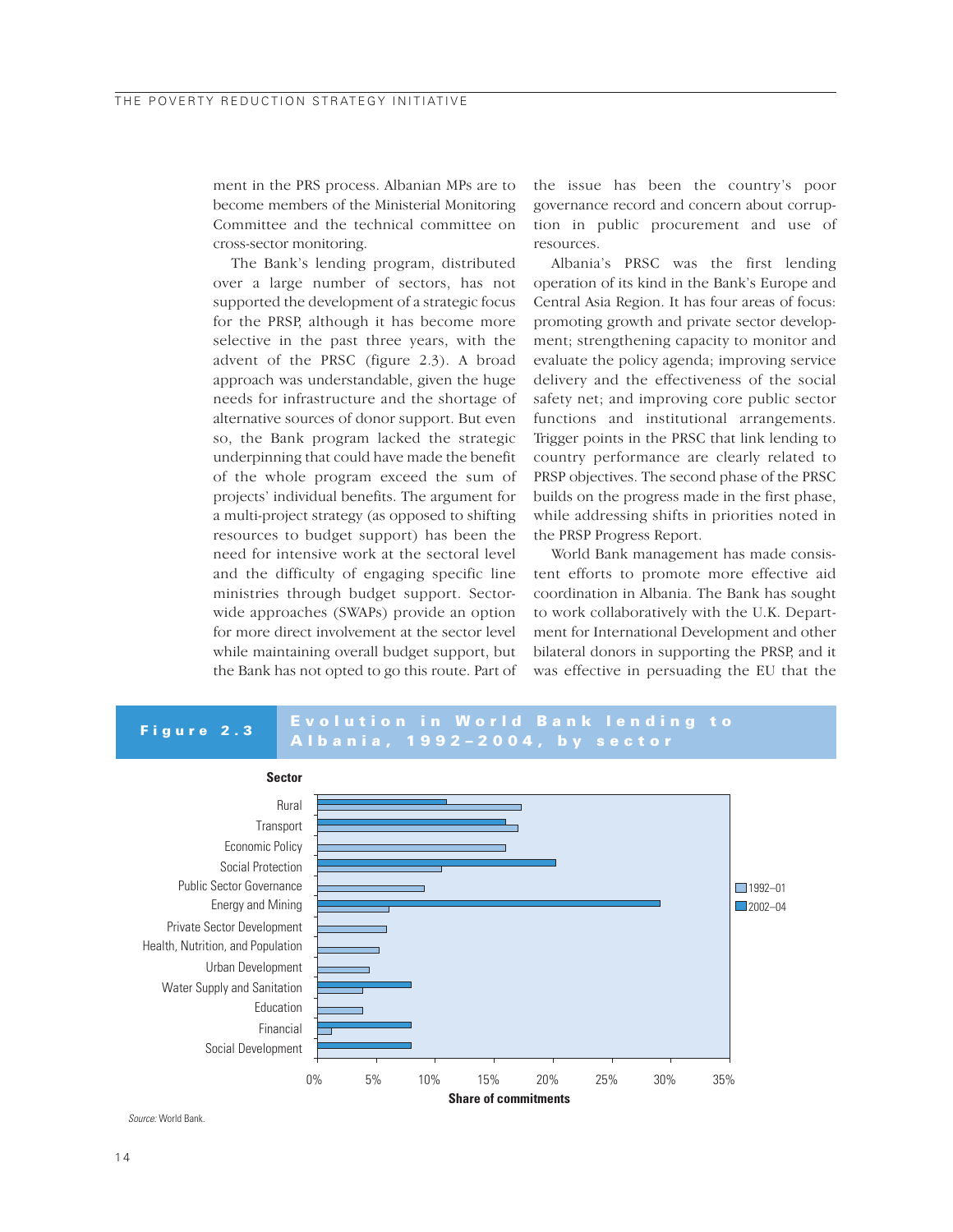PRSP was well aligned with the EU accession program. Through the end of 2003, however, the Bank generally had not been able to induce donors to coordinate their efforts with the PRSP. The Bank might have done more to use its own program in support of donor alignment by promoting sector-wide approaches and increased budget support. The government also could have provided leadership in resolving the conflict over responsibilities for aid coordination held by the ministries of finance and the economy.

The Bank, with the IMF, should give serious thought to opening up procedures such as the JSA to the participation of other partners, including senior officials from other PRSP countries with first-hand knowledge of the process.

#### **Bank-Fund collaboration**

Coordination between the Bank and IMF at headquarters and in the field has been an important direct benefit of the PRSP to Albania. Most observers agree the approach taken by the two institutions to balance spending to reduce poverty and controlling the budget deficit has become more consistent. The same is true of the balance between the need for increased tax revenues and the imperative of maintaining incentives for private sector activities.

#### **Conclusion—building credibility, coordinating aid**

Albania's PRSP has been a moderately successful experience for both the government and the Bank, and the experience offers useful lessons for other countries. But there are serious issues that the Albanian government must address to consolidate its gains under the PRS Initiative.

Progress has been made under the PRSP in the area of monitoring. The current approach combines the commitment of the government, substantial support from the Bank, and training. The process could be broader, with the Bank playing a role in promoting credible involvement of NGOs and other nongovernment actors with sufficient time to review documents and prepare comments. At the same time, while public awareness was high at the time the PRSP was launched, it faltered during implementation. The monitoring unit in the Ministry of Finance could hold regular briefings with the press to help address this issue.

A key weakness of Albania's PRSP lies in interministerial coordination of multisector programs. Both the government and the Bank need to give thought to handling these programs effectively. The PRSP structure and processes, including sectoral and regional strategies and action plans, must be sustained through institutionalization.

Donor coordination is too important to be left to the donors. The Albanian government should assume responsibility for the process. After identifying an appropriate point of coordination, the government should convene donors in a series of meetings to present the government's strategy and priorities, followed by monthly technical meetings co-chaired by the appropriate ministries to assess progress and programs in the sectors. For their part, donors must reduce the transaction costs of their assistance to Albania through increased co-financing, fewer project units, and harmonized procedures.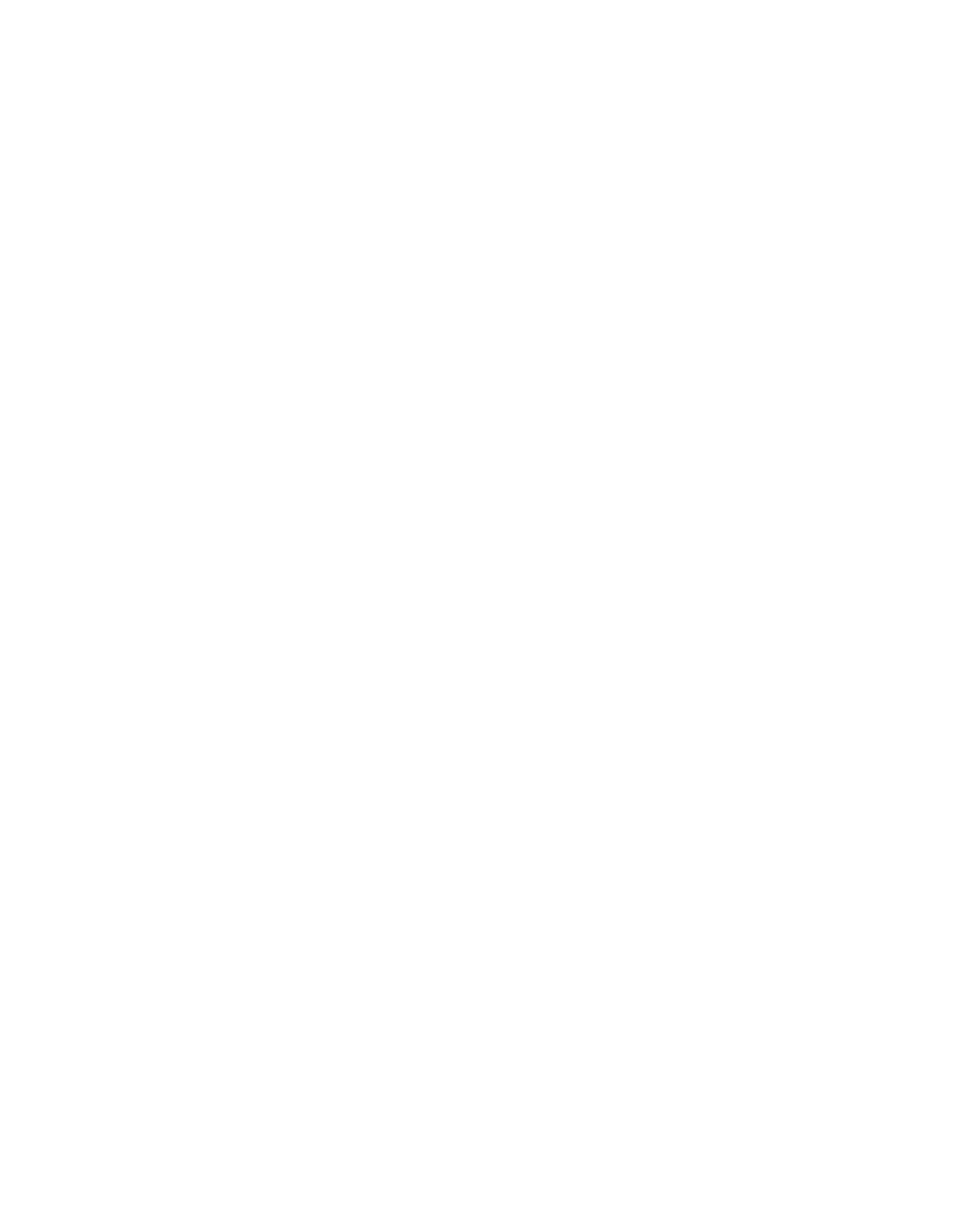

### **Cambodia**

The government of Cambodia began implementation of the PRSP in March 2003, shortly before the OED evaluation team visited the country in April/May 2003. Thus, this chapter focuses only on the process of PRSP formulation an March 2003, shortly before the OED evaluation team visited the country in April/May 2003. Thus, this chapter focuses only on the process of PRSP formulation and the genesis of the implementation phase. The team held meetings in Phnom Penh, and in Siem Reap and Prey Veng provinces. Among the sources for the analysis presented here was a survey of 73 stakeholders representing government, civil society, and international partners.

#### **A long road from conflict to growth**

The effects of Cambodia's turbulent past remain prominent in the country. Civil conflict caused widespread poverty, shattered institutions, and robbed the country of many of its best-trained citizens. There is an acute shortage of skilled people capable of rebuilding the country and fighting poverty. Fifty percent of Cambodia's 13 million people are under 16 years of age; the population growth rate of 2.4 percent per annum imposes a heavy burden on the country's limited social services.

Cambodia is among Asia's poorest countries. Some 30–40 percent of its people survive on a dollar a day or less. Life expectancy is 54 years, infant mortality is 95 per 1,000 live births, and the rate of secondary school enrollment is just 14 percent. Cambodia also has the highest prevalence of HIV infection in East Asia. Most Cambodians live in the rural areas where the rate of poverty is almost double that of the urban population.

Despite GDP growth averaging nearly 6 percent annually since 1994, Cambodia's economic fundamentals remain weak. Agriculture is the dominant sector, accounting for 39 percent of GDP and more than 70 percent of employment. Growth has been driven by expansion of the area under cultivation and, more recently, by tourism and the rapid expansion of garment production as a consequence of Cambodia's preferential access to U.S. markets under the Multi-Fiber Agreement. That preferential access expired at the end of 2004, and a decline in garment production and exports could severely depress domestic employment.

Spending on health and education more than doubled from 1993 to 2002, reflecting a commitment on the part of the government to address the basic service needs of the population. Despite this build-up, Cambodia still lags behind regional averages in both sectors for domestic expenditures.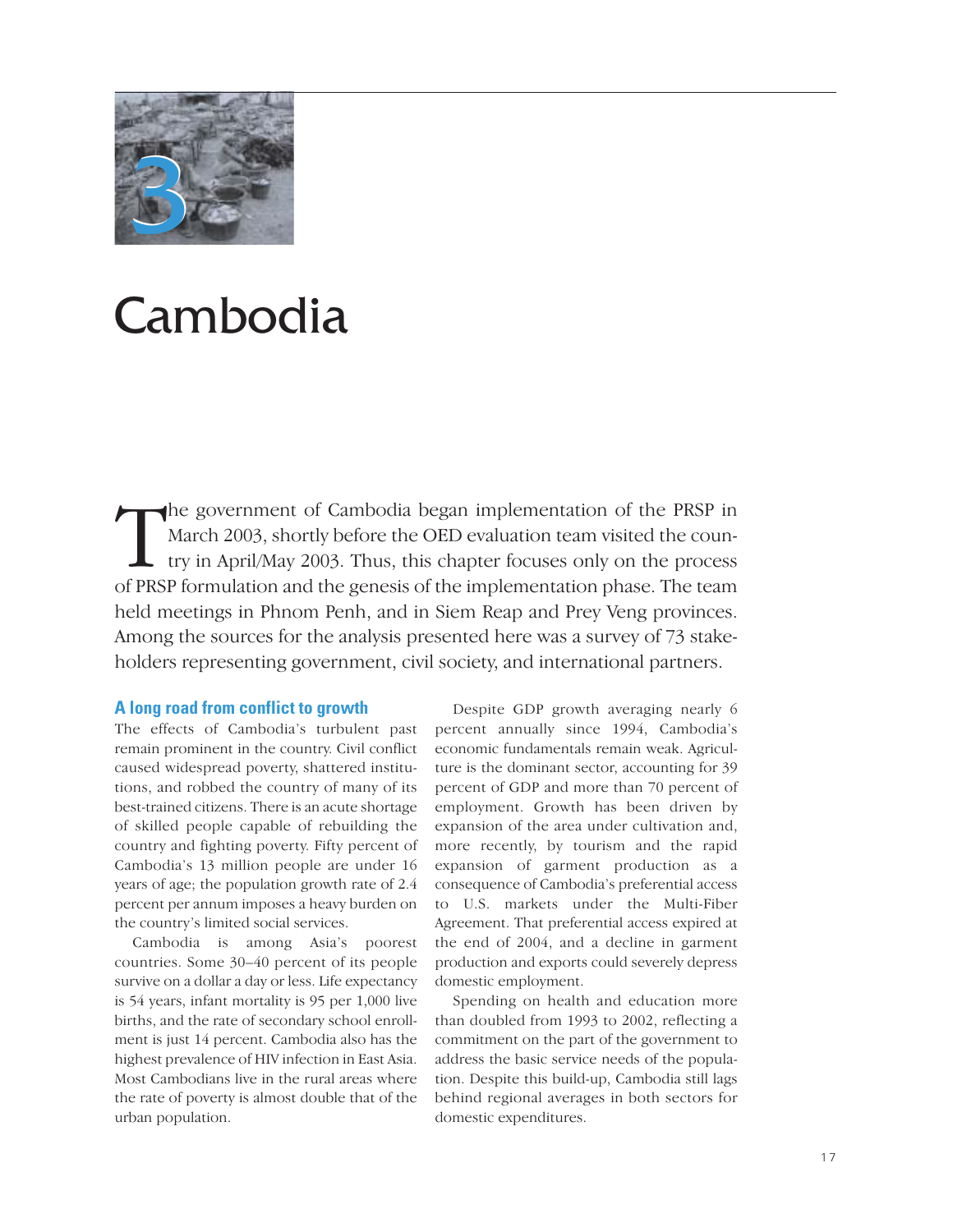### **Figure 3.1 Cambodia at a glance**

|                                                                                                                                                                                   |                      | East                    |                       |                                 |
|-----------------------------------------------------------------------------------------------------------------------------------------------------------------------------------|----------------------|-------------------------|-----------------------|---------------------------------|
| POVERTY AND SOCIAL                                                                                                                                                                | Cambodia             | Asia &<br>Pacific       | $Low-$<br>income      | Development diamond             |
| 2003<br>Population, mid-year ( <i>millions</i> )<br>GNI per capita (Atlas method, US\$)<br>GNI (Atlas method, US\$ billions)                                                      | 13.4<br>310<br>4.2   | 1.855<br>1.080<br>2.011 | 2,310<br>450<br>1.038 | Life expectancy                 |
| Average annual growth, 1997-03                                                                                                                                                    |                      |                         |                       |                                 |
| Population (%)<br>Labor force (%)                                                                                                                                                 | 2.9<br>2.5           | 1.0<br>1.1              | 1.9<br>2.3            | GNI<br>Gross<br>primary<br>per  |
| Most recent estimate (latest year available, 1997–03)                                                                                                                             |                      |                         |                       | enrollment<br>capita            |
| Poverty (% of population below national poverty line)<br>Urban population (% of total population)<br>Life expectancy at birth (years)<br>Infant mortality (per 1,000 live births) | 36<br>19<br>54<br>96 | 40<br>69<br>32          | 30<br>58<br>82        |                                 |
| Child malnutrition (% of children under 5)                                                                                                                                        | 45                   | 15                      | 44                    | Access to improved water source |
| Access to an improved water source (% of population)<br>Illiteracy (% of population age $15+$ )<br>Gross primary enrollment (% of school-age population)                          | 30<br>31<br>123      | 76<br>10<br>111         | 75<br>39<br>92        | Cambodia                        |
| Male<br>Female                                                                                                                                                                    | 130<br>116           | 112<br>111              | 99<br>85              | Low-income group                |

Source: World Bank.

The capacity in government to manage development efforts is fairly limited. Salaries are low and corruption is prevalent. Rents can be sought to supplement incomes from concessions on agricultural land and forests, from the tourism and garment industries, and from the substantial amounts of foreign aid flowing into the country. Political appointments that give access to rents are part of a patronage system that can make it difficult to ensure that qualified individuals occupy key positions in government.

Poor infrastructure limits growth and poverty reduction by inhibiting exports of local agricultural products and imports of inputs such as fertilizer, while preventing poor people in villages from accessing health care and education. Less than a third of the population has access to clean drinking water and to irrigation for agricultural growth. Only 10 percent of all households have access to electricity.

Cambodia issued its first post–Khmer Rouge Development Plan in 1996. The Socio-Economic Development Program I (SEDP I) covered the period from 1996 to 2000. SEDP I focused on growth and infrastructure, but not explicitly on poverty reduction. After the plan was adopted, donors provided substantial technical assistance to the ministries of health and education. Both ministries developed

national strategies in 2000–2001. Development specialists regard these as sound strategies, with a high degree of ownership of the ministries concerned, and consider the planning capacity in these ministries to be among the best in the government.

#### **The PRS process—awkward timing, incomplete ownership**

The PRS Initiative is highly relevant to the poverty challenge in Cambodia. The Initiative's focus on government ownership and public participation also strikes an important chord, given the strongly donor-driven development agenda since the post-conflict era started in the early 1990s. But the timing of the PRSP preparation was awkward. Initial plans for an ambitious document deadline competed with preparation of the legally mandated SEDP, which was supported by the Asian Development Bank. The decision to complete two parallel planning processes was unrealistic given limited government capacity, and PRSP formulation was delayed to follow on the heels of completion of SEDP II. The document was completed in December 2002 (box 3.1). This early planning experience reflects preoccupation with the formal requirement of a strategy paper and not on promoting the Initiative's underlying principles, and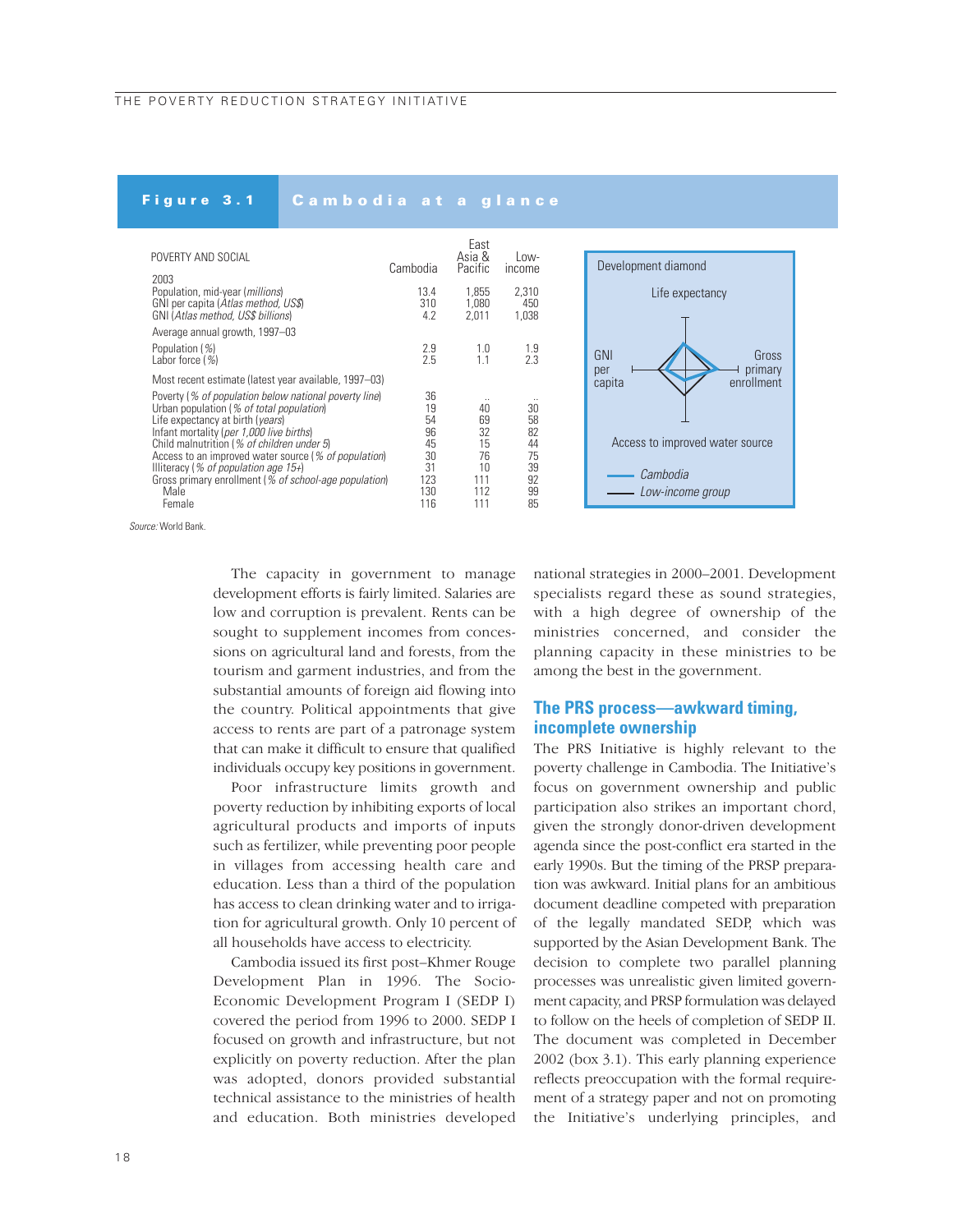#### **Cambodia's National Poverty Reduction Strategy: broad priorities and action areas Box 3.1**

**The focus of the PRSP is on fiscal discipline, combined with revenue strengthening and structural reforms to improve the business environment.** 

#### **The PRSP has three broad priorities:**

- **Growth through exports, tourism, and agriculture development**
- **Governance and public expenditure management**
- **Infrastructure and human development.**

*Source:* **Kingdom of Cambodia (2002), NPRS 2003–05.**

underscores the importance of carefully tailoring to existing domestic processes.

#### **Ownership, participation**

There was strong ownership of the PRSP—of both the document and the process—among a small group in the Ministry of Planning (MoP). This unit took leadership of the PRS process and liaised effectively with planning staff in several key line ministries. But senior management officials in the line ministries were not sufficiently engaged. Government ownership also was undermined by inadequate involvement of the Ministry of Economy and Finance (MEF) during formulation of the PRSP. As a consequence, the PRSP was not perceived as having broad ownership within the government. This perception also reflected tension with the SEDP framework and the concern that the Bank was imposing an unnecessary burden on the government by insisting on a separate strategic process.

PRSP planners made a genuine effort to consult NGOs in the preparation of the document and to incorporate their views—a significant change from past planning processes—but participation of civil society was still limited. The time allowed for consultation was short. In addition, drafts were made available only in English, and regional workshops were held in just three of Cambodia's 24 provinces.

**The PRSP identifies eight priority areas for poverty reduction:**

- **Maintaining macroeconomic stability**
- **Improving rural livelihoods**
- **Expanding job opportunities**
- **Improving capabilities**
- **Strengthening institutions and improving governance**
- **Reducing vulnerability and strengthening social inclusion**
- **Promoting gender equity**
- **Priority focus on population.**

Linking strategy and planning with resource allocation is a key marker of country commitment to the Initiative. Albeit at a very early stage of implementation, at the time of the evaluation mission there was little evidence that the PRSP in Cambodia was linked to the annual budget and would affect resource allocation. To achieve an operational strategy would have required the MEF to play a strong and continuing role in the process. MEF unfortunately played little part in formulation until the final stages, and the PRSP leaves considerable work to be done in linking priority areas with budgeted programs.

#### **Comprehensiveness, long term**

Under the PRS Initiative, a national strategy is expected to provide a comprehensive, longterm view of the challenges of poverty reduction. This is a very ambitious undertaking for most low-income countries and requires that good quality analysis and strategic thinking is in place before the PRSP document is prepared. There is an impressively large body of poverty analysis in Cambodia, along with demographic and health surveys. Unfortunately, these surveys are difficult to compare and there is still considerable uncertainty about the poverty baseline.

Prioritization is a major quality issue in the Cambodian PRSP, as is the case for other PRSP countries. Many stakeholders interviewed were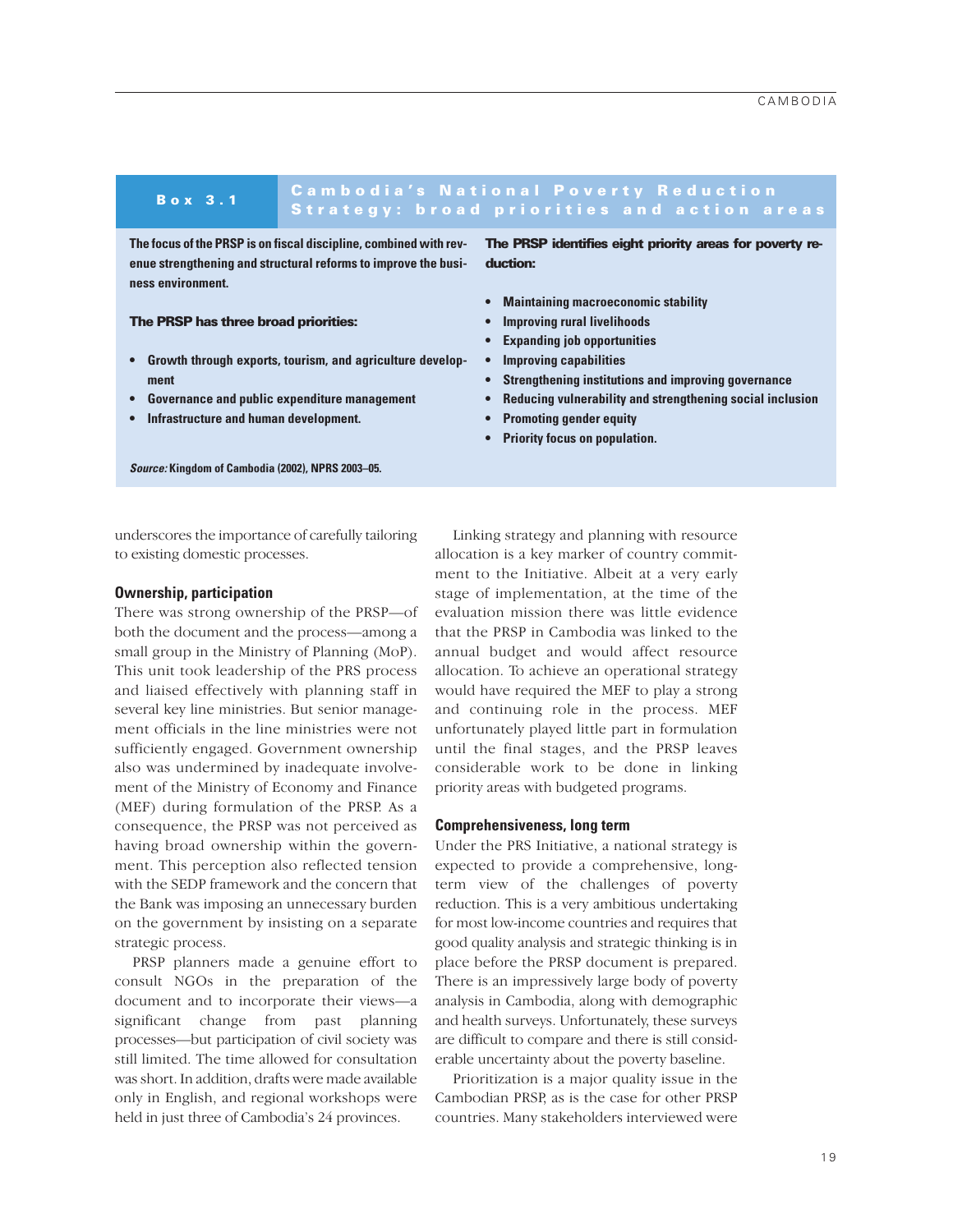disappointed that the PRSP document did not deliver as an operational plan—as advertised, to be a complement to the general framework of SEDP II. The line ministries were asked to submit programs for inclusion in the Action Plan Matrix (APM) of the PRSP. Twenty-two line ministries and agencies provided submissions, which comprised long lists of poorly costed poverty projects, on the assumption that there would be additional funding available for these projects. More than 80 percent of the APM was unfunded and nearly half uncosted. Subsequent to the PRSP finalization, MoP added up the total cost of these programs and found that they came to more than \$5 billion as against a three year availability of donor funds (in line with capacity absorption constraints) of \$1.5 billion, half of which was already committed to ongoing projects.

At the end of 2003, the PRSP did not provide a longer-term vision to guide short- and medium-term programs in some of the key crosscutting strategic issues facing Cambodia with the exception of trade—such as private sector development, the management of natural resources, and civil service reform. To be effective, the plan must also address sectoral priorities and strategies. Two areas that warrant particular attention are agricultural growth and capacity enhancement. More than 70 percent of Cambodia's population depends on agriculture as its primary source of income, but productivity in the sector is well below that of Cambodia's neighbors. The PRSP could be an effective instrument for bringing together the relevant ministries, the donor community, local authorities, and the many NGOs in the sector to design and implement a coordinated development strategy. It could provide a similar framework for analyzing capacity enhancement needs especially with regard to the judiciary, the police, and customs and tax officials—to reduce the constraints imposed by corruption on the growth of small- and medium-size enterprises.

The government's focus on the PRSP as a document—which reflected its perception of the incentives offered by the Bank and Fund has led it to neglect a more important issue: what forms of support could best help the authorities in promoting the PRSP principles as the core of the country's strategic planning and implementation process? Planning and implementation in Cambodia should take into account pre-existing strategic planning processes and make them compatible with the PRSP principles.

#### **Partnerships**

Cambodia is highly aid dependent. Improved partnership among development donors and with the government could yield significant gains in aid effectiveness. Early on, donors recognized the need for coordination. Prior to the PRS process, however, most took the approach of avoiding duplication rather than promoting collaboration. The PRSP is promoting a framework for discussion of the government's priorities with donors that did not exist in previous national planning processes for discussion. A major objective of the PRS Initiative is to turn aid management into a government-driven process, but shifting to government control over the allocation and management of aid will take a long time.

The PRS process focused attention on how donors could better align their efforts to support the government's strategy and exploit synergies among partners. As new country assistance strategies are being developed by key partners in 2004–2005 (including the Asian Development Bank, U.K Department for International Development, and the World Bank), it is too early to assess the nature and degree of donor alignment. The education and health sectors in Cambodia represent good examples of effective donor coordination. In other areas, however, donors appear to be focusing on their own projects with specific implementation mechanisms that are often not well-linked to the ministry in which they are housed.

#### **Results orientation**

The PRS process has put poverty reduction goals more centrally in the minds of the government, donors, and NGOs. The MoP has formalized a process by which line ministries rank planned programs according to their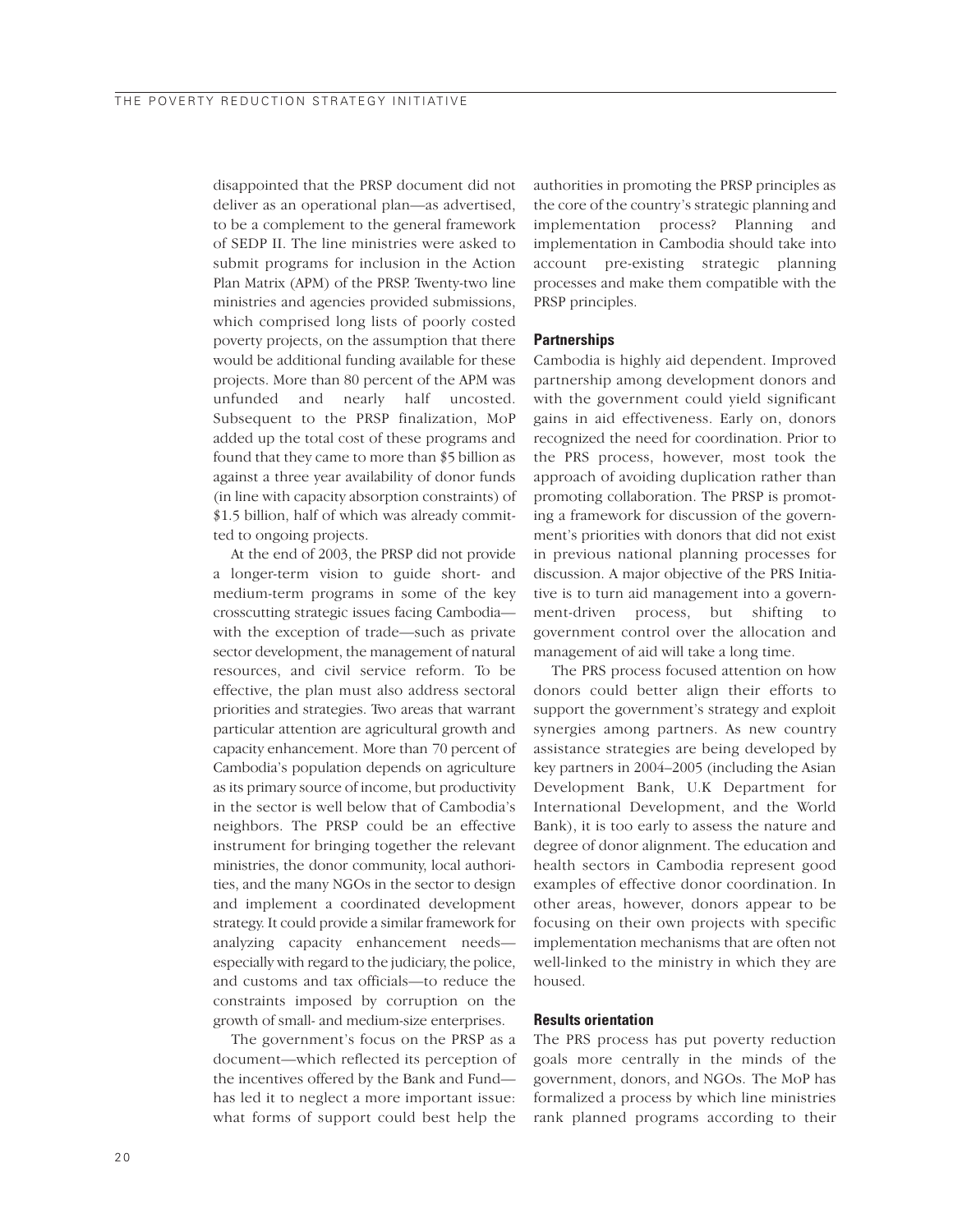expected poverty impact. However, this planning exercise has no clear link to the budget process. Additional effort is needed to improve the alignment of budgeted project selection with the overall poverty impact goals (table 3.1).

In order for the PRS process to be resultsoriented, the monitoring and evaluation skills of Cambodian officials will need to be enhanced. The instruments and processes for implementation and monitoring of the PRSP are still at an early stage. A central monitoring unit has been established in the MoP, but to date it is only weakly linked to the data collection units at the central and sectoral levels. In general, the areas where implementation is likely to proceed well are the education and health sectors, where the capacity of the ministries was strengthened through wellcoordinated donor support prior to the PRSP.

Implementation in Cambodia is largely handled through individual donor-supported project implementation units, and there is no consensus on changing this model, even though it is inconsistent with longer-term capacity building.

Many aspects of the PRSP model are too ambitious for a country at Cambodia's stage of institutional development. The approaches to costing and monitoring need to be greatly simplified. In the near term there is little likelihood of being able to track the poverty impact of specific investments or measures, and the value of diverting substantial resources to such a goal is questionable. In Cambodia it is probably enough to track inputs on the one hand and outcomes on the other.

#### **World Bank support—a need for effective local support and for better alignment with the PRSP**

The World Bank's support to Cambodia in formulating the PRSP was substantial. Through Institutional Development Fund grants, the Bank financed a support unit in the MoP that kept the document preparation moving forward. The Bank's close consultation in the final stages of document preparation improved quality—but fostered the negative perception among some in the donor and NGO communities that the draft document "had gone to Washington."

The Bank could have done more to keep donors and NGOs in the loop during the critical phase between appearance of the first draft and the finalization of the PRSP. A steering group of donors and NGOs would have provided an effective way to monitor progress and to

#### **PRSP targets for poverty reduction in Cambodia (percent) Table 3.1**

| <b>Objective and indicator</b>                           | <b>Baseline year</b> | <b>Target for 2005</b> |  |
|----------------------------------------------------------|----------------------|------------------------|--|
| Poverty headcount index                                  | 36 (1999)            | 31                     |  |
| Real GDP average annual growth rate                      | 5.4(2000)            | $6 - 7(2001 - 2005)$   |  |
| Infant mortality rate (per 1,000 live births)            | 95 (2000)            | 90                     |  |
| Maternal mortality ratio (per 1,000 live births)         | 4.37 (2000)          | 3.72                   |  |
| Children under 5 with moderate–severe stunting           | 44                   | 38                     |  |
| 12-year-olds completing grade 6                          | 33 (1998)            | 90                     |  |
| Share of population with access to safe drinking water   |                      |                        |  |
| <b>Rural</b>                                             | 29 (1999)            | 40                     |  |
| <b>Urban</b>                                             | 69.5 (1999)          | 87                     |  |
| Share of population with access to sanitation facilities |                      |                        |  |
| Rural                                                    | 8.6(1999)            | 20                     |  |
| Urban                                                    | 49 (1999)            | 90                     |  |

Source: NPRS, 2003, Table 1.1.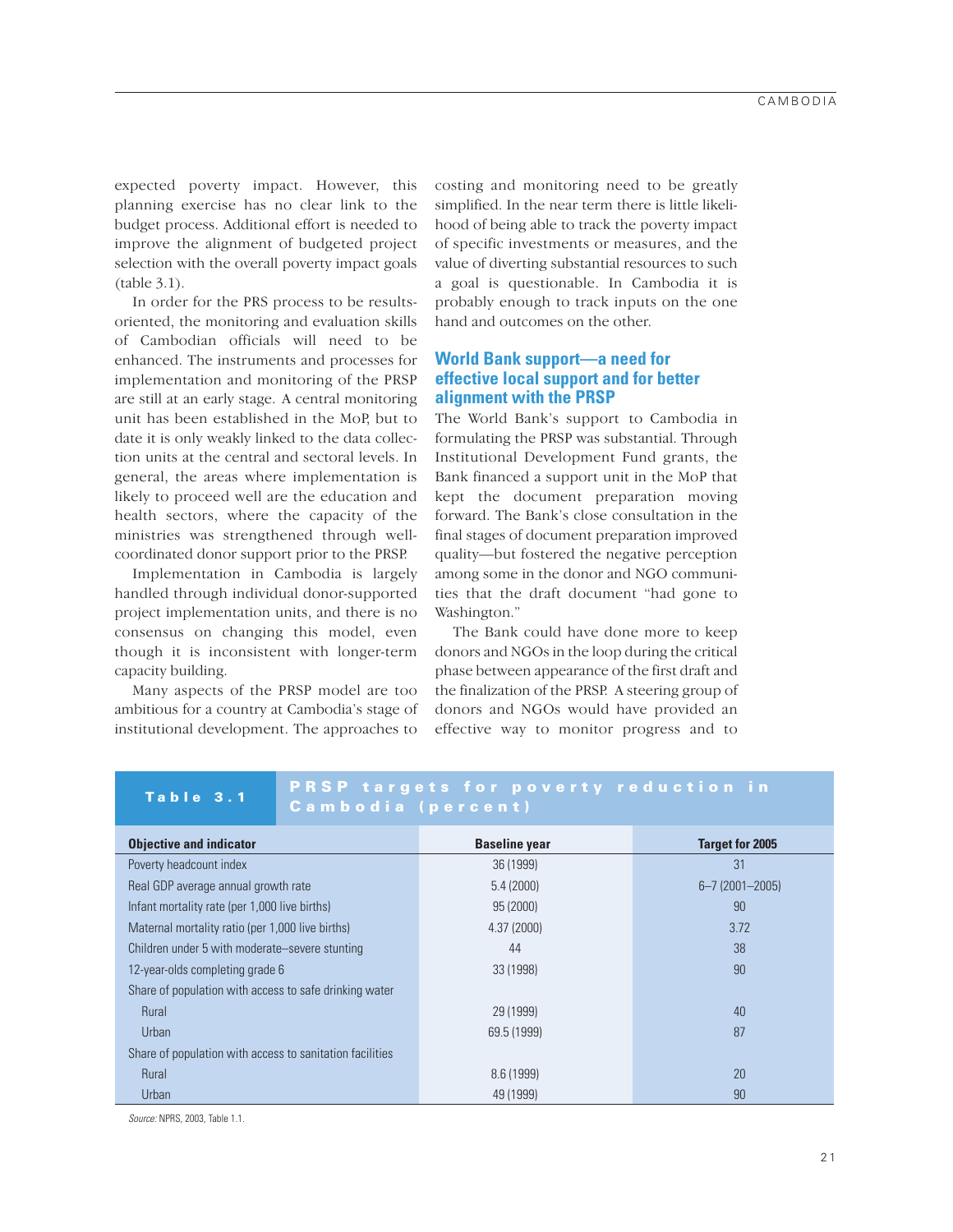provide joint advice on the best way to proceed.

A major challenge for the Bank in supporting preparation of the PRSP was balancing quality and ownership. It worked mainly with the MoP as a way to ensure document quality, and thereby distanced the MEF from the process. This led to weak prioritization and costing in the first draft of the PRSP, with little attempt to address crosssectoral dimensions—thus compromising the chief advantage of the PRSP as a costed process by comparison with the broad treatment of programs in SEDP. Efforts to get the MEF back into the process succeeded, but valuable time was lost.

Early in the PRS process, a key issue for Bank staff was to ensure preparation of a strategy *document* comparable in quality to first-round PRSPs from other countries. Because staff at the Bank and Fund believed that the SEDP did not provide a credible alternative to the PRS process and could not be retrofitted within the required time frame, the decision was made to launch the PRS process in parallel with preparation of the second phase of the SEDP. In hindsight, a preferable alternative might have been to merge the PRS process with the SEDP and delay the preparation of the full PRSP until the third phase of the SEDP, which could then be refocused to meet PRSP requirements. Instead of pushing ahead with the PRSP in the short term, the Bank, Fund, and the Asian Development Bank could have worked with the government to create the conditions required for an effective PRSP in the long run. Under such a plan more training and technical support could have been provided to ministries to ensure a full understanding of PRSP objectives and process; a public information campaign could have been carried out; and work on the MTEF and development of a coherent agricultural strategy could have been accelerated.

The tension between quality and ownership was aggravated by the inability of the Bank's country office to provide effective support for preparation of the PRSP at the outset of the process. The Bank office in Phnom Penh opened in 1999 and had limited staff to support the PRSP effort. It was not until the arrival of additional staff in 2001 that the country office began to make a significant contribution to the PRSP. There was also tension within the Bank on responsibility for the process. It was relatively late in the process, at the urging of Bank management, that the Cambodia country team became engaged in supporting the ministries' efforts, mediating between the ministries and the Bank's sector staff.

Before the start of the PRS process, the Bank's program, as laid out in its CAS for FY2000–03, focused on achieving a more programmatic approach to financing through the application of SWAPs. Individual donor processes and procedures would be slowly phased out as government capacity increased, with a shift to greater budget support. The CAS proposed piloting SWAPs in infrastructure, health, and education. There was extensive consultation between the Bank and the government over the CAS and wide endorsement of the SWAP approach. The consultations also emphasized the need for an additional focus beyond basic education to redeveloping the capacity and leadership lost during the Khmer period.

Although the Bank's lending program followed CAS priorities and focused on improving public resource and expenditure management and governance, *lending choices* (primarily investment lending) did not follow the proposed strategy. The Bank was reluctant to align itself with the donor-led Sector-wide Investment Management (SWIM) programs in the education and health sectors. One donor attributed the eventual improvement in Bank coordination with the health sector SWIM to the PRS process. In the area of rural development, recent Bank support attempts to operate at the sector level and to work more closely with partners.

Preparation of the next CAS provides an important opportunity for the Bank to align its lending and analytic work in Cambodia with the PRS process.

#### **Conclusion—learning from experience**

From a troubled starting point, Cambodia has made progress in developing ownership of the PRS program. There is a clear upward trend in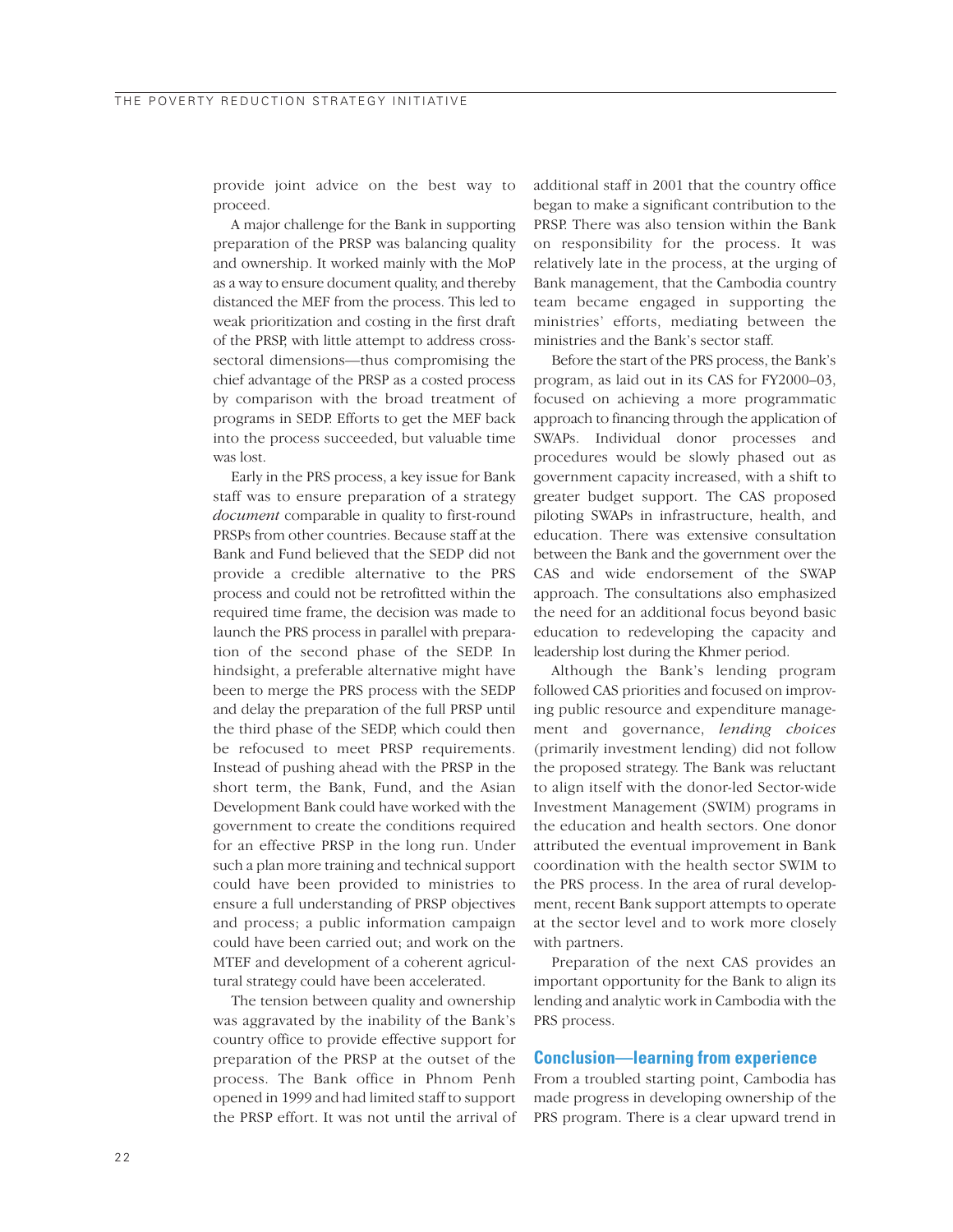the ministry-level understanding of the PRS approach. Dialogue between the government and donors, and dialogue among donors, has improved. If these gains can be consolidated, Cambodia should begin to realize the benefits of the PRS process.

While it would be difficult to rate the Cambodia PRSP experience thus far as satisfactory, it may well look quite different some years hence, if the government, the Bank, and the donor community are able to absorb and make use of the lessons of the PRS process. Almost all observers note progress in the course of PRSP preparation between the early stages and the finalization of the document. The MoP is succeeding in institutionalizing the preparation process, with monthly meetings and coalitions with seven donor subgroups. Much will depend on the success of the Progress Report process. Actions to strengthen the country office in Phnom Penh should be an important step toward that goal, ensuring that the Bank reflects the principles of government ownership, partnership, participation, and alignment in its own program.

In moving forward, the effectiveness of the PRSP in Cambodia as an instrument for supporting growth and poverty reduction will depend on the government and the international community taking several key steps:

• First, the coordinated approach that has been effective in health and education needs to be applied in agriculture, private sector development, capacity enhancement, and civil service reform.

- Second, an effective cross-ministerial steering group needs to be established with a secretariat responsible for providing regular monitoring reports. These need to be available to the media and NGOs to ensure good accountability.
- Third, the international community needs to develop a coordinated approach to identifying and addressing key capacity constraints that limit implementation of the PRSP principles. Given its comparative advantage, this should be a major thrust of Bank work.

Several additional conclusions relate specifically to the World Bank and its staff. To be an effective partner in promoting the PRS Initiative's principles, the Bank in Cambodia needs to embrace the PRSP not as a "task" being led by a particular sector department, but as a different way of doing business and a shared responsibility. The use of team learning events, which can include government and partner representatives, can be an important means to support this. The country office should view support for the PRSP as its principal mandate and be staffed accordingly. It is not yet clear to Bank staff in Cambodia whether the institution is giving priority to ownership or quality. Clearer guidance is needed on how to handle the tradeoff.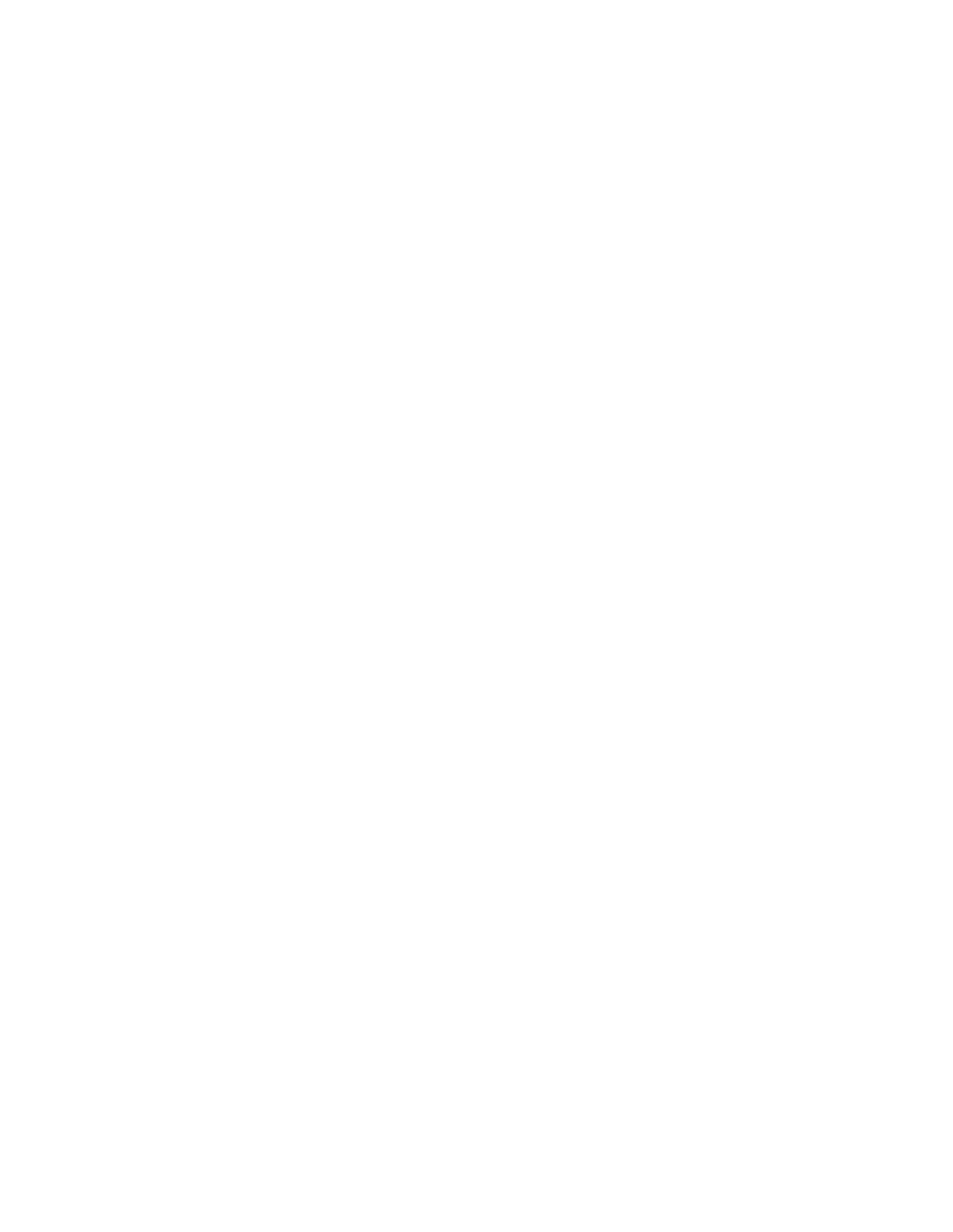

## Ethiopia

The OED evaluation team visited Ethiopia in June/July 2003, and met with<br>a broad spectrum of local stakeholders in Addis Ababa, Awassa, Shebe-<br>dino, and Wonago. Among the sources for the analyses presented here<br>is a survey a broad spectrum of local stakeholders in Addis Ababa, Awassa, Shebe- $\mathsf{\mathsf{L}}\;$  dino, and Wonago. Among the sources for the analyses presented here is a survey of 83 stakeholders representing government, civil society, and international partners. This country case review provides an assessment of the progress and challenges in Ethiopia through PRSP formulation and one year of implementation, as of mid-2003.

#### **Addressing economic fragility**

Almost half of Ethiopia's 66 million people live in absolute poverty. Each year millions face serious food insecurity—between 11 and 13 million during the most recent drought. Conflicts, such as the 1998–2000 war with Eritrea and commodity price shocks, exacerbate chronic food insecurity caused by policyrelated failures that include overdependence on subsistence farming, problems of land tenure, weak markets, poor infrastructure, and reliance on external food aid. Ethiopia relies on development assistance for 40 percent of its public sector spending and is likely to remain heavily dependent for many years to come. Ethiopia's long-term debt sustainability is extremely fragile. The country's ratio of exports to GDP is very low, and exports are concentrated in coffee, a commodity whose price was near its 20-year low in 2003.

Between 1991 and 2001, annual real GDP growth averaged 4.4 percent annually, a substantial improvement over past decades. Growth rates were strongly driven by agriculture, on which the Ethiopian economy is highly dependent. In 2000, agriculture comprised 43 percent of GDP and employed 85 percent of the population. In 2002–2003, with drought and a collapse in coffee prices, real GDP growth plunged to –3.8 percent. Improvements in rural poverty reduction stalled, while urban poverty worsened. Although some notable improvements were made in education and health during the 1990s, challenges related to the availability and quality of social services remain. For example, only one-third of the children were in primary school in 1999–2000, and adult literacy remains very low, especially among women in rural areas. Population growth remains high at 2.5 percent per year. Per capita spending on health is about onesixth the Sub-Saharan average. Safe drinking water is available to just 15 percent of the rural population. And HIV/AIDS is a growing threat.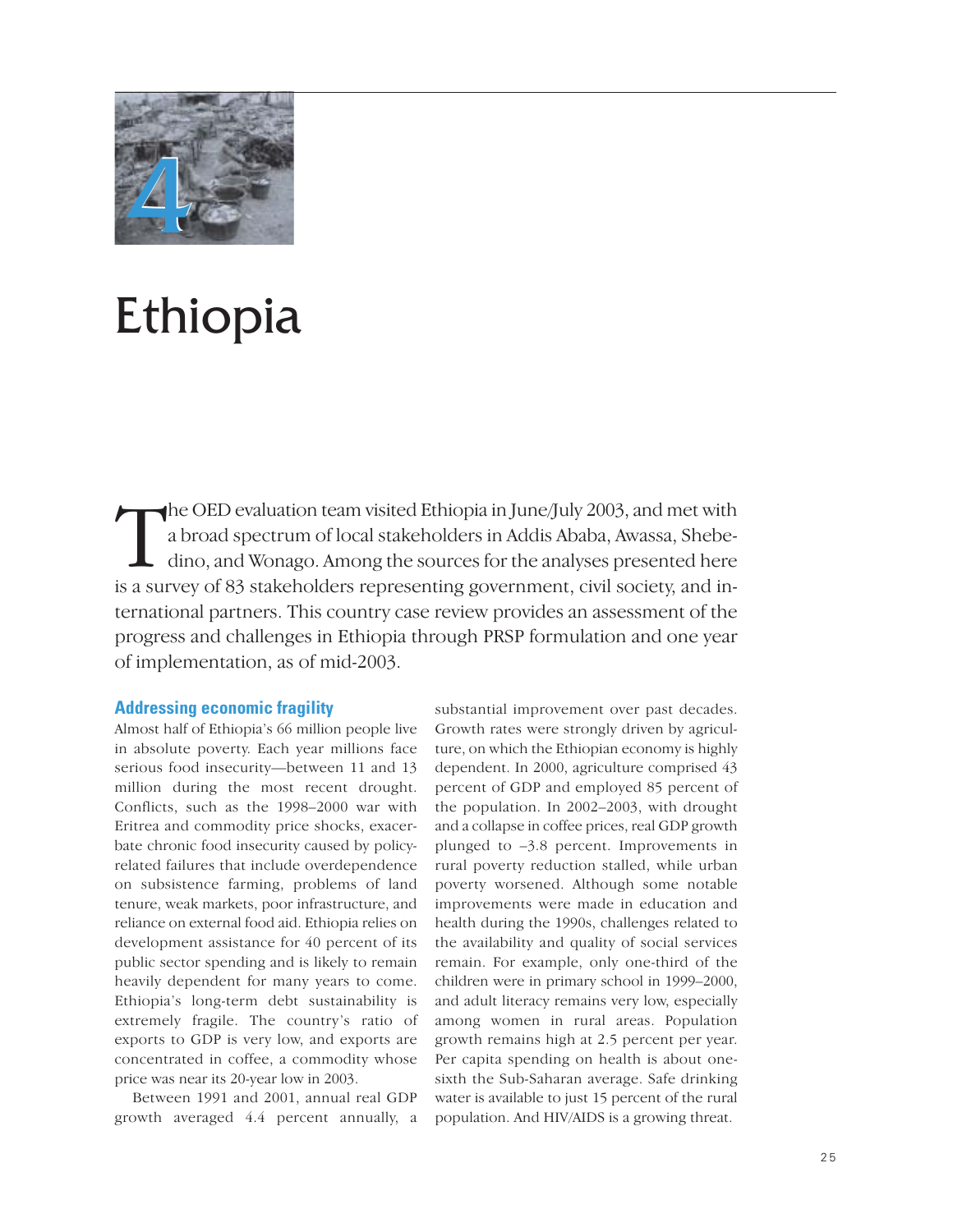#### **Figure 4.1 Ethiopia at a glance**

| POVERTY AND SOCIAL                                                                                                                                                                                                              | Ethiopia                                            | Sub-<br>Saharan<br>Africa  | $Low-$<br>income           | Development diamond                    |
|---------------------------------------------------------------------------------------------------------------------------------------------------------------------------------------------------------------------------------|-----------------------------------------------------|----------------------------|----------------------------|----------------------------------------|
| 2003<br>Population, mid-year ( <i>millions</i> )<br>GNI per capita (Atlas method, US\$)<br>GNI (Atlas method, US\$ billions)                                                                                                    | 68.6<br>90<br>6.4                                   | 703<br>490<br>347          | 2.310<br>450<br>1.038      | Life expectancy                        |
| Average annual growth, 1997-03<br>Population (%)<br>Labor force $(\%)$                                                                                                                                                          | 2.3<br>2.2                                          | 2.3<br>74                  | 1.9<br>2.3                 | GNI<br>Gross                           |
| Most recent estimate (latest year available, 1997–03)                                                                                                                                                                           |                                                     |                            |                            | primary<br>per<br>enrollment<br>capita |
| Poverty (% of population below national poverty line)<br>Urban population (% of total population)<br>Life expectancy at birth (vears)<br>Infant mortality (per 1,000 live births)<br>Child malnutrition (% of children under 5) | 44<br>16<br>42<br>114<br>47                         | 36<br>46<br>103            | 30<br>58<br>82<br>44       | Access to improved water source        |
| Access to an improved water source (% of population)<br>Illiteracy (% of population age $15+$ )<br>Gross primary enrollment (% of school-age population)<br>Male<br>Female                                                      | 24<br>59<br>62<br>$\ddot{\phantom{a}}$<br>$\ddotsc$ | 58<br>35<br>87<br>94<br>80 | 75<br>39<br>92<br>99<br>85 | Ethiopia<br>Low-income group           |

Source: World Bank.

Ethiopia adopted a federal constitution in 1994 with a commitment to *ethnic federalism*, or regional devolution drawn along ethnic lines. In 1998, a border and trade dispute between Ethiopia and Eritrea degenerated into full-scale war that imposed a heavy toll on the economy. A peace agreement was reached in 2000, but tensions remain high. Attempts to open the political system to competition have faltered over the years. The emergence of a single-party system has increased the public's alienation from the democratic process.

Supported by Bank and Fund credits, measures were taken in the immediate postconflict period to support the exchange rate management, public sector management, public expenditure management, private sector development (investment and urban land reform), and export competitiveness. But the pace of reform has lagged in part because of reluctance to allow private entry into the financial sector. In addition, some larger companies that were to be privatized did not find buyers.

In an attempt to rebuild confidence, in 2001 the ruling party congress reviewed the country's development policy and implementation strategies and announced far-reaching changes in the formal structures of government. There were three key outcomes of these reforms: (i) a wave of decentralization designed to bring government closer to the people by devolving increased authority from the regional level to the district level; (ii) a new cabinet involving key appointments from outside of the ruling party; and (iii) the creation of five super-ministries to coordinate and renew the drive to improve government efficiency.

The government's long-term development strategy and the current Five-Year National Development Plan (2001–2005) remain centered on the Agricultural Development-Led Industrialization Strategy (ADLI), which dates back to 1994. ADLI also provided the framework for the Interim PRSP, which focused on food security, improved marketing systems, irrigation development, expansion of extension services, capacity building and human resource development in education and health. Agricultural development will form an important part of any rural poverty strategy in Ethiopia. But without a welldeveloped urban system linked to national and international markets, sustainable agricultural development will be very difficult to achieve.

Ethiopia reached the Decision Point under the HIPC Initiative in October 2001, granting it much-needed debt relief. But like many other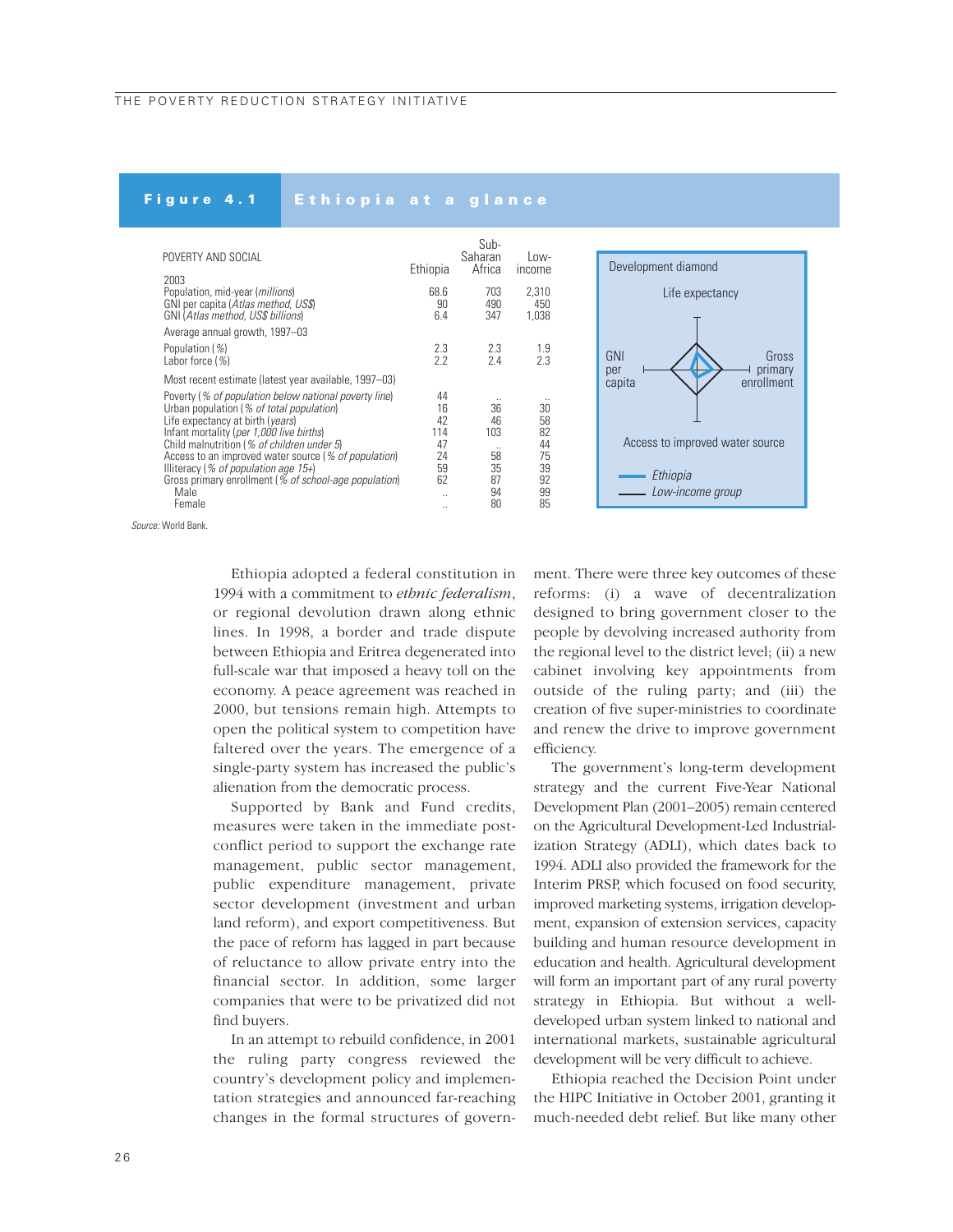low-income countries, Ethiopia has a low capacity for taking on new debt.

# **The PRS process—good for governmentdonor relations**

The timing of Ethiopia's PRSP, completed in August 2002, was opportune from the standpoint of government-donor relations, which had been poor because of differences over the war with Eritrea. The PRSP gave the government an opportunity to articulate its agenda to internal and external constituencies, while bringing together a range of policy commitments under a comprehensive and longterm framework (box 4.1). The government already had a series of national strategy documents emphasizing poverty reduction— ADLI, the Third Five-Year Development Plan, and the National Food Security Strategy. These strategies commanded the support of the political elite. The PRSP made it possible to integrate these strategies into a unified development framework for endorsement by the wider society and the external assistance community.

#### **Ownership, participation**

The PRSP has been well received in government circles. Ownership at the central government level has been high because of strong continuities between the existing policy agenda and the PRSP.

The consultative process for preparing the PRSP was broad-based, closely mirroring the federal and administrative hierarchy of the country—a major undertaking given the size of the country and its population. Between November 2001 and March 2002, the federal government conducted public discussions at the district and regional levels. Those discussions were monitored by NGOs and the donor community. Civil society organizations (CSOs) and the donor community also organized a series of public discussions and consultations at the regional and federal levels (box 4.2).

Most respondents to an OED survey of national stakeholders and the donor community regarded the consultative process as an important first step toward increased voice and local accountability. District officials

# **The four pillars of Ethiopia's PRSP Box 4.1**

- **Agricultural development–led industrialization and food security**
- **Governance, decentralization, and empowerment**
- **Reform of the justice system and the civil service**
- **Capacity building**

**Box 4.2**

# **Civil society mobilization around the PRSP**

**The PRSP provided a platform for an active engagement of civil society in the public policy process. In various ways the NGOs confronted their capacity problems and the traditionally closed culture of the government.**

- **First, they organized themselves into an "NGO Task Force on the PRSP" that held a series of awareness and sectoral analysis workshops. They commissioned a study on NGOs' contribution to poverty alleviation. They monitored consultations at the district level and made successive attempts to work closely with the government's PRSP secretariat.**
- **Second, they formed coalitions with the donor community.**
- **Third, they engaged various stakeholders in a series of public discussions. For example, the Forum for Social Studies ran a Poverty Dialogue series in which policy issues were raised and submitted as part of the PRS process.**

*Source:* **Abebe Haile-Gabriel, "The PRSP Process in Ethiopia: Second Meeting of the African Learning Group on PRSPs," Brussels, November 2002.**

noted the benefits in terms of raised awareness about poverty issues and an increased emphasis on self-help at the community level.

Among domestic and international NGOs working at the federal and state levels, views on the consultative process were less sanguine. The majority recognized the importance of the process and its intrinsic value for those who participated, but a significant number felt that the consultations promised more than they delivered. There was little space to consider policy alternatives, a finding supported by survey results. Some civil society organizations and donors expressed disappointment that the final PRSP document did not adequately reflect issues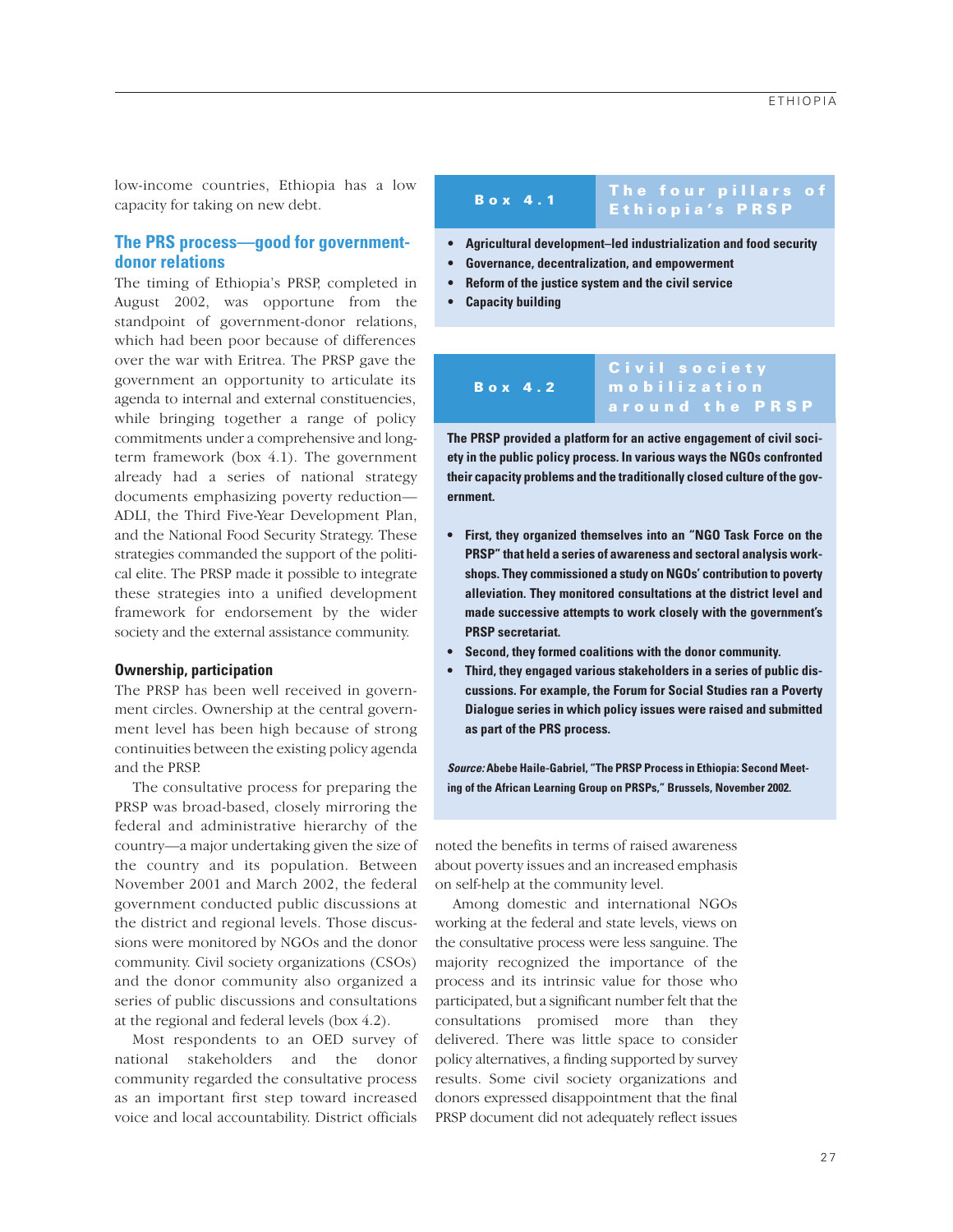raised during the consultations and that opportunities for stakeholder engagement had declined following the end of the consultative process.

#### **Comprehensiveness, long term**

The PRSP presents a broad diagnosis of poverty and its key determinants using the results of two Household Income Consumption and Expenditure surveys (HICES) carried out in 1995–1996 and 1999–2000, as well as a series of welfare monitoring surveys conducted annually since 1995–1996. Most of the poverty analysis details quantitative trends in income-based poverty, over time and across regions. Also covered are nonincome dimensions of poverty—nutritional levels (stunting and wasting), access to health services, literacy, and various dimensions of asset ownership. And the analysis addresses key areas of vulnerability—food security and HIV/AIDS—but in a highly aggregated manner.

The resulting poverty profile represents a marked improvement over previous efforts as set out in ADLI, the Five-Year Plan, and other strategic documents. What is missing from the diagnostic document is a qualitative assessment of peoples' perceptions of poverty and vulnerability. No substantive use is made of qualitative findings from the PRSP consultations, despite obvious disparities between the quantitative analysis and the perceptions expressed by ordinary people during the consultation process to the effect that the level of poverty was increasing rather than declining. At a minimum this apparent disagreement is likely to reflect discrepancies between subjective and objective data—not an uncommon result. A more serious interpretation might be that the quantitative trends noted in the poverty profile are in some sense misleading because of comparability problems between the 1995/1996 and 1999/2000 HICES data.

#### **Partnerships**

The PRSP provided a context for a range of new partnerships between government and donors and between government and private sector partners. The Development Assistance Group (DAG), composed of some 40 donors, played a vital role during PRSP formulation and subsequently in supporting greater alignment and harmonization in implementation. A public-private sector consultative forum was established to address major problems identified by private sector partners during the consultative process.

During the PRS process donors agreed on rules of engagement, including establishment of a Joint Donor Fund for PRSP preparation. Donors felt obliged to join the DAG and agree on a plan for moving forward. Close collaboration between government and donors during the process, especially the consultation process, had the effect of building greater mutual understanding across, within, and between the two groups (box 4.3). Related efforts to expand cooperation around the Public Expenditure Review (PER) and the Country Financial Accountability Assessment (CFAA) also secured a stronger basis for donor partnership.

Efforts were made to improve aid effectiveness through more coordination among donors, more direct support for country budgets, fewer loan conditions, and less onerous compliance procedures. Those efforts enhanced government-donor relations in Ethiopia. Although donors had begun providing various forms of budget support before the PRSP, the PRS process strengthened the approach, helping donors coordinate and harmonize their efforts.

While progress with donor alignment and general budget support appears to have moved more quickly than in many other low-income countries, it remains difficult to assess the extent of the realignment of donor support to the PRSP. Not all donors are equally keen on alignment, and several are adopting a wait-andsee attitude. Limited prioritization within the PRSP is one reason given by such donors for their caution. There is also uncertainty about how new money being made available through various global funds, specifically for HIV/AIDS, will fit into the PRSP framework.

# **Results orientation**

The PRSP highlights areas that need to be strengthened if implementation of the strategy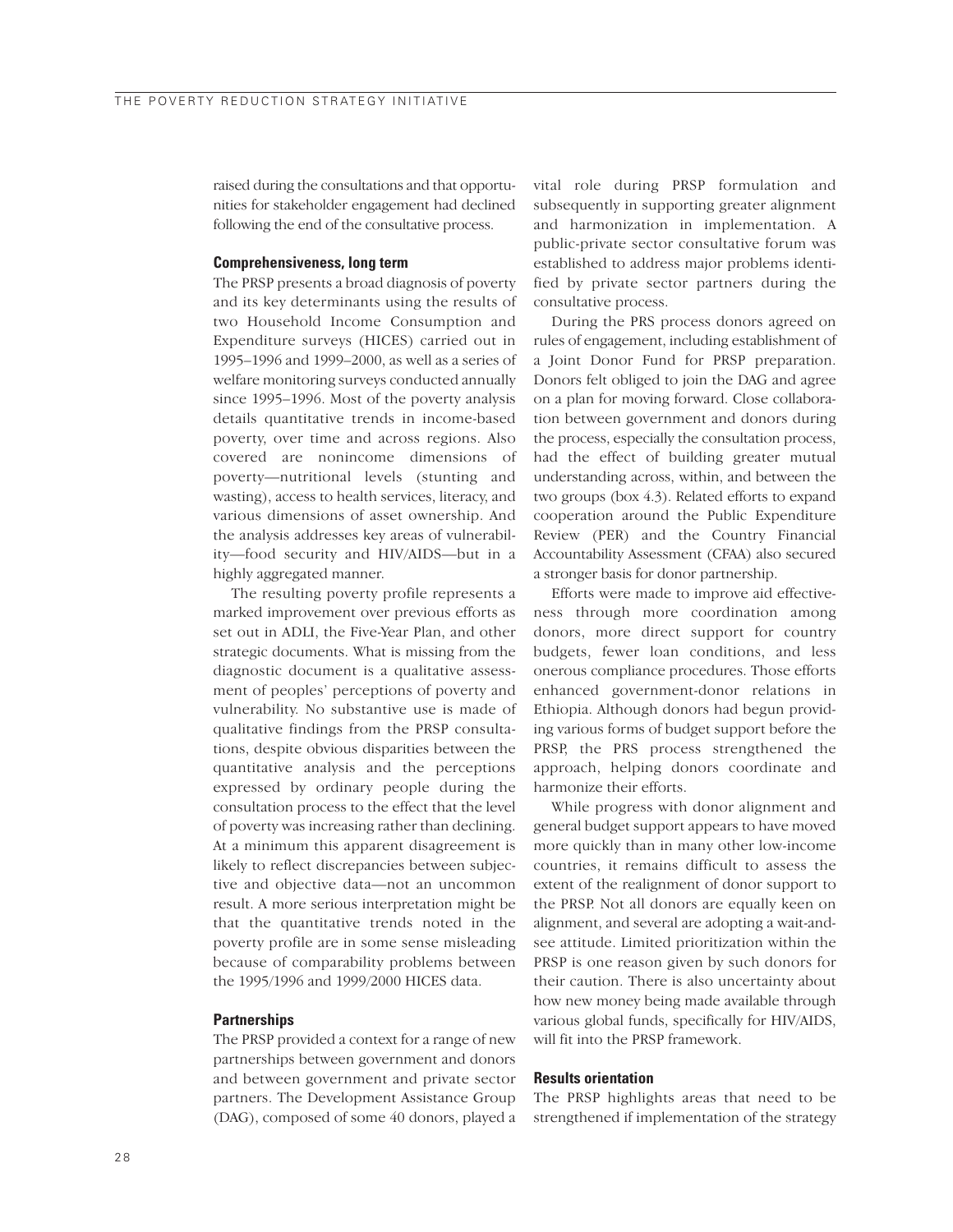# **An architecture for government–donor dialogue Box 4.3**

**Government and donors have agreed on a new dialogue architecture for government-donor dialogue. The structure consists of three layers:**

**• A high-level government-donor forum will meet quarterly at the ministerial level to encourage mutual accountability and better policy dialogue. More specifically, the forum will: (i) oversee PRSP implementation and monitoring; (ii) oversee**

**progress with harmonization; and (iii) provide a forum for discussion of policy issues.** 

- **The forum will be supported by subsidiary groups of two kinds: joint sectoral groups and groups covering processes (such as public finance management).**
- **The architecture will be supported by a secretariat responsible for horizontal and vertical communications between the high-level forum and the subsidiary groups.**

is to be effectively monitored. Those areas include building the capacity of the central statistical authority and also the Welfare Monitoring Unit of the Ministry of Economic Development and Cooperation, and ensuring consistency across reporting systems at different levels. Most important of all is strengthening analysis and use of data at all levels of government, specifically at the regional level and below, to reinforce the government's commitment to deeper decentralization. A key requirement will be to involve nongovernment stakeholders in generating, analyzing, and using the data. The PRSP contains no timetable or plan for any of these actions.

The PRSP does provide 25 indicators and targets for monitoring and evaluating the implementation of the strategy. Most relate to the social sectors—poverty headcount, education, and health. Nine performance targets incorporate the main HIPC triggers required for reaching Completion Points under the HIPC Initiative.

Progress with monitoring and evaluation was initially slow. Interviewees from within and outside government spoke of a loss of momentum linked to the emergency situation, the demands of the new block grant system, and the time taken up by harmonization and other donor-related issues. At the time of the evaluation mission, progress had picked up. The December 2003 Annual Progress Report sets out a comprehensive plan for a monitoring and evaluation system, but indicators must be developed, and it is unclear how the system will work in the context of decentralization.

The government's prior approach to poverty reduction had lacked a coherent framework for monitoring and measuring progress. Individual programs had developed monitoring and evaluation frameworks, and the Welfare Monitoring Unit gathered data on key poverty trends, but none of the data had been used systematically to measure progress against specific policies and programs. In addition, there had been no clear articulation of the resource envelope needed to finance the strategic aspirations of government. The PRSP provided this.

Before the PRS process began, the government of Ethiopia had committed to increasing spending on poverty-oriented sectors (figure 4.2). Continued commitment to povertyoriented spending is clearly a part of the PRSP resource allocation framework, but actual budget figures are well below estimates, suggesting a lack of realism and discipline in planning.

Increasing the poverty focus of spending under the PRSP will depend on the government's adoption of a timetable for ongoing reforms in public expenditure management and on integrating capacities for welfare analysis and expenditure planning from the federal level down to the district level. At the local level, the challenge of aligning budget priorities with those of the PRSP is great. District budgets are in flux in regions undergoing the second wave of decentralization, and officials appear uncertain how recent changes in the block grant system and devolution of responsibility for service delivery are related to each other and to the PRSP.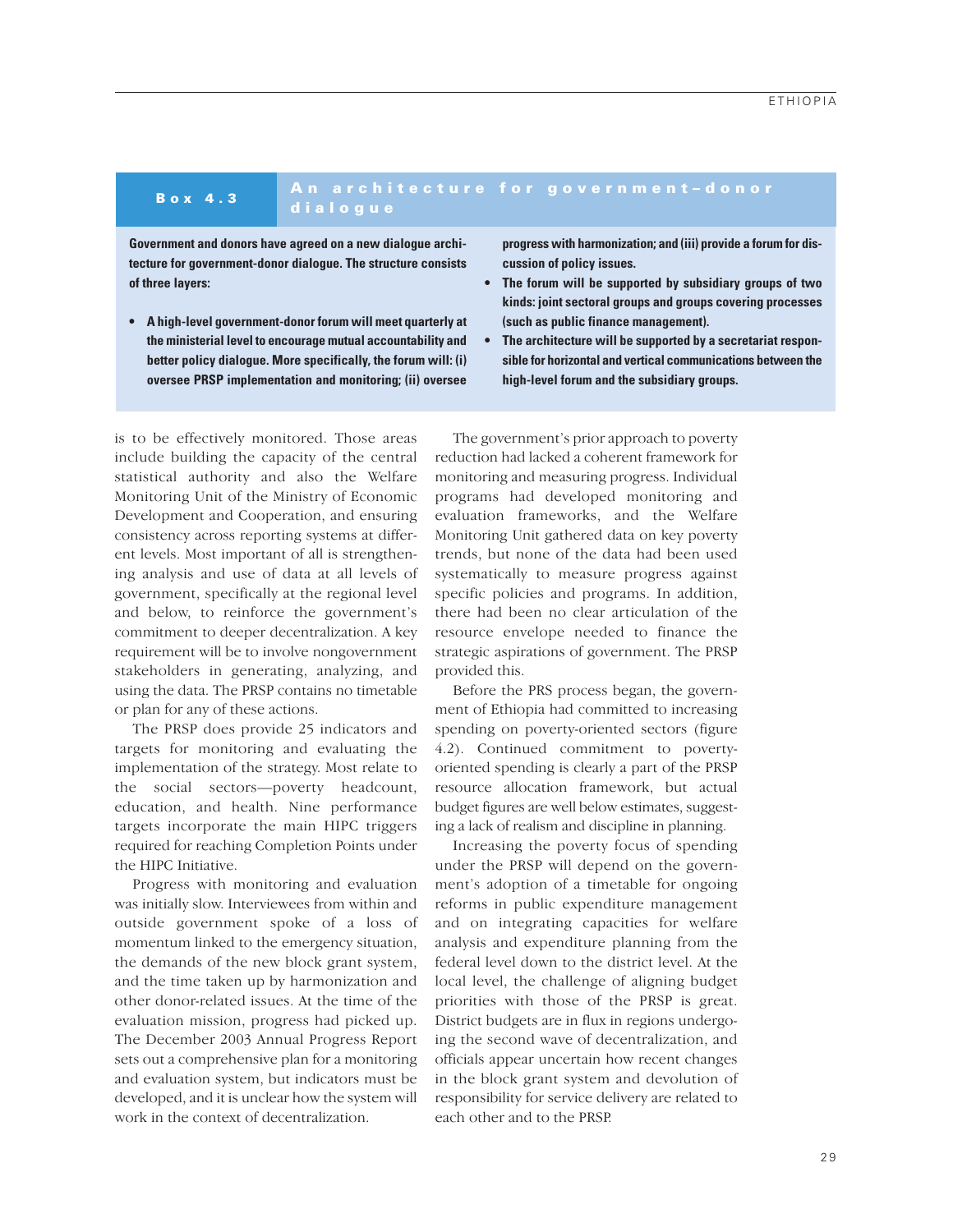

#### **Preliminary results**

There is some evidence of progress as a result of the PRS process. Bank staff point to important shifts in the government's attitude toward policy discussions in areas previously out of bounds, such as business regulation, land tenure, telecoms, and financial-sector development. At the time of the evaluation, however, those discussions had not led to more market-based approaches.

Progress is also evident in the recent push toward more devolved and responsive local government. The decision to push ahead quickly with block grants to the districts in the four largest regions has provided a clear indication of the government's intention to address critical service delivery blockages and promote downward accountability—both central to PRSP implementation. A major challenge will be providing the right incentives and overcoming capacity weaknesses at lower levels of government.

Although Ethiopia has a fairly sound publicexpenditure management system, the pace of improvement in aligning the budget with the PRSP has been slower than hoped. The medium-term Macroeconomic and Fiscal Framework is a shadow exercise, and the full procedural integration of recurrent and capital budgeting has not yet been put into effect.

Disbursement of budgeted funds was greater in 2002–2003 than in 2001–2002, but still below

the levels forecast in the PRSP. The annual performance review detailed budgeted increases for 2003–2004, but no clear indication was given for the basis of such projections, nor was there any further prioritization of core poverty programs. It is not clear, therefore, that the problem of unrealistic budgeting has been cured.

The full cost of the programs necessary to achieve PRSP targets exceeded available resources envisaged in the Macroeconomic and Fiscal Framework, possibly due to optimistic assumptions regarding real GDP growth in the PRSP (5.7 percent per annum until 2015). Under the circumstances, a doubling and possible tripling of official development assistance will be required to help Ethiopia meet the MDGs in poverty, education, hunger eradication, water and sanitation, and HIV/malaria by 2015. Given the country's very limited ability to absorb further debt, increased aid flows will have to come in the form of grants.

# **World Bank support—more decisionmaking in the field**

The Bank has played a constructive role in the PRS process in Ethiopia. While supporting the government with advice and technical inputs as needed, the Bank has respected the principle of country ownership.

Bank engagement was shaped by the CAS preparation process, which ran virtually in parallel with PRSP formulation. CAS consulta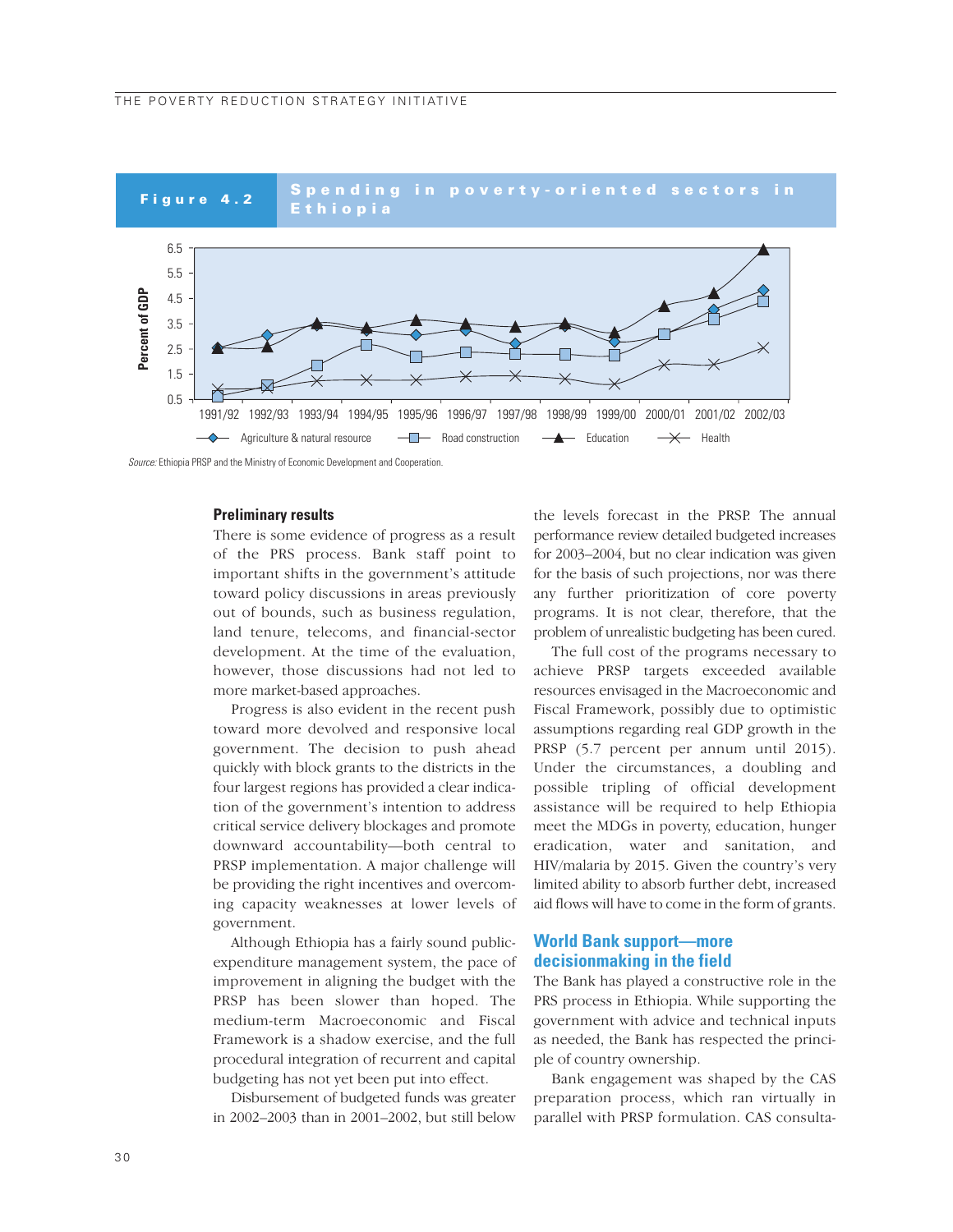tions, involving a series of high-level workshops during 2002–2003 on themes such as decentralization, private sector development, capacity building, and rural development, were intended to echo issues that the government raised in the PRSP. It is difficult to determine if running the CAS preparation process in parallel with the PRS process increased costs to government. Strong synergies between the CAS and the PRSP are consistent with Bank guidance, but it seems equally important to avoid putting an extra burden on the government.

Responses from government officials about Bank support for the PRSP were almost universally positive. Government officials noted that relations with the Bank had improved with the increased status of the country office and the country director based in Addis. This was echoed by members of the DAG who had witnessed a significant improvement in donor-Bank relations since 2000–2001.

Representatives of some NGOs saw the Bank's support for country ownership as a double-edged sword. Although they agreed that a country-led, country-owned process was crucial, they were concerned that the government paid insufficient attention to their views and demands for inclusiveness and wanted the Bank to advocate more strongly on their behalf. A more comprehensive communication strategy at the beginning of the PRS process could have helped set clearer expectations about the process and the roles of government, donors, and NGOs.

The CAS for Ethiopia focuses on three clusters of objectives—enhancing pro-poor growth, enhancing human development outcomes by improving governance, and reducing vulnerability—that track closely with the four pillars of the PRSP. At the heart of the assistance program is a series of PRSCs intended to support each of the strategic objectives of the CAS. Other new aid modalities are considered, including capital grants to local authorities for infrastructure development and a programmatic approach to public sector capacity building. One of the most innovative elements of the CAS is the plan to use the nonlending program as a tool for furthering national dialogue and to strengthen monitoring and evaluation of key policies included in the PRSP.

The CAS program is wide-ranging, covering a broad spectrum of projects and programs. Its breadth reflects the scaling up of IDA assistance following the end of the war and that the PRSP itself is a wide-ranging and relatively weakly prioritized document. In the medium to long term, while other donors scale up their programs, IDA aims to become more selective, focusing on areas that attract less support from other donors, such as infrastructure. In the meantime, the current CAS is ambitious. The challenge for the Bank will be to manage a broad (and high-volume) strategy and ensure sufficient complementarities for other actors in support of the PRSP.

#### **IMF support—constructive engagement**

From the perspective of IMF staff, the PRS process was a period of constructive engagement. Fund staff based in Addis Ababa participated in several PRS consultations and PRSC missions, and the Fund was an active member in DAG discussions. Washington-based Fund staff, though less involved on a regular basis, did take the lead in encouraging government to assess the sources of growth and to consider alternative macroeconomic scenarios in the PRSP. The IMF country team also played a central role in preparing the JSA in collaboration with the Bank country team.

Collaboration could have been better in the early stages of the CFAA. Some participants believed that the IMF could have supported (or been asked to support) the process more directly and, as a result, taken greater ownership of the findings. IMF participation in PERs was also an area that some donors believed needed to be strengthened. The IMF did commit resources to the 2001 PER, including drafting a chapter on fiscal policy, but the perception was that Fund ownership of the PER's findings was limited—with implications for the PRGF.

A future role for the Fund in a strengthened PER process is essential to future alignment of the PRGF and PRSP. Some senior staff in the Ministry of Finance and Economic Development expressed concern about a disconnect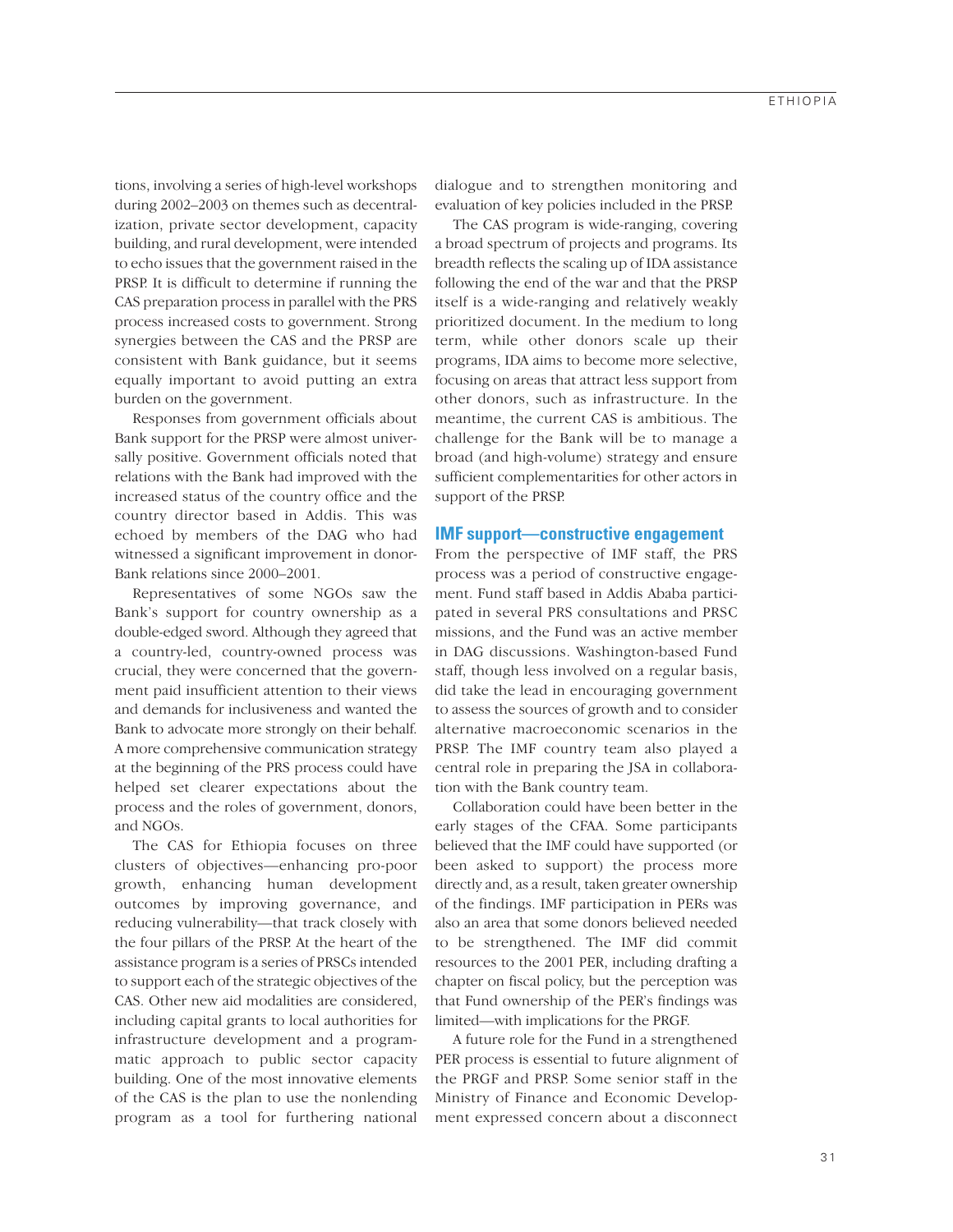between the macroeconomic framework set out in the PRGF and the financing needs of the PRSP, asserting that the Fund's programming rules were not in complete agreement with the financing demands of the PRSP. The Fund's view was that the assumptions in the PRSP were too optimistic, and that a more realistic macroeconomic framework was necessary to ensure that programs were prioritized and targets could be met.

#### **Conclusion—a revived partnership**

The PRS process has been a successful experience for both the Ethiopian government and the Bank. The government views the PRSP as an important opportunity to articulate its longstanding policy program to both internal and external constituents. Many donors view it as the first step on the road to more responsive and transparent government and a new context for aid relations. Many civil society organizations and NGOs view the PRS process in a more radical light, hoping for a more fundamental shift in the political economy of policymaking and the consideration of policy alternatives. Remaining aware of these differing expectations and finding the right balance between respect for country ownership and providing intellectual and financial leadership are likely to be critical challenges for the World Bank. And extending ownership of the PRS process beyond Addis Ababa will be crucial for the next phase of the PRSP.

While the PRSP is still in its infancy, the evaluation uncovered some potentially divergent expectations about the process. The principles have been adhered to for the most part and have provided momentum and a new sense of direction for what was, until recently, an ailing government-donor partnership. Ensuring that the recent gains are sustained will require some changes on both sides of the partnership, including some fairly quick evidence that donors are truly serious about alignment and harmonization. But it appears that the donor community is keen to support government's commitment to far-reaching institutional and structural reforms.

The impact of the PRS process on relations between government and civil society is mixed. There is evidence of positive change in some areas, such as the creation of a formal dialogue between government and the private sector. Some observers believe that the scale of the consultations is evidence that government and civil society relations are moving in a positive direction. Others are less convinced and conclude that the promise of the PRSP was overwhelmed by deficiencies in the political system—poor transparency, accountability, and weak political institutions. Sustaining the PRS process will require further institutionalization of structures and supports, notably the sectoral, regional, and district strategies and action plans. There is an urgent need for all involved to link policy and practice more effectively.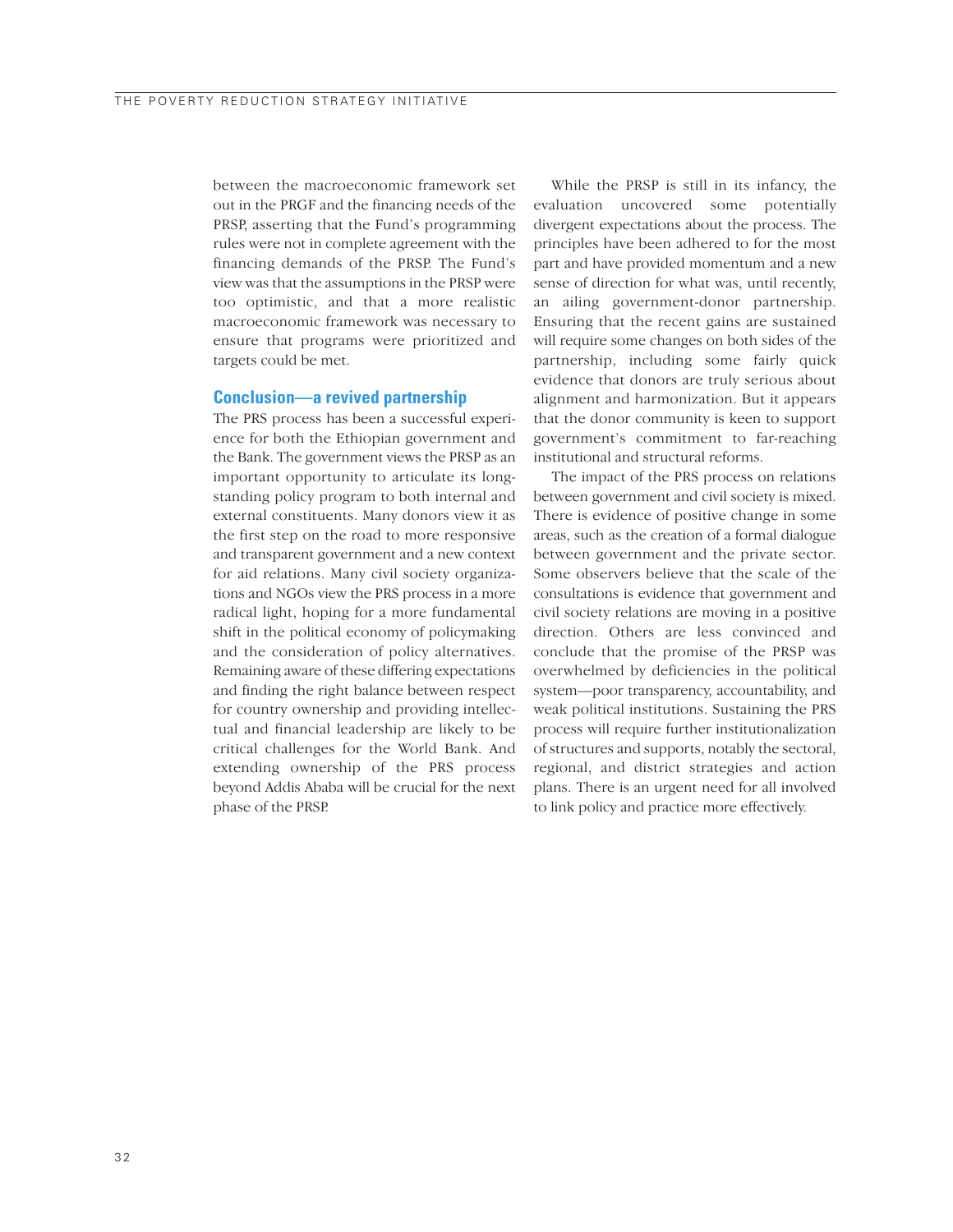

# Guinea

The IEO evaluation team visited Guinea in April/May 2003 and held<br>meetings in Conakry and Mamou, one of eight regional capitals. Among<br>the sources for the analysis presented here was a survey of 53 local stake-<br>holders rep meetings in Conakry and Mamou, one of eight regional capitals. Among  $\mathsf{\mathsf{L}}\;$  the sources for the analysis presented here was a survey of 53 local stakeholders representing government, civil society, and international partners. IMF operations have not been reviewed beyond end-2002. However, developments on the ground (including progress under the PRS approach) have been taken into account through end-2003.

# **Good potential to benefit from the PRS approach, but weak institutional capacity**

Guinea, with a population of some 8.5 million, is rich in natural resources, particularly bauxite and gold. But its GDP per capita is just US\$550—a legacy of isolationist and central planning policies that retarded economic development. Since 1985 the country has been embarked on a gradual process of economic opening and liberalization, with the support of the World Bank, the IMF, and a handful of bilateral donors. Since the mid-1990s, Guinea has enjoyed an annual real GDP growth of 4 to 6 percent, while inflation has averaged about 5 percent.

Despite this relatively stable macroeconomic environment, Guinea's social indicators are weak. In 2002, Guinea ranked 159 out of 173 countries in the Human Development Index compiled by the UNDP. Almost two-thirds of the population is illiterate and more than 40 percent live below the poverty line. In recent years Guinea has had to cope with spending pressures associated with a significant influx of refugees fleeing political conflicts in neighboring Côte d'Ivoire, Liberia, and Sierra Leone. Defense spending has risen in response to security concerns along the country's borders.

Revenue mobilization by the central government is poor—under 12 percent of GDP—largely because of weak tax administration, widespread corruption, and extensive use of tax exemptions. Weak and nontransparent public expenditure management and a narrow but costly and nontransparent state-owned enterprise sector have compounded the problem. The net effect has been to undermine the government's ability to finance programs in the priority social sectors. Poor transport and communications infrastructure, unreliable utilities, and rampant corruption have undermined private sector development, leaving the economy heavily dependent on a narrow mining sector for tax and export revenue.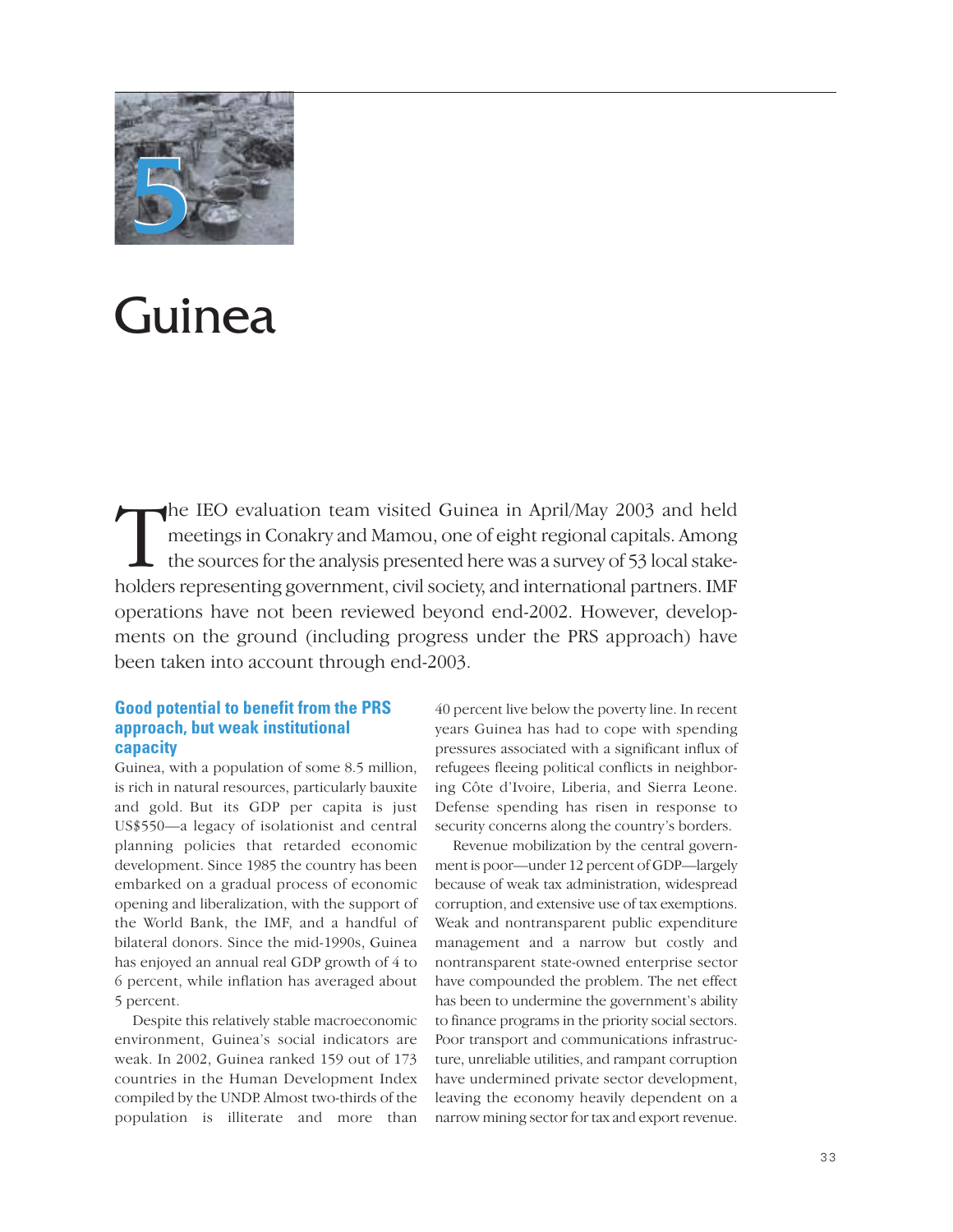## **Figure 5.1 Guinea at a glance**

|                                                                                 |                      | Sub-              |                |                                 |
|---------------------------------------------------------------------------------|----------------------|-------------------|----------------|---------------------------------|
| POVERTY AND SOCIAL                                                              | Guinea               | Saharan<br>Africa | Low-<br>income | Development diamond             |
| 2003                                                                            |                      |                   |                |                                 |
| Population, mid-year ( <i>millions</i> )<br>GNI per capita (Atlas method, US\$) | 7.9<br>430           | 703<br>490        | 2.310<br>450   | Life expectancy                 |
| GNI (Atlas method, US\$ billions)                                               | 3.4                  | 347               | 1.038          |                                 |
| Average annual growth, 1997-03                                                  |                      |                   |                |                                 |
| Population (%)                                                                  | 2.2                  | 2.3               | 1.9            | GNI<br>Gross                    |
| Labor force (%)                                                                 | 2.1                  | 2.4               | 2.3            | primary<br>per                  |
| Most recent estimate (latest year available, 1997–03)                           |                      |                   |                | enrollment<br>capita            |
| Poverty (% of population below national poverty line)                           |                      |                   |                |                                 |
| Urban population (% of total population)<br>Life expectancy at birth (years)    | 35<br>46             | 36<br>46          | 30<br>58       |                                 |
| Infant mortality (per 1,000 live births)                                        | 106                  | 103               | 82             |                                 |
| Child malnutrition (% of children under 5)                                      | 33                   |                   | 44             | Access to improved water source |
| Access to an improved water source (% of population)                            | 48                   | 58                | 75             |                                 |
| Illiteracy (% of population age $15+$ )                                         | $\ddot{\phantom{0}}$ | 35                | 39             | Guinea                          |
| Gross primary enrollment (% of school-age population)<br>Male                   | 77<br>88             | 87                | 92<br>99       |                                 |
| Female                                                                          | 66                   | 94<br>80          | 85             | Low-income group                |

Source: World Bank.

IDA is the country's largest source of concessional financing, accounting for approximately one-quarter of net official development assistance in 2000 and 2001. Beyond IDA and the IMF, the donor community is fairly narrow. Since late 2001, in light of concerns with the quality of governance, most donors have scaled back their assistance and refrain from providing general budget support. Thus, at the time of the evaluation, Guinea was going through a period of relative aid drought, which may have affected domestic stakeholders' perceptions of the PRS Initiative.

In 1995, following the release of data ranking Guinea at the very bottom of UNDP's Human Development Index, Guinean authorities embarked on a human development program with support from the World Bank. That exercise resulted in the production of a longterm development strategy titled "Guinea Vision 2010," in which the government made a commitment to invest in human capital and promote good governance. The top priorities identified by participants in a National Consultative Forum conducted under the strategy were rural development, access to basic education, access to primary health care, development of local entrepreneurship, and improved governance. Those priorities were subsequently embodied in the MTEF, which authorities began implementing in 1998. In 1999, the application of the MTEF was expanded to include three additional priority sectors—justice, urban development, and housing and social affairs.

Guinea was declared eligible for the HIPC Initiative in December 1999 and reached its Decision Point a year later, having prepared an Interim PRSP (I-PRSP) in October 2000.

# **The PRS experience—a "good document," but inadequate process and limited implementation**

Guinea's full PRSP, completed in January 2002, meets the formal requirements set out in the PRSP guidelines and approaches the problem of poverty from a comprehensive perspective. The strategies embedded in the document are suitably results-oriented, in the sense that the expected outcomes are clearly identified, and the PRSP also contains elements of a long-term perspective. The PRSP is built around three pillars: enhancing economic growth, promoting delivery of and equitable access to basic services, and enhancing governance and institutional and human capacity building.

These characteristics contribute to the widespread perception within the donor com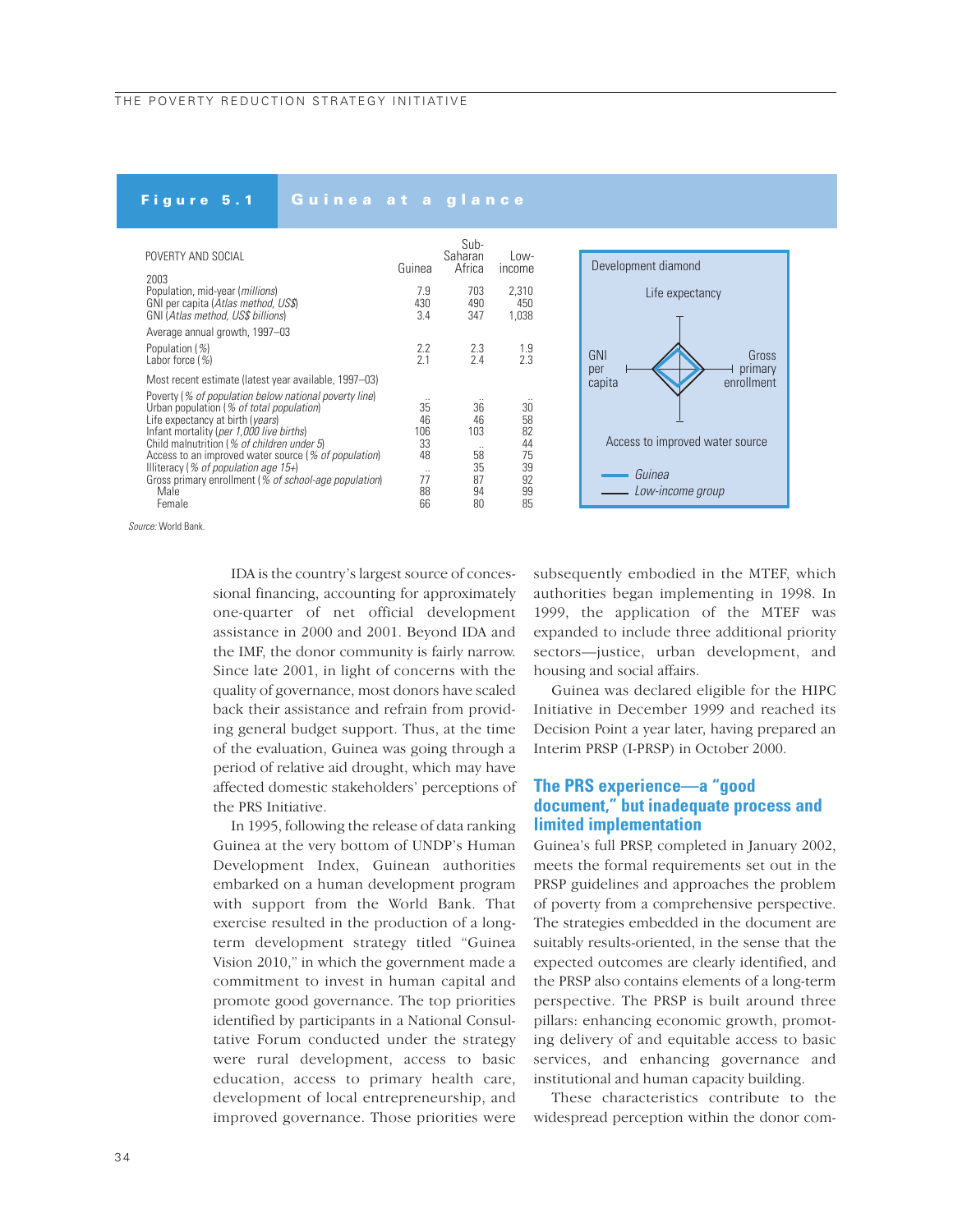munity and among informed observers that the Guinean PRSP is "a good document."1 However, several qualitative shortcomings limit its usefulness as an operational guide to policymaking. These include the use of an outdated data set for the poverty diagnosis and little analysis of the determinants of poverty or the links between specific policies and programs and poverty outcomes, both of which reflect technical limitations tied to the time frame chosen by the authorities for the formulation of the PRSP. Perhaps the most important shortcoming was the failure to integrate the macroeconomic framework with the rest of the poverty reduction strategy.

That failing led to other problems. First, many of those interviewed by the evaluation team in Guinea—especially outside government circles—found the PRSP targets and objectives to be overly optimistic (such as reaching an annual GDP growth rate of 10 percent by 2010). Second, there was little discussion of the interactions between macroeconomic and sectoral policies—in particular how sectoral policies might contribute to reaching macroeconomic objectives, such as revenue and GDP growth, or the impact of exchange-rate policy on export diversification.

Also missing was a discussion of likely tradeoffs between competing policy objectives. Many private sector and civil society stakeholders, along with a number of government officials, expressed the view that the priority actions listed in the PRSP were insufficient to address the main structural obstacles to growth, including constraints to private sector development. Fewer than half of the respondents agreed that the document offered an appropriate balance between growth and poverty alleviation.

Finally, many stakeholders interviewed even those who praised the PRSP content—felt that the strategy was out of touch with existing implementation capacity. This judgment applied notably to the provisions related to indicators and monitoring arrangements there was as yet no structure to collect and analyze the data needed for the indicators. Other priority public actions listed in the PRSP were believed to exceed the government's capacity to deliver, owing both to technical capacity and financing constraints.

#### **Ownership, participation**

Given the low literacy rate of Guinea's population, the scarcity of autonomous CSOs and their limited technical capacities, the prohibition of private radio and television, and the limited circulation of newspapers outside the capital, it would have been unrealistic to expect the formulation of Guinea's first PRSP to meet the objectives of broad-based participation and broad country ownership.

Significantly, then, both local stakeholders and international partners believed that the outreach effort went much further than at any time before, if only because it extended over a longer period and involved a larger share of the population. In addition, the high profile of the PRS process raised awareness throughout the country of the most challenging obstacles to poverty reduction. One example of issues that was emphasized during this dialogue is the need for better governance—coupled with fiscal decentralization and local community empowerment as key elements of an anticorruption strategy.

Nevertheless, the extent to which the participatory process actually influenced the final PRSP is difficult to measure. The authorities contend that the process validated the findings of previous participatory exercises. And close to 60 percent of survey respondents agreed that the final document had been modified to accommodate some of their viewpoints. But a systematic comparison of the action plans envisaged for selected areas in the I-PRSP and in the full PRSP does not suggest that significant changes were made, although in some cases details were added and priorities outlined. For example, the participatory process had limited impact on macroeconomic policy (box 5.1). Perhaps that is because little effort was made, including by the IMF, to highlight key policy tradeoffs in a manner that might have encouraged debate.

Although Guinea does have a participatory tradition, the government does not encourage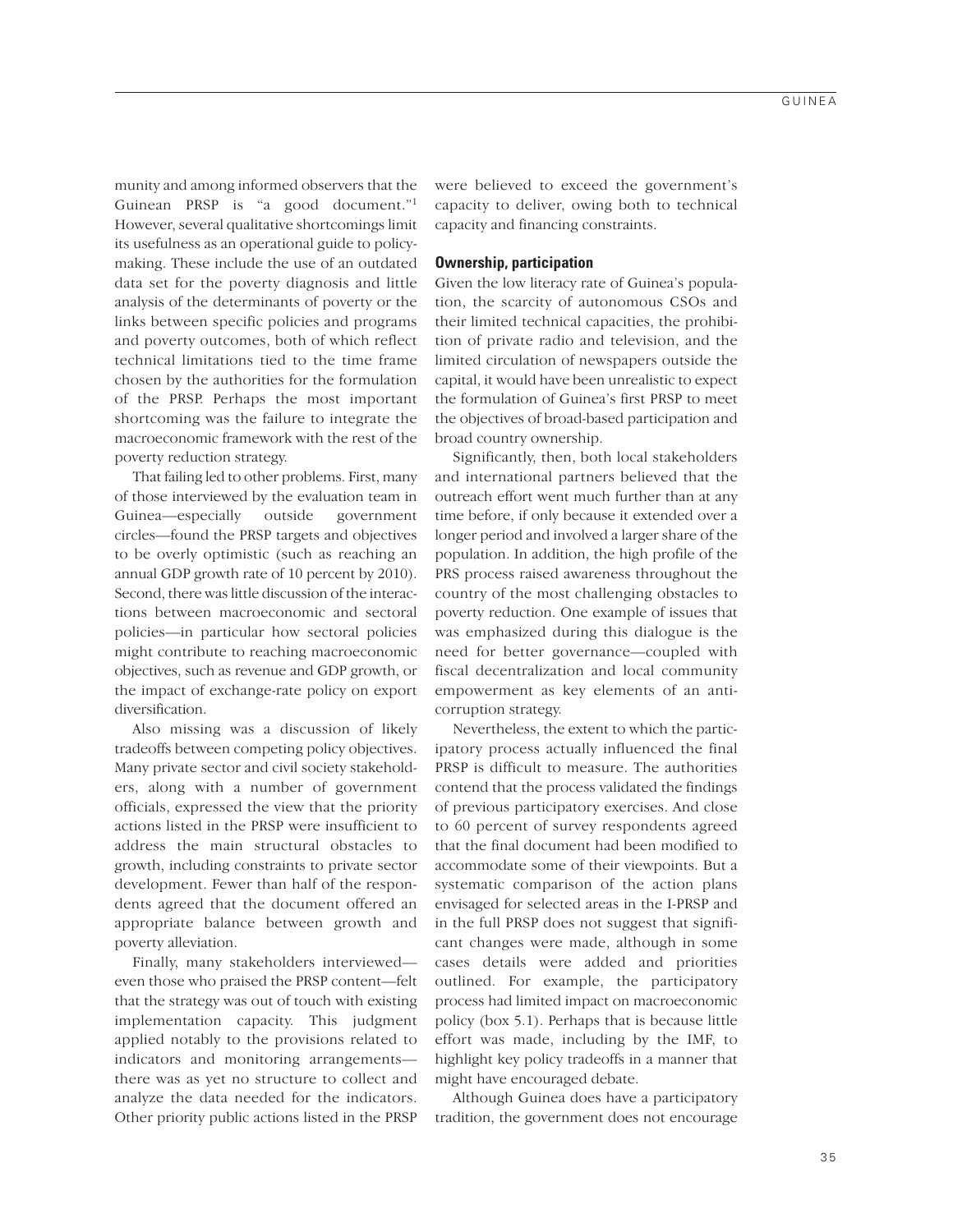# **Impact of the participatory process on the macroeconomic framework of Guinea's PRSP Box 5.1**

**Participation had little impact on the macroeconomic aspects of the PRSP. Even discussions in the thematic group dedicated to macroeconomic policy were limited in scope, according to participants interviewed. The group reported having active discussions that identified, as a major priority, the importance of keeping inflation under control, given its negative impact on the poor. Another major concern was the need to increase availability of micro-credit. Unfortunately, there was no in-depth discussion of the pros and cons of policies that might achieve these objectives. The group did not discuss the overall macroeconomic framework or structural reforms of critical macroeconomic importance,**

**such as the reform of state-owned enterprises. Group members told the evaluation team that they assumed the macroeconomic framework would be set in the context of separate negotiations over the PRGF. The group did not interact with the teams in charge of those negotiations or with the PRGF monitoring committee.**

**Moreover, in the absence of formal interactions between the macroeconomic thematic group and the sectoral groups, there was no mechanism for integrating the plans of the latter into the macroeconomic framework or for ensuring that sectoral plans were conceived within a realistic budget.** 

the free expression of views, especially critical views, in the presence of government representatives. Thus, a consultation process that relied predominantly on large popular gatherings orchestrated by senior civil servants and, frequently, cabinet ministers, was unlikely to generate anything but a broad endorsement of the policies put forward by the authorities. At the same time, the process did give participants a forum to air their perceptions of poverty and to express their needs. And the involvement of senior officials in the outreach process was viewed favorably by many of those interviewed.

The organizations called upon to represent civil society were, in some cases, far from truly representative—a problem made worse by the limited number of slots allocated to civil society in the thematic consultative groups (on average, 4 out of 30). The institution officially mandated to represent the interests of civil society, the Economic and Social Council, did not have representatives in any of the initial thematic groups and generally felt its own involvement in the process was unsatisfactory.

Limitations on the participatory process might have been avoided, or at least mitigated, by using other consultation formats, such as seeking feedback on the merits of policy options and on the resolution of tradeoffs between intermediate objectives. The scope of the process could have been broadened by using additional communication channels with the population (box 5.2). For example, a greater role could be given to representative institutions such as the National Assembly and the Economic and Social Council. Civil society organizations with ties to grassroots communities throughout the country—including religious organizations—could have been asked to participate in the consultations. And public debate could have been encouraged outside the government-led PRS process—for example, in the media or the academic community.

The JSA of the full PRSP by the Bank and Fund was not helpful in conveying the constraints and limitations of the participation process. In addition to flagging the participatory formulation process as one of the main strengths of the PRSP, the JSA noted that "civil society participated effectively" and that the process led to "a genuinely country-owned strategy." A more candid assessment would have noted the constraints faced and given a sense of what could realistically be achieved in a country like Guinea, while recognizing what had already been accomplished.

#### **Comprehensiveness, long term**

Officially, the PRSP became the single frame of reference for all government policies; in practice, the impact of the PRSP on policymaking is more elusive.

Macroeconomic conditions and financing constraints are still analyzed and discussed only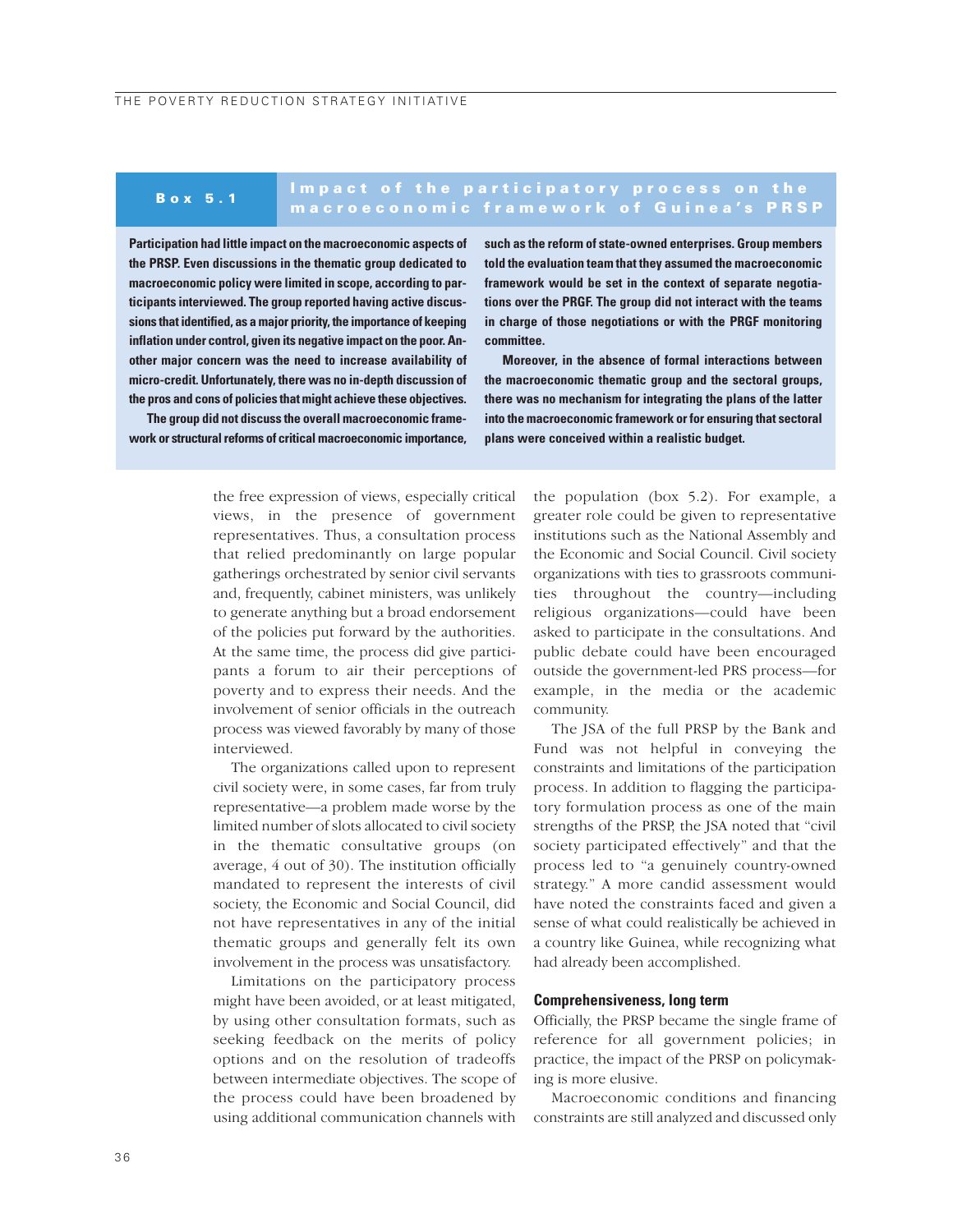# **Box 5.2 The PRSP dissemination strategy in Guinea**

**The Guinean PRSP is long and written in relatively technical language. Although it was made public soon after its adoption by posting on the IMF Web site (in English only), the authorities printed only 500 copies of the document, which were disseminated primarily to institutional partners, domestic and foreign.** 

**Access to the document by the general public was severely limited. Outside government circles, most people interviewed by the IEO in Guinea indicated that they either had not been able to obtain a copy of the PRSP, or had obtained one through "informal" channels.** 

**Even members of the National Assembly and the Economic and Social Council expressed frustration with the way their institution was given access to the final document (upon specific request, with considerable delay, and without having an opportunity to debate it in a formal session).** 

**Plans to produce a layman's version of the PRSP, abridged and simplified, had yet to be implemented when the team visited Guinea, more than a year after the adoption of the full PRSP by the government.**

within a very small circle around the minister of finance. Budgets submitted to the National Assembly since the PRSP was completed formally reflect PRSP priorities. But their practical implications for resource availability at the level of line ministries and other executing agencies must still be viewed as limited, because key decisions on the allocation of spending cuts across sectors are made by the Ministry of Finance with little consultation on priorities. Nevertheless, budget allocations to priority sectors have been relatively protected from ad hoc cuts.

Problems with the domestic budgetary process are mirrored in two shortcomings of the PRSP itself. First, the strategy did not address how the macroeconomic program would adapt to exogenous shocks and failures of key assumptions to materialize (such as GDP growth and external financing). Second, the PRSP did not prioritize the public actions it outlined or establish criteria for setting priorities among competing demands across and within priority sectors. There are no systematic links between the action plans of the PRSP and the sectoral strategies and expenditure plans of line ministries or between the PRSP and regional strategies developed (at considerable cost) to implement the national plan. When actual macroeconomic developments diverged significantly in mid-2001 from the path assumed in the PRSP, the relevance of the PRSP was immediately challenged as the appropriate frame of reference for policymaking. A year

later, negotiations with the IMF on the measures needed to bring the PRGF-supported program back on track do not appear to have been guided by the PRSP.

#### **Partnerships**

As of April 2003, more than a year after completion of the PRSP, no major donor was able to identify significant adaptations in its assistance program in response to the PRSP. Nor did there appear to be much progress in the coordination of strategic priorities among donors. Several suggested that the authorities' failure to organize donor coordination was to blame for the limited effectiveness of the PRSP, noting that the authorities had not convened a multidonor meeting since May 2002, although government officials from various ministries had been approaching donors in an uncoordinated manner with competing demands, using the PRSP to justify specific requests. Donors viewed the absence of priorities in the PRSP as limiting its usefulness for prioritizing requests for assistance.

#### **Results orientation and monitoring**

The PRSP provides no road map for implementation, nor has separate plans or institutional arrangements to implement it being developed. Arrangements for involving civil society in implementation of the PRSP are likewise lacking. The thematic groups that contributed to the full PRSP have not been convened since the PRSP was completed.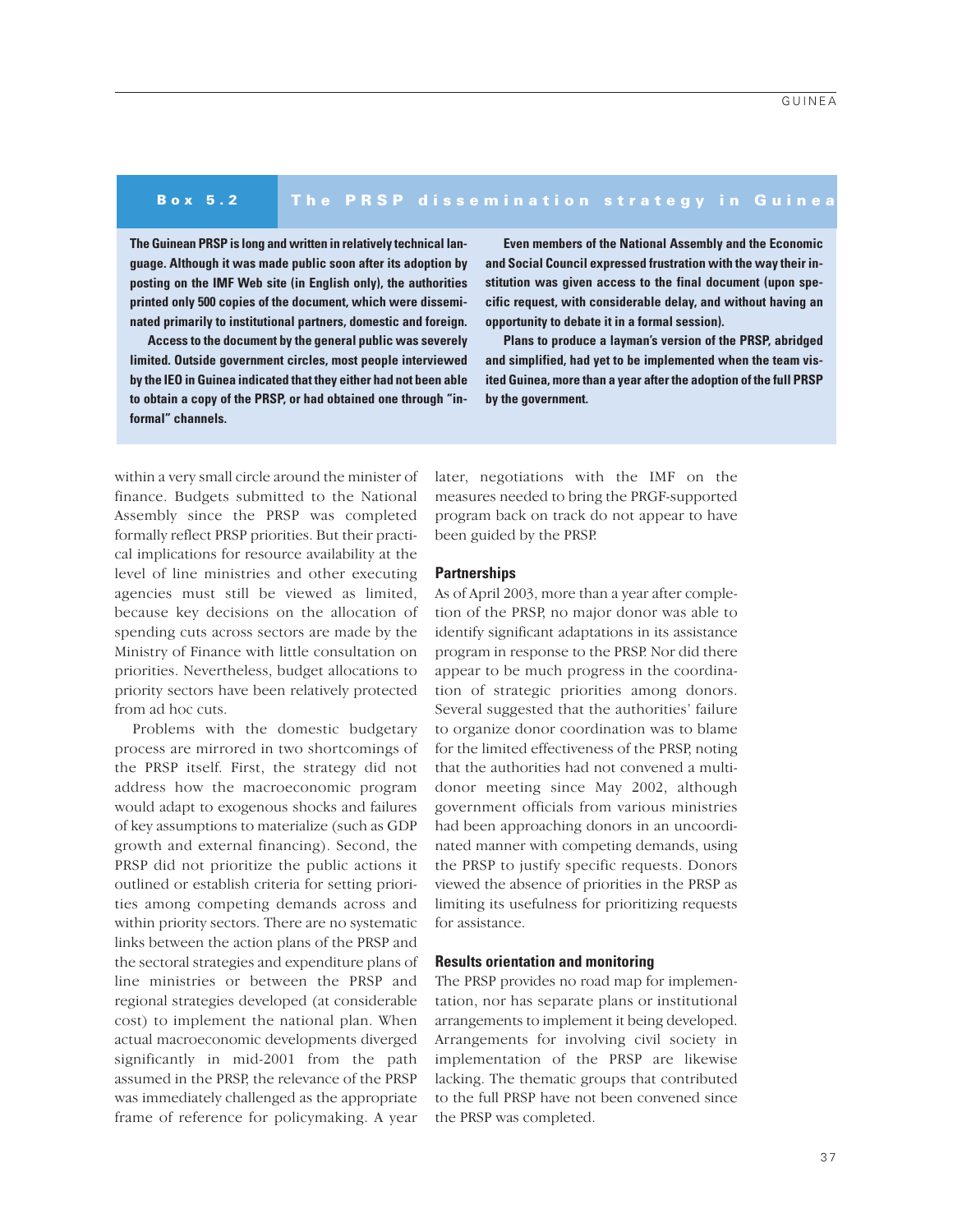The authorities indicated that they hoped to merge the original seven thematic groups into four, each responsible for analyzing and processing the available feedback and for preparing updates in their domain. Nevertheless, 18 months after completion of the PRSP, no arrangements had been made to ensure the sustainability of the PRS process. If the PRS process turns out to be short-lived, despite the high profile the government gave it, the population may become disillusioned and disinclined to participate in future poverty reduction efforts.

A few stakeholders—mostly in the donor community—expressed the view that the delayed takeoff of the implementation process was largely inevitable under the circumstances. They believed that the groundwork would bear fruit eventually, when overall economic and political conditions were more conducive to a wholehearted implementation by all partners.

Many survey respondents suggested that the sustainability and effectiveness of the PRSP would hinge on the development of a reliable and transparent monitoring process. Several nongovernmental stakeholders expressed the view that this objective would most likely be achieved if reporting on PRSP implementation and evaluation of its impact relied on existing vehicles, such as the implementation reports systematically attached to certain laws rather than on instruments prepared specially for the Bank and Fund.

#### **Preliminary results**

Sectors identified as priorities in the PRSP have been receiving higher and more stable allocations than sectors not so identified. Non-wage current expenditure in priority sectors increased from 1.2 percent of GDP in 2001 to 1.6 percent in 2002, and public investment from 7.1 to 7.8 percent of GDP. Data on education also suggests tentative improvements in school enrollment rates for girls.

It should be noted, however, that the relative drying up of external assistance since the adoption of the PRSP (for reasons unrelated to the PRSP itself) has unquestionably curtailed the authorities' ability to fully implement the action plans outlined in it (figure 5.2). The government's subsequent efforts to support social spending rekindled inflation (figure 5.3).

Most stakeholders interviewed in Guinea believed that the PRSP played a useful role in raising the profile of governance issues in the public debate. However, they also noted that the actual results of this higher profile had so far been limited. For example, although laws and regulations to effect changes pertaining to decentralization and transparency had been issued by mid-2003, actual change on the ground was lagging behind, owing to administrative resistance at the central level and severe capacity limitations at lower levels and within audit and inspection departments. Publication of spending allocations had begun, but journalists were not permitted to verify independently the data they received from the ministry.

## **IMF support—a challenging policy environment**

Since 1987 the country has drawn on concessional IMF resources, with one arrangement under the Structural Adjustment Facility, two arrangements under the Enhanced Structural Adjustment Facility (ESAF), and more recently a three-year arrangement under the PRGF. Performance under these successive arrangements was generally poor. As a result, none of them could be disbursed fully, even after extending the commitment period.

A new three-year PRGF arrangement was negotiated in early 2001. It went off-track soon after, so that the first review could not be completed until July 2002, seven months behind schedule and after implementation of a four-month "consolidation plan." Slippages resumed immediately after completion of that review, primarily in the areas of public expenditure and monetary policy. After a few unsuccessful efforts to correct the course, the program went off-track again in December 2002.

A few changes have been observed in the IMF's way of doing business under the PRS Initiative. Limited efforts were made early on to analyze the social impact of key elements of the program, but they faltered. However, there is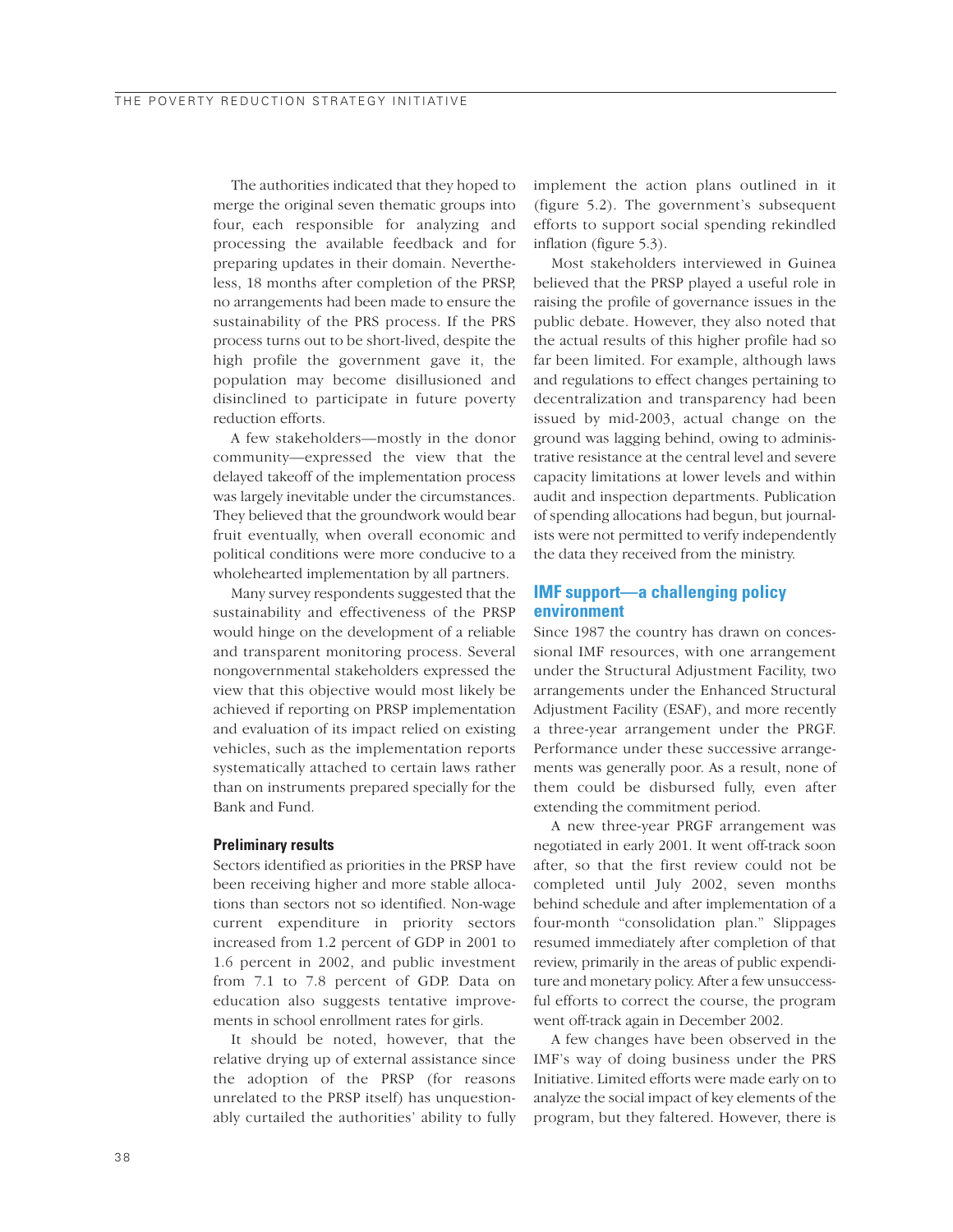

## **Figure 5.2 Official aid to Guinea, 1998–2002**

Source: IMF.

**Changes in consumer price index in Guinea, January 2002–March 2003 Figure 5.3**



Source: IMF.

evidence that more policy space is given to the authorities in the negotiation of structural conditionality, and that meeting macroeconomic targets by squeezing social spending is now viewed by the IMF as an unsustainable strategy. Despite a poor macroeconomic environment, the IMF made efforts to adapt its program to protect priority spending from adverse shocks and policy slippages. However, it was unclear to Guinean stakeholders what tradeoffs the IMF might be willing to accept, in part because of poor alignment between the PRGF and PRSP, in part because of the absence of institutional forum in which to hold followup discussions on necessary changes to macroeconomic policy, and in part because IMF staff made only limited efforts to explain the rationale for the PRGF-supported program to audiences beyond the authorities.

The failure of the IMF to use the PRS process to make sure that key policy issues and tradeoffs in its areas of competence were duly aired and debated stemmed from lack of time and staff resources, reluctance of the authorities, and lack of clarity about what was expected of the staff in what was meant to be a government-led process.

The design of the PRGF-supported program reflects some progress toward most of the seven key features that are supposed to distinguish the PRGF from the ESAF, but it is still a long way from being fully embedded in the PRSP: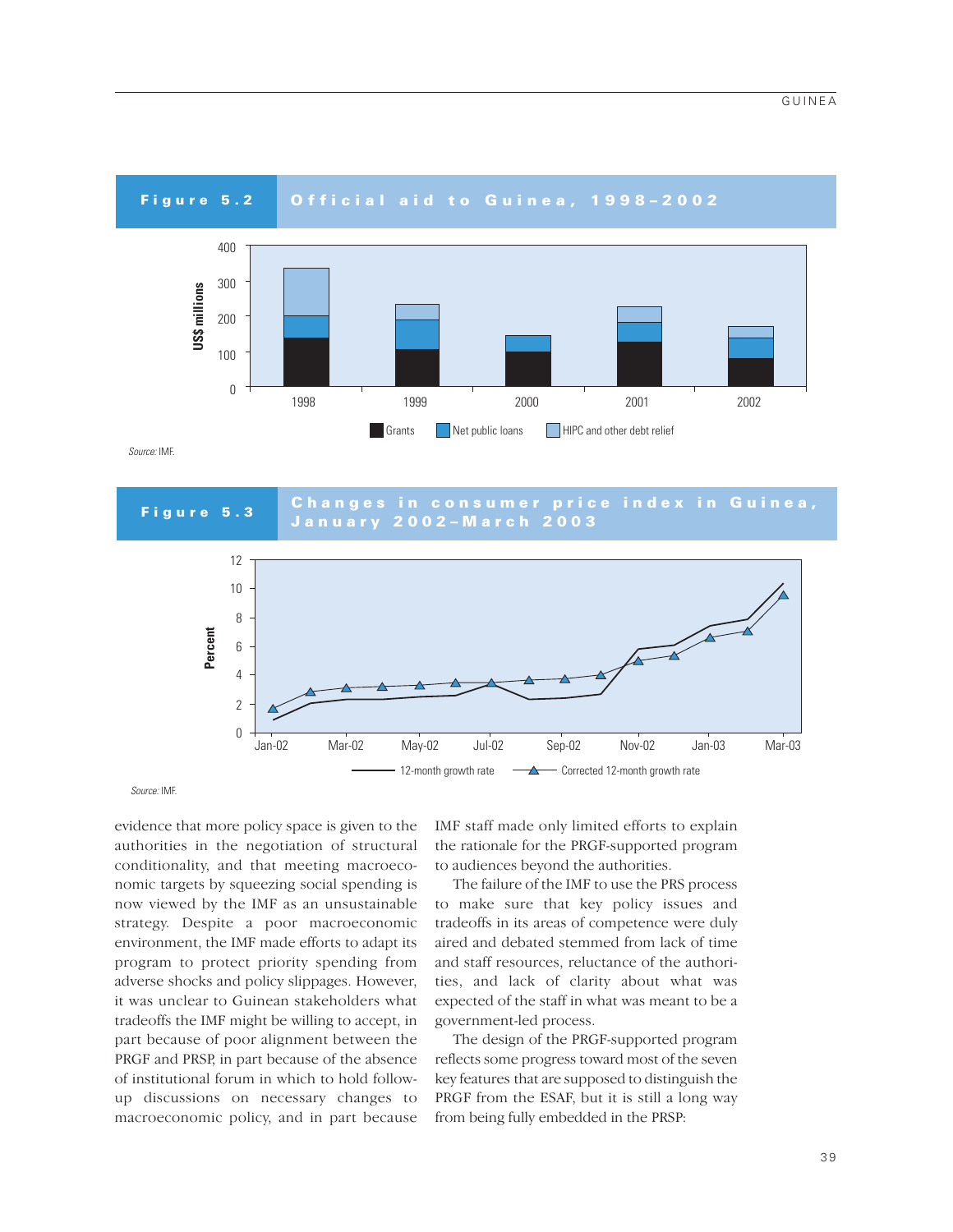- *Alignment*. The PRGF was approved before the PRSP was complete, and its original framework was adopted as the macroeconomic framework of the PRSP. That framework, however, was overtaken by external shocks, including the pressure of refugees from neighboring countries, so that by the time of the first review of the program there was a clear mismatch between the macro framework of the PRGF-supported program, which had been updated, and that of the PRSP, which had not. Consequently, the latter did not provide guidance on how to handle tradeoffs required by the new external environment, leaving the PRSP underfinanced and with unattainable macroeconomic objectives. Regarding structural policies, by contrast, the PRGF-supported program and the PRSP are broadly aligned.
- *Program design* did protect priority sector spending and allowed for substantial flexibility in fiscal targets, both to accommodate higher pro-poor spending and in response to shocks. However, that flexibility often resulted from after-the-fact adaptations that, not being determined on the basis of fully transparent criteria, gave rise to misunderstandings and exposed the Fund to charges of arbitrariness from the authorities and the donor community.
- *Structural conditionality* was noticeably streamlined in the sense that formal program conditions declined in number and became more focused on IMF core competencies. Conditionality was streamlined in areas where either the authorities had demonstrated strong ownership of the reform agenda or where an understanding was reached with the World Bank to make it the lead agency in that area. However, this trend coincided with the proliferation of informal conditionality, frequently imposed in the context of interim programs negotiated to get programs back on track, reflecting doubts in the Fund about the authorities' commitment to implementing key structural reforms and continuing governance concerns.
- Areas where progress has been lacking include the use of poverty and social impact analysis in program design and the realism of key underlying macroeconomic assumptions.

### **Bank-Fund collaboration**

Collaboration between the IMF and World Bank was significantly enhanced at the working level from late 1999 onward, thanks to joint missions to the country and a clear articulation of respective "lead agency" responsibilities, leaving few areas of overlap. However, the division of labor in reducing the burden on the government of duplicative or conflicting loan conditions did not contribute to the achievement of desired reforms of state-ownedenterprises. Difficulties in this area were exacerbated by the fact that, reflecting a lack of country ownership, the PRSP did not contain a forward-looking strategy.

### **Conclusion—form over substance**

By combining a diagnosis of poverty (even if based on old data) with a list of remedial actions in various sectors, all cast in a long-term perspective, Guinea's PRSP is a useful reference tool for policymakers and donors—and is a significant improvement over past modalities of public policy formulation. But it is far from an effective road map for policymaking and donor coordination, for at least three reasons:

- *Shortcomings in the PRSP*. The macroeconomic framework of the PRSP lacked realism and adaptability, objectives were insufficiently prioritized, and inevitable or foreseeable tradeoffs were not recognized. Nor were criteria provided to resolve them. Furthermore, the policy agenda contemplated in the PRSP appears to be at variance with the government's implementation capacity. The PRSP does not offer guidance to resolve conflicts between competing objectives or contingency plans against changes in the external environment.
- *Unspecified institutional arrangements for implementing, monitoring, and updating the PRSP*. For the most part the PRSP left these arrangements to be defined, and they remained tentative and unclear more than 18 months after the PRSP was completed. Thus the PRSP had yet to be integrated with domestic policymaking. Without this integration, both the relevance and the sustainability of the PRSP will remain in question.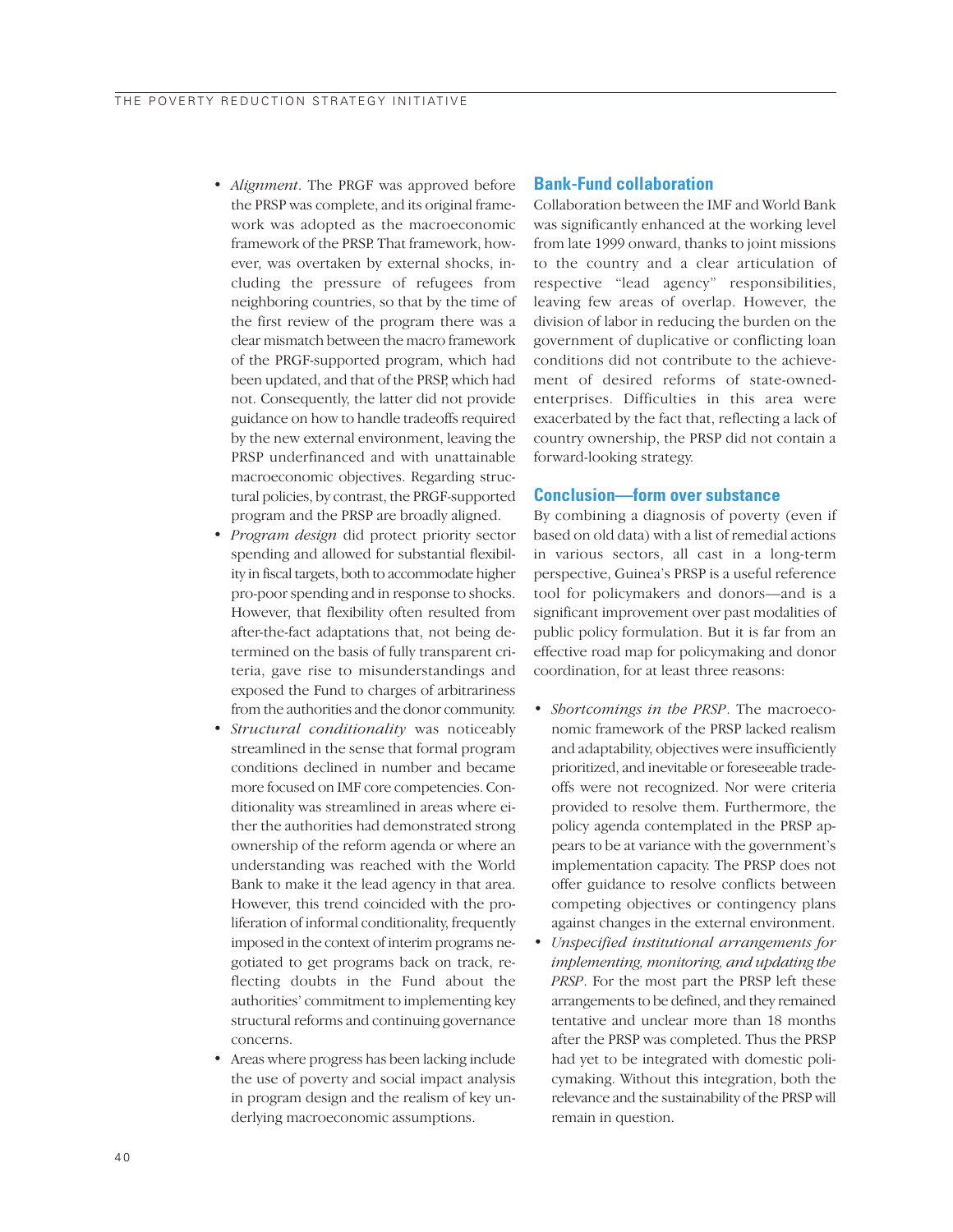• *Lower-than-expected donor support.* Because of the country's disappointing macroeconomic performance and concerns about governance, donor support has been less than expected in the PRSP. The PRSP failed to mobilize additional donor support.

It seems likely that a better outcome was within reach had different approaches been adopted. Such a result would have required a lengthier and probably more costly formulation process, greater technical support from the Bank and Fund, and an emphasis on substance over form.

The JSA of Guinea's PRSP fell short of meeting several of its many purposes. Although it offered a balanced assessment of the PRSP's contents and was candid in pointing out areas that required continued attention from the authorities, it was less candid in its description of the participatory process and in its assessment of implementation risks. In both cases,

the JSA was at odds with the perceptions of most nongovernmental stakeholders and many local donor representatives in Guinea. It did not incorporate inputs from parties other than the authorities and received very little dissemination in Guinea.

*The impact of the PRSP has been limited to date,* in part because of substantial shortfalls in external financing, but also for lack of government initiative. Its impact on the policymaking process is visible only in the budgetary process, where priority sectors have been protected to some degree, and through some progress in decentralizing revenues and spending authority. In other areas, such as governance, which the PRS process identified as critical, impact is hard to detect. Critically, the sustainability of the PRS process is far from ensured—two years after the adoption of the full PRSP, there were no clear institutional arrangements for its implementation, monitoring, or adaptation.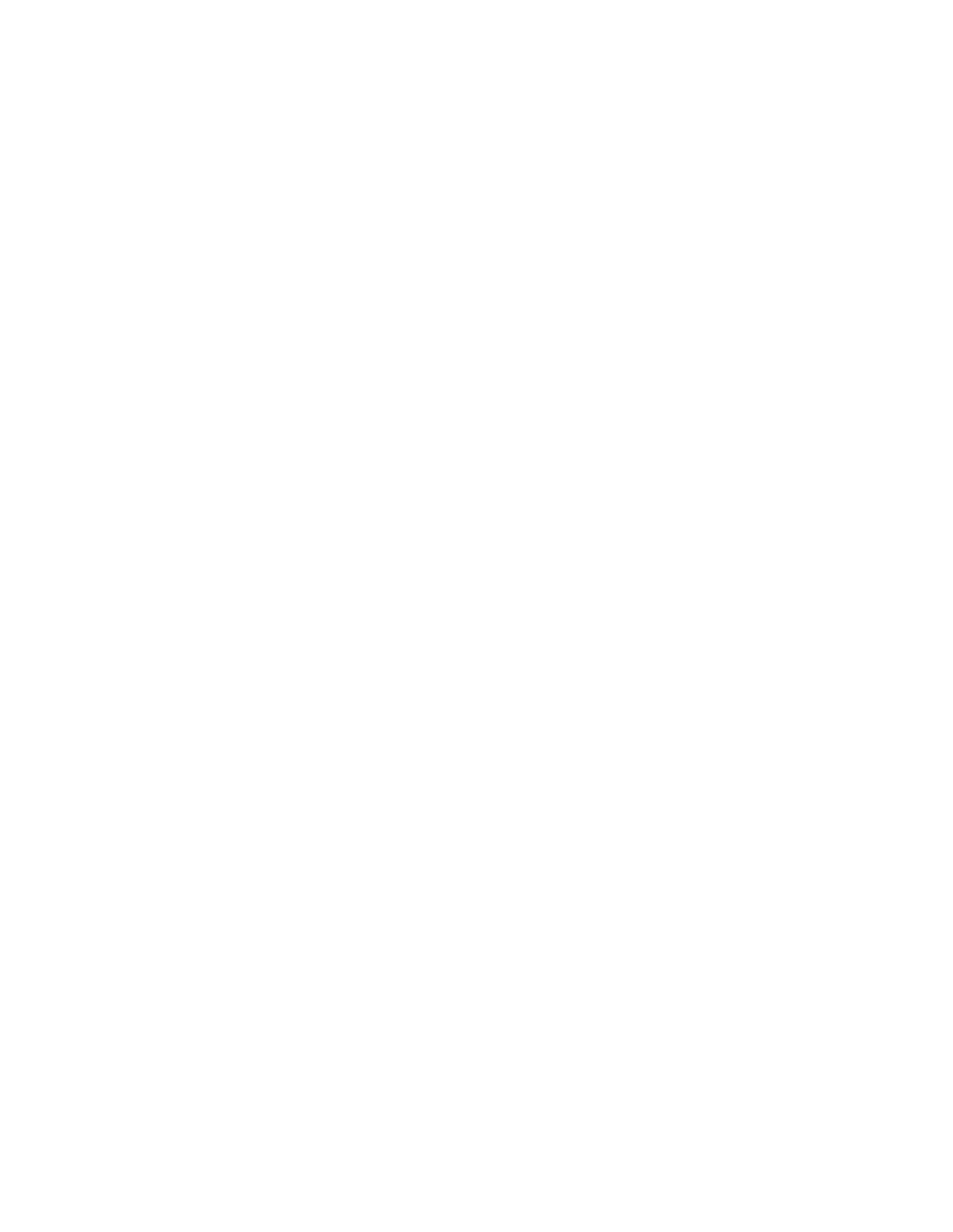

# Mauritania

The OED evaluation team visited Mauritania in June/July 2003. Political<br>volatility following a coup attempt in early June 2003 forced the mis-<br>sion to limit its coverage relative to the other case studies in this vol-<br>ume volatility following a coup attempt in early June 2003 forced the mission to limit its coverage relative to the other case studies in this volume. Among the sources for the analysis presented here was a survey of 64 stakeholders representing government, civil society, and international partners.

### **Abundant resources, unmet needs**

Mauritania's social indicators are slightly above the averages for Sub-Saharan Africa and have improved significantly in the last decade. In particular, Mauritania has made substantial and rapid improvements in education. For example, primary school enrollment for 7–12 year olds rose from 49 percent in 1986 to 84 percent in 2001, and literacy has increased to 57 percent. Access to primary health care increased from 30 percent in 1990 to about 70 percent in 2001.

Between 1990 and 2000, the proportion of the population estimated to be living below the poverty line declined from 57 percent to 46 percent, with the decline occurring primarily in the urban areas where half of the population live. Roughly 70 percent Mauritania's people are Arabic-speaking Moors; the rest are members of the southern-based ethnic groups. The population is growing at an annual rate of 2.6 percent.

Mauritania suffers from a perennial food deficit. In 2001, domestic production of cereals was just 40 percent of total supply. The rest was imported or received as food aid. Efforts are under way to expand food production in the Senegal River valley. Mauritania contains considerable mineral resources—iron ore, copper, cobalt, diamonds, gold, gypsum, and phosphates—but only iron ore is exploited commercially. In the future, revenues from hydrocarbon reserves are expected to constitute a major source of income for the county. Presently, fishing and mining dominate exports.

Mauritania enjoys a 200-mile Exclusive Economic Zone along its Atlantic coastline, and its fishing grounds are some of the richest in the world. However, the fishing sector has been adversely affected by lack of an effective fisheries policy, sectoral mismanagement, overfishing, and limited technical ability to monitor and control the Exclusive Economic Zone.

Infrastructure deficiencies are a serious constraint to development in Mauritania. The availability and distribution of potable water, for both direct consumption and commercial/ industrial uses, is inadequate. Urban waste management systems are inadequate or nonexistent. The availability and reliability of electricity is limited and relatively expensive. The extent and quality of the road network is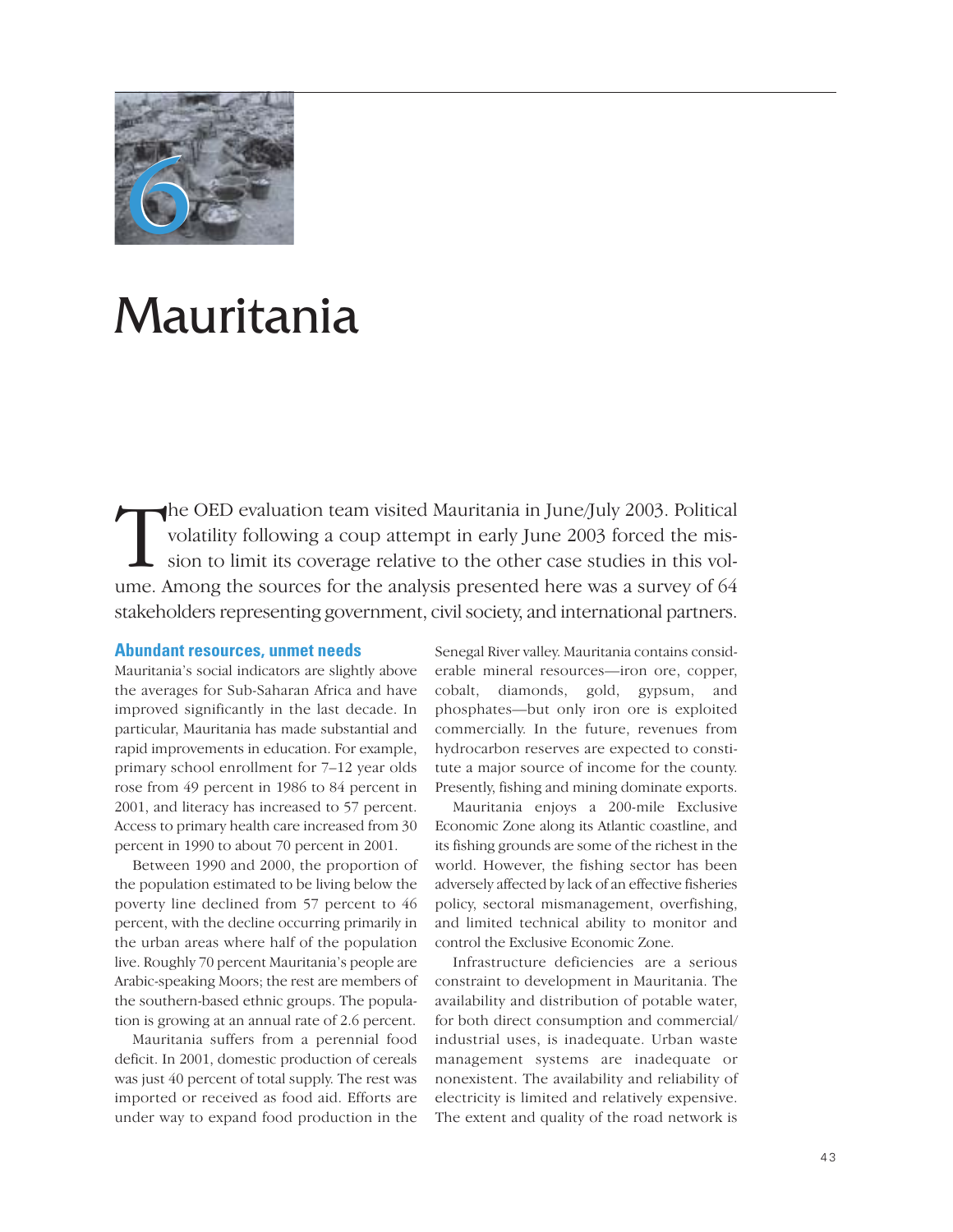# **Figure 6.1 Mauritania at a glance**

|                                                       |            | $Sub-$            |                  |                                        |
|-------------------------------------------------------|------------|-------------------|------------------|----------------------------------------|
| POVERTY AND SOCIAL                                    | Mauritania | Saharan<br>Africa | $Low-$<br>income | Development diamond                    |
| 2003                                                  |            |                   |                  |                                        |
| Population, mid-year ( <i>millions</i> )              | 2.7        | 703               | 2,310            | Life expectancy                        |
| GNI per capita (Atlas method, US\$)                   | 430        | 490               | 450              |                                        |
| GNI (Atlas method, US\$ billions)                     | 1.2        | 347               | 1,038            |                                        |
| Average annual growth, 1997-03                        |            |                   |                  |                                        |
| Population (%)                                        | 2.4        | 2.3               | 1.9              |                                        |
| Labor force (%)                                       | 2.8        | 2.4               | 2.3              | GNI<br>Gross                           |
| Most recent estimate (latest year available, 1997–03) |            |                   |                  | primary<br>per<br>enrollment<br>capita |
| Poverty (% of population below national poverty line) | 46         |                   |                  |                                        |
| Urban population (% of total population)              | 62         | 36                | 30               |                                        |
| Life expectancy at birth (years)                      | 51         | 46                | 58               |                                        |
| Infant mortality (per 1,000 live births)              | 120        | 103               | 82               |                                        |
| Child malnutrition (% of children under 5)            | 32         |                   | 44               | Access to improved water source        |
| Access to an improved water source (% of population)  | 37         | 58                | 75               |                                        |
| Illiteracy (% of population age $15+$ )               | 59         | 35                | 39               | Mauritania                             |
| Gross primary enrollment (% of school-age population) | 86         | 87                | 92               |                                        |
| Male                                                  | 88         | 94                | 99               | Low-income group                       |
| Female                                                | 85         | 80                | 85               |                                        |

Source: World Bank.

inadequate to move raw materials and finished goods.

Mauritania was a one-party state from independence in 1960 until 1978. Since then, a succession of military rulers has led the country. Some 24 opposition parties exist, but the legislature remains overwhelmingly in the hands of the ruling party, the Parti Republicain Democratique et Social. Despite a very weak opposition, concerns about political stability persist, due to frequent conflicts between factions in the ruling camp. Presidential elections held in November 2003 returned the current president for a third term, amid accusations of fraud from the opposition. The Mauritanian administration is highly centralized, with all major offices and agencies headquartered in Nouakchott.

Mauritania had adopted poverty reduction as a national strategy before the introduction of the PRSP. The country's first national poverty reduction strategy covered the period 1994–1998. The subsequent 1998–2001 *Programme National de Lutte contre la Pauvreté* was presented in March 1998.

# **The PRS process—a centralized effort that may undermine implementation**

A 2000 client survey administered by the World Bank in Mauritania recommended that the Bank rely increasingly on local experts in project design, integrate project management into the national administrative system, strengthen measures against corruption, promote private sector involvement in the delivery of public services, and support the government in leading donor coordination. Capacity-building efforts should be better coordinated, and civil society should take a more prominent role in development work. In light of these findings, the introduction of the PRS process can be viewed as a highly relevant step in Mauritania.

Mauritania was one of the first countries to join the PRS Initiative and was motivated to complete a PRSP by the prospect of debt relief under the HIPC Initiative. A full PRSP, representing a more comprehensive approach to poverty reduction than past strategies, was completed in one year, although based on outdated poverty diagnoses. More recent data were used to update the strategy in two recent progress reports.

Preparation of Mauritania's PRSP began in December 1999. Responsibility was assigned to a newly established body, the *Commissariat aux droits de l'homme, à la lutte contre la pauvreté et à l'insertion* (the Commissariat), headed by a series of well-connected leaders who provided a focused working environment for an energetic and capable group of profes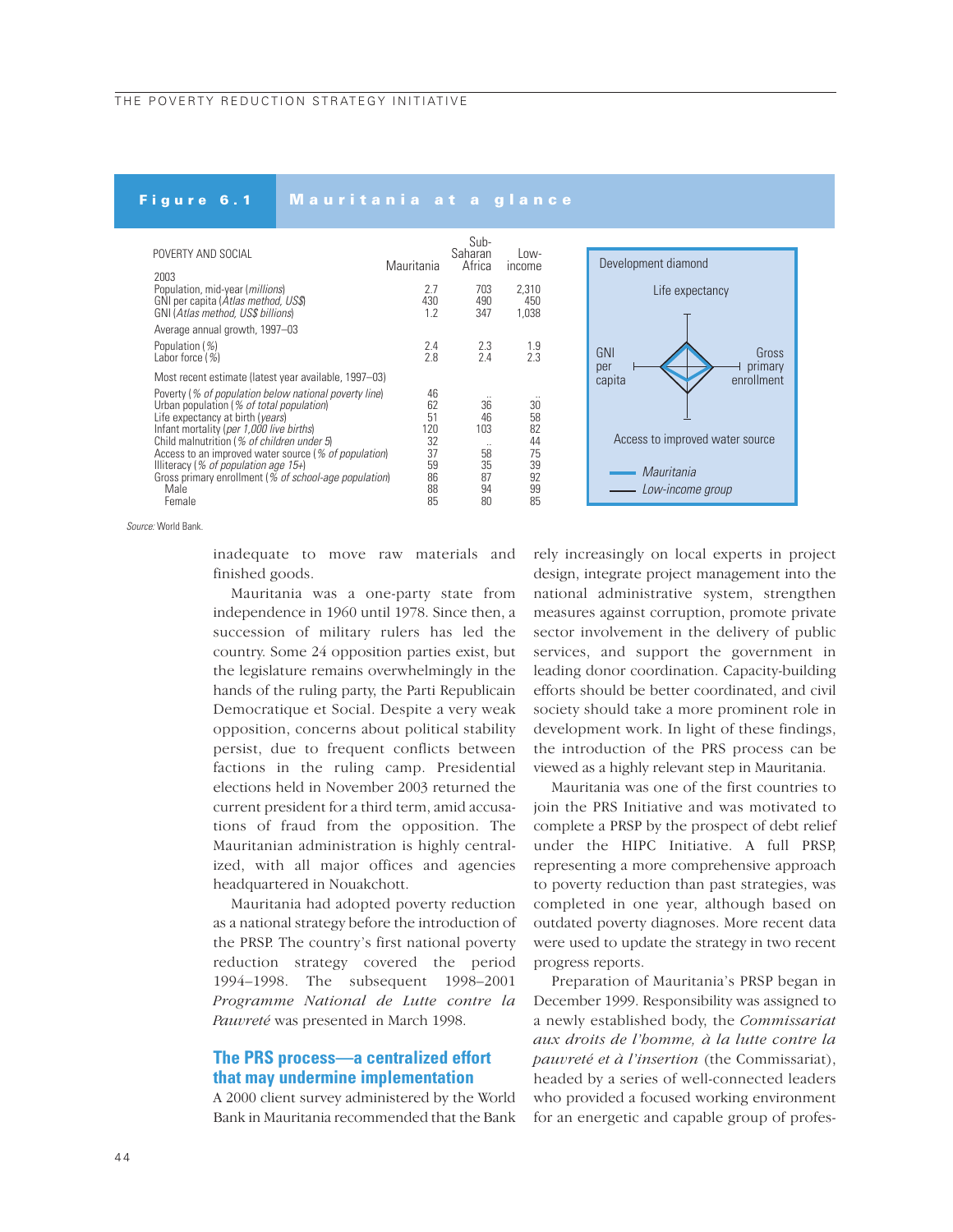sionals. Such support at the highest level, in a context of scarce capacity, helped ensure that the original PRSP was prepared within the given time frame. The Commissariat staff interacted well with donor representatives and adapted to the donor "language" with which the PRS process was imbued—ownership, participation, transparency, accountability, and so on. However, the subsequent transformation of the Commissariat from a planning and monitoring agency into the principal PRSP *implementation* agency carries a significant risk of undermining the role and capacity of the line agencies charged with executing the poverty reduction program.

#### **Ownership, participation**

Ownership of the PRSP by the government was strong from the outset of the process through presentation of the final PRSP document. The participatory process undertaken during PRSP preparation was greater than past attempts by government in Mauritania, and external commentators perceived the process to have been successful. Stakeholders in-country, however, report excessive government control over the choice of participants and issues discussed during formulation of the PRSP and note that the depth of participation did not evolve during implementation. Since achieving irrevocable HIPC debt relief, policy fatigue may have settled in. Sustained government commitment to the PRSP, therefore, is an area of concern in Mauritania. The ultimate test of government commitment to the process will be whether it continues without donor encouragement.

A national dialogue on the PRSP occurred through a variety of seminars and sessions. The PRSP draft was presented to CSOs and NGOs in two sessions. Additionally, four inter-regional poverty reduction seminars in November 2000 were attended by elected officials, representatives of NGOs, civil society, and development partners active in the 13 regions. To finalize the PRSP, national sessions on poverty reduction were held.

The PRSP was formally approved by parliament in July 2001. The legislature directed that the PRSP be implemented through regional poverty reduction programs to be prepared for each of the 13 regions. The regional strategies are expected to include a participatory process, a diagnosis of poverty in the region, and a comprehensive approach to poverty reduction and development.

NGO participation was organized mostly by the government, which has sought to establish a national umbrella group for the local NGOs. Participation by NGOs in 12 thematic working groups has been uneven, and there has been a lack of interest and capacity among NGOs to participate in macroeconomic discussions. According to some observers, meetings tend to be highly structured, with little opportunity to depart from the agenda developed by the authorities or to question the basic approach to some issues.

It is also difficult to assess the depth of civil society participation in the PRS process. Interviews conducted with national stakeholders suggest that participation is only partial, again often because of the limited capacity of their representatives. A major problem for the donors working to strengthen and empower these groups is that the donors often work through the authorities, which permits the government to pick and choose its favorites and filter aid to them on that basis.

Private sector involvement in the PRS process has been limited. The authorities established a consultative group to identify and discuss issues, but private sector groups and individuals appear to prefer to operate through informal contacts with their customary interlocutors in the government.

#### **Comprehensiveness, long term**

The long-term goal of the Mauritanian PRSP is to reduce the number of people living under the poverty line to less than 17 percent by 2015. The government also aims to reduce by half the number of rural poor by 2015. To achieve these goals, the PRSP assumed an average growth rate of more than 6 percent in the mediumterm (2001–2004), an assumption not borne out by events (box 6.1).

Mauritania's PRSP acknowledges that poverty is a multidimensional phenomenon. In rural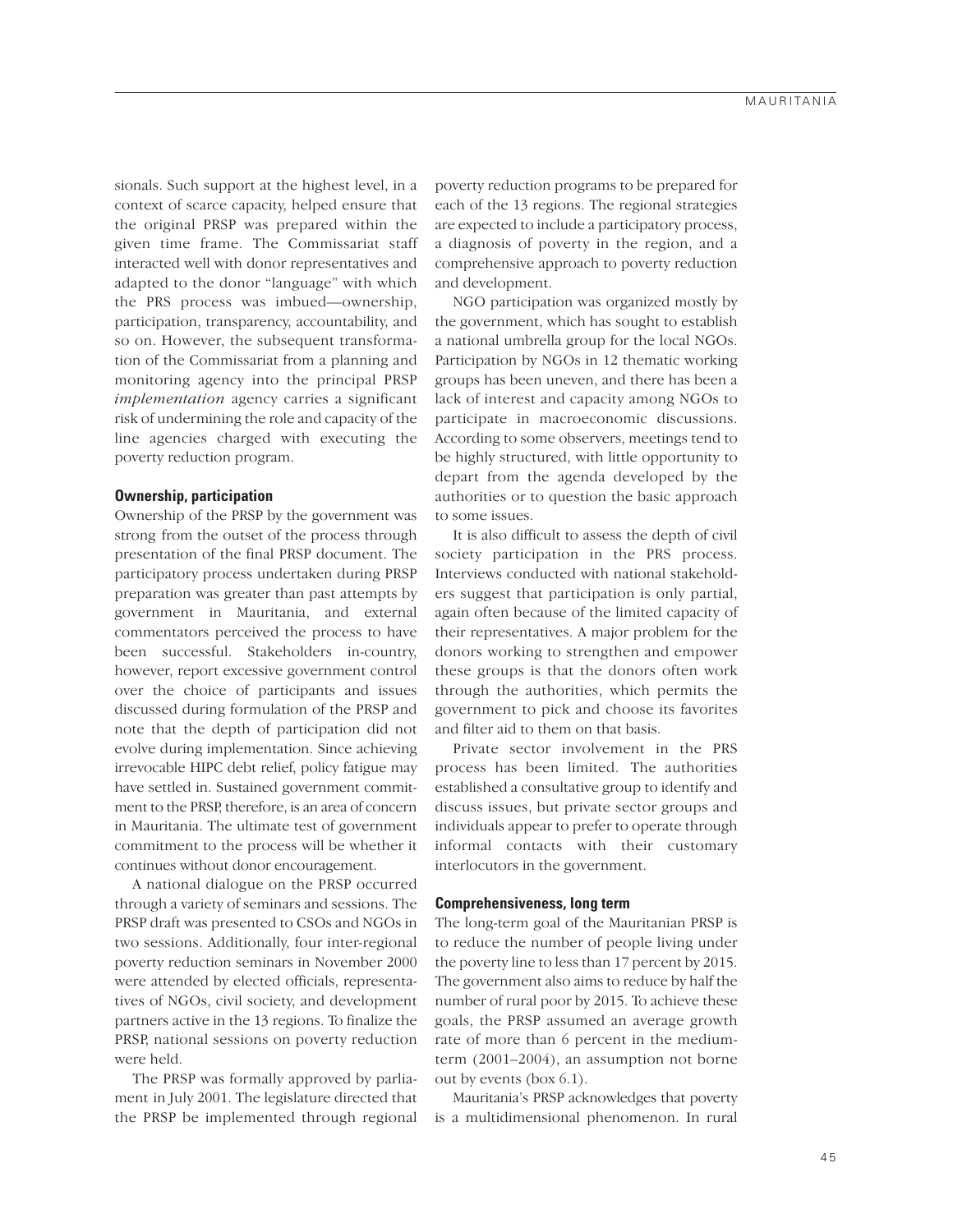# **Box 6.1 Key elements of Mauritania's PRSP**

**The PRSP strategy contains four major themes:** 

- **To enhance economic growth in order to improve the economy's competitiveness and make the country less dependent on external factors as a precondition for poverty reduction.**
- **To develop the growth potential and the productivity of the poor by promoting the sectors closest linked to the poor as well as the zones in which they are concentrated.**
- **To develop human resources and access to essential infrastructure in order to increase the productivity of the poor and improve their living conditions.**
- **To seek institutional development based upon good governance and participation.**

**Targets for poverty reduction include reducing the number of people living under the poverty line to below 27 percent by**

**2010 and to below 17 percent by 2015 and cutting rural poverty in half by 2015. Achievement of these goals was based on an assumption of 6 percent annual growth between 2001 and 2004.**

**The PRSP outlines five priority areas;** *rural development, urban development***,** *education***,** *health, and water supply.* **Priority goals include reaching universal schooling by 2004, enhancing the retention rate to more than 65 percent, and eliminating illiteracy and gender and regional disparities in the long run. Healthrelated goals include reducing infant and child mortality to 90 per thousand and 130 per thousand, respectively, and achieving universal access to basic health care (80 percent of the population should have access to facilities within 5 km). In terms of water supply, the aim is to equip all villages with more than 500 inhabitants with drinking water supply systems by 2010 as well as to increase the household water connections to 85 percent in urban areas by 2015.**

areas, poverty reduction is constrained by low levels of agricultural production traceable to low availability of water and access to land, lack of financing and infrastructure, inadequate research and extension, poor integration of livestock trade into the formal economy, and the small size of the domestic market. For the urban poor, economic activities and opportunities have been constrained by the precariousness of land tenure, absence of accessible financing, inadequate skills, and lack of infrastructure and social services. In addition, the harshness of Mauritania's terrain, vulnerability to drought, external debt, high birth rates, continued migration to the urban areas, weaknesses in the managerial capacity of the administration, and low capacity of civil society organizations are also cited as key challenges to poverty reduction.

#### **Partnerships**

In 2001 the three largest donors in Mauritania were the EU (42 percent), IDA (19 percent), and Japan (13 percent), which together contributed 74 percent of the \$269 million of aid disbursements that year. Total disbursements in 2001 continued the threeyear upward trend, following an eight-year low in 1998.

The PRSP provided a relevant mechanism for donor coordination, and donors initially announced their intent to align their programs with country priorities as set out in the document. OED interviews suggest that donors' initial enthusiasm dimmed, however, as they came to see the PRS process as being directed from Washington. Informants specifically referred to control over the deadlines and structure of the PRSP and to instances where the Bank met separately with the government in Washington or Paris to draft documents before other donors had the opportunity to participate.

The primary vehicle for donor coordination has been the Consultative Group meeting held every three years, which offers the government the opportunity to present, and receive support for, its development objectives. The meetings have encouraged closer coordination among the World Bank, United Nations, IMF, EU, African Development Bank, and bilateral donors. The quality of donor coordination is considered by most stakeholders to be good in Mauritania. Progress can still be made, however, in crosscutting areas such as governance, decentralization, public sector reform, and the environment.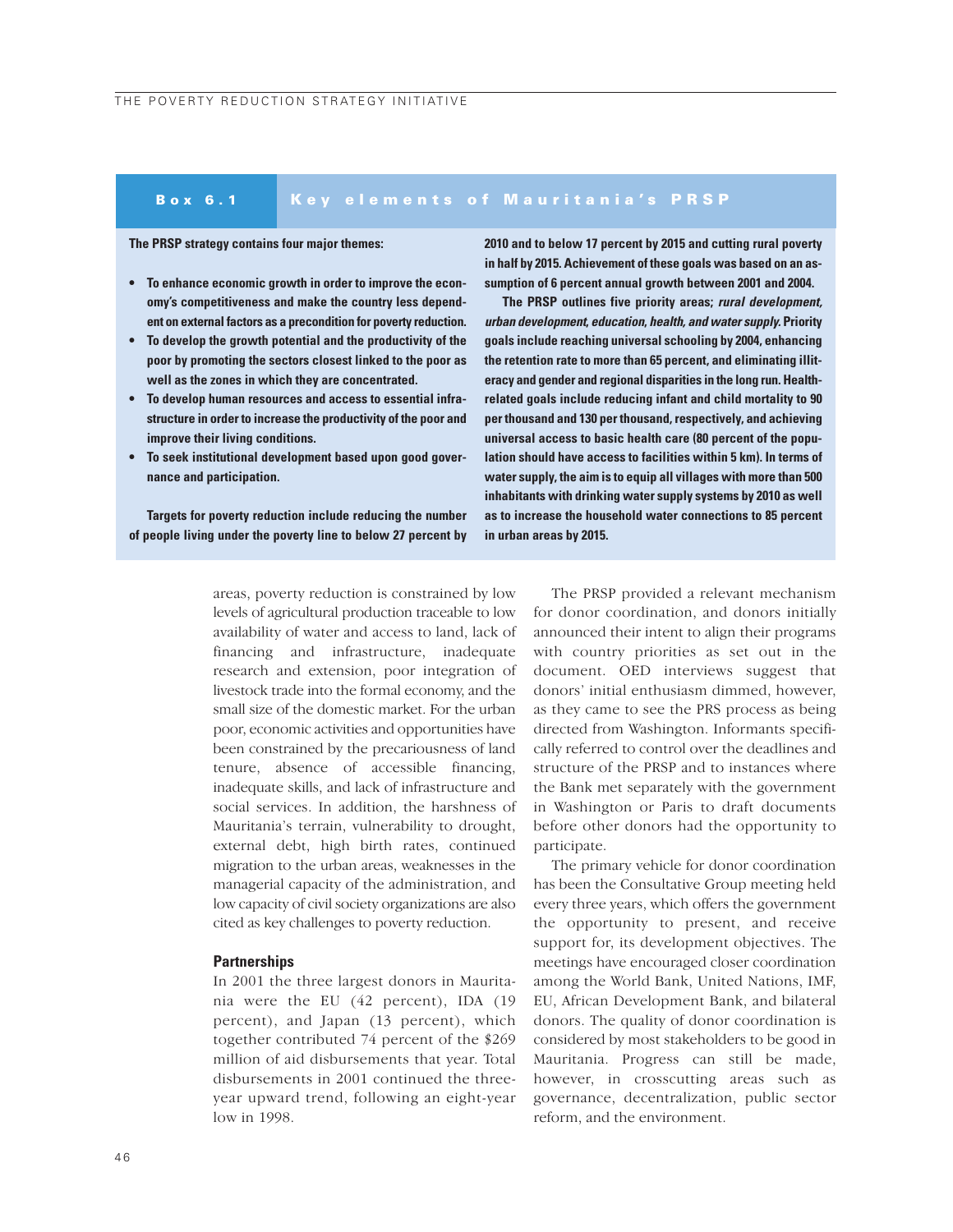Although donors have been mapping their programs to PRSP priorities, they have yet to shift from a project-based approach to general budget support, and there is considerable distance between donors on standards for auditing and procurement. Donors have expressed disappointment with the low level of their involvement in the formulation of PRSP Progress Reports.

# **Preliminary results—targets consistently proved overoptimistic**

Overly optimistic targets and capacity constraints have caused implementation to lag behind original plans. Estimated spending on the PRSP program has varied from year to year but has been consistently overoptimistic. For example, estimated spending on the PRSP program for 2002–2004 almost tripled between the PRSP and the second Progress Report. The first Progress Report projected very large increases in expenditures in health and education, based on recently completed MTEFs in those sectors. Projected spending for education in 2002 tripled between the PRSP and the first Progress Report.

Actual expenditures have fallen far short of the projected costs. For example, allocations for growth promotion were projected to increase to almost 30 percent of total PRSP expenditures by 2004, but by 2002, actual spending was still only 0.4 percent of total PRSP expenditures. Projections for education were not realistic—actual spending was equal to about 35 percent of the target. In the second Progress Report, projections for the sector were revised down to about a quarter of the previous estimate for 2003.

With the exception of health and rural development, the low levels of spending emphasize the low absorptive capacity of the Mauritanian public sector for additional resources. Despite analytic work by donors, including the World Bank, that limitation is a serious risk to implementation of the PRSP program. The increased role of the Commissariat in PRSP implementation has also raised concerns, undermining the role and capacity of the line agencies charged with executing the poverty reduction program.

# **World Bank support—overall alignment with the PRSP**

The World Bank has generally aligned its program with the priorities of Mauritania's PRSP. It began by providing economic and technical analysis to underpin the PRSP preparation process. The Bank's May 2002 CAS for Mauritania states that the Bank's main objective for FY2003–2005 is to assist the authorities in implementing the PRSP, and the proposed operations are designed to support implementation of the four strategic axes of the PRSP.

The first of the four strategic axes of the PRSP, *accelerating private sector growth*, is supported in the CAS by a Financial Support Reform Operation, a series of PRSCs, and a Partial Risk Guarantee to assist the government in the pending privatization of its national electricity company, SOMELEC. The proposed PRSCs would strengthen public sector and financial management, and support judicial reform and capacity building in the Ministry of Finance, the Commissariat, and the Ministry of Health.

The second axis, *growth anchored in the economic environment of the poor*, is supported by an Urban Development Program and the Aftouf-Es-Saheli Water Supply Project. The Bank is supporting the government through an MTEF for the infrastructure sector and by continuing work on municipal taxation.

The Education Sector Development Program forms the basis for the Bank's assistance on the third axis, *developing human resources and ensuring universal access to basic infrastructure and services*. This is to be accompanied by advisory services to measure the progress in the health and education sectors, particularly through support for annual rapid surveys and a demographic and health survey.

The proposed PRSC program, an Institutional and Capacity Building Project for Natural Resource Management, and the Mining Sector Capacity Building Project support *institutional development and governance*, the fourth axis of the PRSP. Core diagnostic work—such as a public expenditure review, a country financial accountability assessment, and country procurement assessment report—is planned to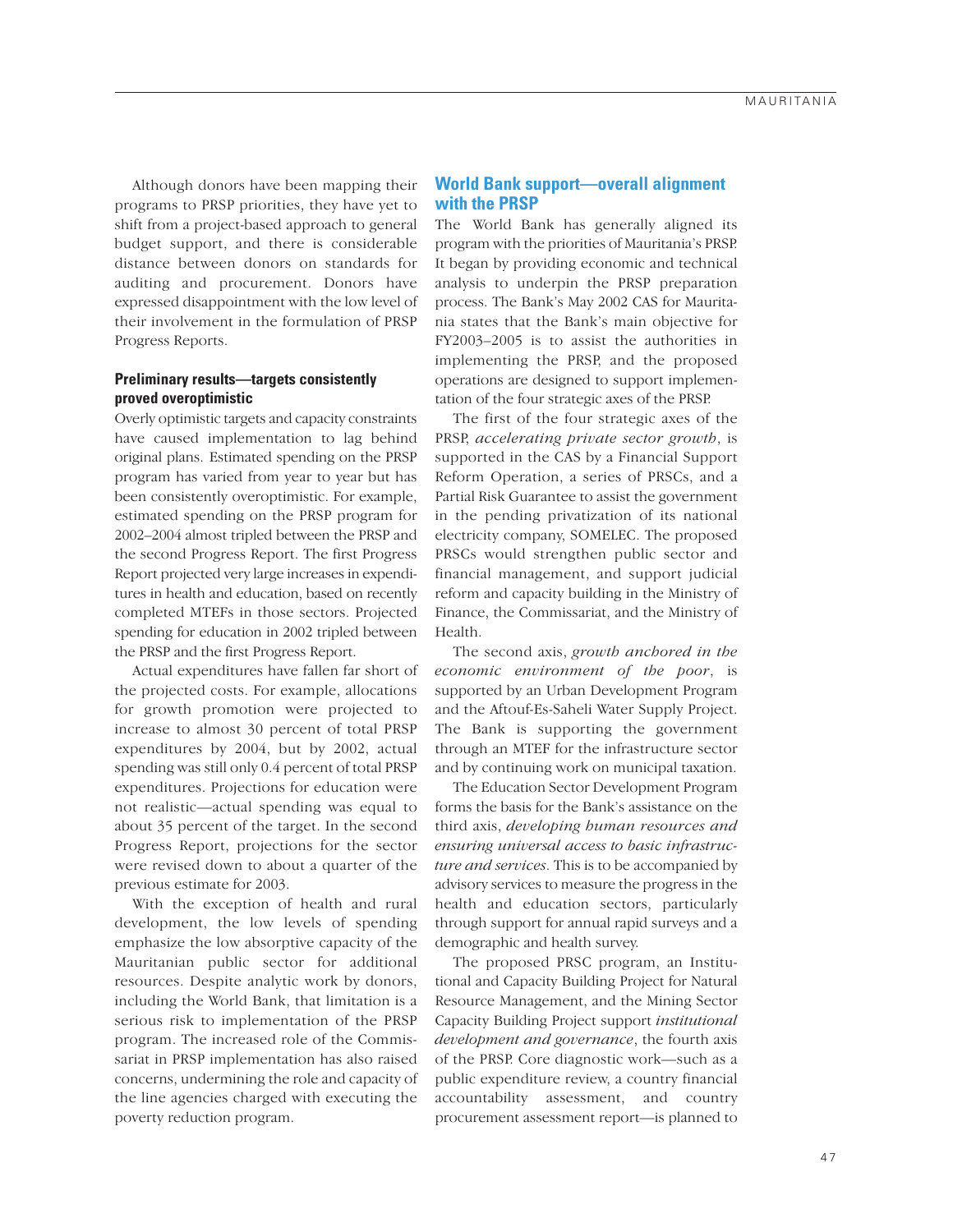support the government's efforts in governance and to build the framework for the PRSC.

The series of PRSCs is the centerpiece of the Bank's lending strategy. The focus on PRSCs was justified by Mauritania's strong macroeconomic progress, an improved fiduciary framework, and the MTEFs in health and education. The PRSCs are to take a progressively larger part of the lending program, underpinned by the analytical and diagnostic work. To cope with Mauritania's low capacity for aid absorption and program implementation, the shift to programmatic lending was to be phased in gradually, while the Bank continued with selected investment projects targeting poverty reduction, institutional strengthening, and capacity building. A number of donors interviewed by the evaluation team suggested a cautious approach to the near-term introduction of significant budget support given the government's limited implementation capacity.

During the first year of the CAS cycle, the level of Bank lending was less than foreseen. Two activities, a Mining Sector Capacity Development Credit and a US\$21 million grant for HIV/AIDS, were approved at the start of FY2004. The other planned FY2003 projects for financial sector reform and the first in the series of PRSCs have slipped. The largest project in terms of net commitments is an Urban Development Program (\$70 million), followed by an Education Sector Development Program (\$49.2 million) and an Integrated Development Program for Irrigated Agriculture (\$38.1 million).

As noted, the Bank's program of economic and sector work provided inputs into the PRS process. Between 1998 and 2000, the Bank substantially increased the size of that program in Mauritania and introduced smaller, government-led, analytic products dealing with a broad range of issues. For example, Bank support for the Household Survey was finalized just after the PRSP provided updated data for the Progress Reports. Macroeconomic modeling advisory services and analytical work on MTEFs in education and health contributed to the macroeconomic framework and program planning, and the MTEFs fed into the

preparation of the first Progress Report. Poverty and social impact analyses are planned or are under way in public health, education, mining, and water supply expenditures.

The evaluation mission identified many gaps in the JSAs of the original PRSP and the two Progress Reports. For example, the JSAs did not discuss key issues such as public sector efficiency, expenditure levels, and implementation capacity. Revenues from hydrocarbon are expected to constitute a major source of income for the country, but the use of the PRSP to channel hydrocarbon resources into poverty alleviation has not yet been discussed. The JSA of the PRSP assesses the quality of participation in contravention of the JSA guidelines and without identifying objective, measurable criteria for the assessment.

# **Conclusion—a process in danger of reversal**

The sustainability of the PRS process in Mauritania is threatened by several related factors. By assigning responsibility for preparing the PRSP to a small group of competent and wellconnected leaders, the Mauritanian authorities were able to produce in short order a full PRSP fully owned by the top echelons of government. But the centralized approach to preparation coupled with government selection of participating NGOs and the weakness of civil society organizations—implies that country ownership of the PRSP is limited. Implementation of the PRS process is threatened both by reported "policy fatigue" within the government and the capacity constraints that made necessary the centralized approach to PRSP preparation. The shortage of capable personnel in the Mauritanian public sector is reflected in consistent overoptimism in estimating expenditures for PRSP priorities. That same lack of capacity means that the country has a very limited ability to absorb additional external aid, despite its pressing development needs and a generally good climate of donor coordination. Most donors, skeptical of the public sector's ability to use aid in a manner fully consistent with the PRSP, have shied away from providing assistance in the form of general budget support. For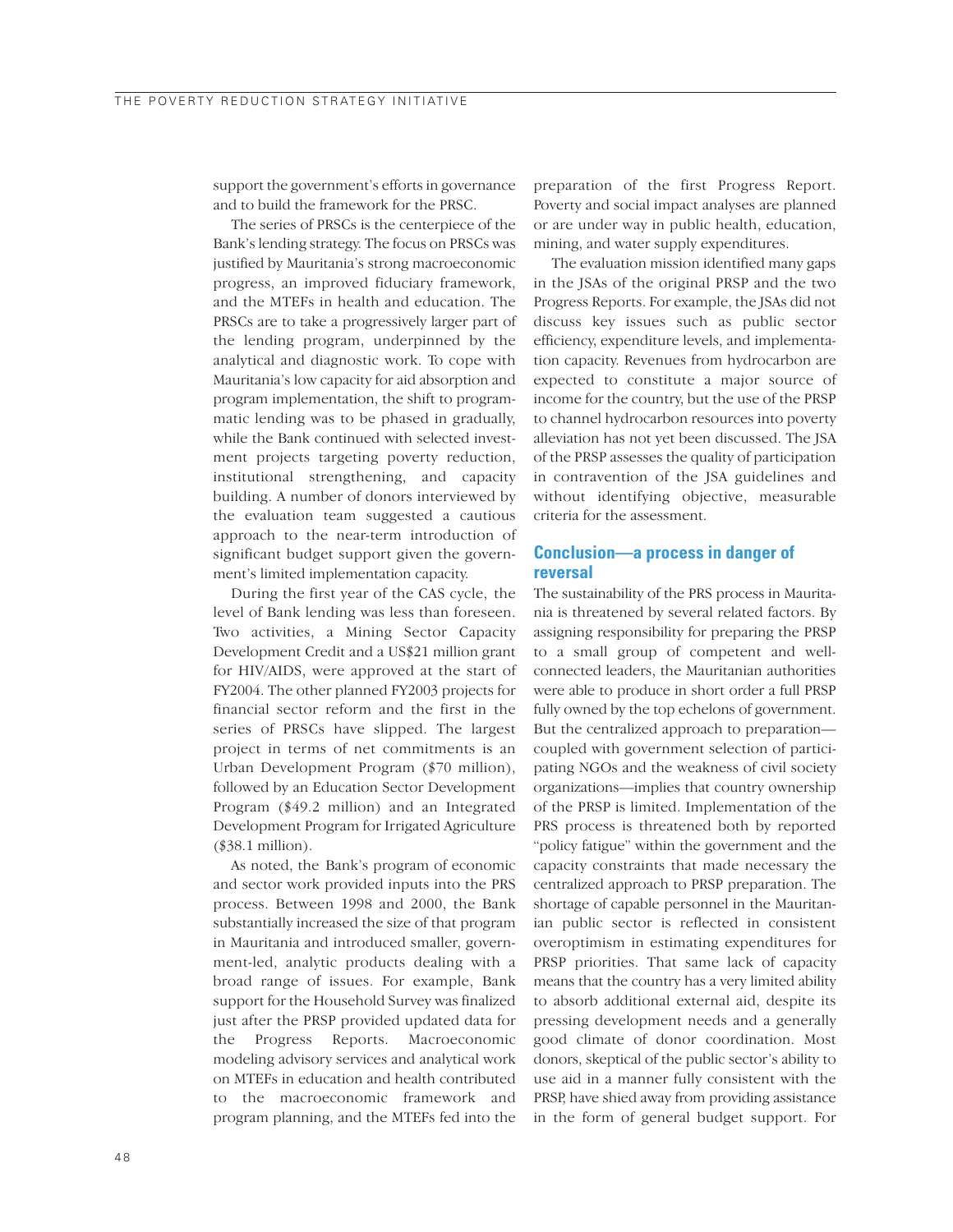similar reasons, the World Bank may wish to reflect on its decision to support the PRSP through the mechanism of PRSCs. Given the unexploited export potential of Mauritania's mining and fishing sectors, the underdevelopment of agriculture in the arable southern tip of the country, and the promise of significant future revenues from oil sales, Mauritania's future may depend on a twin push to develop its public sector capacity (notably in the area of public expenditure management) and to strengthen the institutions through which that capacity can be effectively and transparently used to reduce poverty.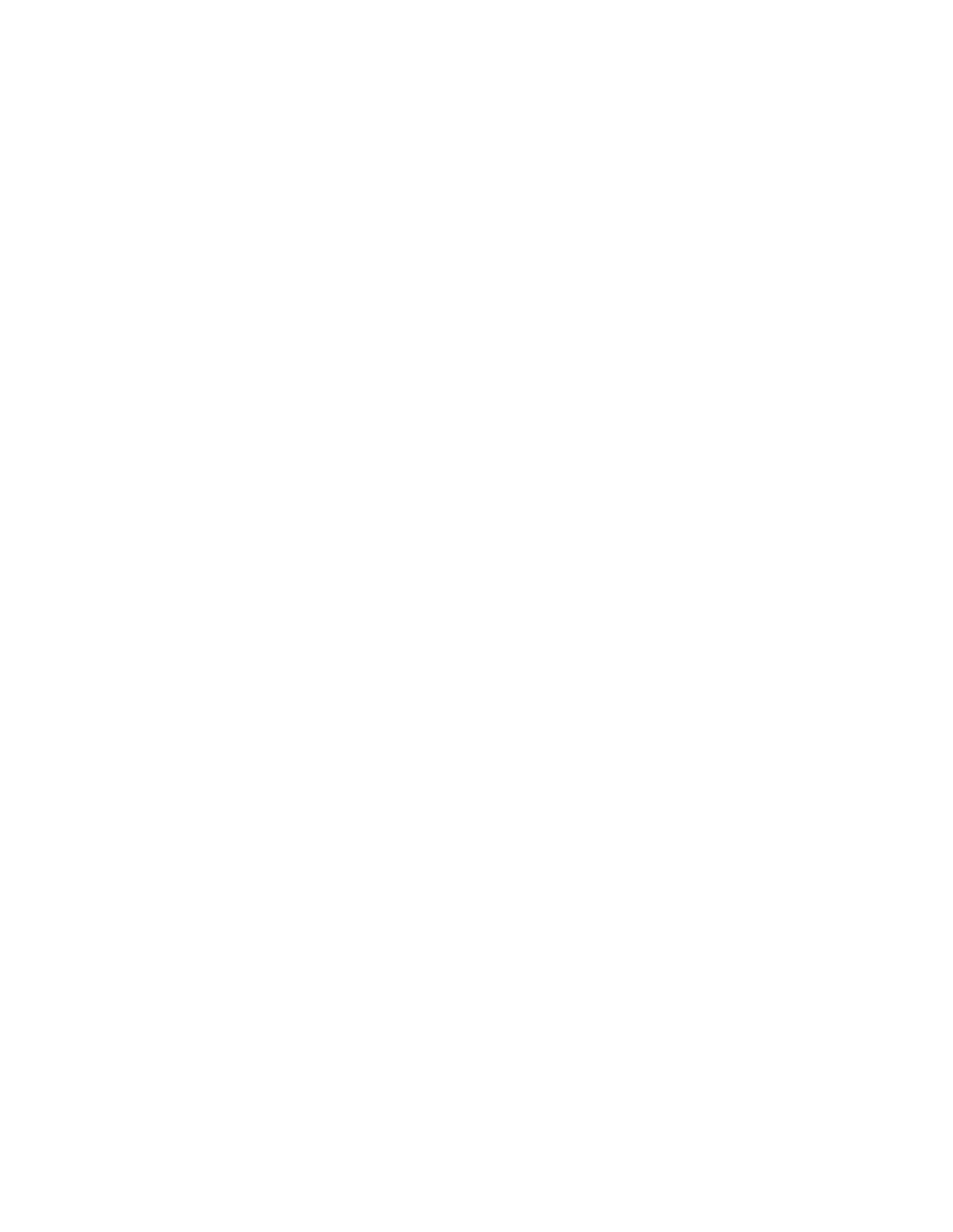

# Mozambique

joint IEO/OED evaluation team visited Mozambique in April/May 2003<br>and held meetings in Maputo and Inhambane province. Among the<br>sources for the analysis presented here was a survey of 57 stakehold-<br>ers representing govern and held meetings in Maputo and Inhambane province. Among the sources for the analysis presented here was a survey of 57 stakeholders representing government, civil society, and international partners. The report of the evaluation team covers the experience of Mozambique with the PRSP/PRGF process through mid-2003, although it also includes analysis of the Bank's 2003 CAS, completed in October 2003.

#### **Poverty reduction as a peace dividend**

Mozambique had a gross national income per capita of about US\$210 in 2001 and ranks near the bottom of UNDP's Human Development Index. However, although severe poverty is still the plight of most Mozambicans, available indicators of growth, life expectancy, education, and health, suggest a decrease in poverty over the last decade.

After winning independence from Portugal in 1975, Mozambique began constructing a centrally planned, state-led economy under the leadership of the Liberation Front of Mozambique (FRELIMO). Basic education and health services expanded substantially, but these gains were soon undermined by a long-lived civil war and economic collapse. The changing political situation in South Africa and pressure on the warring factions from the international community finally led to agreement over the need for a domestic political resolution of the civil war. In 1990, a new constitution provided

for multiparty elections and a free-market economy. A UN-mediated peace agreement finally ended the fighting in 1992 and paved the way for the country's first general elections in 1994, won by FRELIMO. In the second general elections in 1999, FRELIMO again won, but the results revealed a country deeply divided.

Real GDP growth has been strong, averaging more than 8 percent per annum between 1993 and 2002. After a sharp drop in 2000 due to adverse weather, growth rebounded in 2001–2002 (figure 7.2). Underpinning the growth performance has been a steady rise in domestic investment, financed in large part by foreign savings.

A number of governance challenges, partly linked to the uneven distribution of growth over the last decade, threaten to undermine the social and political stability of the country. Organized crime is reportedly on the rise, with the judicial system unable or unwilling to take effective action. Corruption, including grand corruption involving senior officials of the ruling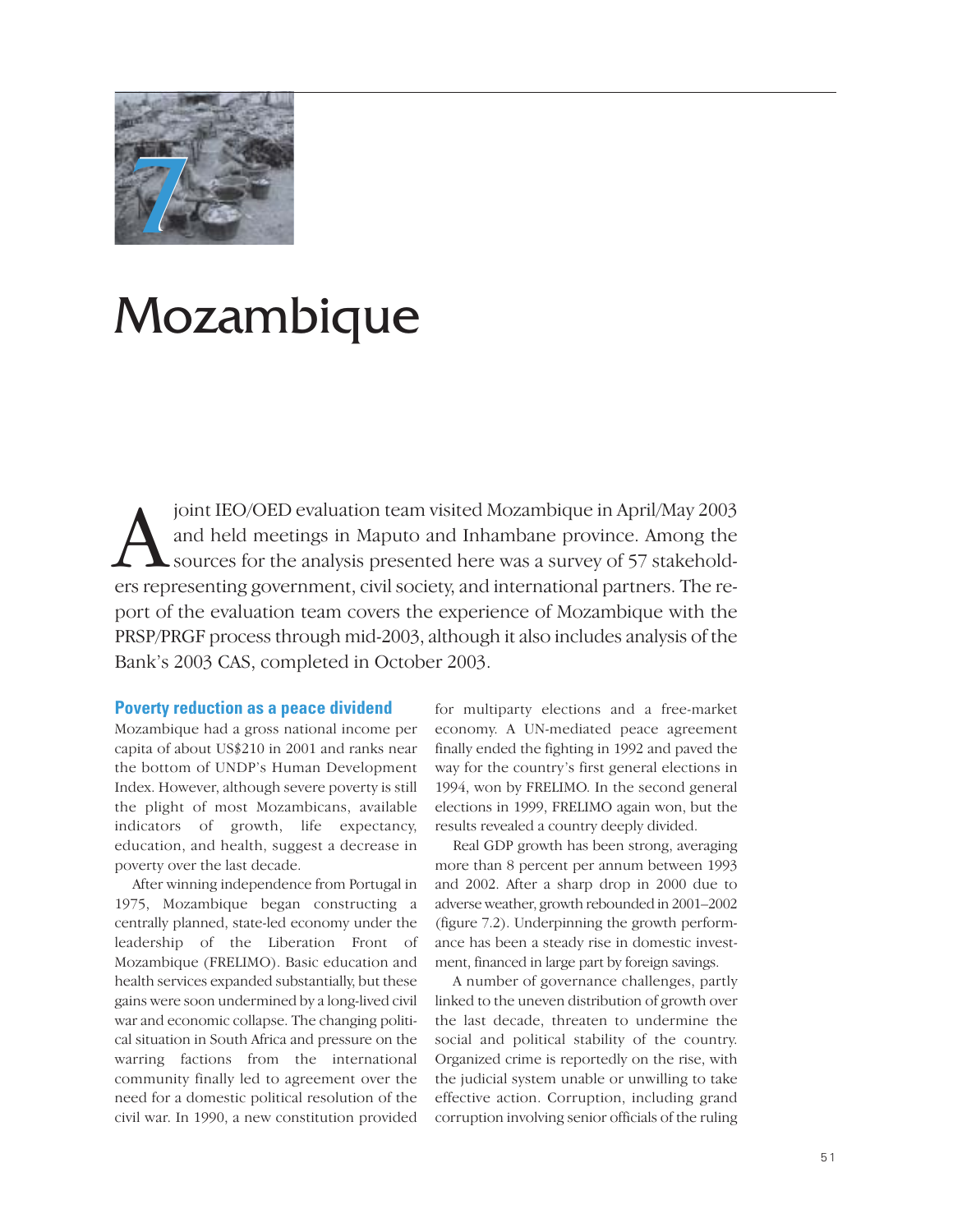### THE POVERTY REDUCTION STRATEGY INITIATIVE

## **Figure 7.1 Mozambique at a glance**

| POVERTY AND SOCIAL                                                                                                                                                                                                                                                                                                                                                                                            | Mozambique                                                  | Sub-<br>Saharan<br>Africa                                             | $Low-$<br>income                                   | Development diamond                                                         |
|---------------------------------------------------------------------------------------------------------------------------------------------------------------------------------------------------------------------------------------------------------------------------------------------------------------------------------------------------------------------------------------------------------------|-------------------------------------------------------------|-----------------------------------------------------------------------|----------------------------------------------------|-----------------------------------------------------------------------------|
| 2003<br>Population, mid-year ( <i>millions</i> )<br>GNI per capita (Atlas method, US\$)<br>GNI (Atlas method, US\$ billions)                                                                                                                                                                                                                                                                                  | 18.8<br>210<br>3.9                                          | 703<br>490<br>347                                                     | 2.310<br>450<br>1.038                              | Life expectancy                                                             |
| Average annual growth, 1997-03<br>Population (%)<br>Labor force (%)<br>Most recent estimate (latest year available, 1997–03)                                                                                                                                                                                                                                                                                  | 2.0<br>2.1                                                  | 2.3<br>2.4                                                            | 1.9<br>2.3                                         | GNI<br>Gross<br>primary<br>per<br>enrollment                                |
| Poverty (% of population below national poverty line)<br>Urban population (% of total population)<br>Life expectancy at birth (years)<br>Infant mortality (per 1,000 live births)<br>Child malnutrition (% of children under 5)<br>Access to an improved water source (% of population)<br>Illiteracy (% of population age $15+$ )<br>Gross primary enrollment (% of school-age population)<br>Male<br>Female | 54<br>36<br>41<br>101<br>24<br>57<br>60<br>106<br>107<br>95 | 36<br>46<br>103<br>$\ddot{\phantom{0}}$<br>58<br>35<br>87<br>94<br>80 | 30<br>58<br>82<br>44<br>75<br>39<br>92<br>99<br>85 | capita<br>Access to improved water source<br>Mozambique<br>Low-income group |

Source: World Bank.

# **Real GDP growth and inflation in Mozambique, 1991–2002 Figure 7.2**



Source: IMF.

party and government, is a significant problem.

The government budget has been heavily dependent on external aid. On average, grants and net external concessional borrowing were equivalent to 56 percent of annual total expenditures and net lending during 1994–2002. Debt relief has had a substantial impact on Mozambique's debt service burden. The ratio of external debt to GDP fell from

240 percent in 1993 to about 65 percent in 1999, before climbing again to nearly 80 percent in 2002.

Mozambique has been implementing economic reform programs with the support of the IMF and the World Bank since 1987, with the introduction of the Economic Rehabilitation Program. By mid-1996, the liberalization of the exchange rate, prices, and interest rates was almost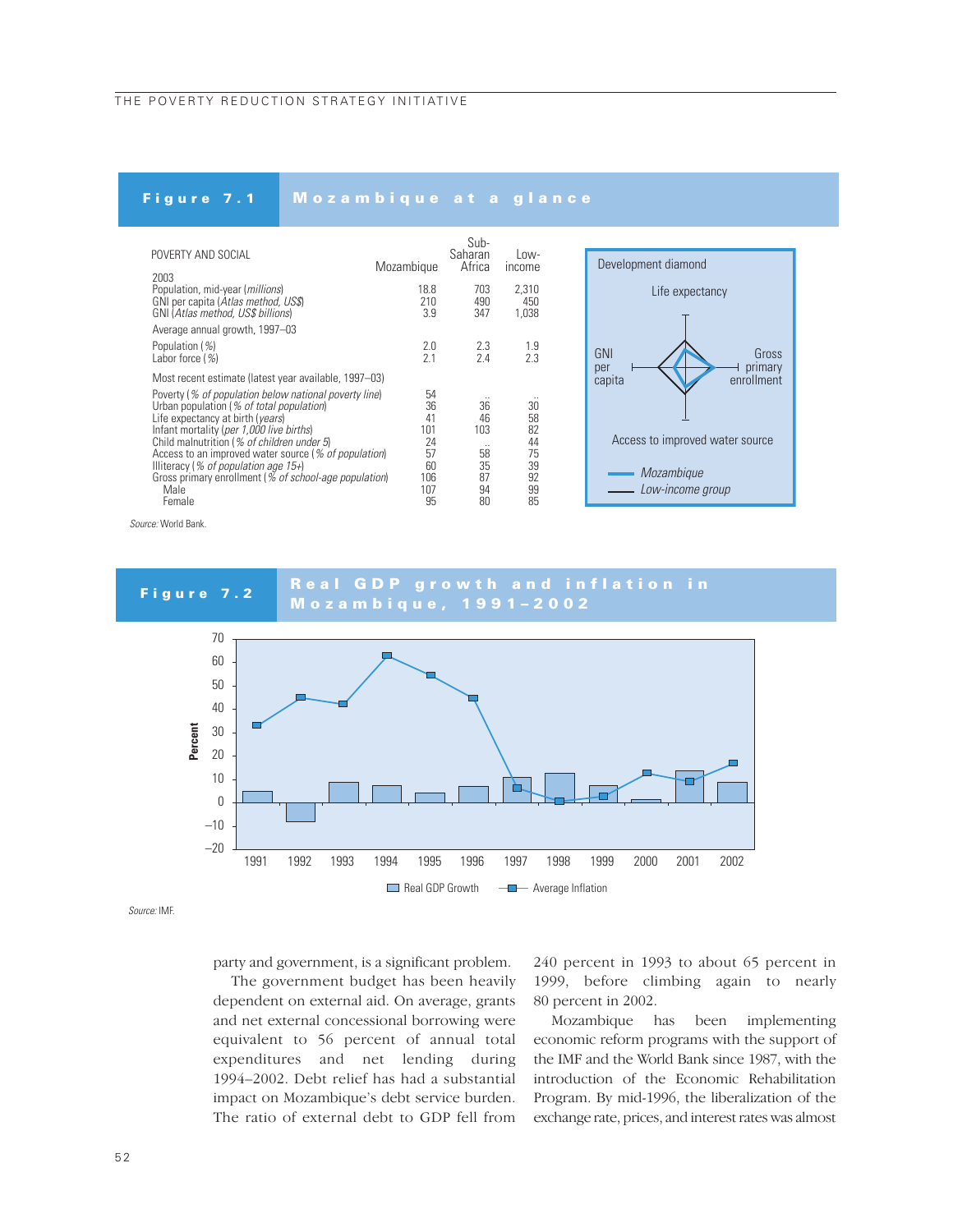complete. Subsequently, progress was also achieved in the areas of privatization and restructuring of public enterprises, financial sector reform, the strengthening of tax and customs administration, the improvement of public expenditure management, and trade liberalization.

Using a sector-oriented approach, Mozambique has a long tradition of planning in the public sector, with the core of planning processes concentrated at the central level. There has been little tradition of effective involvement of civil society, and the scope for cross-sectoral bottom-up planning has been limited until recently. Mozambique had a separate Planning Commission until 1994, when it was merged with the Ministry of Finance to form the Ministry of Planning and Finance (MPF).

Poverty reduction was a key objective of government policy in Mozambique before the advent of the PRSP process. Five strategic programs were developed between 1989 and 1999. The content of the strategies evolved over the decade. The first poverty strategy (prepared in 1990) identified three priorities: employment creation, access to basic social services, and creation of safety nets for the poor. The government's sphere of influence at that time was largely restricted to urban areas. In 1995, the emphasis changed to rural areas, focusing on stimulating productive activity through the revitalizing of market mechanisms, and investing in education and health, with less emphasis on establishing safety nets.

Only with the preparation of Mozambique's Action Plan for the Reduction of Absolute Poverty (PARPA) developed for 2000–2004, did poverty reduction strategies begin to take the form of detailed plans with targets, time frames, and resource requirements; thus moving poverty reduction beyond mere policy statement to linkage with mainstream policy planning and resource allocation instruments.

# **The PRS process—a common point of reference with strong government ownership**

The PARPA drew heavily on existing sectoral policies and programs, but it also reinforced public agenda issues related to participation in domestic policy processes, including the role of representative government and political parties. PARPA has become the common point of reference on poverty reduction policies within government and for dialogue between the government, other national stakeholders, and international development partners.

The principal objective in the PARPA is reduction in the incidence of poverty from 70 percent in 1997 to less than 50 percent by 2010. Six priority areas have been identified to promote human development and create a favorable environment for rapid, inclusive, and broad-based growth (box 7.1).

The PRS approach has proven to be relevant to Mozambique, and its underlying principles have been applied to varying degrees in the PARPA process.

#### **Ownership, participation**

There is strong central government ownership of the PARPA. Its preparation was led by the MPF, with virtually no external support reflecting an explicit decision by the government. Because the draft PARPA drew heavily on existing sector plans developed using new participatory processes involving national stakeholders and international partners, and because annual planning cycles include consultations with officials from provinces and districts, the government believed that the production of a draft PARPA for the national consultative process already involved a participatory process. Initially, therefore, the authorities resented what they saw as the externally driven, procedural requirements of the PRS process.

The draft PARPA went through a threemonth consultation process that involved the participation of business associations, labor unions, religious bodies, nongovernmental organizations, media, central and provincial government institutions, and donors. Although it had its shortcomings, $<sup>1</sup>$  it did lead to signifi-</sup> cant changes in the draft, most notably, the inclusion of good governance as one of the fundamental priority areas. Unfortunately, since its approval by the government, little has been done to disseminate the document; it is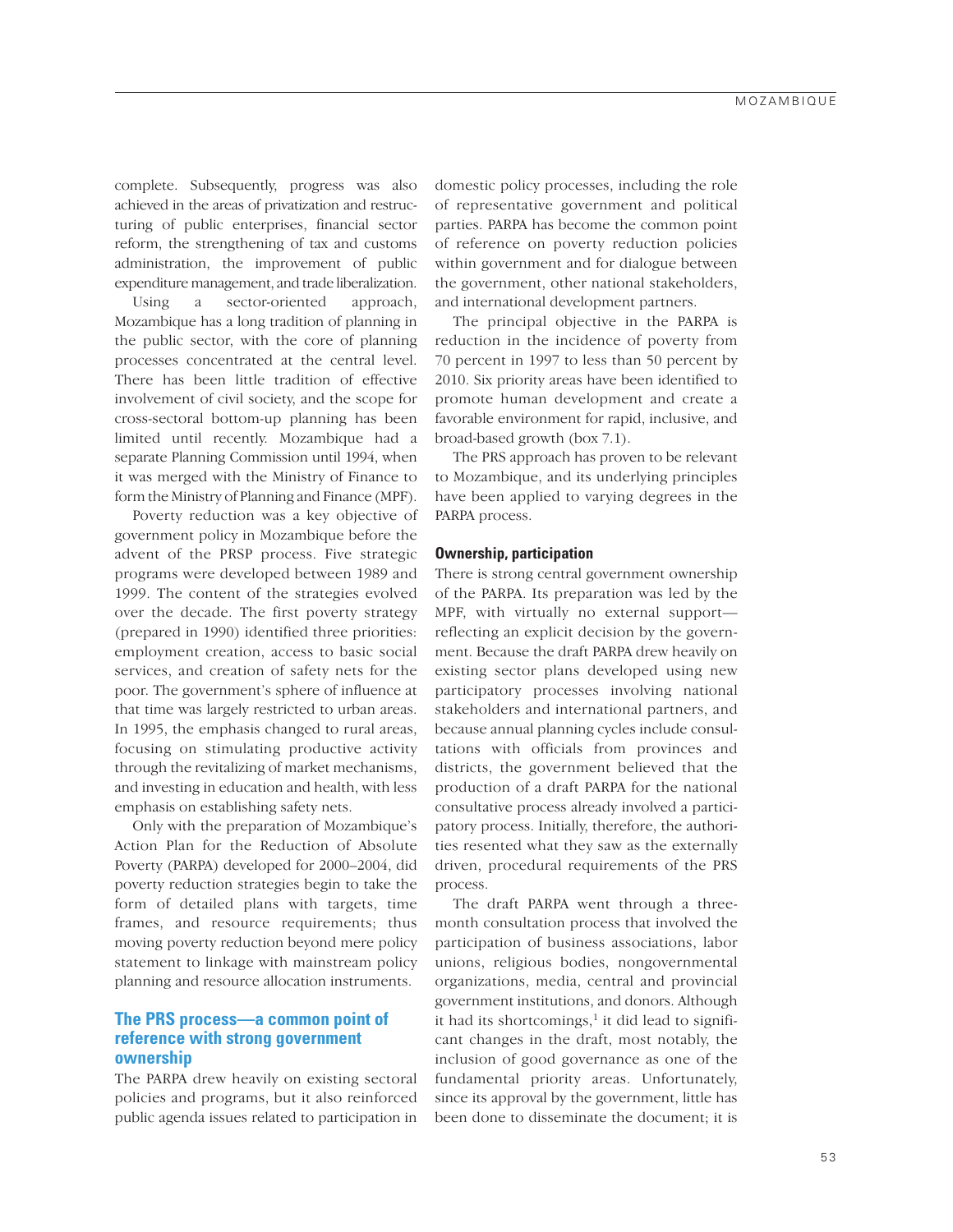# **Box 7.1 Priority areas of Mozambique's PRSP**

*Overall goal:* **To reduce the incidence of poverty from 70 percent in 1997 to less than 60 percent in 2005, and to less than 50 percent by 2010.**

**Priority and complementary areas are identified to promote human development and create a favorable environment for rapid, inclusive, and broad-based growth (at an average rate of 8 percent per annum).** 

**The six priority areas:**

- **Education, with targets related to adult literacy, rural female literacy, and gross primary enrolment**
- **Health, with targets related to infant and child mortality, maternal mortality, birth weight, malaria mortality, and HIV prevalence**
- **Agriculture and rural development, with targets related to annual growth in agricultural production, cereals and cashew nut production, and incidence of food insecurity**
- **Basic infrastructure, with targets related to coverage and quality of roads, access to electricity, and access to potable water**
- **Governance, with targets related to administrative decentralization, and improvement in justice sector services**
- **Macroeconomic and financial policies, with targets related to inflation rate, and fiscal revenue as percentage of GDP.**

*Complementary areas:* **Employment and business development, social action, housing, mines, fisheries, tourism, industry, transport and communications, technology, environment, and protection against natural disasters. Targets are defined in relation to expansion of social safety net and increase in access to housing for low-income households.**

largely unknown in any detail outside Maputo and provincial capitals.

Parliament and political parties were not substantially involved in the consultation process, and PARPA was exclusively approved by the Council of Ministers and not taken to the Assembly.

Despite the fact that the government claims strong ownership of the PARPA and the policies in it, many of the representatives of civil society and the private sector met by the evaluation team expressed the view that the PARPA was too strongly influenced by policies supported by the IMF and the World Bank, with what they perceived to be excessive attention to macroeconomic stability, privatizations, and premature exposure of key production sectors to foreign competition. They also saw the requirement for endorsement by the Bank and Fund as limiting country ownership.

#### **Comprehensiveness, long term**

The PARPA recognizes the multidimensional nature of poverty and adopts a comprehensive approach to poverty reduction. It employs a wide range of indicators for measuring poverty. In addition to income- and consumption-based indicators, it also uses data on illiteracy, mortality, and water access rates and draws on the results of a qualitative participatory poverty assessment. Although the strategy provides a good description of regional differences of poverty incidence, it does not provide provincial- and district-level targets. There is a need for greater clarity on how national targets relate to provincial and district priorities.

The PARPA is based on a long-term perspective, but its operational framework is appropriately rooted in the medium term. Government officials emphasized to the evaluation team that the general priorities had been government policy for a long time, and that the broad objectives were unlikely to change even if specific elements were to be modified.

With the support of the United Nations Development Program, a process is under way to define a "Vision 2025." The government has tasked a group of individuals from government, political parties, and civil society to prepare a long-term vision and development strategy for Mozambique. It is too early to gauge the extent to which vision 2025 will complement the PARPA.

#### **Partnerships**

The PARPA process is partnership-oriented and builds on existing mechanisms for government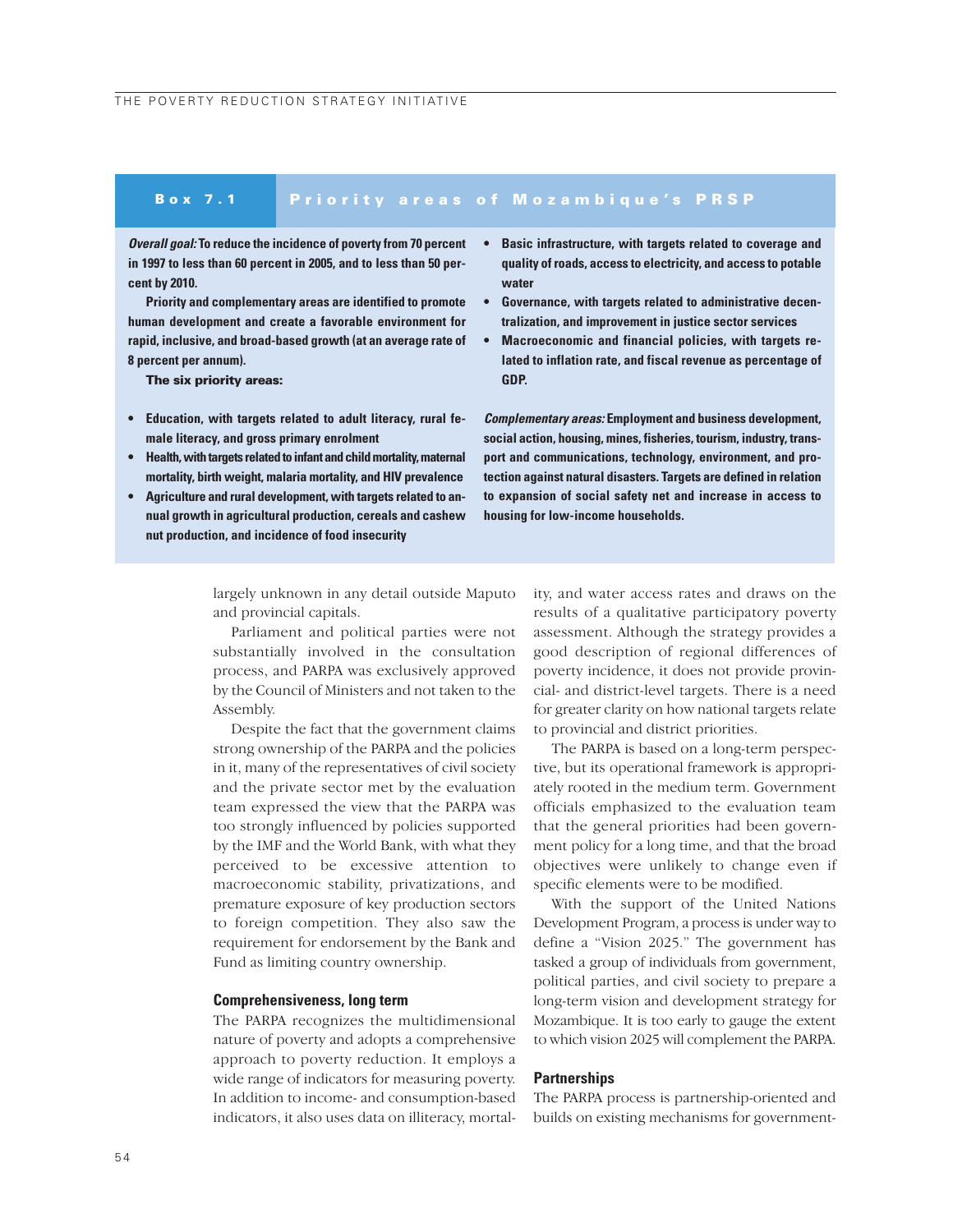donor relations. The process was launched at a time of broad consensus between government and donors on key priorities for poverty reduction. Most of the sector policies around which the PARPA was built were developed by the government in close cooperation with donors. Donors were consulted in the PARPA preparation process, but did not impose themselves. Both bilateral and multilateral donors offered assistance to prepare the PARPA, but the MPF declined these offers—and donors accepted being turned down. This relatively harmonious process reflected the fact that Mozambique already had a comparatively welldeveloped donor coordination mechanism. For example, SWAPs—including in health and agriculture—have developed since the mid-1990s. Cross-sector donor groups had existed previously but became more effective with the introduction of SWAPs.

Project financing is still the dominant form of aid in Mozambique, and although a shift in the composition of actual aid disbursements has not yet materialized, peer pressure among donors to move away from stand-alone projects seems to have increased because of PARPA. The donors that were already coordinating their balance of payments support before the PARPA process, indicated to the evaluation team that there is increased interest in the donor community in moving toward general budget support modalities and linking such support to spending targets in PARPA.

The willingness to consider budget support is a remarkable vote of confidence by donors given that fiduciary diagnostic work by the World Bank pointed to high fiduciary risks associated with using the government budget system. This may explain the intensive focus on public expenditure management by the group of donors that provide budget support. This group, currently made up of 11 donors, has formed a macroeconomic working group, in which the IMF and the World Bank participate as observers. The group is developing a joint Performance Assessment Framework. The objectives of that framework include greater alignment with PARPA, reducing transactions costs through increasing harmonization of donor conditions, and making more transparent the links between government policy implementation and the disbursement of budget support assistance.

A high level forum—the Poverty Observatory—brings together the government, a broad range of national stakeholders, and Mozambique's international development partners to review PARPA implementation on an annual basis. The focus is intended to be on drawing lessons from past experience and developing recommendations for improving implementation and monitoring.

### **Results orientation**

The PARPA includes about 60 "outcome" and "intermediate" indicators at macro and sectoral level. In addition, it includes an operational matrix showing principal actions to be undertaken as well as annual targets for several indicators. The operational targets are largely taken from sectoral plans, and vary considerably in scope and precision. For example, targets regarding access to primary education are set at the output-level (enrollment rates), while quality targets are input-oriented (curriculum reform, training of school directors). In health, impact-level targets on mortality rates are included as well as targets related to service delivery. In some areas there are not yet specific targets (for example, anti-corruption).

The annually updated five-year mediumterm budget framework (MTBF) is the principal instrument for translating the public expenditure priorities in PARPA into budgetary allocations. The key challenge is to ensure implementation of public policies and plans, and to reach district and community levels in poor areas. Capacity development and incentives are needed to translate plans into budgets, to make budgeted funds available, to ensure that they are spent as budgeted, to ensure quality of spending and to enhance monitoring and reporting. Presently the public sector is overly centralized and hierarchical, its staff poorly qualified and badly paid. Overregulation and red tape flourish, and the executive branch of government is not effectively accountable to the legislature.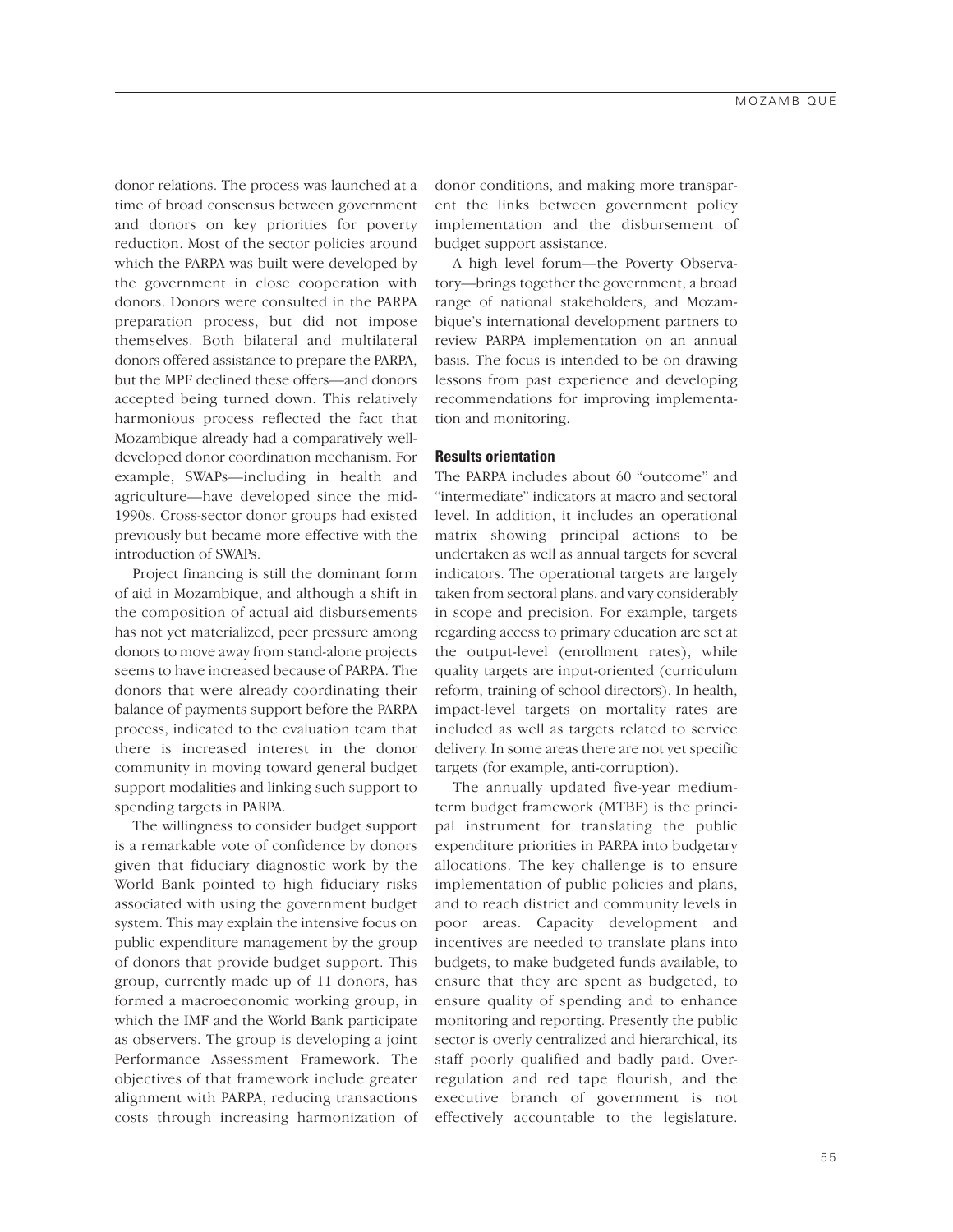Weaknesses in Mozambique's public expenditure management system were highlighted in an assessment by the IMF and World Bank in early 2002.

Weak institutional capacity is affecting the quality of monitoring. Slow progress in integrating the PARPA monitoring indicators into the "normal" reporting system for the public expenditure system and the government budget suggests that for the foreseeable future, effective monitoring of PARPA will continue to rely on special exercises and studies tailored to that specific purpose. Senior officials emphasized to the evaluation team that procedures for monitoring and reporting on progress in implementation should be oriented around the strengthening of domestic processes, rather than fulfilling World Bank and IMF procedural requirements.

#### **Preliminary results**

Evidence on progress toward meeting PARPA targets and objectives is mixed, with significant progress in some areas (for example, education and health), and less progress in others (for example, agriculture). But in most areas, there is uncertainty about the extent to which progress is being made in improving quality of service delivery. These uncertainties reflect system weaknesses in budget execution, monitoring and reporting, and are being addressed as part of the reforms of the public expenditure management system.

There is a wide range of ongoing reforms in the public sector aimed at addressing capacity weaknesses related to implementation and monitoring of the PARPA. Although these reforms are meant to address capacity constraints, they appear to be taxing current capacity to the limit. At the same time, different levels of government (that is, central, provincial, and district) are putting great stock in these reforms—especially aspects dealing with decentralization of the planning and monitoring system—to improve the implementation of government policies and programs.

The first annual PARPA progress report was prepared by the MPF, with inputs from other central ministries but with no involvement of either parliament or CSOs. The focus of the progress report was on measuring performance against PARPA targets, with little discussion of links between measures and outcomes, or of how policies might be adapted to enhance performance. Absence of data and weaknesses in implementation capacity and in monitoring and reporting systems have hampered analysis.

Sectors and activities deemed the most important for achieving PARPA's poverty reduction goals have been designated to receive priority in the allocation of public expenditures. Although the share of total spending accounted for by these priority areas has increased since 1999, it fell short of the PARPA targets for 2001 and 2002, including in the areas of education, health, and basic infrastructure.

The PARPA process appears to have enhanced policy discussions on poverty issues within the government (especially between central and provincial government officials), and to a lesser extent, between the government and nongovernment stakeholders. However, a broad range of those met by the evaluation team stressed the need to strengthen policy analysis capacity in and outside government for a more meaningful and sustainable participatory process.

# **World Bank support—an effective local presence**

The Bank provided appropriate support during formulation of the PARPA—without being intrusive. Preparation of the PARPA was strongly country-driven, with the Bank providing comprehensive informal and formal comments, as well as offering relevant analytical inputs. Considerable work by the Bank preceded the PARPA process, including development of SWAPs, a country economic memorandum, participatory activities conducted in connection with the 2001 CAS, and preparation of a public expenditure review.

The end product of the formulation phase was clearly country-owned, despite several differences in viewpoint between the Bank and government. These included the scope of the strategy, which the Bank feared was too broad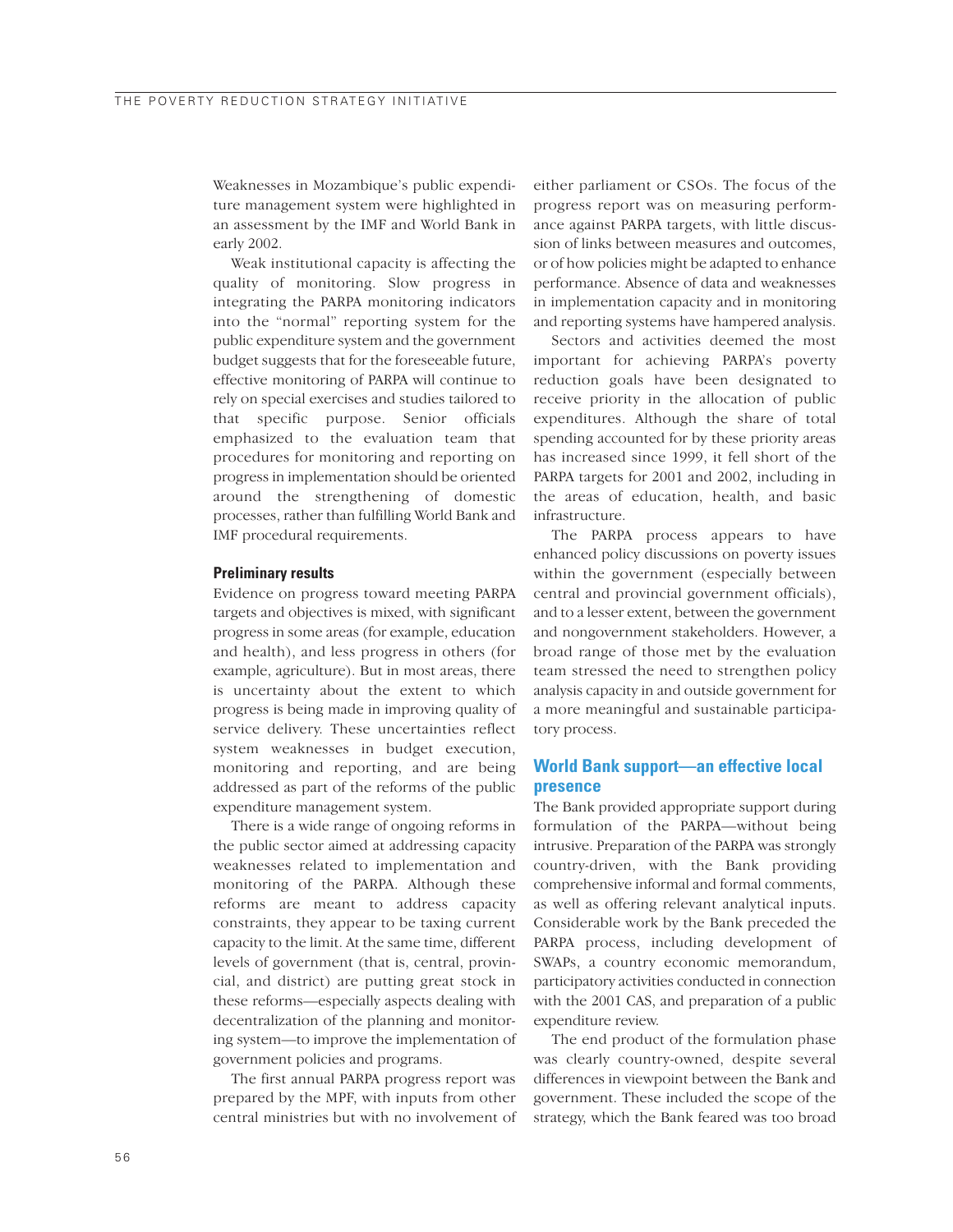and sector-focused, and public policies that were not sufficiently connected to poverty reduction.

Over the past five years the Bank has broadened and improved its contacts with civil society actors, including the business community. That improvement cannot be attributed to the advent of the PARPA process, but benefited from it. Donors expressed a more ambivalent opinion of their relations with the Bank, painting a mixed picture of the quality of sectoral dialogue but acknowledging that the Bank had been more sensitive to the views of other donors.

Bank lending and nonlending assistance since the PARPA have mostly been in line with its priorities. Significant adjustments have been made to the analytical work program, in line with government priorities, including work on decentralization, procurement, and financial accountability to advance the governance objectives of the PARPA. However, activities dropped or delayed have resulted in gaps in the Bank's support for important pieces of the PARPA strategy, most notably rural development—a critical area.

A new CAS was discussed by the Bank's Board in November 2003, and the planned assistance is broadly aligned with the PARPA. In addition, the results framework of the CAS is linked to PARPA goals.

The Bank intends to move with other donors toward providing assistance through budget support linked directly to the PARPA, through a PRSC, despite some cautionary signals from its own analytical work on government procedures and systems. Fiduciary risks may be partially offset by linking the PRSC directly to performance indicators related to progress in enhancing public expenditure management.

The Bank's experience with the PARPA process has implications for the way the Bank operates. First, the Bank's qualified local presence in key strategic areas is highly appreciated by government, national stakeholders, and other donors. It is also a prerequisite for continuous participation in policy dialogue processes, which are becoming less dependent on the timing priorities of donors and more linked to domestic needs and events. Second, the Bank can provide a balancing, mediating voice within the donor community. The ability of the Bank to play this role is closely linked to its ability to deliver timely and high quality analytical and advisory inputs. It is important that the Bank ensure adequate resources to provide knowledge services.

# **IMF support—too low a profile with civil society**

Reflecting the wishes of the authorities, IMF staff did not participate directly in the preparation of the PARPA. In particular, IMF staff did not participate in government-led consultations with stakeholders.

There was little public discussion of the macroeconomic policy content of the PARPA, and more generally, there continues to be little public discussion of macroeconomic policy issues. The IMF could help broaden discussion of macroeconomic policies in the country by facilitating wider dissemination and discussion of the analytical work that forms the basis for its policy recommendations, including the work of technical assistance missions.

Feedback from the authorities and donors on the role of IMF resident representatives was very positive. However, civil society organizations indicated that the IMF was invisible to them, reflecting its low profile outside official circles. The office of the IMF resident representative should be strengthened if it is to play all the roles expected of it.

The macroeconomic framework of the preexisting PRGF-supported programs influenced the PARPA's macroeconomic framework, and PRGF objectives have become broadly aligned to PARPA goals. The PRGF emphasizes poverty reduction interventions (that is, pro-poor and pro-growth government budgets) and measures to improve public resource management and accountability, in line with PARPA objectives on good governance. On the other hand, little has been done to analyze the social impact of major macroeconomic adjustment and structural reform measures.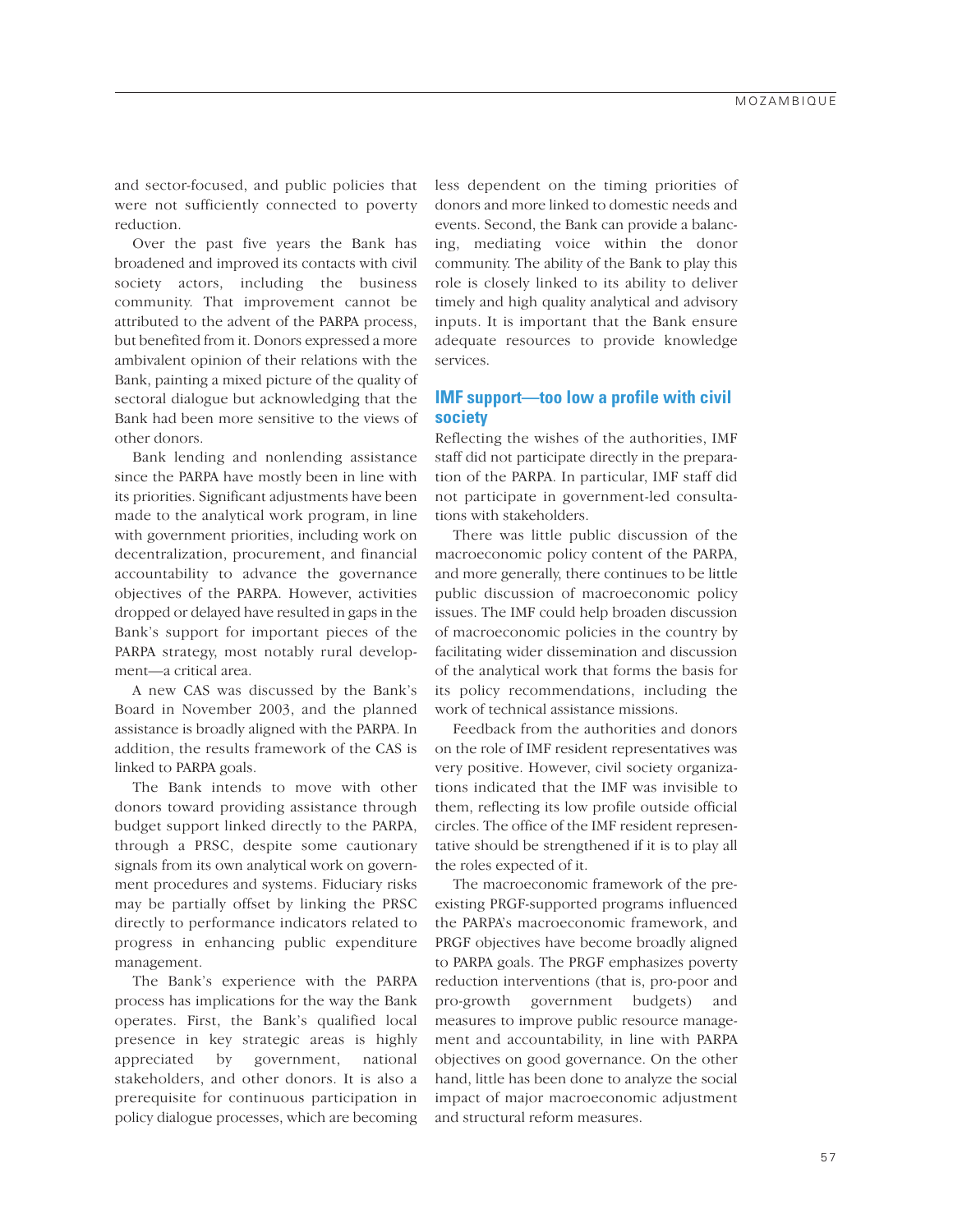The fiscal stance in the PRGF-supported program continues to reflect the goal of significant reduction in aid dependence over a relatively short time (from very high levels associated with the 2000 drought), but in reality, programs have become more flexible in dealing with aid inflows. Thus, program reviews did adapt to the PARPA framework and the availability of higher aid than originally projected. In this sense, the program did not suffer from "aid pessimism," but it is not possible to answer the more difficult counterfactual question of whether, if the program had targeted a higher level of external financing from the start, donors would have been "catalyzed" to provide more financing.

There has been significant streamlining in structural conditionality under the PRGFsupported program. This has meant transferring responsibility for areas vacated by the IMF to the World Bank. It is unclear, therefore, whether the burden of aggregate conditionality on the country has been reduced.

#### **Bank-Fund collaboration**

In addition to lessons learned by the IMF and World Bank individually, the PRSP process in Mozambique offers useful insight into collaboration between the two institutions in reducing poverty. In the future, attention should focus on strengthening the processes and findings of JSAs. JSAs for Mozambique have been candid in their evaluations, pointing out strengths and areas of significant improvement without glossing over weaknesses. At the same time, they have tended to understate the challenges to implementation posed by capacity weaknesses. Notably, the JSAs do not seem to have contributed much to enhancing partnership with other donors, who see the assessments as geared almost exclusively to the Executive Boards of the IMF and the World Bank. Some international donors would like to participate in such assessments rather than merely provide input to Bank and Fund staff. Such collaborative assessments could strengthen donor partnerships in Mozambique and other countries.

Problems associated with the production of the first PARPA Progress Report reflect weaknesses in monitoring and reporting arrangements while raising important issues of alignment between government processes, on the one hand, and the requirements of external development partners, including the IMF and the World Bank, on the other. Assisting the authorities to strengthen the analytical content of national reporting instruments under parliamentary scrutiny would enhance the prospect for closer alignment.<sup>2</sup> In these ways collaboration can be strengthened in Mozambique and elsewhere, as the Bank and Fund further support the cause of poverty reduction.

# **Conclusion—toward general budget support**

Poverty reduction as a key objective of government policy in Mozambique predates the introduction of the PRS approach by the IMF and the World Bank. However, the PARPA has become the common point of reference on poverty reduction policies within the government (across sectors and between central and provincial levels of government), and for dialogue between the government, other national stakeholders, and international development partners.

The PRS approach has proved to be relevant to Mozambique, and the underlying principles have been applied to varying degrees in the PARPA process. The process has been countrydriven with strong government ownership; although the process was undoubtedly HIPCdriven initially. The consultation/participation process undertaken was a step forward, but its scope was limited, with parliament playing hardly any role at all, and CSO roles in implementation and monitoring not well defined. PARPA is result-oriented but there is scope for further prioritization of public actions and streamlining of the targets and indicators for monitoring. PARPA is comprehensive in recognizing the multidimensional nature of poverty and is based on a long-term perspective for poverty reduction.

There was little public discussion of the macroeconomic policy content of the PARPA. Broader participation would be facilitated by the establishment of a government-led macroeco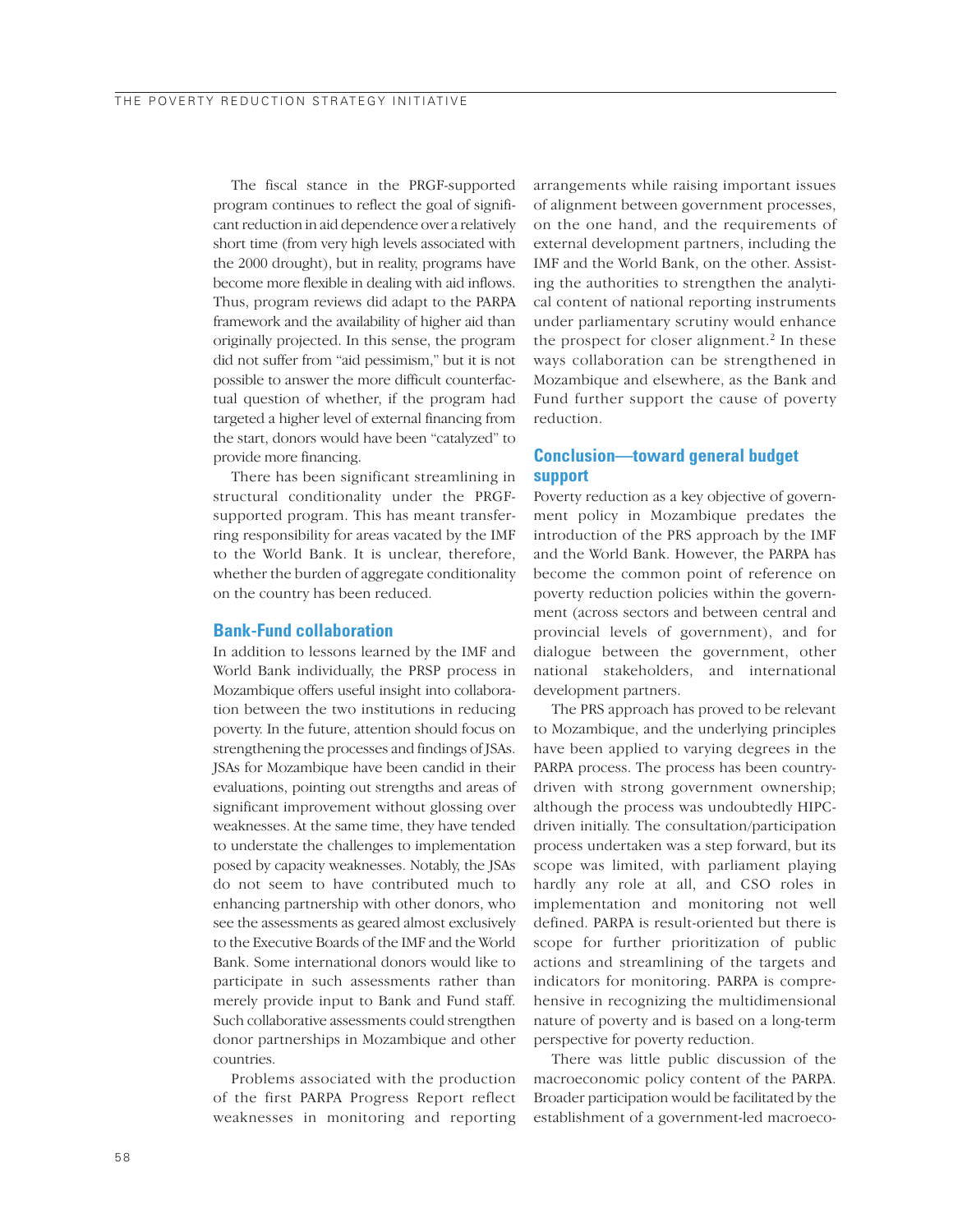nomic working group open to representatives from all stakeholder groups, to provide a forum for macroeconomic policy discussions. Initially, its agenda could be organized around links between the PARPA and the budget.

Integration of the PARPA into the government's planning, budgeting, and reporting processes is under way but by no means complete. The MTBF is the principal instrument that links the PARPA to the government budget, but it is not yet based on detailed costings of intervention programs.

The PARPA is partnership-oriented and has contributed to shaping a new agenda for international support to Mozambique, characterized by harmonized approaches by donors, with increasing interest in providing assistance through SWAPs and budget support linked directly to the PARPA. Increased budget support, underpinned by a common set of conditions imposed by providers of such support, comes with a risk of "herd behavior" among donors to cut back aid in the event of "bad news."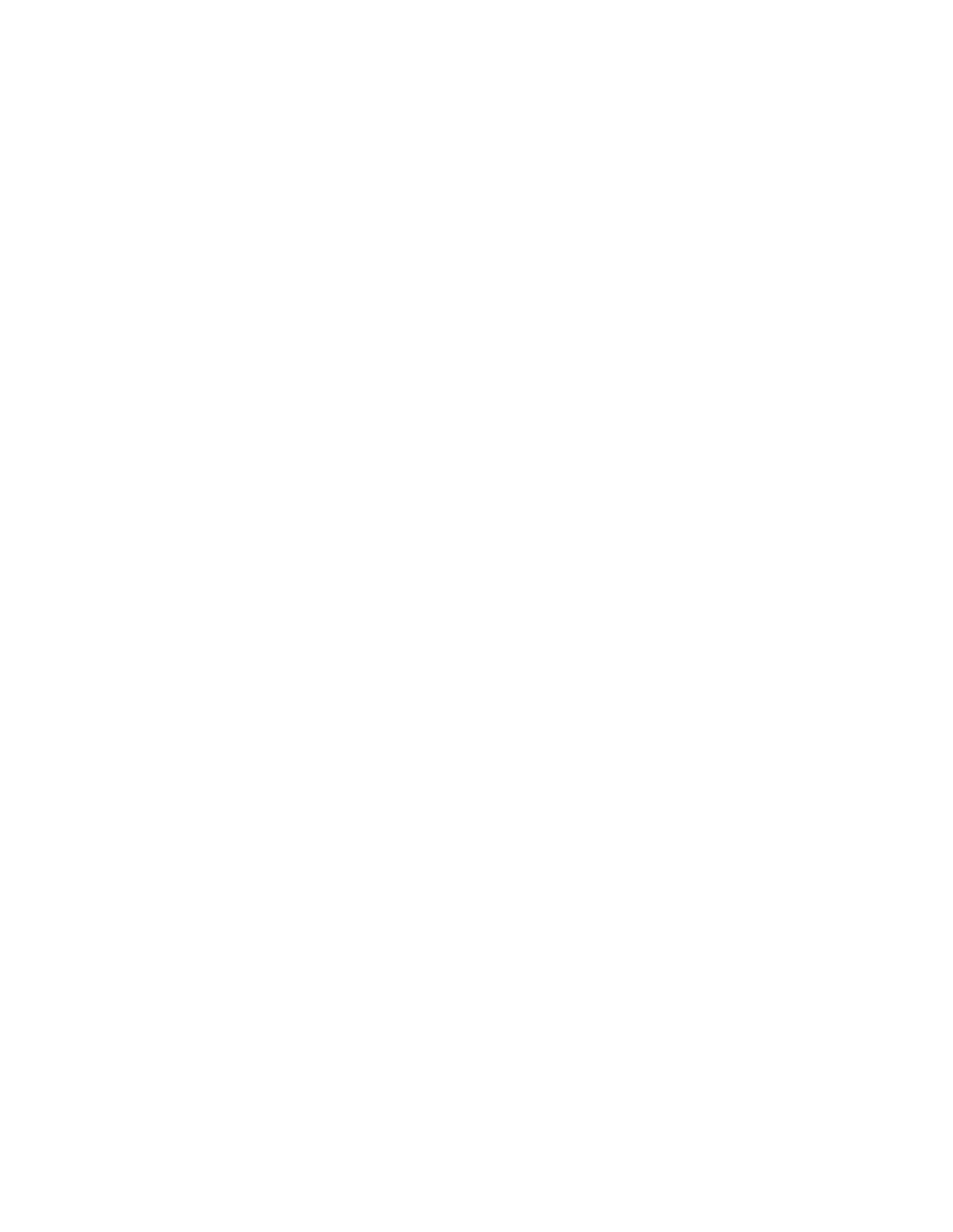

# Nicaragua

joint IEO/OED evaluation team visited Nicaragua in June 2003, and held<br>meetings in Managua, Leon Norte, and Santa Rosa del Peñón. Among<br>the sources for the analysis presented here was a survey of 83 stake-<br>holders in gover meetings in Managua, Leon Norte, and Santa Rosa del Peñón. Among the sources for the analysis presented here was a survey of 83 stakeholders in government, civil society, and the donor community. The report was finalized in November 2003 and covers developments up to that point in time.

#### **Poverty reduction in a polarized country**

Nicaragua is among the poorest countries in Latin America, with a gross national income per capita of US\$710 in 2000. Very strong growth of agricultural output between 1993 and 2001, ascribable in part to a one-time peace dividend and the availability of unoccupied land, reduced the share of the population living below the poverty line from 50 to 46 percent, while extreme poverty fell from 19 to 15 percent. But poverty remains largely a rural phenomenon, heavily concentrated in the eastern and northern parts of the country.

Throughout the 1990s Nicaragua struggled with major macroeconomic problems, principally unsustainably large fiscal deficits and debt levels. Repeated efforts by successive governments to consolidate the fiscal situation proved unsuccessful, owing largely to recurrent spending overruns that pushed Nicaragua to the verge of fiscal collapse. Hurricane Mitch in 1998 seriously damaged the country's infrastructure and disrupted the macroeconomic situation and fiscal consolidation efforts. The government has made significant efforts to improve macroeconomic stability. But its weak parliamentary backing has forced it to seek support on a caseby-case basis for the passage of key legislation, including reforms necessary to reach the Completion Point under the HIPC Initiative.

Nicaragua's political instability has blocked consensus building, limited open policy debate and political participation, and produced a weak institutional framework that blurs the separation of state powers, weakens the rule of law and protection of property rights, and leads to manifold problems of governance. Among parties with very different political and ideological positions, agreement on policies tends to occur at very general levels—if indeed it can be found at all. The need to reduce policies to their lowest common denominator to broaden an otherwise elusive consensus has impaired the role of consultative institutions. This high degree of polarization has limited what can be achieved in the fight against poverty.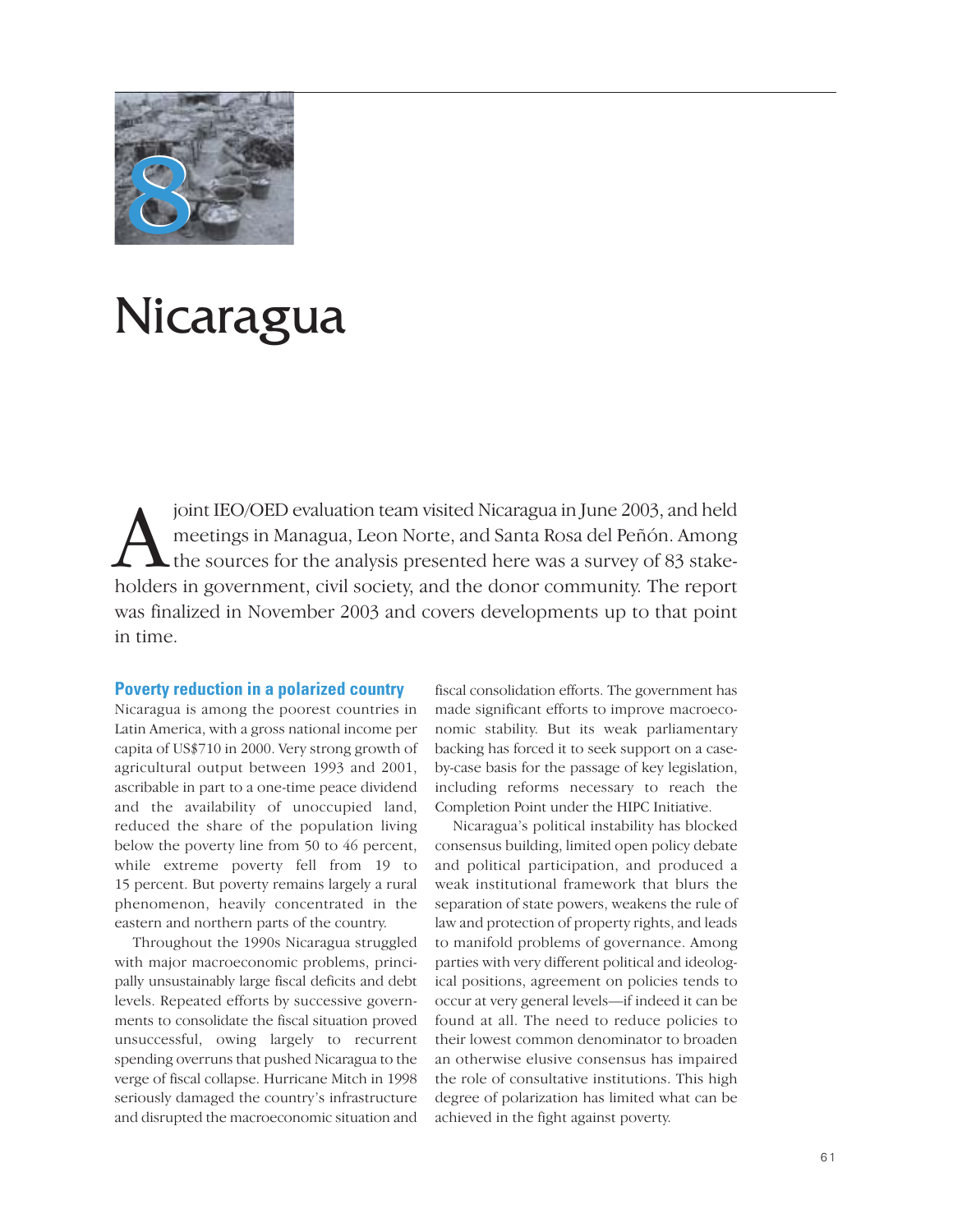| POVERTY AND SOCIAL                                                                                                                    | Nicaragua            | Latin<br>America<br>& Carib. | $Low-$<br>income      | Development diamond                    |
|---------------------------------------------------------------------------------------------------------------------------------------|----------------------|------------------------------|-----------------------|----------------------------------------|
| 2003<br>Population, mid-year ( <i>millions</i> )<br>GNI per capita (Atlas method, US\$)<br>GNI (Atlas method, US\$ billions)          | 5.5<br>730<br>4.0    | 534<br>3.260<br>1.741        | 2,310<br>450<br>1,038 | Life expectancy                        |
| Average annual growth, 1997-03                                                                                                        |                      |                              |                       |                                        |
| Population (%)<br>Labor force (%)                                                                                                     | 2.6<br>3.8           | 1.5<br>2.1                   | 1.9<br>2.3            | GNI<br>Gross                           |
| Most recent estimate (latest year available, 1997–03)                                                                                 |                      |                              |                       | primary<br>per<br>enrollment<br>capita |
| Poverty (% of population below national poverty line)<br>Urban population (% of total population)<br>Life expectancy at birth (years) | 48<br>57<br>69<br>32 | 77<br>71<br>28               | 30<br>58<br>82        |                                        |
| Infant mortality (per 1,000 live births)<br>Child malnutrition (% of children under 5)                                                | 10                   | $\sim$                       | 44                    | Access to improved water source        |
| Access to an improved water source (% of population)                                                                                  | 77                   | 86                           | 75                    |                                        |
| Illiteracy (% of population age $15+$ )<br>Gross primary enrollment (% of school-age population)                                      | 23<br>105            | 129                          | 39<br>92              | Nicaragua                              |
| Male                                                                                                                                  | 104                  | 131                          | 99                    | Low-income group                       |
| Female                                                                                                                                | 105                  | 126                          | 85                    |                                        |

# **Figure 8.1 Nicaragua at a glance**

Source: World Bank.

Poverty in Nicaragua is associated with high income and consumption inequality, high rates of unemployment and underemployment (especially for women), land-tenure insecurity, and poor access to infrastructure and public services. Fertility rates are twice the Latin American average; educational attainment is low; health services are inefficient and of low quality; and malnutrition is widespread. Moreover, the poor are vulnerable to recurrent natural disasters and the risk of periodic hunger, and are marginalized by insufficient information and lack of opportunities. Poor women are subject to a high incidence of domestic violence that raises concerns about their status and social cohesion.

Social indicators and the coverage of social services have improved in the period 1993–2001, but progress has been uneven. Primary enrollment accelerated and secondary enrollment improved considerably, but efficiency at the primary level has not improved. However, infant and child mortality rates decreased significantly in this period, including an impressive reduction of the infant mortality rate from 40 to 31 per thousand from 1998 to 2001. Maternal health has improved, but both prenatal care and institutional birth rates have only improved modestly.

In the context of the political polarization alluded to earlier, low participation, and low government capacity for planning and implementation, aid donors have exerted great influence in defining Nicaragua's development priorities over the past decade. In 1993 Nicaragua produced a medium-term development policy in close collaboration with the Bank and the IMF, and a three-year social agenda to provide support for the poorest and most vulnerable groups of the population and increase the effectiveness and efficiency of service delivery to the poor.

The launching of the Enhanced HIPC Initiative in late 1999 prompted the Nicaraguan government to prepare a Progress Report on the fight against poverty that contained the foundations of the later I-PRSP and the PRSP strategies and goals. This document concluded that the government needed to: (i) generate broad-based economic growth galvanized by the modernization of the countryside; (ii) improve the human capital of all, but particularly of the rural poor; and (iii) try to ensure an adequate safety net so those at the bottom do not slip further down. These three pillars later became the foundation of the PRSP—with the addition of governance at the insistence of the donor community.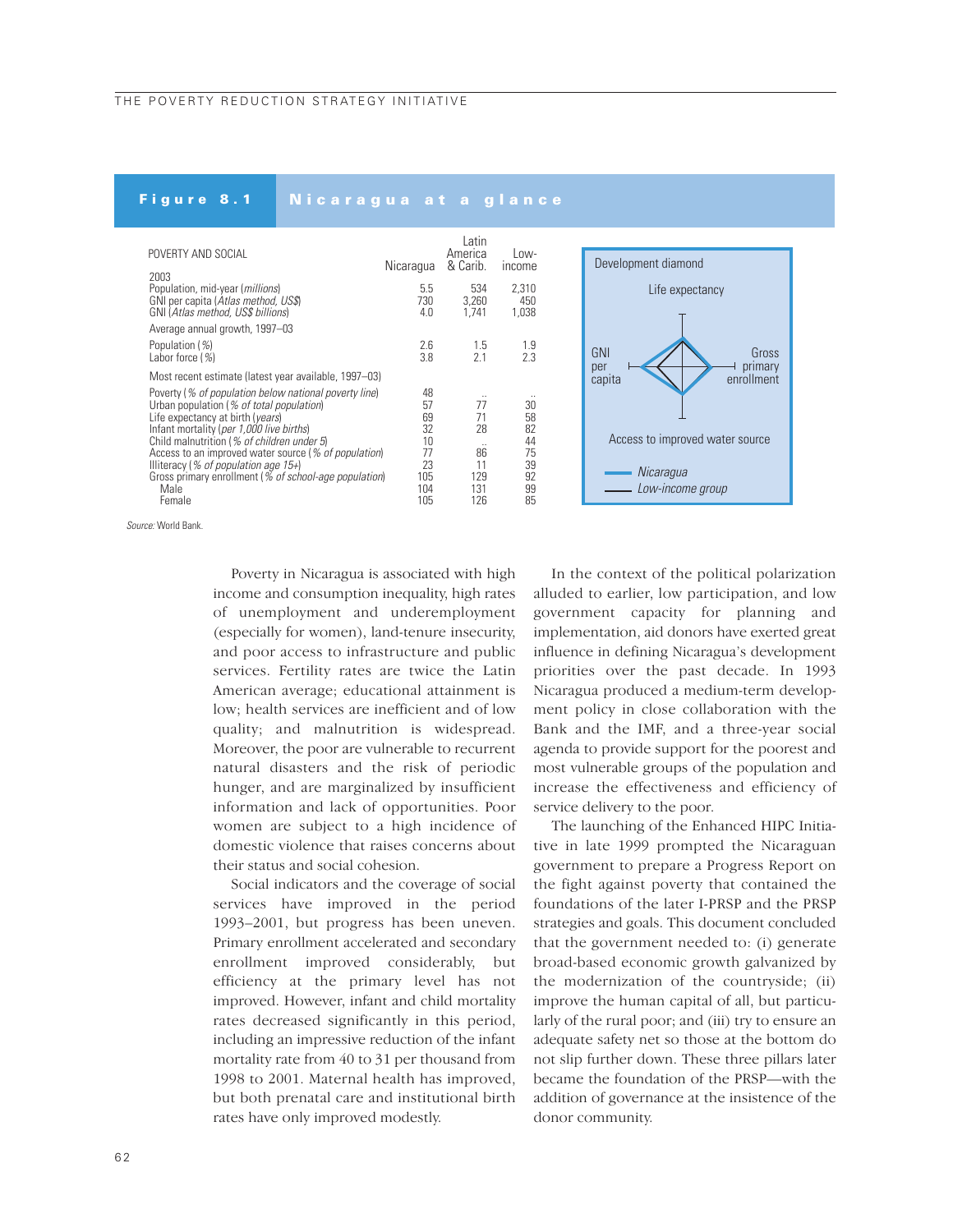Two additional strategy documents, parallel to the PRS process, are worthy of mention. The *Plan Puebla-Panamá*, launched in early 2001, envisaged major infrastructure investments in Nicaragua as part of efforts to improve transportation between Mexico and Central American countries. Some observers found a clash between this exercise and the PRS process. Second, the United Nations Development Program and the Organization of American States funded a participatory process to produce a "Vision of the Nation"—a strategy focusing on environmental and poverty issues—in 2001.

None of the above efforts was linked to the budget process or to specific allocations of resources. Actual resource allocations, policy developments, and legal initiatives have been determined by other political processes. Most of the planning exercises have come about in response to donor or international events, rather than from domestically driven processes.

#### **The PRS process—too little focus on growth**

The Nicaraguan government embarked on the PRS process because it was a precondition for obtaining debt relief under the HIPC Initiative. This underlying motivation appears to have driven many subsequent processes and decisions—notably the depth and scope of policy debate. Once launched, the PRS process moved quickly. In just one year the government submitted its Interim PRSP, reached the HIPC Decision Point, and completed the PRSP. But the timing of final agreement on the PRSP was decidedly poor—coming when the macroeconomic situation was in crisis and elections were unfolding. The outgoing government had seriously compromised authority.

On balance, the PRS approach has been relevant for Nicaragua's national strategy process and its poverty reduction efforts. It addressed important gaps in past experiences, widened participation, focused on a comprehensive vision of poverty, and employed a framework emphasizing results. In a fragmented and largely donor-driven policymaking arena, the PRS approach—which requires leadership and commitment of the government and a broad-based consultative process to broaden country ownership and generate consensus around basic policies offered a means of widening participation in national strategy formulation. The PRS Initiative was designed to have direct and important implications for resource allocations, prioritization, and explicit results and indicators elements that in practice had been missing from previous strategies.

The design of the PRSP itself, with its firm links to debt relief under HIPC and continued support from the Bank and IMF, limited the legitimacy of the PRS process in Nicaragua. But debt relief has been to some degree a catalyst for gradual building of domestic consensus on basic elements of a sustainable stabilization program and for concentrating efforts to tackle pressing macroeconomic issues.

#### **Ownership, participation**

The public consultation process for the PRSP was a step forward, but differences in views about its purpose and legitimacy have caused assessments to vary widely—not surprising in a country with a polarized political system. As a result, ownership of the PRSP has remained limited. Nevertheless, most observers agree that the dialogue among the government, donors, and civil society was useful.

The PRSP document was prepared in a highly centralized manner by a group that enjoyed support at the highest level of government. Key social ministries (education and health) participated in its design, but there was limited diffusion to other strata of government. Moreover, there was limited dissemination of the PRSP outside Managua.

The participatory process, initially limited, was subsequently broadened as a result of pressure from stakeholders, including donors. The consultations centered on human capital investments and protection of vulnerable groups, with relatively little focus on growth strategies and macroeconomic policies. Political parties chose not to get involved in the consultation process for fear of being co-opted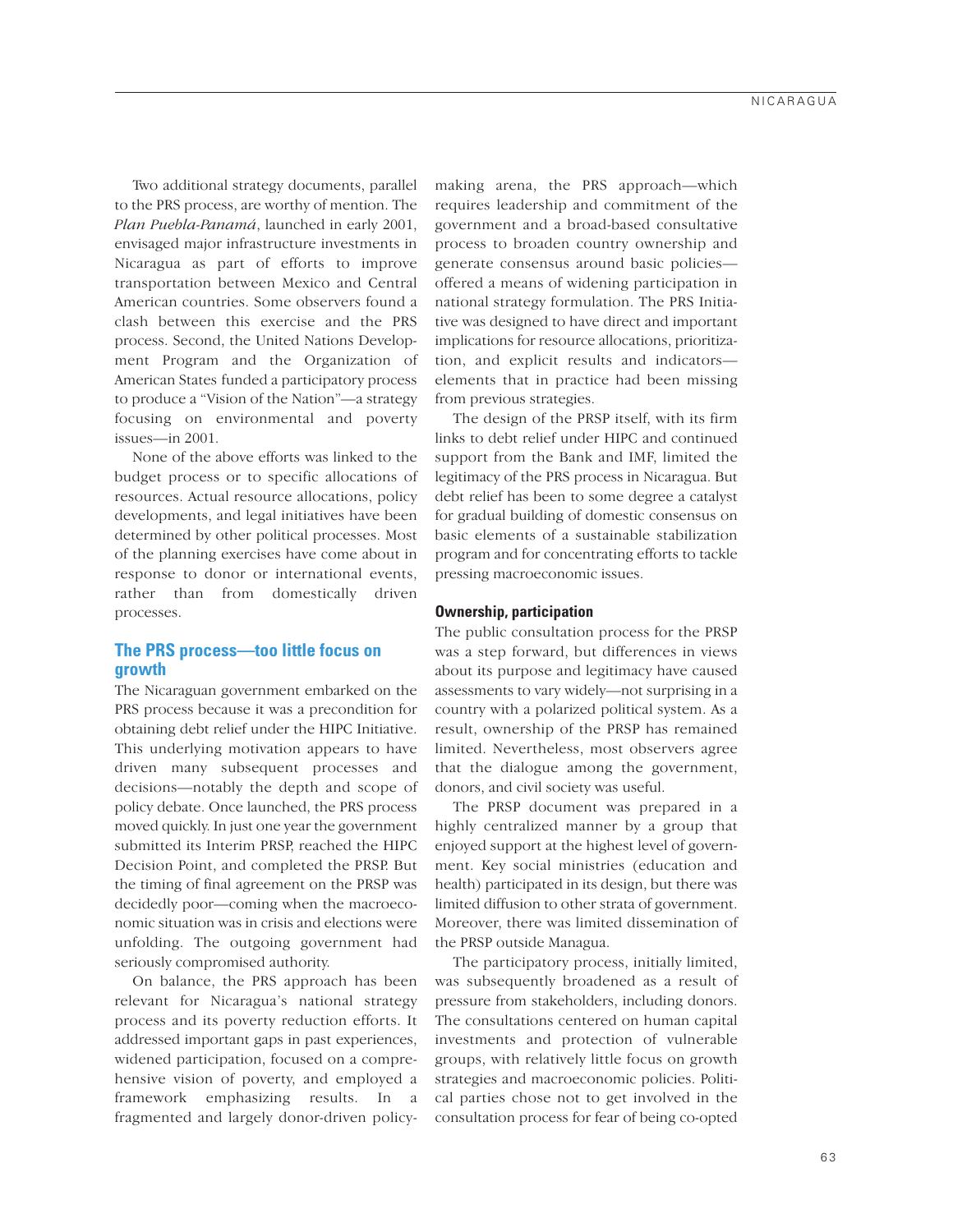and losing bargaining power in the national assembly. More fundamentally, the two dominant parties perceived participation under the PRSP as part of a political game on the part of the government, intended to weaken their influence.

Civil society groups (NGO and labor union representatives) generally saw the PRSP consultations as a first, positive step, but many expressed frustration that the process had not moved from consultation to greater participation and influence on the ultimate policy decisions. At the national level, the process has had little impact on the debate on broader macroeconomic goals (including tradeoffs involved in the choice of growth strategy), which led some stakeholders to question the benefits of participation in consultative processes.

There has been no significant movement toward opening up the debate on the macroeconomic framework and alternative policy tradeoffs to a broader group of participants. Many senior officials and IMF staff interviewed argued that the urgency of the economic circumstances at the time the PRSP was being formulated—most notably the massive public sector deficits, the fragility of the financial sector, and the lack of government credibility stemming from poor macroeconomic management and earlier governance problems—limited the public exploration of alternative macroeconomic policies. As economic conditions improved and government credibility increased, the IMF gradually became more receptive to government initiatives on alternative policy settings and timing.

#### **Comprehensiveness, long term**

The PRSP is comprehensive in recognizing the multidimensional nature of poverty and has good quantitative and qualitative diagnoses of poverty. The quantitative analysis built on living standards measurement surveys conducted in 1993, 1998, and 1999 (post- Hurricane Mitch) and on demographic and health surveys. A qualitative poverty and exclusion study that analyzed the perceptions of the poor placed vulnerability at the center of attention and shed

light on the multidimensional implications of poverty.

The PRSP included a comprehensive series of targets and indicators to monitor the impact of policies on the poor. These included: (i) national objectives of poverty reduction and social development indicators; (ii) intermediate indicators, some measuring impact and others public service quantitative delivery; (iii) policy matrix targets (some at the service output level; others at the process level); and (iv) resource input targets, fixing, for example, expenditure levels for certain areas and programs, and including the resources available through HIPC debt relief. However, while the link between goals and intermediate indicators was clearly set out in the social sectors, there were no intermediate indicators for the productive area. This would make it difficult to trace the effects of public policies on the growth and the impact of growth on the poor.

With assistance from the Inter-American Development Bank the government has established SINASIP—a mechanism designed specifically to monitor the indicators of the PRSP and provide information that can be used to take corrective actions.

As noted in the joint Bank-Fund Joint Staff Assessment of the PRSP, the transparency of budget preparation, execution, and reporting remains inadequate, with questions surrounding the classification of certain outlays as povertyreducing. The 2001 public expenditure review found a tendency to classify all programs in some rural development subsectors as important for poverty reduction along with virtually the entire social sector investment program, including many programs not especially targeted to the poor. The overly broad classification of pro-poor social spending was also underscored by some stakeholders interviewed by the evaluation team, who linked it to the incentives created by HIPC conditionality.

#### **Partnerships**

Highly aid-dependent, Nicaragua is among the top five recipients of official development assistance in the world, but the impact of aid has generally been below expectations—in part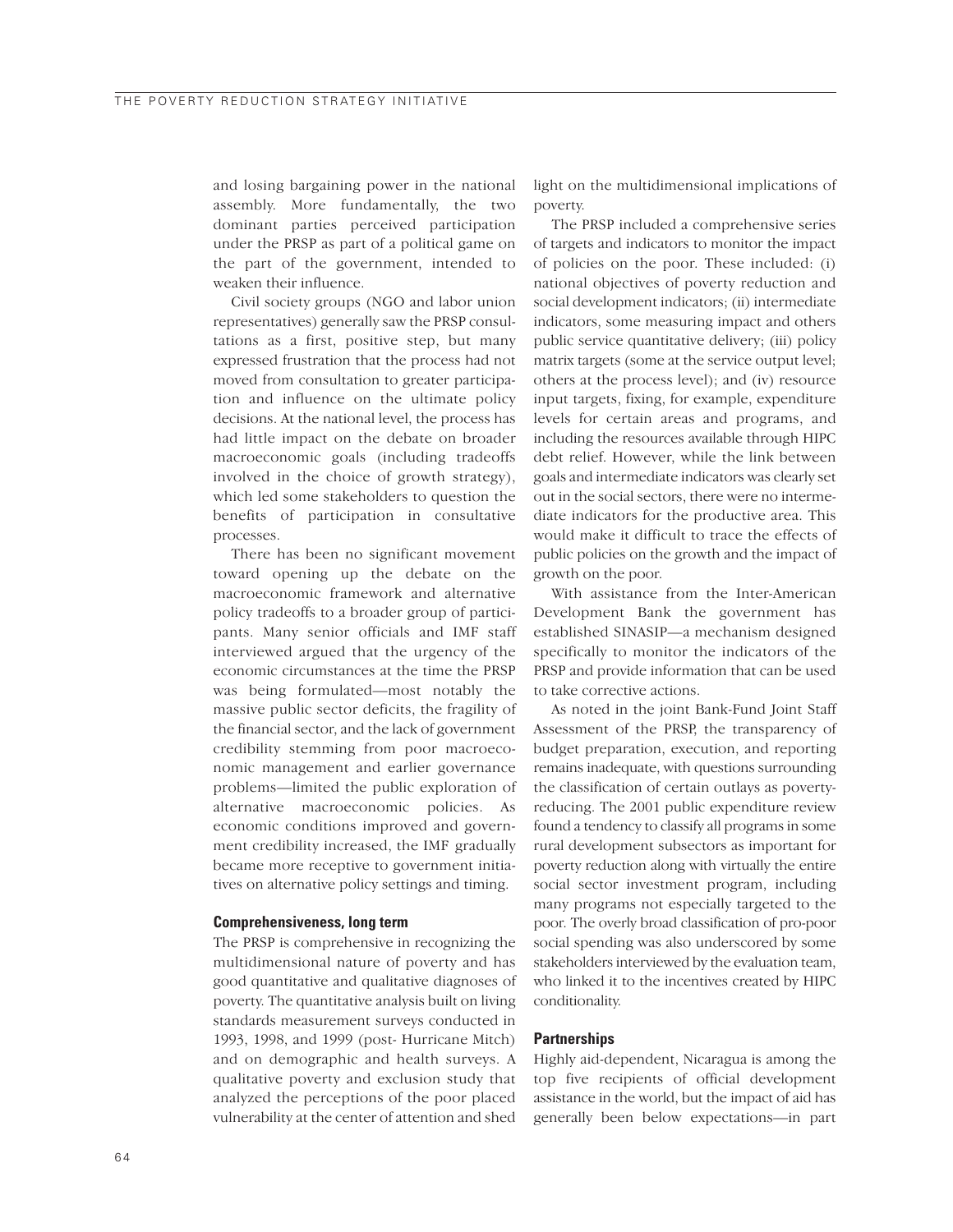because of severe deficiencies in the coherence of donor-funded projects and programs, poor targeting, and lack of a results-oriented approach that permits an assessment of outcomes.

According to various stakeholders, the fine line between *support* and *imposition* in several cases had been overstepped by donors. The value of many analytical inputs was recognized, but the perception remained that the social sector emphasis of the PRSP reflected pressures from donors that could not be easily questioned. For some, the strong donor backing of the PRSP was a manifestation that the strategy reflects a "Washington-consensus" on how poverty reduction is best achieved.

The new government's desire to modify the PRSP by introducing, in fall 2002, a new national development strategy (ENADE) with a greater emphasis on directly productive investment caused tension between donors, who had expected the PRSP to bring a more durable policy framework, and the government, which felt constrained in its ability to pursue a revised strategy. ENADE promised a significant modification of some of the key propositions of the PRSP; in particular, substantial modifications of the (largely donor-funded) public investment program, with less emphasis on social infrastructure and more on productive infrastructure in areas judged by the government to be of high growth potential.

Although donors and the government agree that a key role of the PRSP is to align donor support, progress in reorienting ongoing projects and programs in key sectors of the PRSP is advancing very slowly because of limited capacity in government sector agencies and the unwillingness or inability of donors to reconsider projects that have already been approved.

Improved aid coordination will require efforts by all participants to clarify their own policies, positions, and procedures, to cede leadership to other donors where appropriate, and to help the government coordinate support.

#### **Results orientation**

The PRS process brought poverty issues to the fore of Nicaragua's public policy agenda. Although this was not the first time that a concerted effort to fight poverty had been attempted, most observers view the PRSP as the most comprehensive attempt to date to link poverty issues with a strategy for economic development. In a country historically characterized by a great deal of economic and political volatility, the PRSP offered a framework that promised some degree of policy continuity and some broadly shared objectives.

However, Nicaragua's commitment to and ownership of the PRSP and its principles have been questioned. First, the design of the PRSP itself, with its firm links to debt relief under HIPC and continued support from the Bank and Fund, limited the legitimacy of the PRS process in Nicaragua.

Even if the government and the donor community commit to the PRSP as the guiding framework for their programs and projects, severe challenges to the government's implementation capacity remain. The public sector has undergone a process of modernization and restructuring, but serious problems and capacity constraints make implementation a challenge. Implementation capacity at the municipal level, in particular, is very weak because of the lack of qualified staff, centralized decisionmaking practices, and limited resources.

Nicaragua's poor system of public expenditure management is a particular hindrance to PRSP implementation. Some of the problems include the fragmentation of policymaking (for example, incremental budgeting processes and the effective separation of recurrent and investment budgeting), the widespread practice of earmarking budget funds, and the government's inability to determine whether funds are being used efficiently or for the purposes intended, which places the public sector in a weak position to address governance issues. A 2002 joint study by the IMF and the World Bank also concludes that despite recent improvements, Nicaragua still has a relatively weak system of budget formulation, budget execution, and budget reporting.

#### **Preliminary results**

Although limitations in budget reporting need to be taken into account in interpreting budget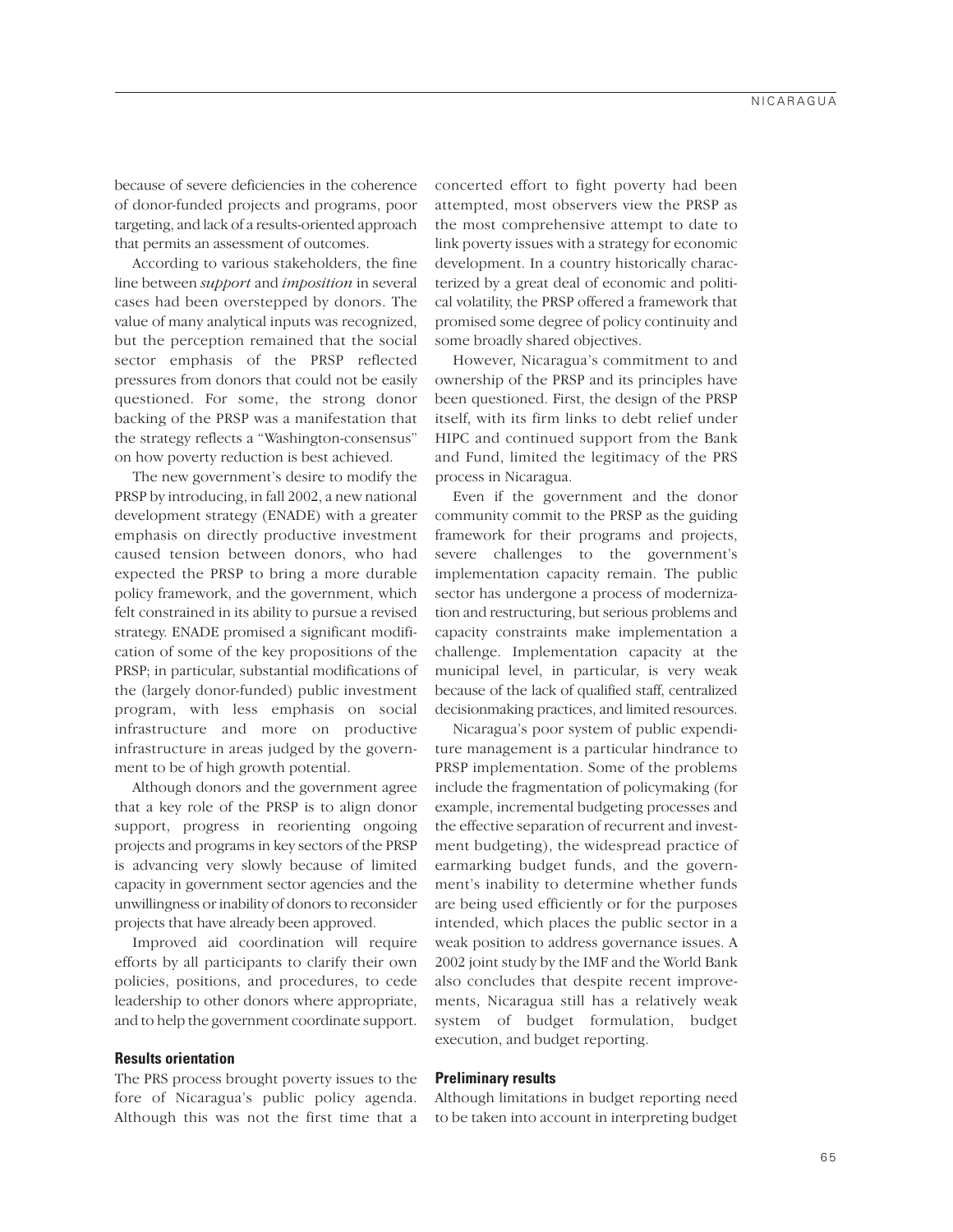data, early evidence on expenditures from the 2002 PRSP Progress Report offers some promise. In 2002, Nicaragua spent \$211 million on PRSP outlays, just under the planned amount of \$217 million (table 8.1). As a percentage of GDP, PRSP expenditures were actually higher than planned. Expenditures of 15.6 percent of GDP represent an increase relative to 1997 levels, in which expenditures on PRSP outlays were estimated to be 14.7 percent of GDP. The composition of expenditures in 2002 was biased toward social protection, environment, and decentralization, at the expense of human capital investment and, in particular, education.

It is still too early to assess whether expenditures have translated into results, but progress has been made on some fronts. Data for 2002 were not available at the time of this evaluation, but of the 29 intermediate targets specified for 2001 in the PRSP, 20 have been achieved according to the PRSP Progress Report. The nine that are lagging are clustered in primary schooling and infant, child, and maternal mortality. The Progress Report notes that some targets are of particular concern because they have been static or slightly below the base year of 1999.

The modest results shown to date must be viewed in the context of the very difficult starting conditions described above. The PRSP did not initially strengthen policy processes, while poor public expenditure management has been a hindrance to implementation.

#### **World Bank support—discussing options for growth**

The Bank has provided important support to the PRS process, including relevant analytic inputs and advice that are well-aligned with the needs of Nicaragua. These included two poverty assessments, a PER, and an agriculture growth study. Ongoing analytical work includes a country financial accountability assessment, a country procurement assessment report, and a poverty and social impact analysis. The quality of the technical assistance and analytical advice provided by the Bank is held in high regard by most informants.

The Bank's CAS is well-aligned with the PRSP and closely follows the main strategic pillars, detailing specific support to each pillar in recognition of the constraints to poverty reduction identified in the PRSP. The Bank is aligning its loan program with the PRSP by moving to programmatic lending—in the form

| Table 8.1<br>Nicaragua, 2000-2002    |               |               |                |                |                    |           |  |
|--------------------------------------|---------------|---------------|----------------|----------------|--------------------|-----------|--|
|                                      | 2000          | 2001          |                | 2002           | Plan vs.<br>actual |           |  |
| <b>PRSP outlays</b>                  | <b>Actual</b> | <b>Actual</b> | <b>Revised</b> | <b>Plan</b>    | <b>Actual</b>      | (percent) |  |
| In US\$ millions                     |               | 218.5         | 268.4          | 217            | 211.8              | $-2.4$    |  |
| As percentage of GDP                 |               |               |                |                |                    |           |  |
| Total                                | 17.3          | 14.9          | 14.1           | 14.4           | 15.6               | 8.3       |  |
| Internally financed (including HIPC) | 10.2          | 9.2           | 8.4            | 9.2            | 9.2                | 0.0       |  |
| <b>Externally financed</b>           | 7.1           | 5.7           | 5.7            | 5.2            | 6.4                | 23.1      |  |
| Shares by PRSP pillar                |               |               |                |                |                    |           |  |
| Economic growth                      |               | 37            | 35             | 44             | 43                 | $-1.9$    |  |
| Human capital investment             |               | 33            | 29             | 35             | 27                 | $-22.1$   |  |
| Social protection                    |               | 14            | 13             | 9              | 13                 | 43.0      |  |
| Governance                           |               | $\mathbf{1}$  | $\theta$       | $\overline{1}$ | $\overline{2}$     | 17.1      |  |
| Crosscutting themes                  |               | 15            | 23             | 11             | 15                 | 43.1      |  |
| Total                                |               | 100           | 100            | 100            | 100                |           |  |

### **Planned and actual PRSP expenditures in**

Source: Nicaragua PRSP and PRSP Progress Report.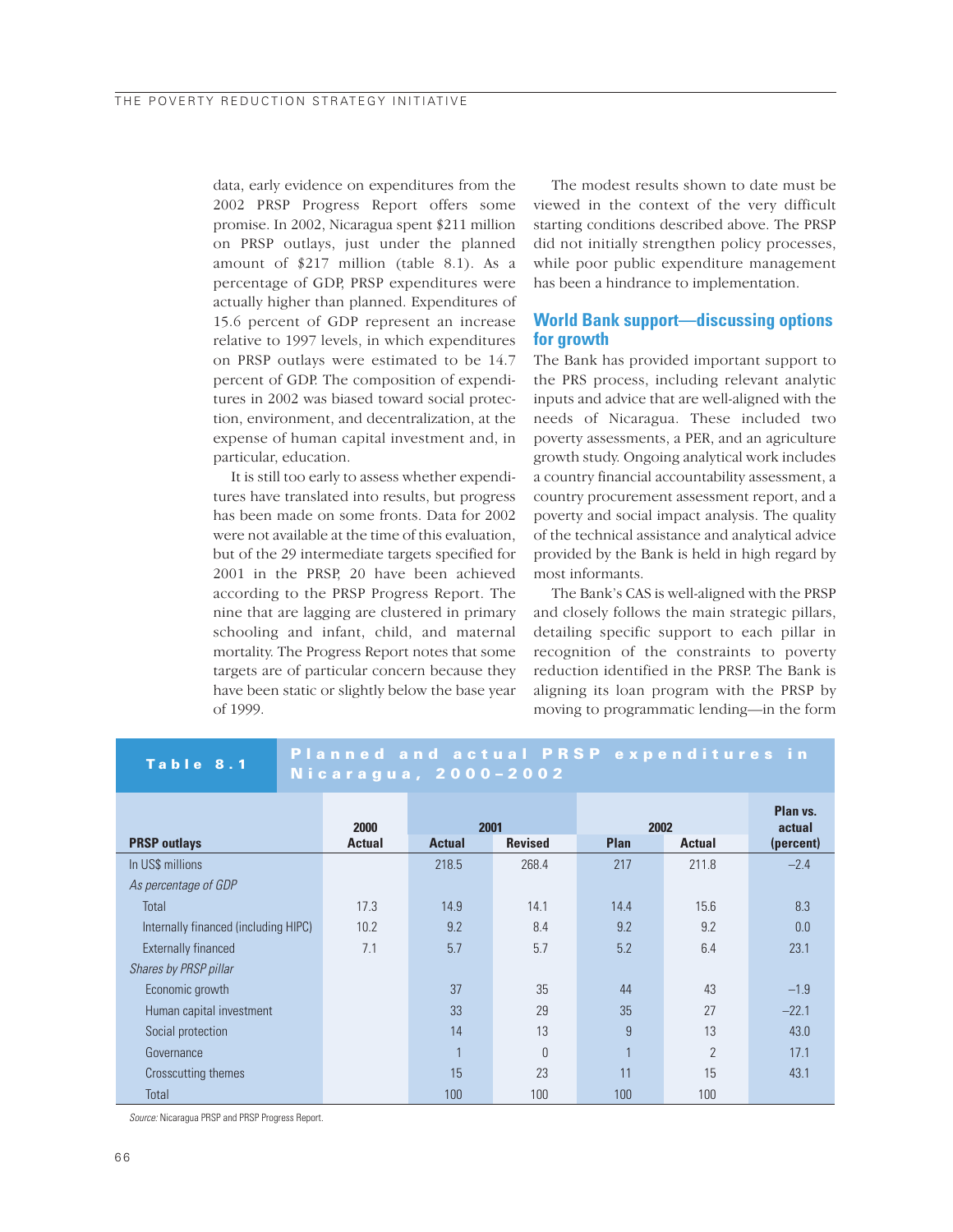of a Programmatic Structural Adjustment Credit and planned PRSCs.

The Bank is improving its behavior concerning the PRSP principles. According to stakeholders, the Bank has become more open to dialogue with the country and is taking steps to increase its responsiveness to civil society and the government. The agriculture growth study, for example, is being done at the request of the government. But the durability of a strategy requires both good substance and sound process. The Bank could do more to improve implementation in Nicaragua by strengthening country ownership.

The Bank also could do more to advance the debate on broad-based growth and the tradeoffs between growth and poverty-related spending in Nicaragua. It is widely believed that the emphasis on social-sector spending has been *imposed* by the Bank. In reality, there is an inherent incentive and a bias toward social sector spending by government under the HIPC Initiative.

The key issue is the absence of a frank discussion of growth issues in Nicaragua. The balance between growth and social welfare is both technically complex and fraught with contentious political issues—but precisely for that reason it must become a more public debate in an appropriate forum. The Bank should promote and participate in this discussion, integrating the process under the PRSP framework. The ongoing Development Policy Review, with its focus on sources of economic growth, may play a positive role in this regard.

#### **IMF support—beyond stabilization**

The Fund's policy formulation process for Nicaragua under the PRS approach was initially not very different from previous practices. Macroeconomic stabilization efforts took up most of the attention, while growth and poverty issues did not receive the consideration that would have been expected under the new approach. IMF technical assistance, in contrast, has generally supported the priorities highlighted in the PRSP, including tax reform and banking crisis resolution.

Program negotiations, rather than the PRSP, remained the driving force behind the formulation of the macroeconomic framework, reflecting, inter alia, the difficult initial macro-stability conditions. Moreover, the macroeconomic framework of the PRSP was quickly superseded by events, and the PRSP lacked operational guidance on policy tradeoffs. Some sensitive but critical issues (resolution of the banking crisis and its fiscal consequences) were not part of the broader policy debate, at the election of the government.

The initial design of the PRGF-supported program did not differ significantly from earlier ESAF-supported programs. A key element of the macroeconomic framework was the path to fiscal consolidation. This was in part because both the government and the IMF staff considered stabilization a priority and made it the main axis of the program. More recently, fiscal flexibility appears to have increased—for example, in the accommodation of potentially higher aid flows.

Structural conditions in the PRGFsupported program were narrowed to focus on financial system and public sector issues that have major macroeconomic relevance in Nicaragua and are highlighted in the PRSP as key priorities. But the burden of quantitative performance criteria did not diminish.

The policy space for government-led initiatives and flexibility to political considerations in the context of the PRGF-supported program did expand over time in response to greater government credibility and a more stable macroeconomic environment. That expanded flexibility was reflected, for example, in the policy choices associated with the approval of the 2003 budget, the passage of tax reform legislation, and the process of asset recovery from liquidated banks.

Key components of the PRGF-supported program—the need for fiscal consolidation and macroeconomic stability—have been owned at senior levels of the government, but the program has lacked broader ownership. Despite recognition of increased outreach efforts by the Fund, the formulation of macroeconomic policy is still regarded as not being open to a broader policy debate outside of traditional negotiations between the IMF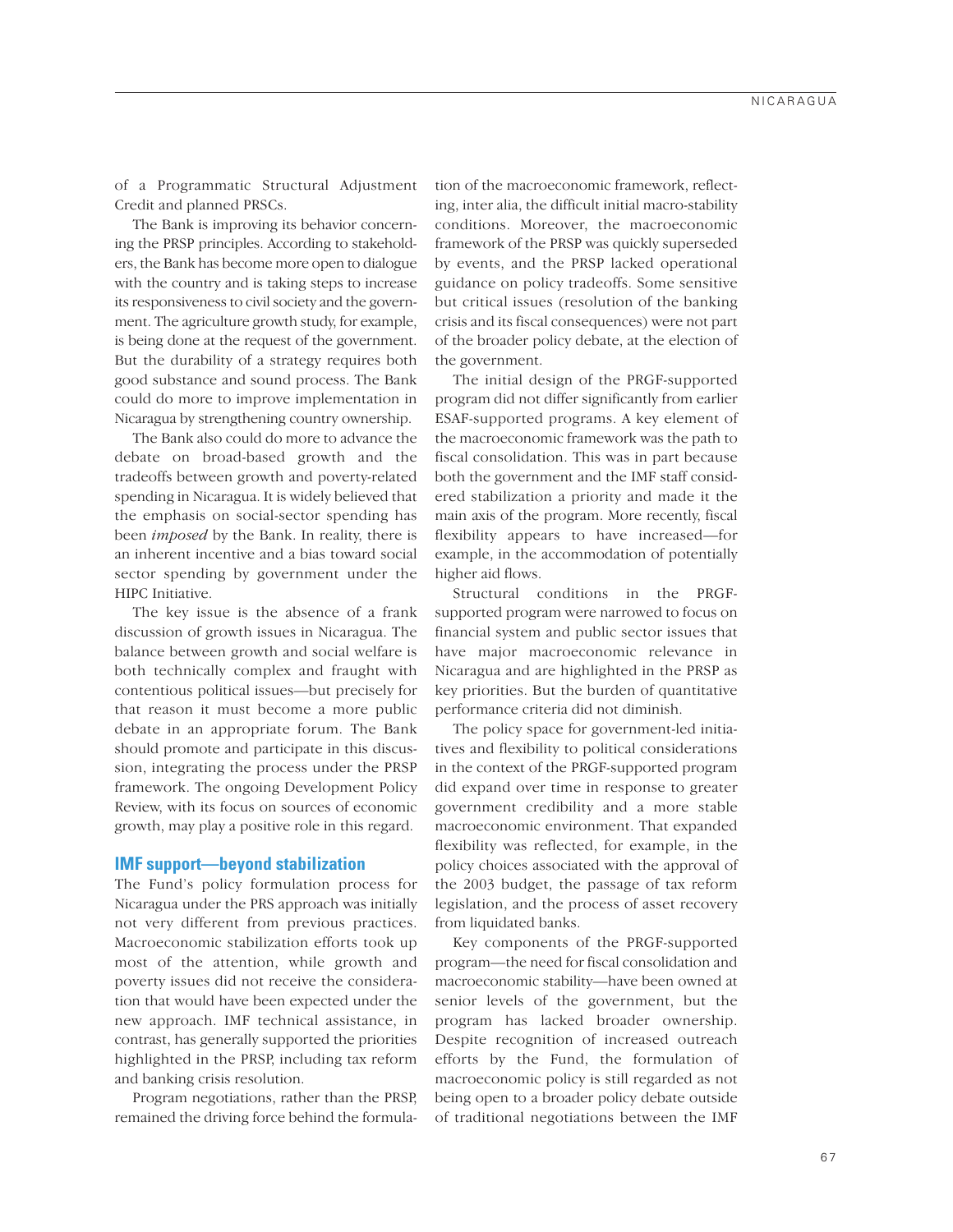staff and the authorities. To a large extent, this reflects the choice of the government. Opening program negotiations to nongovernment actors is not realistic, but efforts by both the government and the IMF to broaden the discussions of macroeconomic policy could contribute to better understanding of various policy choices and tradeoffs. So far, the PRSP has had little impact in this area, although the use of technical commissions, akin to the one employed to formulate tax reform proposals, may be worth exploring further.

#### **Bank-Fund collaboration**

The World Bank and IMF have collaborated closely since the PRSP. Resident representatives have played a key role, providing inputs to the respective programs and participating regularly in meetings with civil society groups. The area of governance and legal reform, of considerable importance in Nicaragua, is an example where collaboration appears to have been effective, leading to a clearer delineation of responsibilities and conditionality.

The JSAs of the Bank and Fund were insufficiently candid in some key areas (notably with regard to constraints on participation in the PRS process). Nevertheless, they played a useful role in identifying country-specific risks to the implementation of the strategy, as well as areas in which further development of specific policies or policy prioritization was needed. However, the PRSP Progress Report did not play the central role that would have been expected in the ongoing debate on the growth strategy and modification of the PRSP, and the associated JSA should have signaled this failing.

#### **Conclusion—modest results under difficult initial conditions**

Initially, the PRS process in Nicaragua did not clarify or strengthen the policy processes that together determine whether and how poverty will be reduced. If the intention of the process was to reduce the inherent complexities of poverty reduction in Nicaragua by having a comprehensive strategy to which all significant partners could subscribe, and if the expectation was that this broad-based, country-driven strategy would lead to better implementation of key policy elements, then the initial results must be assessed as modest. The linkage of the PRSP to budget processes has been an important area of weakness, in part because of major problems with public expenditure management, which has hindered PRSP implementation.

The assessment of modest results, however, should be weighed against what realistically could have been expected from the initial PRSP cycle in a country characterized by social and political fragmentation, weak institutions, and fragile economic conditions. Recent developments seem to point to a change in processes in the right direction, including consultation and the broadening of policy dialogue.

The PRS process has brought the critical and complex issues of poverty reduction out into the open, thereby laying the groundwork for a more effective approach to poverty reduction. Expectations of what could be achieved in the short term may have been too high—and the close linkage to HIPC undoubtedly caused the government to press the pace, with some adverse effects on the depth and comprehensiveness of the policy debate. Nevertheless, progress in this direction is no trivial or straightforward task and needs to be judged accordingly.

The consultation process for the PRSP was a step forward, but differences in views about the purpose and legitimacy of participation highlight the inherent difficulties of promoting participation in a country like Nicaragua, with its polarized political system. As a result of those differences, broad country ownership of the PRSP has not been achieved. Nevertheless, most observers agree that the PRS process was a helpful attempt to foster a dialogue among the government, donors, and civil society.

The experience with the introduction of the new development strategy (ENADE) illustrates some of the potential tensions between different elements of the PRS process, notably between the provision of greater policy space to the government and other objectives, including donor priorities. These tensions were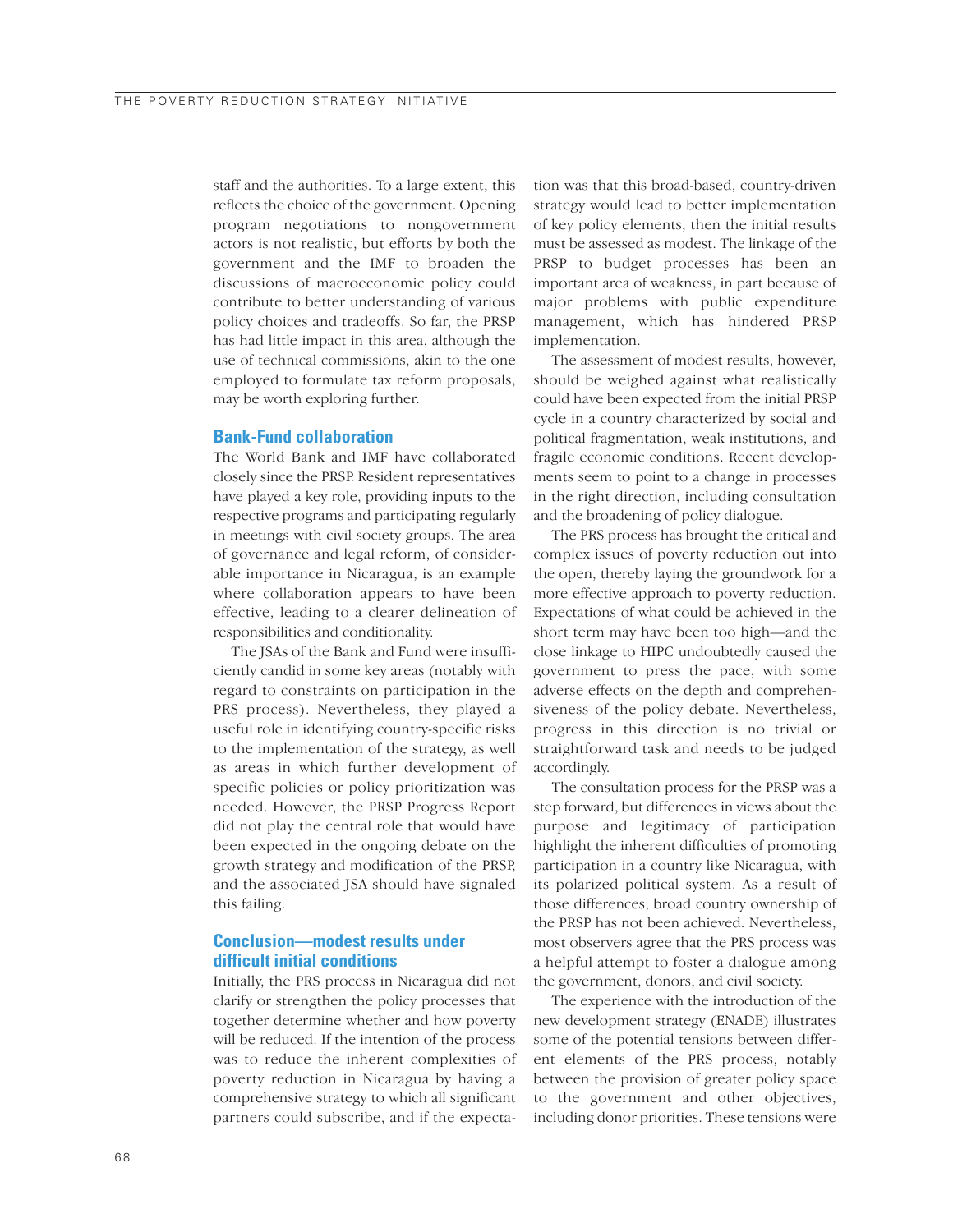increased in the case of Nicaragua by the poor alignment of the PRS process with the domestic political cycle and the limited policy debate early in the process on the tradeoffs involved in the growth strategy (Pillar I of the PRSP). But even with the considerable imperfections in the process, the fact that the debate is now taking place should be welcomed.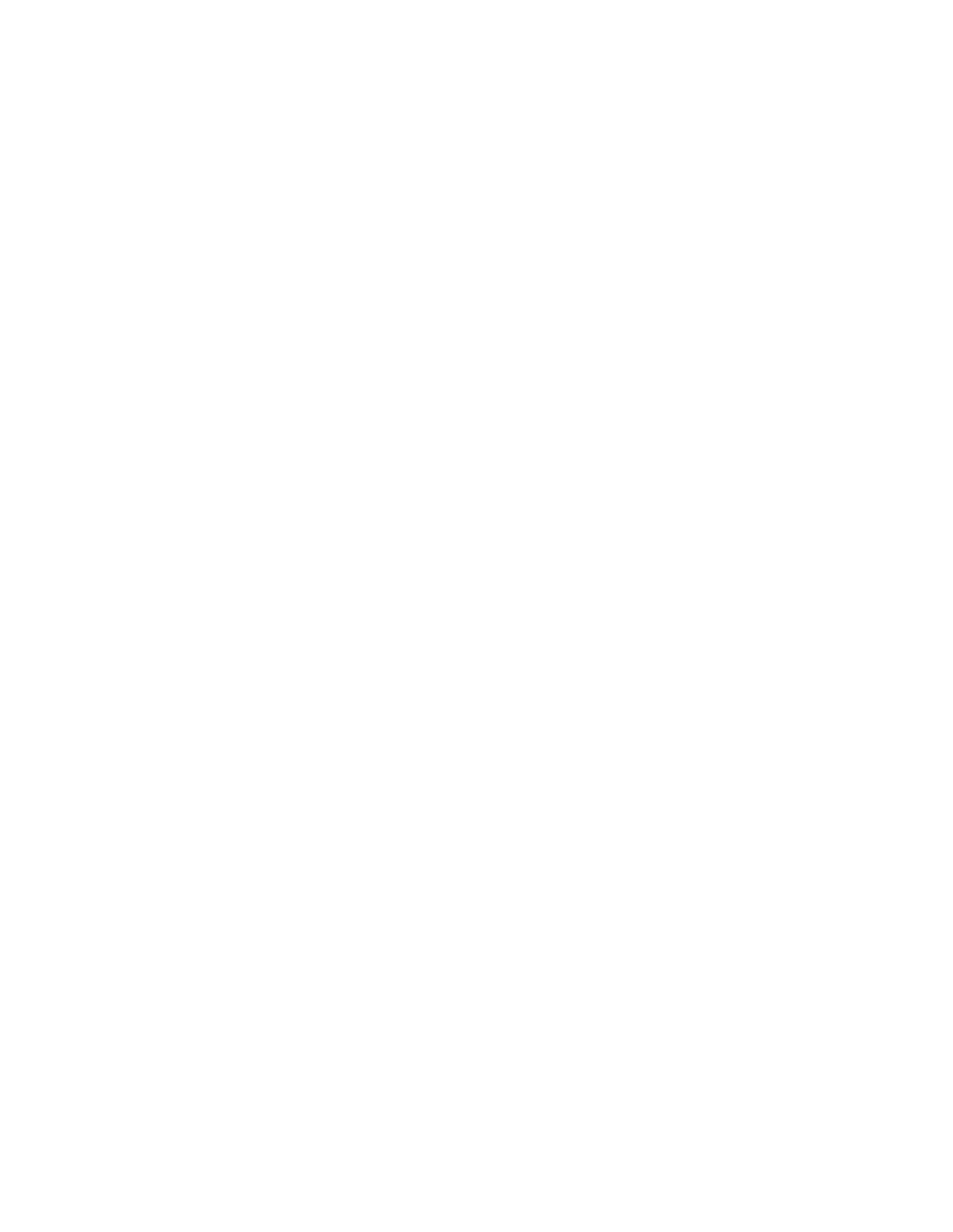

# Tajikistan

joint IEO/OED evaluation team visited Tajikistan in June 2003 and held<br>meetings in Dushanbe and Khudjand. Among the sources for the<br>analysis presented here was a survey of 91 stakeholders from govern-<br>ment-civil society an meetings in Dushanbe and Khudjand. Among the sources for the analysis presented here was a survey of 91 stakeholders from government, civil society, and the donor community. The team's report covers the experience of Tajikistan with the PRS process through mid-2003.

#### **Surmounting regional strife to reduce poverty**

Tajikistan is one of the poorest countries in the world—with per capita income of about US\$200 in 2002. Despite this, indicators for literacy, education, and health and the infant mortality rate are better than for many other low-income countries—but among the lowest in the former Soviet Union.

According to the headcount measure used by the government's statistical agency, about 83 percent of the population is considered poor, and 33 percent extremely poor. A poverty assessment undertaken by the World Bank in late 1999 found that although inequality was lower than in other countries of the region, it was rising, and that poverty incidence in the capital, Dushanbe, was much lower than elsewhere. Children are the most vulnerable demographic group—the higher the number of children in a household, the greater the likelihood of poverty. Poverty rates were also high where three or more elderly persons resided in the same household or extended family. A 1999 survey of living standards revealed higher, and growing, poverty rates among women—in part a legacy of the civil war. Female-headed households had less access to land, irrigation, and livestock. They also had lower food security and lower monthly income compared with male-headed households.

Tajikistan passed through a tumultuous decade after the collapse of the Soviet Union. A long civil war and sharp reductions in incomes and living standards left their mark on the country's economic infrastructure, while brain drain (chiefly to Russia) bled capacity from the public sector. Economic reforms gathered momentum in 1997 following a peace accord that marked the end of the war. Real GDP growth has been strong since 1998—albeit from a low base—and a measure of macroeconomic stabilization has been achieved.

The peace agreement brought a degree of stability to the country, creating a government considered to be one of the more inclusive in the region. Despite a functioning bicameral legislature and an active opposition, however,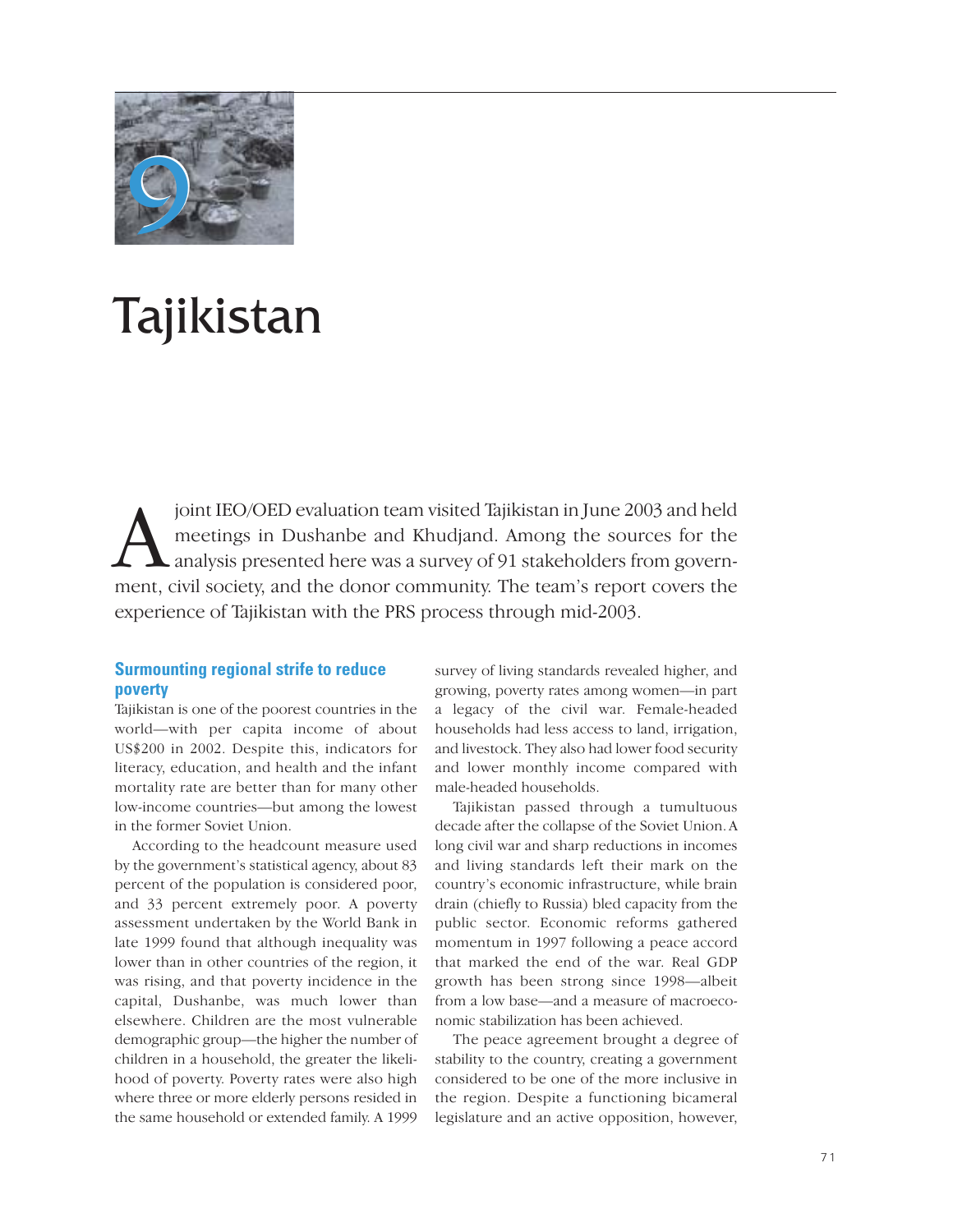#### **Figure 9.1 Tajikistan at a glance**

| POVERTY AND SOCIAL                                                                                                                             | Tajikistan            | Europe &<br>Central<br>Asia | Low-<br>income        | Development diamond                    |
|------------------------------------------------------------------------------------------------------------------------------------------------|-----------------------|-----------------------------|-----------------------|----------------------------------------|
| 2003<br>Population, mid-year ( <i>millions</i> )<br>GNI per capita (Atlas method, US\$)<br>GNI (Atlas method, US\$ billions)                   | 6.3<br>200<br>1.3     | 473<br>2.570<br>1.217       | 2.310<br>450<br>1.038 | Life expectancy                        |
| Average annual growth, 1997-03<br>Population (%)<br>Labor force (%)                                                                            | 0.8<br>2.1            | 0.0<br>0.2                  | 1.9<br>2.3            | GNI<br>Gross                           |
| Most recent estimate (latest year available, 1997–03)                                                                                          |                       |                             |                       | primary<br>per<br>enrollment<br>capita |
| Poverty (% of population below national poverty line)<br>Urban population (% of total population)<br>Life expectancy at birth (years)          | 25<br>67              | 63<br>69                    | 30<br>58              |                                        |
| Infant mortality (per 1,000 live births)<br>Child malnutrition (% of children under 5)<br>Access to an improved water source (% of population) | 90<br>$\ddotsc$<br>60 | 31<br>91                    | 82<br>44<br>75        | Access to improved water source        |
| Illiteracy (% of population age $15+$ )<br>Gross primary enrollment (% of school-age population)<br>Male                                       | 107<br>109            | 3<br>103<br>104             | 39<br>92<br>99        | Tajikistan<br>Low-income group         |
| Female                                                                                                                                         | 104                   | 102                         | 85                    |                                        |

Source: World Bank.

regional and political rivalries remain a reality in Tajikistan, aggravated by the pressing socioeconomic problems the country faces. The government remains highly centralized, with the president having broad powers.

Landlocked Tajikistan relies on good regional relations for access to trade outlets. Periodic border closings by some of its neighbors (Uzbekistan, Kazakhstan, and Russia) have been disruptive. The ouster of the Taliban in Afghanistan raised the prospect for greater stability along the country's southern border, while Tajikistan's support for the war effort and its strategic location raised the international profile of the country and strengthened international commitment to ensure its stability—as evidenced by a large increase in external aid pledged by international donors at the Consultative Group meeting held in Dushanbe in May 2003.

Economic reform programs supported by the IMF, the World Bank, and other multilateral and bilateral donors gained momentum after the end of the civil war. Since then, real GDP growth has been strong and inflation reduced (figure 9.2). The economy remains highly susceptible to external shocks, however, including those related to the terms of trade.

Tajikistan has achieved some success in fiscal matters since the mid-1990s—the fiscal deficit (excluding externally financed public investment) fell from nearly 6 percent of GDP in 1996 to near balance in 2002. However, substantial quasi-fiscal activities (especially in the energy and cotton sectors) raise concerns about sustainability, and the combination of low tax revenue and a heavy debt-service burden (figure 9.3) limit the scope for increasing government spending on measures to reduce poverty.

Agriculture remains the largest sector of the economy and the major source of employment, especially in rural areas, where more than 70 percent of the population resides. Reforms in the sector are incomplete, and further measures to remove distortions and disincentives to investment are widely regarded as holding the best prospects for significant poverty reduction in the country. Poor infrastructure and official interference in pricing, procurement, and marketing are major constraints.

Privatization of small-scale enterprises has been completed and progress has been made on reform of large-scale enterprises, but several key sectors, including energy, are still dominated by public enterprises.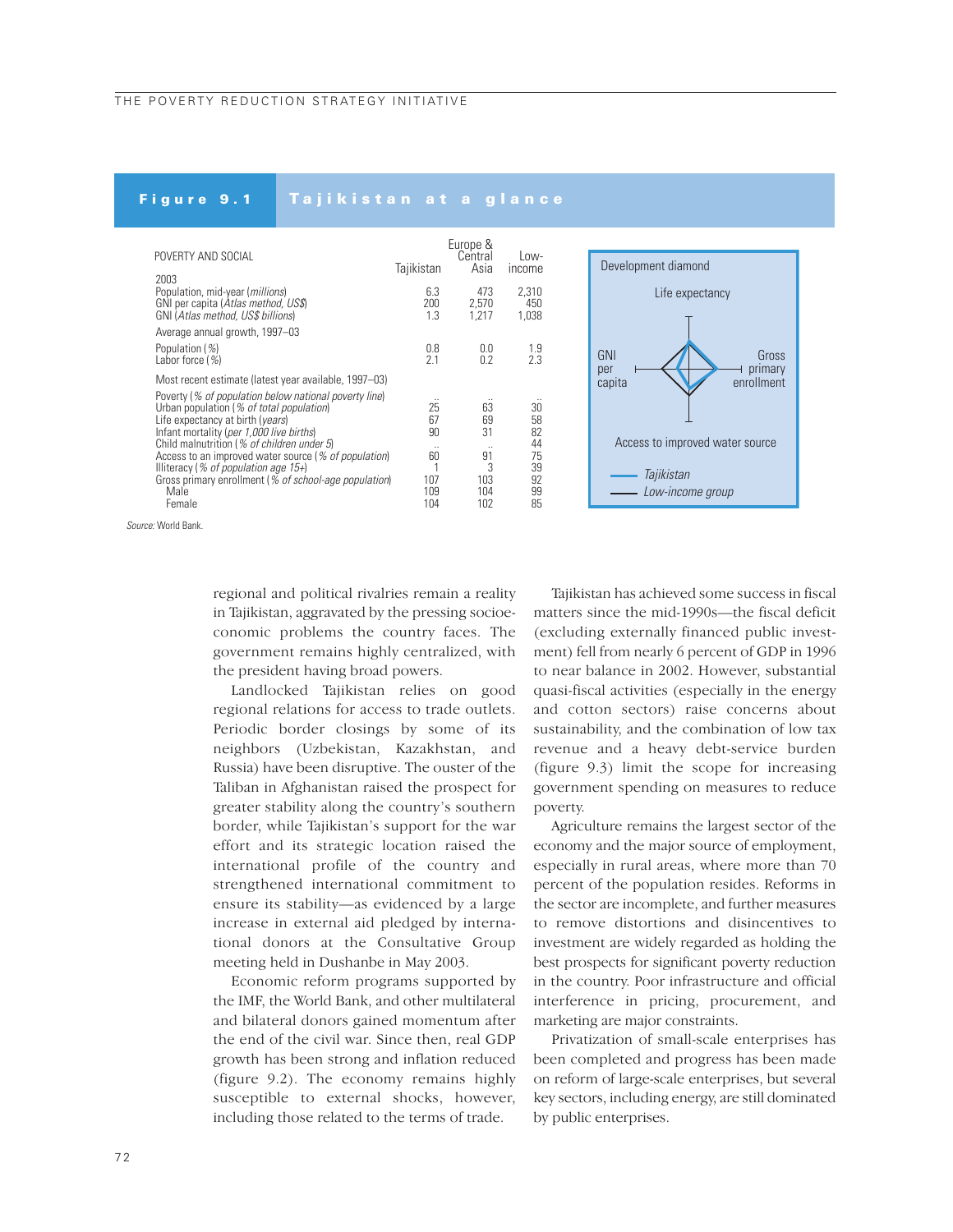

Source: IMF.

#### **Figure 9.3 Tajikistan's total external debt, 1996–2002**



Source: IMF.

#### **The PRS process—better governance for a better business climate**

Since the collapse of the Soviet Union and the associated reduction in incomes and living standards, poverty has been a major concern in Tajikistan. But after the civil war, Tajikistan faced three impediments in addressing poverty: (i) basic poverty benchmarks had not been established; (ii) within government, responsibility for policy formulation was spread among different ministries and departments; and (iii) the government's capacity to implement a coherent set of policies was weak.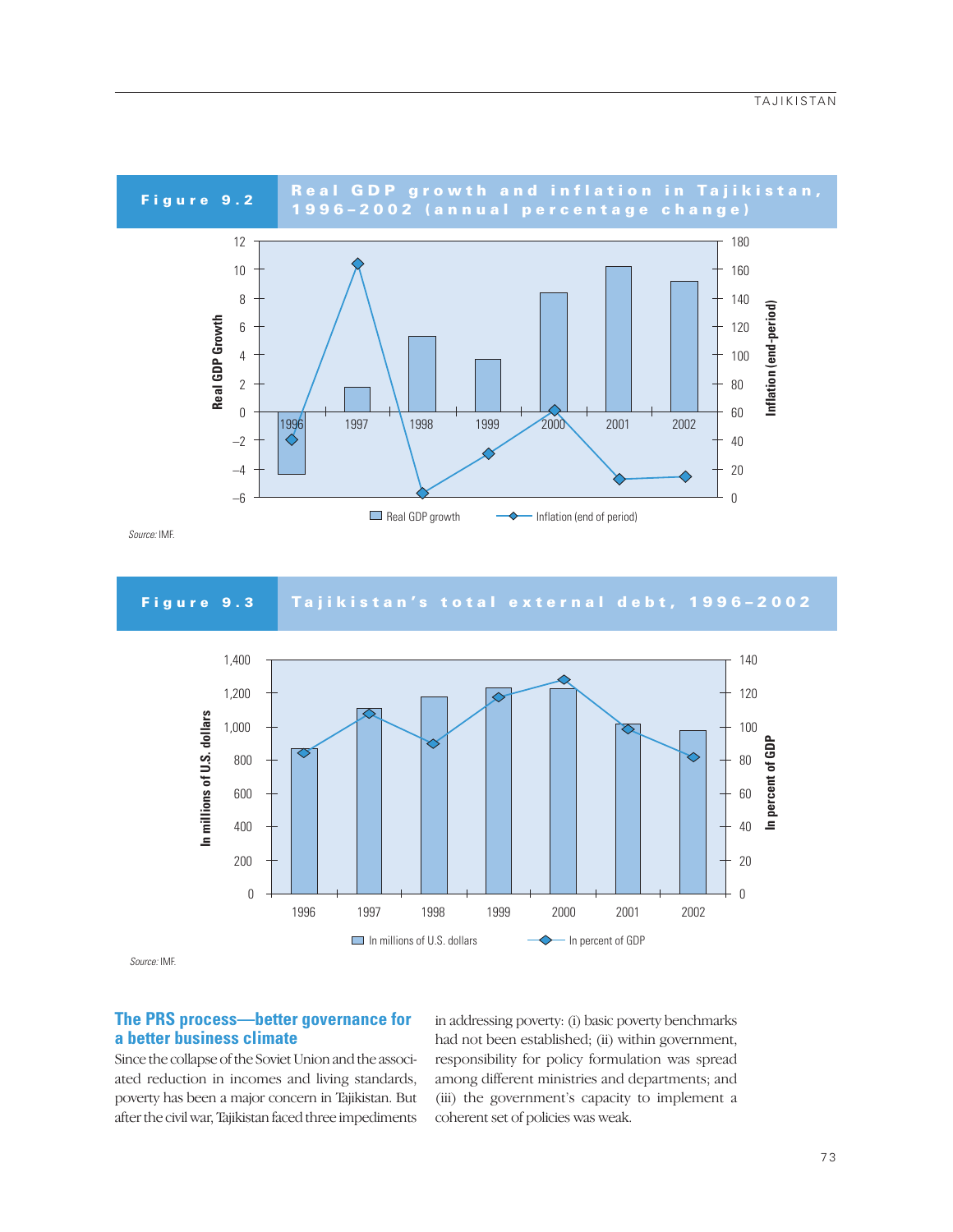Tajikistan submitted an I-PRSP in October 2000 and a full PRSP in June 2002. The PRSP sets a target of reducing the proportion of the population living in poverty from 83 percent in 2001 to 75 percent in 2006 and 60 percent by 2015. For that reason alone, it is clearly relevant to the country's needs and aspirations. The strategy for reducing poverty involves exportled, labor-intensive growth, with increasing reliance on the private sector; efficient and fair provision of basic social services; targeted support to the poorest groups; and efficient governance and improvement in security.

A major goal of the PRSP is to create a skilled, adequately paid, and corruption-free civil service capable of developing, implementing, and monitoring government policies. The civil service faces a challenge in attracting and retaining qualified officials with wages at their current levels. Low wages have also contributed to the institutionalization of corruption, with rentseeking emerging as a mechanism for sustaining livelihoods. Strengthening of the judiciary is also important for protecting the poor and for fighting corruption.

#### **Ownership, participation**

The PRSP was prepared through a wellorganized, government-led process that involved broad participation—including line ministries, scholars, and representatives of CSOs. Regional participation was a strong feature of the process, as scores of workshops and conferences were held across the country to discuss papers prepared by sector working groups. Other initiatives were undertaken to supplement the official regional consultations among them a donor-funded NGO umbrella group (Counterpart Consortium Tajikistan) that compiled the views of local NGOs and communities in an NGO poverty assessment report. The World Bank and the Asian Development Bank supported a study ("Voices of the Poor") that provided qualitative feedback from the poorest segments of the population.

Although the PRS process opened up the policymaking process to some extent, there is little familiarity with the final version of the document outside government. Furthermore, the role of the participatory process in implementation and monitoring, and in future iterations of the strategy, has not been defined by the government and is a source of concern among stakeholders. NGOs described their interactions with government as having dwindled once the PRSP was finished.

#### **Comprehensiveness, long term**

The PRSP recognized the multidimensional nature of poverty by defining poverty broadly, to encompass income and nonincome aspects of poverty (including indicators that measure well-being and access to social services). The PRSP also highlighted differences in poverty incidence across geographical regions. To tackle poverty comprehensively, the PRSP proposed a crosscutting, intersectoral approach, whereby, for example, the improvement of infrastructure would be linked to the improvement of social services and vice-versa. The organization of the PRSP around nine sector working groups under the direction of an overall steering committee accentuated its comprehensive view (box 9.1). However, in several areas (for example, constraints to private sector development and links between the formal and informal sectors), greater coverage and more detailed discussion could have given the PRSP more cohesion.

#### **Partnerships**

The PRSP is partnership-oriented in that it has provided a point of reference for donor interactions with the government. However, it has not provided a basis for reconciling what appears to be a substantial difference between government preferences (top priority to infrastructure development) and what donors are willing to finance (spending on social sectors and on safety nets).

The size and composition of external aid to Tajikistan has evolved significantly over the last decade (figure 9.4), moving from humanitarian assistance to development assistance from a growing number of donors. Donors were involved to varying degrees in the preparation of the PRSP and believed, on the whole, that their inputs were taken into account. There is some evidence that donors are aligning their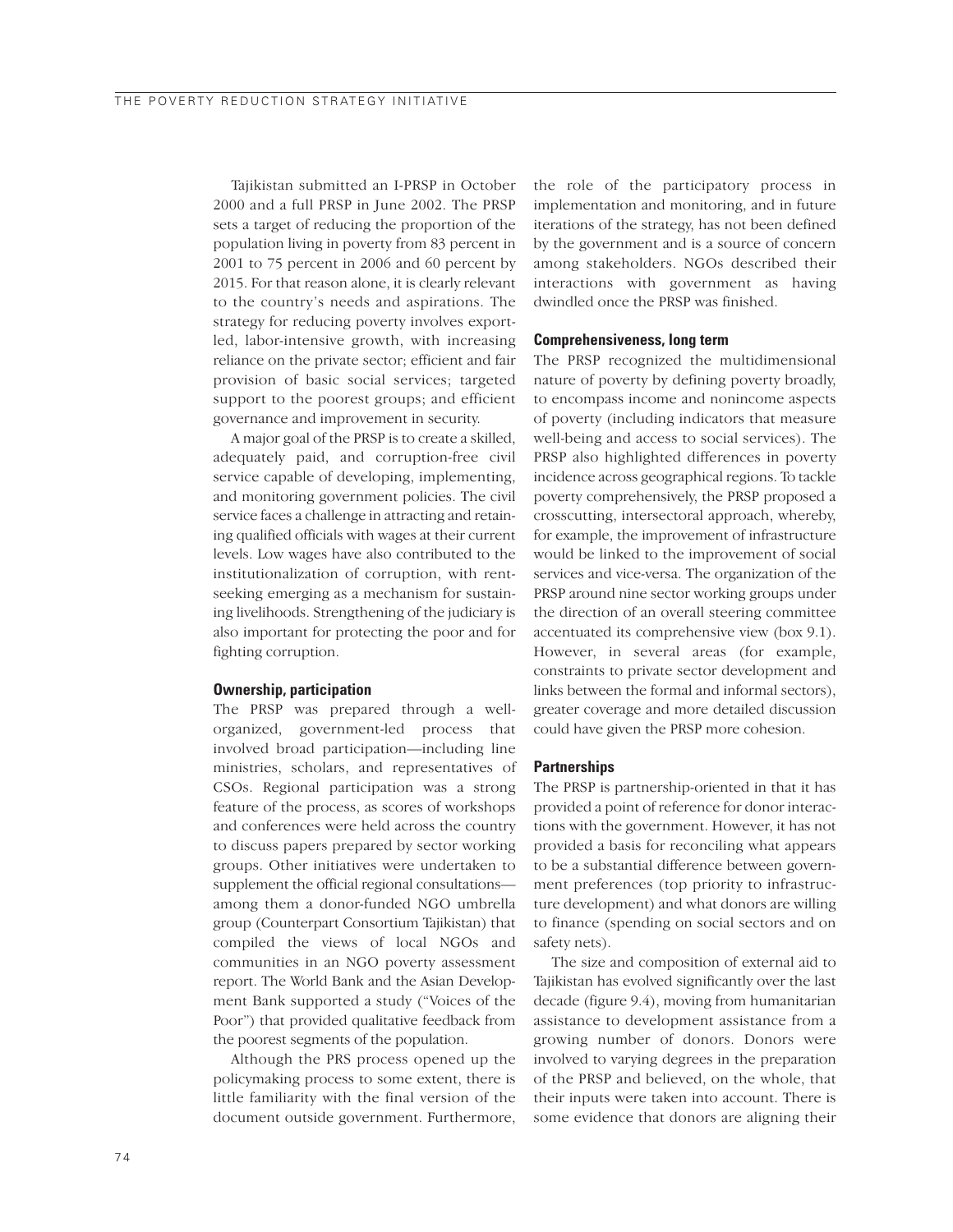### **Box 9.1 Key areas of Tajikistan's PRSP**

- *Macroeconomic management.* **Establish a stable economic environment through appropriate fiscal, monetary, and exchange-rate policies.**
- *Public administration.* **Create a skilled, adequately paid, and corruption-free civil service capable of developing, implementing, and monitoring government policies.**
- *Social protection.* **Provide the poor with income through direct cash transfers, and with increased opportunity through access to productive assets.**
- *Education.* **Ensure access to basic education for all, and raise the quality of education.**
- *Health care.* **Ensure wide access to curative care and public health services, and provide the right balance between preventive and curative care.**
- *Agriculture.* **Continue process of restructuring and privatization of state-owned and cooperative farms. Accelerate land reforms.**
- *Employment creation.* **Promote agricultural development, create a favorable environment for private enterprise (including in the informal sector), ensure a well-functioning labor market, and privatize state enterprises.**
- *Infrastructure and communication.* **Provide access to reliable and affordable energy, transport, communications, and safe drinking water. Improve reliability of urban infrastructure. In rural areas, provide access to services.**
- *Environmental protection.* **Reduce the vulnerability of the poor to natural disasters through environmental protection, sustainable energy, and disaster prevention.**
- *Tourism.* **Remove administrative obstacles to private development of the tourism sector. Promote a positive image of the country abroad.**

programs to PRSP objectives, but with no clear links to the PRSP policy matrix. Because the PRSP is not prioritized, it is easy for donor programs to claim alignment with some PRSP objective or other.

#### **Results orientation**

The PRSP is based on a long-term perspective for poverty reduction, with key targets linked to the MDGs. However, as a guide to operations, it is insufficiently results-oriented, as the vast majority of its indicators relate to processes and policy measures rather than to outcomes. All major issues are covered in some form, but public actions needed to achieve goals are weakly prioritized, and there is a disconnect between the PRSP and the government's public investment program, with

#### **Figure 9.4 External aid to Tajikistan, 1992–2001**



Source: OECD.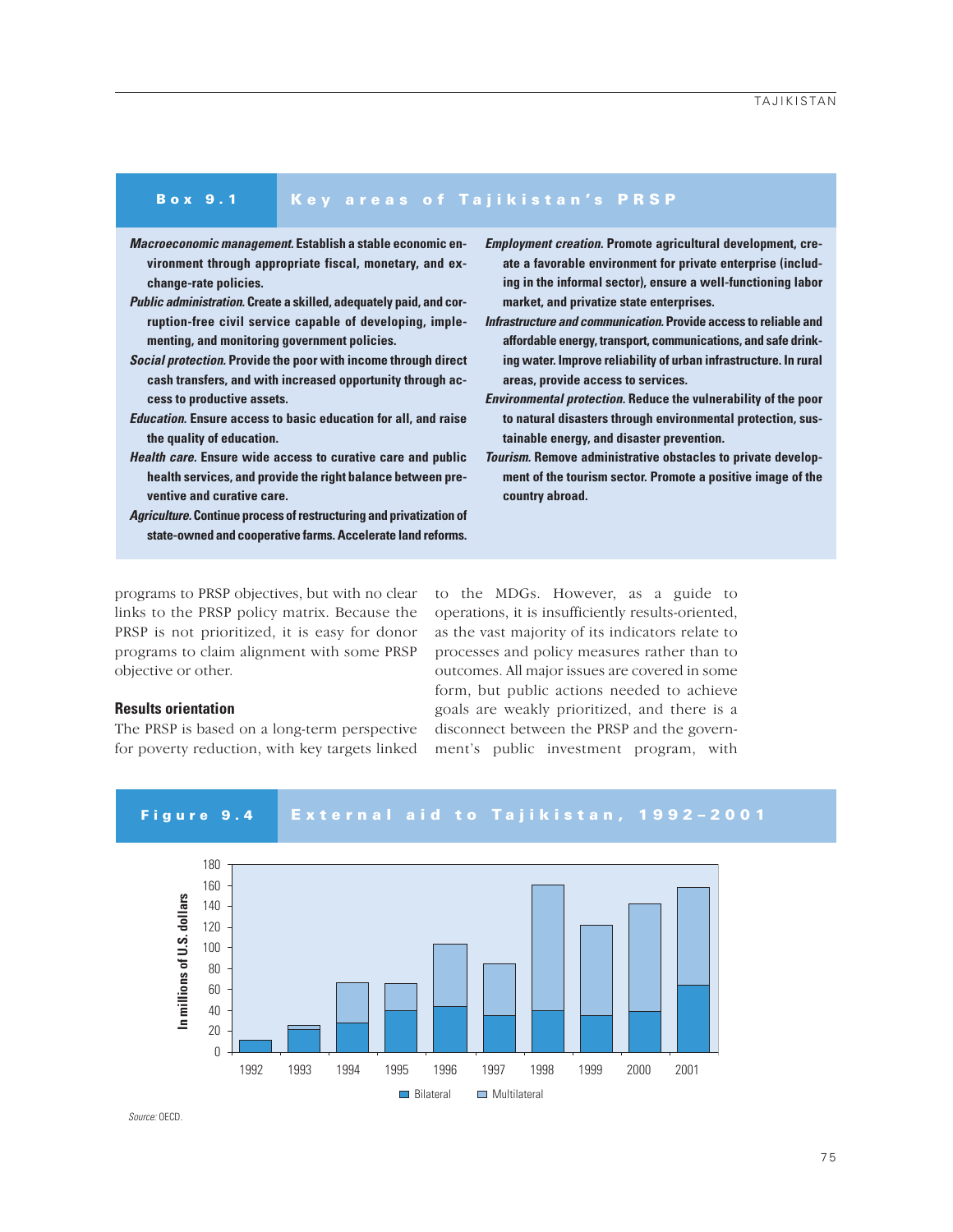neither well integrated into the budget process. By way of better orienting the government budget toward poverty reduction, the PRSP highlights reform of the public expenditure management system. Three other elements are in need of strengthening: (i) the MTBF; (ii) the Public Investment Program (PIP); and (iii) the annual budget process. Institutional arrangements for monitoring the implementation of the PRSP revolve around a unit that became operational only in the first half of 2003. In conjunction with other agencies, the new unit is developing a more focused set of indicators, including for measuring intermediate outcomes.

#### **Preliminary results**

The authorities indicated to the evaluation mission that they have been implementing measures specified in the PRSP policy matrix to the extent they can, citing lack of external financing as the major factor hindering implementation. All ministries contacted said that their budgets for 2003 and the proposals under formulation for 2004 were based on the PRSP. However, the evaluation mission formed the view that not much has happened by way of integrating the PRSP, PIP, MTBF, and government budget. This is an important task because the PRSP and the PIP appear to contain different priorities.

The government's attempt to coordinate donor assistance has led, paradoxically, to a proliferation of units with responsibilities that include liaison with donors. This has resulted in overlapping functions and reduced accountability.

#### **World Bank support—a challenging shift to community-driven development**

Both within government and among CSOs one finds awareness and appreciation of the Bank's role in support of PRSP formulation. Bank staff provided useful comments on the draft PRSP, helped the working groups mount workshops and consultations with civil society, and taught key officials about best practices in tackling poverty through workshops in Moscow and Budapest.

A key part of the Bank's assistance came as a result of the Poverty Assessment Report of June 2000—a well-argued, analytic document. While this report preceded the PRSP, it formed a cornerstone on which the authorities could base their proposals and measures. It also established poverty-line benchmarks and highlighted strategic issues to be tackled in the labor market, agriculture, education, health, social protection, and governance. The update of the Household Living Standards that is under way in the State Statistics Agency represents an important opportunity for the Bank to provide specific advice to the officials and data analysis so as to ensure that the poverty line benchmarks are brought up to date—and comprehensively.

In assessing sectoral differences, the evaluation mission's discussions with representatives of the PRSP working groups revealed that the Bank's work on education, poverty analysis, social protection, health, energy, and agriculture/land reform were appreciated for their direct relevance to the PRSP, whereas work in private sector development, the financial sector, water, and the transportation sectors were seen as having less influence in shaping the PRSP.

The Tajikistan CAS of February 2003, formulated after the PRSP, takes a medium-term perspective of 5–6 years—a good fit with the long-term perspective of the PRSP. Its guiding principles are in line with the PRSP pillars, an alignment that is further reflected in the Bank's lending program: a mix of adjustment lending and investment lending in the social sectors (education and health), agriculture, watershed management, banking, private sector support, and municipal infrastructure. To improve governance, the Bank will focus on reforming public sector management, strengthening the customs and tax departments, and improving the budget process.

The Bank is increasing its program of analytical work to strengthen the PRSP implementation phase. All major nonlending activities are associated with key areas of the PRSP, including the business environment and investment climate review, public expenditure review,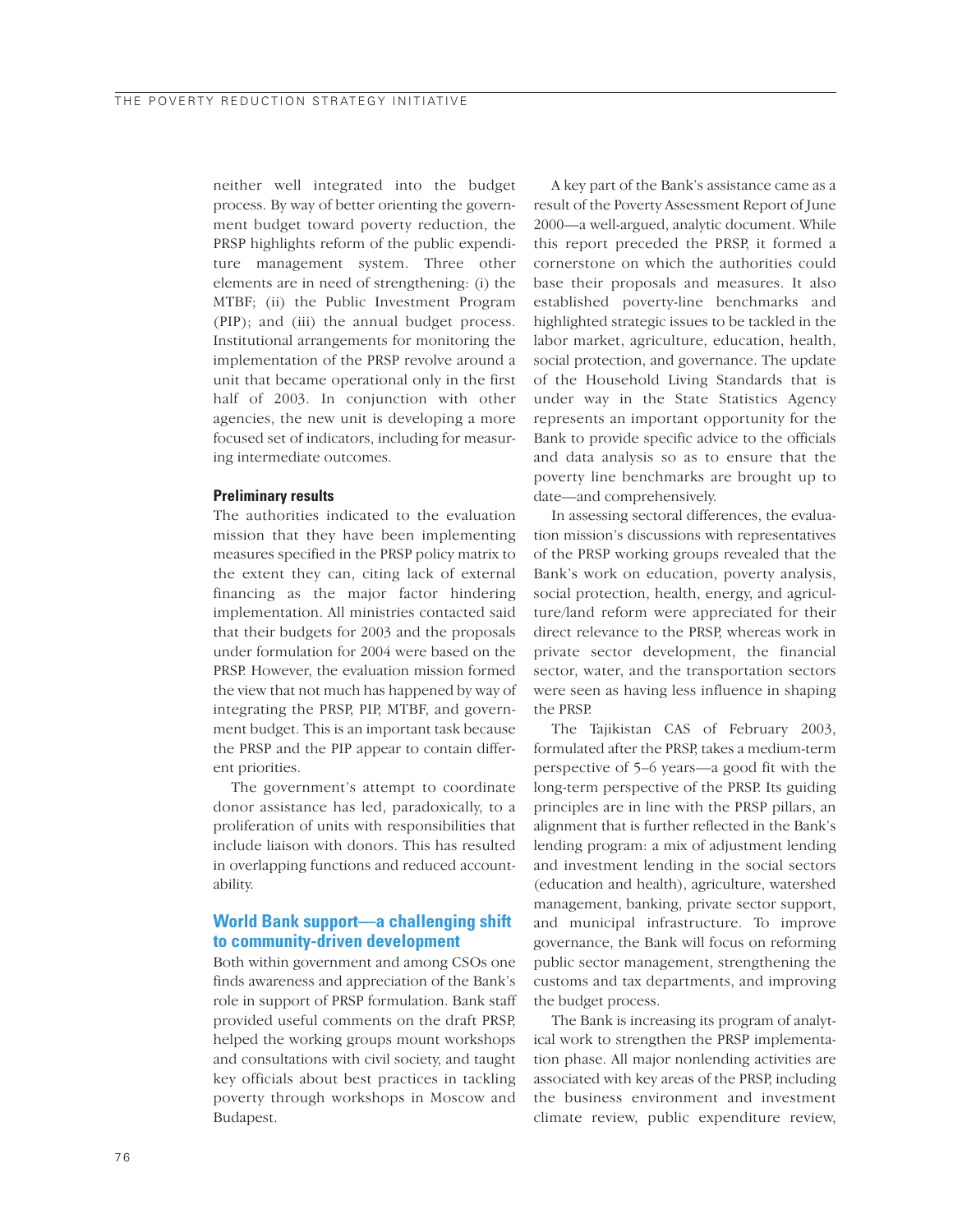living standards and measurement survey and poverty update, social sector expenditure review (completed), and education sector review (completed). The PER is providing the prioritization that was missing in the PRSP by highlighting the main expenditure programs to be supported in the budget.

A key element in the CAS revolves around community-driven development (CDD). Discussion of the CAS within the Bank's board highlighted the riskiness of the CDD approach, while agreeing that it had a role to play in the country. Risks outlined by Board members included the substantial concentration of authority at the central government level, capacity constraints in coordination between the central government and the communities, and limited prior Bank activity in the area. The evaluation mission's discussions with NGOs and field visits outside Dushanbe confirmed those challenges and risks. Successful implementation of the CDD approach in Tajikistan will require managing capacity constraints; close monitoring to ensure timely scaling up; and close coordination with NGOs, local government, and other donor assistance.

Most Bank actions address the basic problem flagged in the formulation of the PRSP: weak institutional capacity throughout Tajikistan. The World Bank Institute's selection of Tajikistan as a focus country for its capacitybuilding programs should make it possible to deliver training and distance learning to key officials and to have those activities geared to support of PRSP objectives. Regional learning opportunities and seminars at the Bank's Kazakhstan hub office, and at other ongoing PRSP exercises such as in the Kyrgyz Republic, could also play a valuable role.

Five other areas merit the Bank's close attention:

- Creating stronger partnerships with other donors on PRSP issues
- Monitoring the effectiveness of Bank support in PRSP implementation
- Better sequencing of the Bank's work on poverty and social impact assessments (PSIAs), notably on energy and land reform

• Improving interactions between the Bank's regional office in Almaty, Kazakhstan, and the Dushanbe office, especially on PRSP issues.

#### **IMF support—challenges of shifting to a new way of doing business while continuing to foster fiscal discipline**

IMF staff, especially the resident representative, provided substantial support to the authorities in the preparation of the I-PRSP, but were more removed from the PRSP preparation process. In particular, they did not participate in the government-led consultative process, seeing it as a domestic stakeholders' affair. However, the PRSP acknowledged the influence of the IMF on its macroeconomic framework; for example, it indicated that monetary policy would be guided by the PRGFsupported program that was then under negotiation.

The inclusion of macroeconomic management as one of the nine sector working groups ensured discussion of macroeconomic issues in the PRSP consultation process. Several of the policy recommendations in the NGO poverty assessment referred to the earlier stateinterventionist rather than market-based approach to economic management, but others emphasized the importance of strengthened institutions and greater transparency as essential elements of a sound macroeconomic framework. In practice, however, there was relatively limited public debate on either aspect. The issues raised demonstrate the potentially useful role IMF staff could play in raising broader awareness of macroeconomic issues and in promoting broader participation in policy discussions.

The IMF's technical assistance has been broadly consistent with priorities and objectives set out in the PRSP. In recent years, the areas covered by this assistance have included bank restructuring, tax policy and administration, external debt management, monetary operations, macroeconomic statistics, and economic legislation. Much of the assistance has been closely coordinated with program activities; for example, providing help in meeting structural conditions or redressing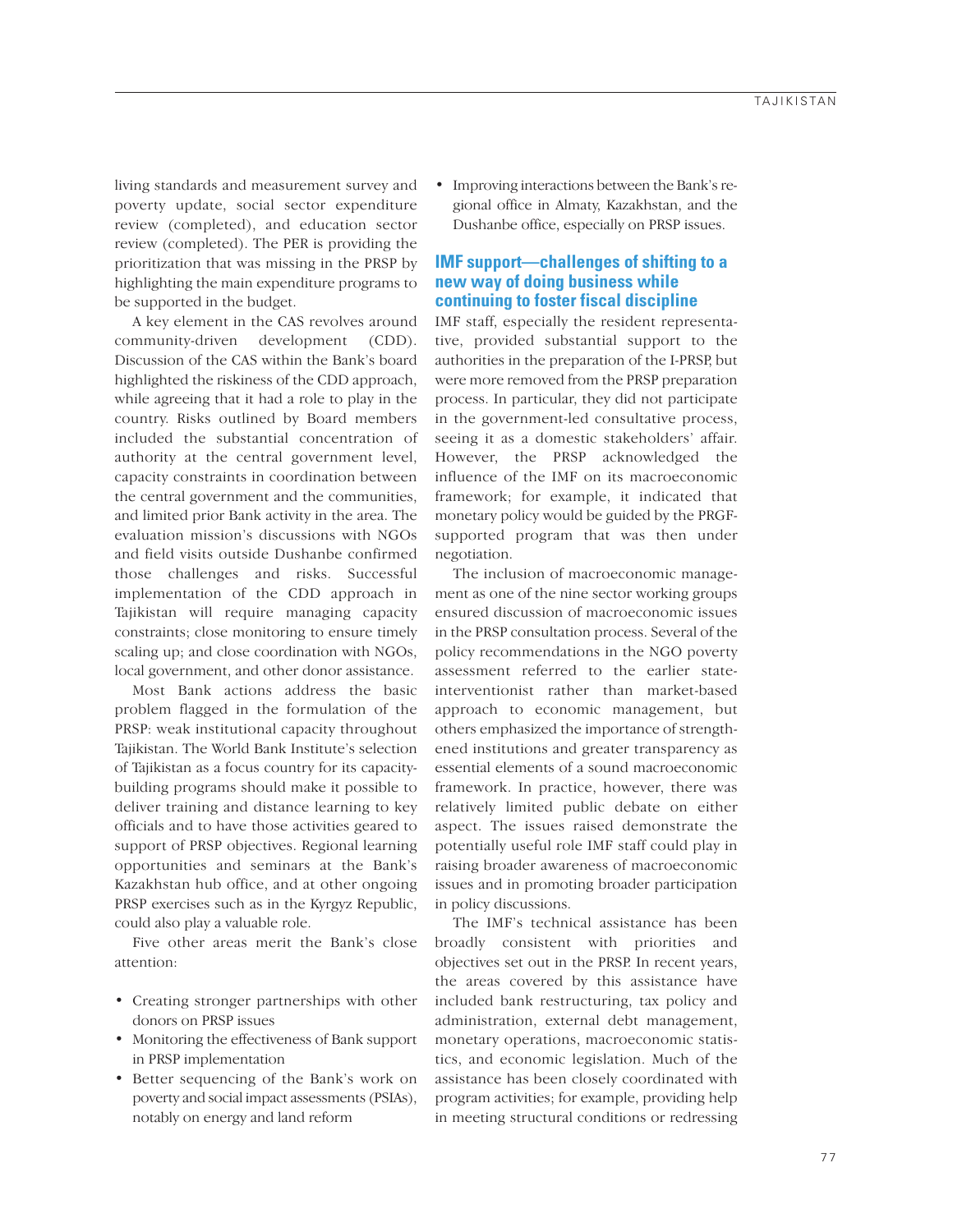capacity gaps revealed by poor implementation of program commitments.

Overall, the internal IMF policy formulation and review process has adapted to the PRSP/PRGF approach in some areas—such as allowing room for alternative options for meeting some program objectives. In other areas, however, notably those related to fiscal flexibility and to PSIAs, there was little evidence of movement toward the "different way of doing business" suggested by the PRS approach.

The PRGF-supported program is playing a crucial role in maintaining a measure of discipline in Tajikistan's public finances, but the authorities have gone along with important aspects of the PRGF-supported program that they do not fully agree with, mainly because they perceive that to do otherwise would reduce development assistance to the country. Participation in the formulation of Tajikistan's IMFsupported programs continues to be limited to a relatively small circle of government and central bank officials. Typically, the discussions revolve around a draft memorandum of economic and financial policies (MEFP) prepared by IMF staff. This approach discourages government ownership and runs the risk of perpetuating dependence on IMF staff. IMF staff and the Tajik authorities should set a timetable for turning over responsibility for preparing the first draft of the MEFP to the authorities.

There has been a modest increase in government spending on social services in recent years, and this trend is projected to continue under the current PRGF-supported program. The program also provides for some compensation to low-income households to mitigate the impact of tariff increases in the energy sector and has recently placed a floor on government spending as part of conditionality under the program. With respect to growth, the PRGF emphasizes governance measures especially to stop public officials' interference in the affairs of private enterprises—more than fiscal measures.

The feature of "appropriate fiscal flexibility" encapsulated in the overall design of the PRGF (see chapter 1) is intended to allow room for programs to be more accommodating of increased public spending—if linked to poverty reduction and financed in a noninflationary way (usually through concessional external financing). Although the program's formal conditions do not cover concessional borrowing, there is an understanding that external borrowing to finance the PIP will be limited to no more than 3 percent of GDP. IMF staff justified this limit on grounds of debt and fiscal sustainability, as well as limits in the country's capacity to absorb aid. However, some senior government officials question the rationale for the limit, viewing it as arbitrary. In the view of the evaluation team, justification of the 3 percent of GDP limit needs to be more firmly grounded in a quantitative sustainability framework and also in growth analysis.

The total number of structural conditions under programs has fallen, and their composition has changed slightly. In particular, conditions have been dropped for public enterprise restructuring and privatization but remain on sectoral issues deemed to have macroeconomic relevance, particularly when other international financial institutions especially the World Bank—have no lending operation in the sector. Although staff have cited government capacity constraints as a reason for streamlining structural conditionality, in practice streamlining has been interpreted to mean clearer division of labor in relation to the World Bank. The aggregate burden of IMF and World Bank structural conditionality does not seem to have decreased.

There has not yet been a PSIA on any aspect of Tajikistan's IMF-supported program, although programs have recognized that measures aimed at eliminating quasi-fiscal deficits in the energy sector will have severe adverse effects on the well-being of a large part of the population.

#### **Bank-Fund collaboration**

The staffs of the Bank and Fund have tried not always successfully—to coordinate their work programs. Areas in which collaboration has been very effective include support to the government in ensuring that the priority status of the education sector in the PRSP is translated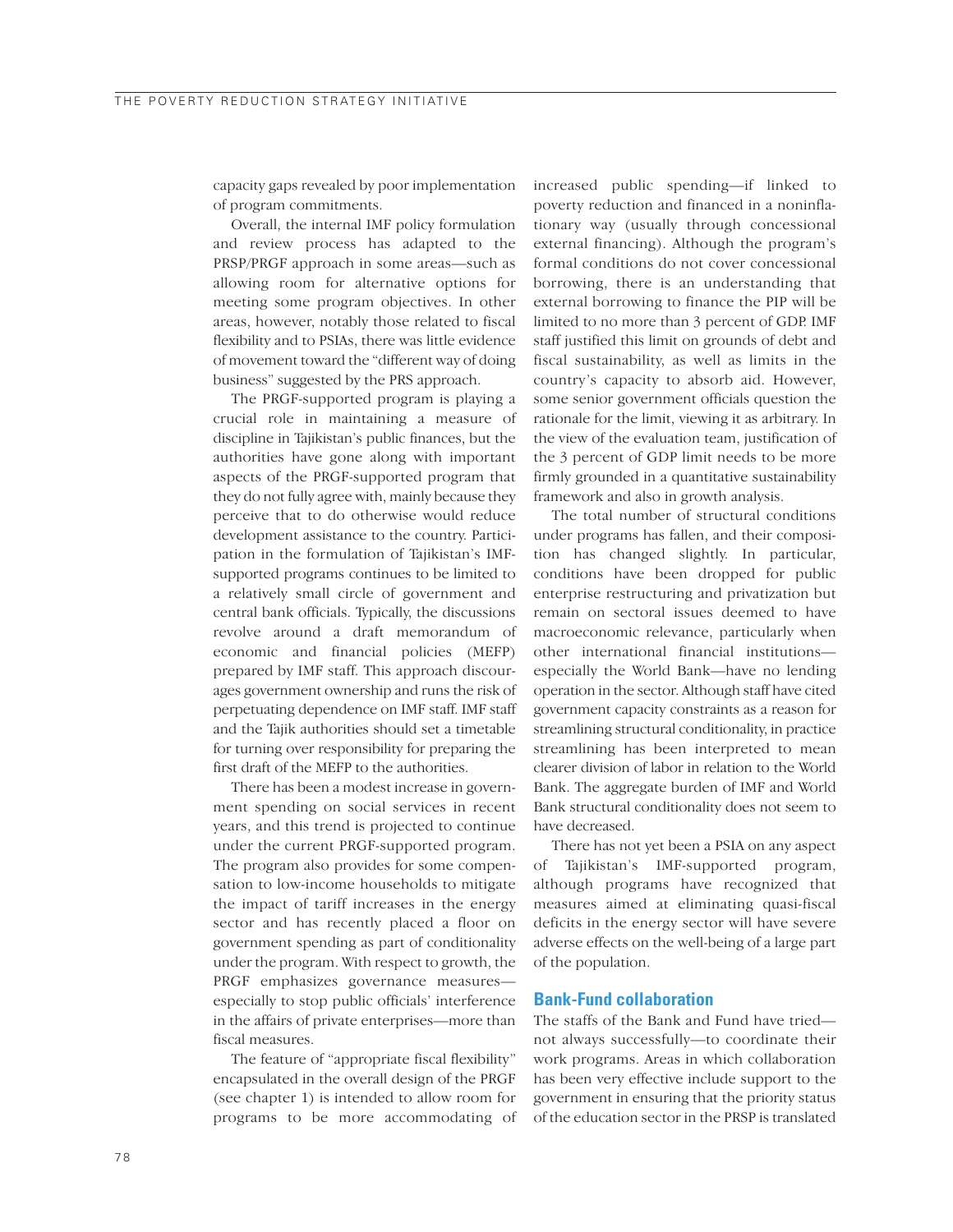into appropriate budget allocations (based on World Bank analytical work). Collaboration has also been good on issues related to the agriculture sector and land reform, though the IMF has now pulled back from those areas. Collaboration on energy issues appears to have improved over time.

Areas in which collaboration has either not been effective or has been slow in producing results include PSIAs and expenditure policy. A promising area for more effective IMF–World Bank collaboration is in the preparation of PSIAs on aspects of Tajikistan's IMF-supported program.

The staffs of the IMF and the World Bank maintain contacts with staff of other international financial institutions, especially the Asian Development Bank, a major source of concessional loans to Tajikistan. Closer collaboration among the three institutions would enhance the effectiveness of assistance being provided to Tajikistan in at least three areas: (i) support for the development of a well-functioning Medium-Term Expenditure Framework that integrates the PIP into the budget process (requiring closer coordination of the various strands of the assistance that each institution is already providing to the budget process or PIP); (ii) energy sector reforms; and (iii) PSIAs.

#### **Conclusion—implementation requires clearer priorities, greater coordination**

The PRSP was prepared through a wellorganized, government-led process that involved the participation of line ministries, scholars, and representatives of CSOs. But that openness has not been sustained since the PRSP was adopted, in part because the roles of nongovernment sectors in implementation and monitoring are not well defined. We found little familiarity with the final version of the PRSP outside government circles, even among those who participated in the consultation process.

Although the PRSP recognized the multidimensional nature of poverty and proposed to tackle it comprehensively through a crosscutting intersectoral approach, it is insufficiently results-oriented, lacking adequate outcome indicators, clear priorities, and integration with the government's PIP and budget. A set of outcome-based indicators are under development by a new PRSP implementation unit that became operational in the first half of 2003.

The PRSP has provided a point of reference for donor interactions with the government, but to date it has not closed the gap between government preferences (infrastructure development) and what donors want to finance (social sectors and safety nets). Coordination among donors is poor, and donor alignment with the PRSP should be improved.

The Bank is increasing its program of analytical work in Tajikistan to support implementation of the PRSP. All major Bank activities are associated with key focus areas of the PRSP, because the 2003 CAS reflects the priorities of the PRSP.

The consultative process around the PRS process, including the forums organized for the NGO Poverty Assessment Report, demonstrated that there is scope to broaden participation in macroeconomic policy discourse in the country and that the IMF can contribute to this process.

Although the PRGF-supported program is playing a critical role in maintaining a measure of fiscal discipline in Tajikistan, substantial differences of views between the authorities and the staff on aspects of external financing are undermining ownership of the program. In particular, the limit of 3 percent of GDP set for external borrowing to finance the authorities' public investment program needs to be clearly justified in the context of a medium-term framework.

Participation in the formulation of Tajikistan's IMF-supported programs is limited to a relatively small circle of government and central bank officials and IMF staff. To foster ownership and contribute to building capacity for undertaking macroeconomic policy formulation and analysis, we recommend that the IMF give the Tajik authorities responsibility for preparing the first draft of the MEFP. We also recommend that participation in the formulation of the structural reform components of programs be broadened to include implementing agencies; this is especially important in areas where IMF involvement partly reflects the absence, or limited presence, of other international financial institutions (including the World Bank).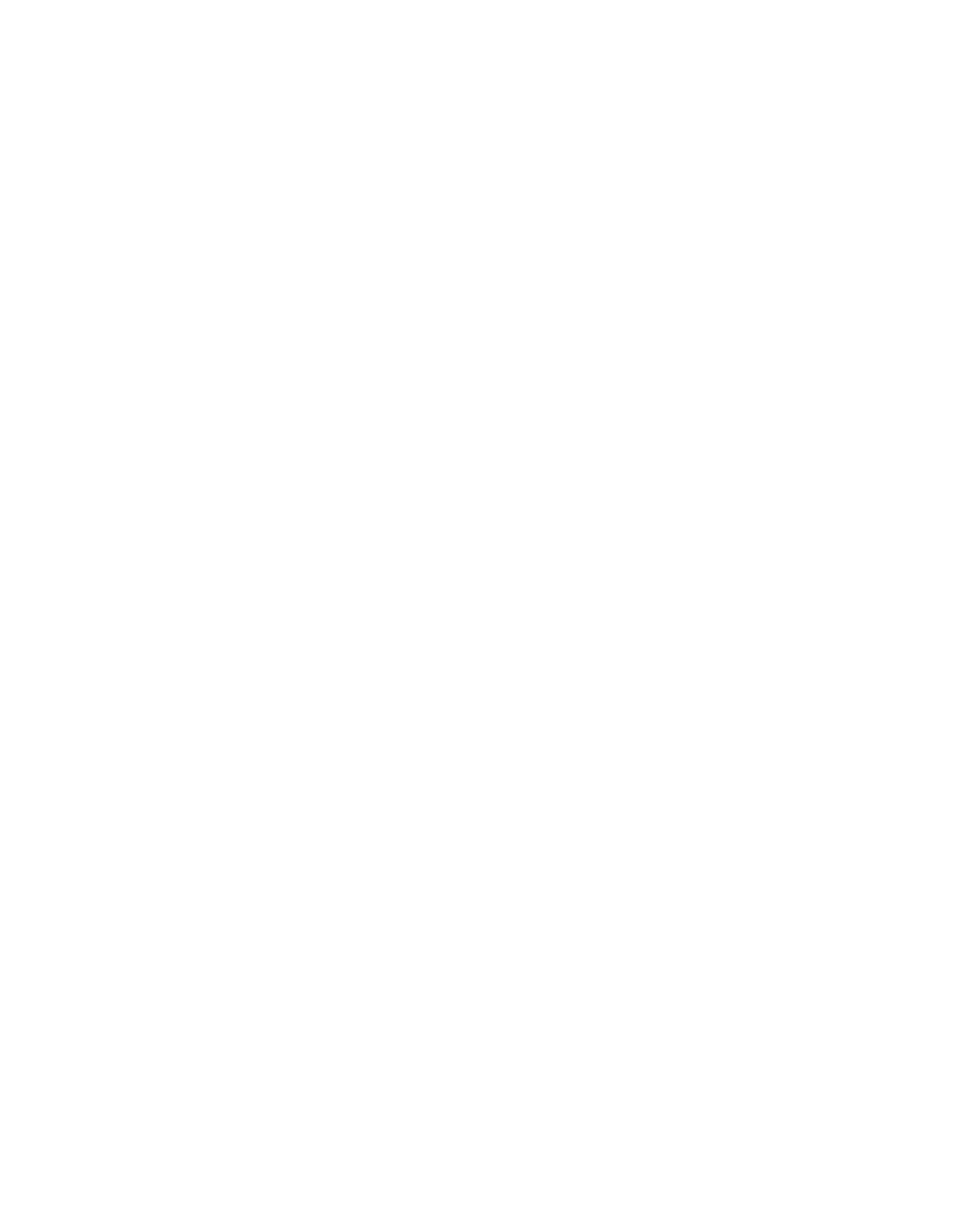

## Tanzania

joint IEO/OED evaluation team made two visits to Tanzania in February and April 2003. The latter mission held meetings in Dar es Salaam and Dodoma. Among the sources for the analysis presented here was a survey of 100 stak ary and April 2003. The latter mission held meetings in Dar es Salaam and Dodoma. Among the sources for the analysis presented here was a survey of 100 stakeholders representing government, civil society, and international partners. The report of the evaluation team covers Tanzania's experience with the PRS process up to mid-2003. Subsequent developments, including the PRS review process for the second PRSP and the Third Annual Progress Report, are not discussed in the team's assessment.

#### **A new resolve to fight pervasive poverty**

By any measure, poverty in Tanzania is deep and pervasive. In 2001–2002, 12.6 million Tanzanians, 36 percent of the population, were living under the poverty line, with one in five living in abject poverty. Inequality is high, and regional and urban/rural income disparities are marked. Landlessness, lack of agricultural inputs, inability to obtain enough food, lack of access to health and education services, dependency and powerlessness, and physical disability are the defining characteristics of the poor.

Beginning in 1967, the government adopted a blueprint for the country's development strategy that involved the nationalization of most of the economy, as well as the resettlement of villagers in larger communities in the countryside to improve their proximity to services. This policy stance, based on *Ujamaa* (or African socialism), was supported by many donor countries as well as multilateral institutions, resulting in considerable inflows of aid. However, the *Ujamaa* experiment failed to deliver the promised rapid social advancement. Although its goal was a self-reliant economy, Tanzania became more dependent on donors.

The late 1970s and early 1980s were marked by a deepening economic and social crisis. The war with Uganda at the end of the 1970s, and the second oil shock, led to a severe resource shortage. The collapse of the economic system in the 1980s led to a decline in growth. Tanzania's leadership came under increasing pressure to undertake democratic reforms, both from within the country and from its external development partners, but change combining economic reforms with political liberalization and decentralization—has not been easy, in part because of opposition from entrenched groups with a stake in the existing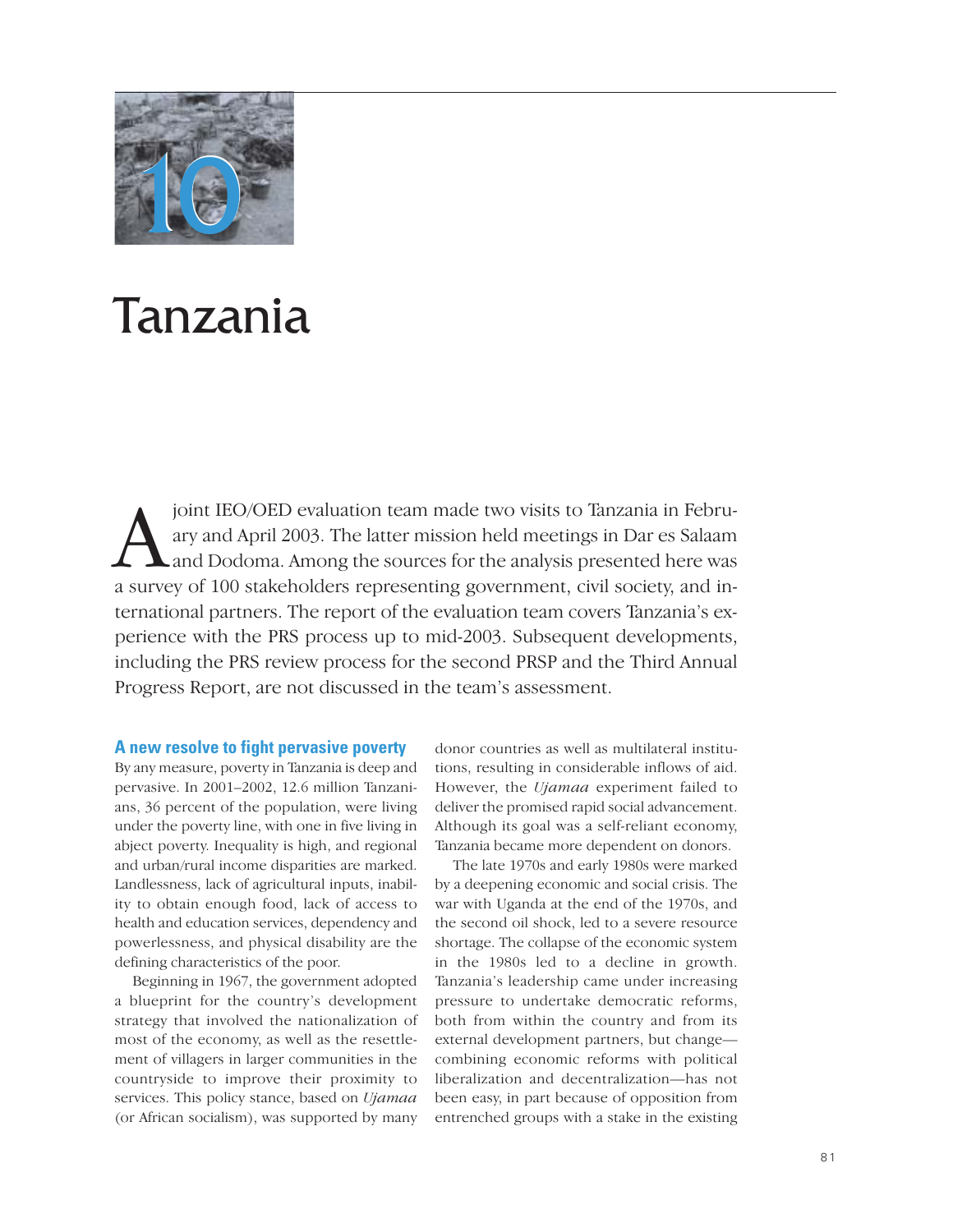#### **Figure 10.1 Tanzania at a glance**

| POVERTY AND SOCIAL                                                                              |             | Sub-<br>Saharan | $Low-$       | Development diamond             |
|-------------------------------------------------------------------------------------------------|-------------|-----------------|--------------|---------------------------------|
| 2003                                                                                            | Tanzania    | Africa          | income       |                                 |
| Population, mid-year ( <i>millions</i> )                                                        | 36.0        | 703             | 2.310        | Life expectancy                 |
| GNI per capita (Atlas method, US\$)<br>GNI (Atlas method, US\$ billions)                        | 290<br>10.6 | 490<br>347      | 450<br>1.038 |                                 |
| Average annual growth, 1997-03                                                                  |             |                 |              |                                 |
| Population (%)                                                                                  | 2.3         | 2.3             | 1.9          | GNI<br>Gross                    |
| Labor force (%)                                                                                 | 2.4         | 2.4             | 2.3          | primary<br>per                  |
| Most recent estimate (latest year available, 1997–03)                                           |             |                 |              | enrollment<br>capita            |
| Poverty (% of population below national poverty line)                                           | 35          |                 |              |                                 |
| Urban population (% of total population)<br>Life expectancy at birth (years)                    | 36<br>47    | 36<br>46        | 30<br>58     |                                 |
| Infant mortality (per 1,000 live births)                                                        | 85          | 103             | 82           |                                 |
| Child malnutrition (% of children under 5)                                                      | 44          |                 | 44           | Access to improved water source |
| Access to an improved water source (% of population)<br>Illiteracy (% of population age $15+$ ) | 56<br>21    | 58<br>35        | 75<br>39     |                                 |
| Gross primary enrollment (% of school-age population)                                           | 105         | 87              | 92           | Tanzania                        |
| Male                                                                                            | 109         | 94              | 99           | Low-income group                |
| Female                                                                                          | 102         | 80              | 85           |                                 |

Source: World Bank.

system. The reluctance of the country's leaders to embrace change led to a cutback of external aid in 1994.

After a reform-oriented government was elected in October 1995 in the country's first multiparty elections, economic performance improved, with increased growth, lower inflation, and the return of aid donors (table 10.1). Since 1990, agricultural output has grown at an average annual rate of 3.7 percent. Mining has accounted for a large part of the recent expansion as investment by multinationals began to generate higher output. In contrast, manufacturing output has been below expectations.

In combining economic and political reforms with peaceful conditions at home, Tanzania has distinguished itself in a region otherwise dominated by serious domestic disturbances. The most important budgetary challenge has been the government's poor capacity to generate revenue. The main causes are tax evasion, discretionary and statutory tax exemptions, a very limited tax base, and weak tax administration.

But social indicators paint a stark picture. In 2002, life expectancy at birth was only 43 years, while a third of children under five suffered from malnutrition and more than 40 percent from stunting. Infant mortality rates exceeded 100 for every 1,000 live births. In recent years, this situation has been exacerbated by HIV/AIDS, now the leading social concern, with serious demographic and economic implications. It is estimated that 10 percent of the

| Table 10.1                            | Growth and investment indicators in<br>Tanzania, period averages, 1991–2002<br>(percent) |           |           |  |  |  |
|---------------------------------------|------------------------------------------------------------------------------------------|-----------|-----------|--|--|--|
| <b>Economic indicator</b>             | 1991-1995                                                                                | 1996-1999 | 2000-2002 |  |  |  |
| Real GDP growth                       | 1.8                                                                                      | 3.8       | 5.5       |  |  |  |
| Real GDP per capita growth            | $-1.0$                                                                                   | 1.1       | 2.7       |  |  |  |
| Inflation, average                    | 27.4                                                                                     | 14.0      | 5.3       |  |  |  |
| External public debt (percent of GDP) | 131.4                                                                                    | 98.5      | 75.7      |  |  |  |

Source: Tanzanian authorities and IMF.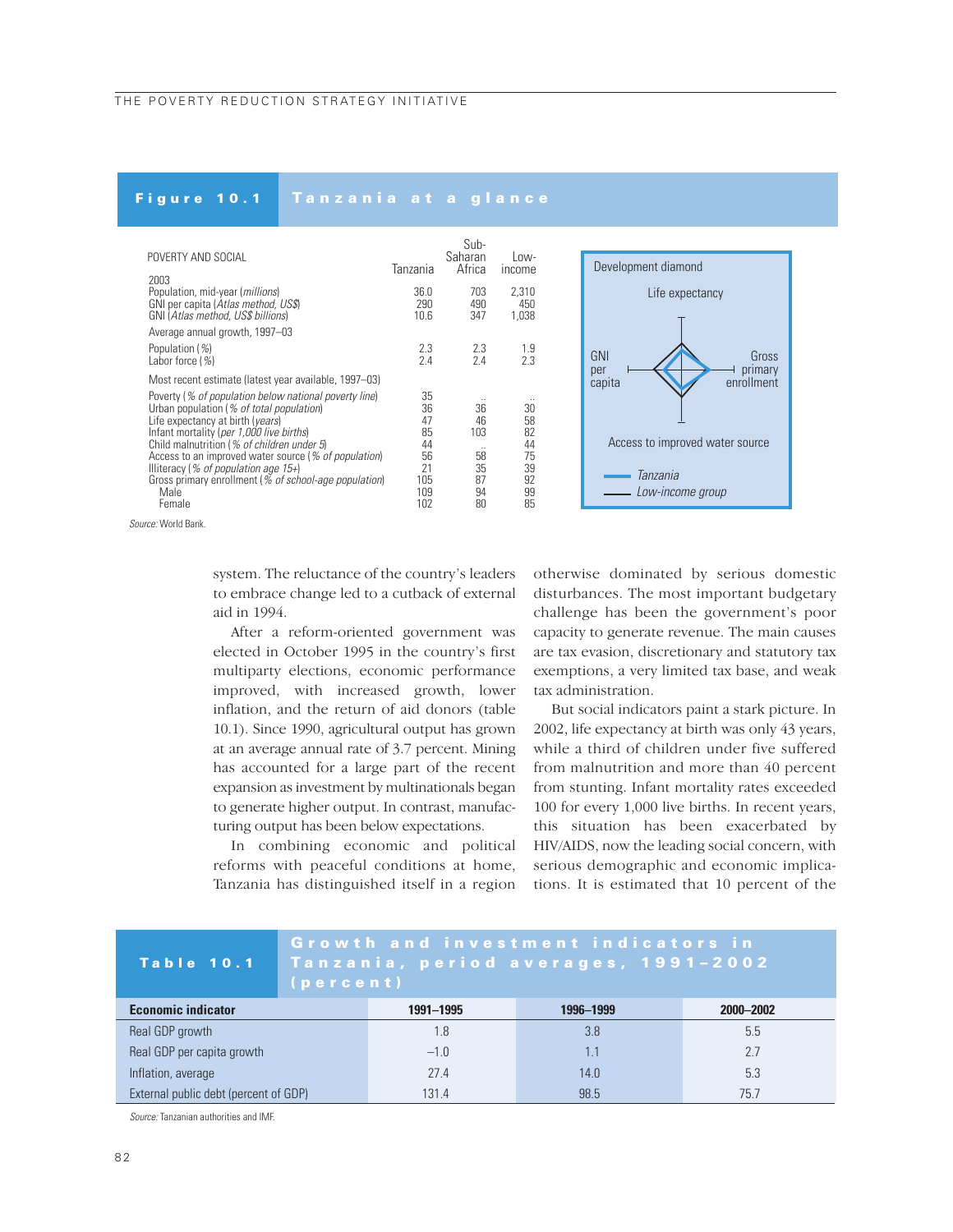population was infected in 2000. An important exception to the above numbers is adult literacy. With 76 percent of the adults classified as literate, Tanzania is more literate than many of its neighbors—a product of high primary school enrollment rates in the 1970s, which have not, however, been sustained. Net enrollment rates for primary education increased marginally in the 1990s, but still were lower than in the early 1980s. Since 2000, rates have increased substantially—to 65.5 percent—as a result of the cancellation of user fees, but the quality of education has declined markedly during the period.

In the second half of the 1990s, the government introduced national strategies for development and poverty reduction and changed the process by which it made budget and policy decisions. Published in 1998, *Development Vision 2025* foresaw Tanzania becoming a middle-income country by 2025. The National Poverty Eradication Strategy (NPES, 1997) set goals for economic growth, income, primary education, access to water and sanitation, mortality and health, employment, and other areas, but it failed to specify priorities among its many planned interventions, making it inappropriate as an action plan. The Tanzania Assistance Strategy (TAS, 2000) was the government's attempt to restore local ownership of development programs after the deterioration of relations with donors in the early 1990s. By 1998—before the PRSP process was launched—the PER process led by the World Bank had become the main avenue for policy debate and strategy formulation among domestic stakeholders and donors.

#### **The PRS process—a sharper focus, better data, and wider participation**

The PRSP process picked up positive and negative features of earlier strategy exercises. Some of the eventual shortcomings of the PRSP, including lack of concrete operational guidelines and costing of interventions, were spillovers from earlier efforts.

The initial formulation of the PRSP took place within an extremely compressed timetable, under pressure to reach the completion point for participation in the HIPC Initiative. Officials at the Ministry of Finance initially were frustrated by the lack of clarity of what was expected from the PRSP. A country-led and comprehensive poverty reduction strategy, set in the context of the long-term *Development Vision 2025*, already existed in the form of the NPES. A 1994 report prepared by a joint donor group had initiated a fruitful dialogue with the country's external partners, and the TAS aimed at coordinating donor assistance—was under formulation. So doubt about the added value of the PRSP is understandable. Nevertheless, three years of implementation suggest that the PRSP process has indeed added value in some important areas, although a process that built more explicitly on existing domestic initiatives would have been preferable.

#### **Ownership, participation**

A key contribution of the PRS process has been the opening up of a dialogue between the government and civil society. Although inputs from civil society had little influence on the initial policy content of the PRSP, civil society is now more actively engaged in national policymaking through channels such as participation in the PER, which has broadened to become the main avenue for public policy debate and strategy formulation in Tanzania. The institutionalization of the policy dialogue, through the PER process, where the World Bank played a critical supporting role, has been crucial although it is not possible to attribute this development to the PRS approach per se. The PER process provided a forum for follow-up of the policy debate, very important given initial gaps in the poverty reduction strategy. It is broadly participatory, government-led, and encourages domestic and external partnership. It also facilitates a multisectoral and resultsoriented approach to the PRSP through links to the budget and assessments of the poverty focus of expenditure.

Ownership of the PRSP is strongest at the level of top leadership and in the Ministry of Finance, followed by priority sector ministries. Ownership is much lower in nonpriority central ministries. Among civil society and local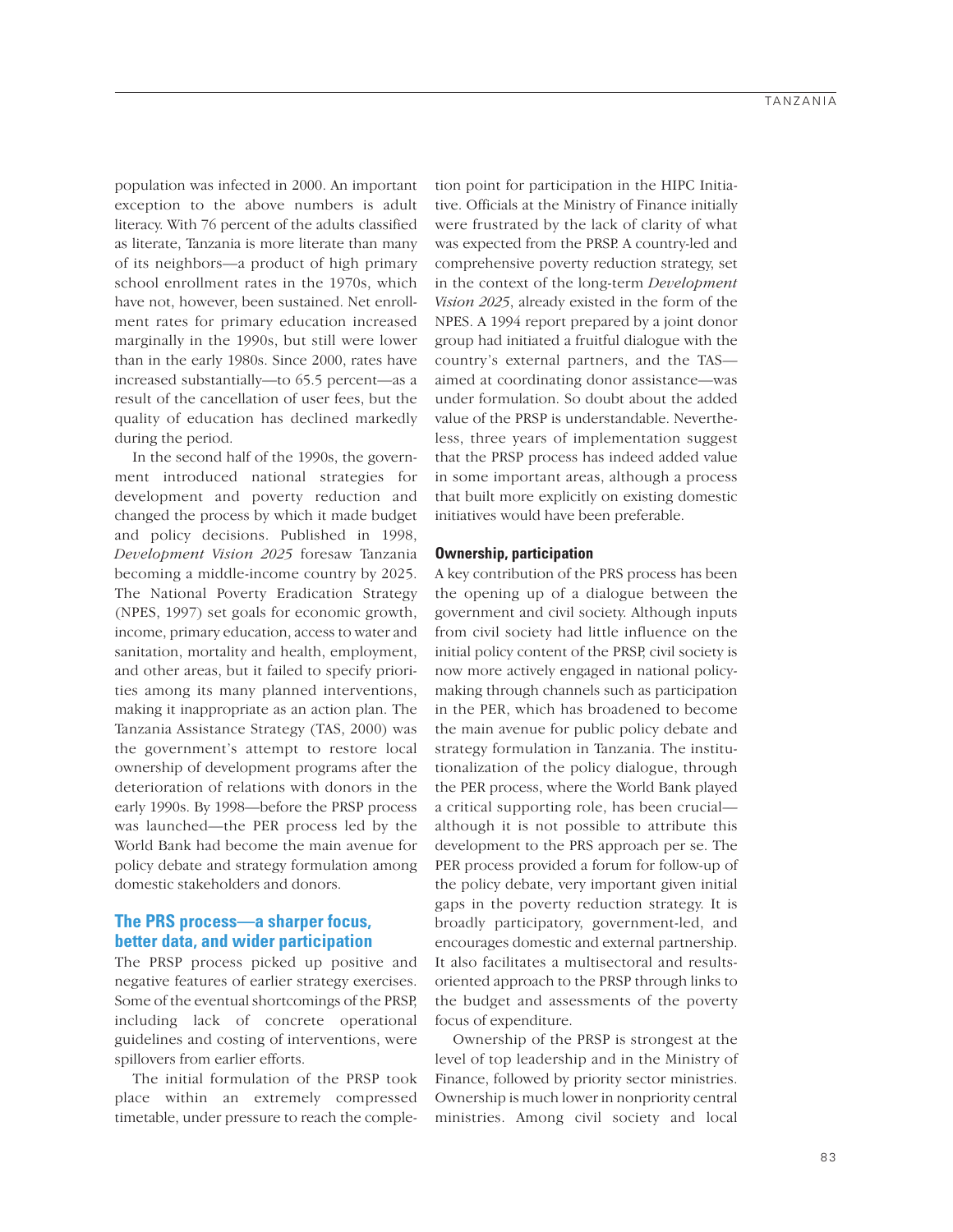government, ownership has been a function of each organization's involvement in the process, and groups based in the capital are more favorable in their view of the process than those outside. Parliament has been largely outside the process, and its ownership is low.

One area in which stakeholder involvement has been limited is macroeconomic policy where the government, donors, the IMF, and the World Bank tend to dominate. While this is partly because of the weak technical capacity of civil society groups, it also reflects limited success by the IMF in framing key issues in a manner digestible to a wider audience and in ensuring that all major issues were included in that debate. IMF staff have been reluctant to intervene too actively in what was meant to be a government-led domestic debate.

Some NGO representatives believed that the World Bank's role in the overall PRS process was too influential—sentiments stemming in part from the position of the PRSP as a condition for access to HIPC relief. But it was the World Bank's insistence on a greater role for the NGOs that made possible a level of consultation that, despite its shortcomings, was wider than experienced before, and which opened the door for the broader consultative process that followed.

#### **Comprehensiveness, long term**

The narrow focus of PRSP implementation on human capabilities and survival raises concerns about whether the priorities of the PRSP are consistent with the objectives of the long-term *Development Vision 2025*—achieving a high quality of life for all Tanzanians, a society characterized by good governance and the rule of law, and an economy that is competitive, diversified, semi-industrialized, and macroeconomically stable.

An example of a less than comprehensive focus of the PRSP is in the education sector, which absorbs the bulk of PRS funding. PRSP targets focus exclusively on primary education, which has also seen the highest budget increases in recent years. The implementation of the Primary Education Development Program (PEDP) has favored access and enrollment rates

over issues of quality. There is a need to include PRS targets from—and gradually expand resource commitment to—the secondary and tertiary sectors to enable Tanzanians to face the challenges of globalization.

The government is planning to revisit the PRS in an effort to strike a better balance between income and nonincome aspects of poverty. According to the Second PRSP Progress Report (April 2003), next steps will include more attention to crosscutting issues, including the environment, gender, HIV/AIDS, and employment, as well as the implications of the restructuring of local government. The report notes that a measure of policy coherence has returned to agriculture with the completion of a sector strategy.

The financial sustainability of the PRSP in the long term is an additional concern. Investments in primary education and health care, without significant accompanying efforts to boost domestic resources through income generation and savings, are not tenable in the long run. The government has recognized that it must broaden its own revenue base in order to ensure the sustainability of programs in education.

#### **Partnerships**

From the beginning of the PRSP process, external partners were consulted regularly and at key points in the process leading to the PRSP. This participation was, on the whole, at a healthy arm's length so as not to interfere with the indigenous development of the PRS. During the implementation phase, the process has continued to engage development partners in shaping national policies and strategies. External partners view the PRSP as the guiding framework for development assistance and have attempted to streamline their processes accordingly.

External partners are also substantively involved through various forums, but particularly through working groups. They continue to wield substantial influence on strategy and policy formulation at the sectoral level, which eventually feeds through to the national level. Discussions are often dominated by external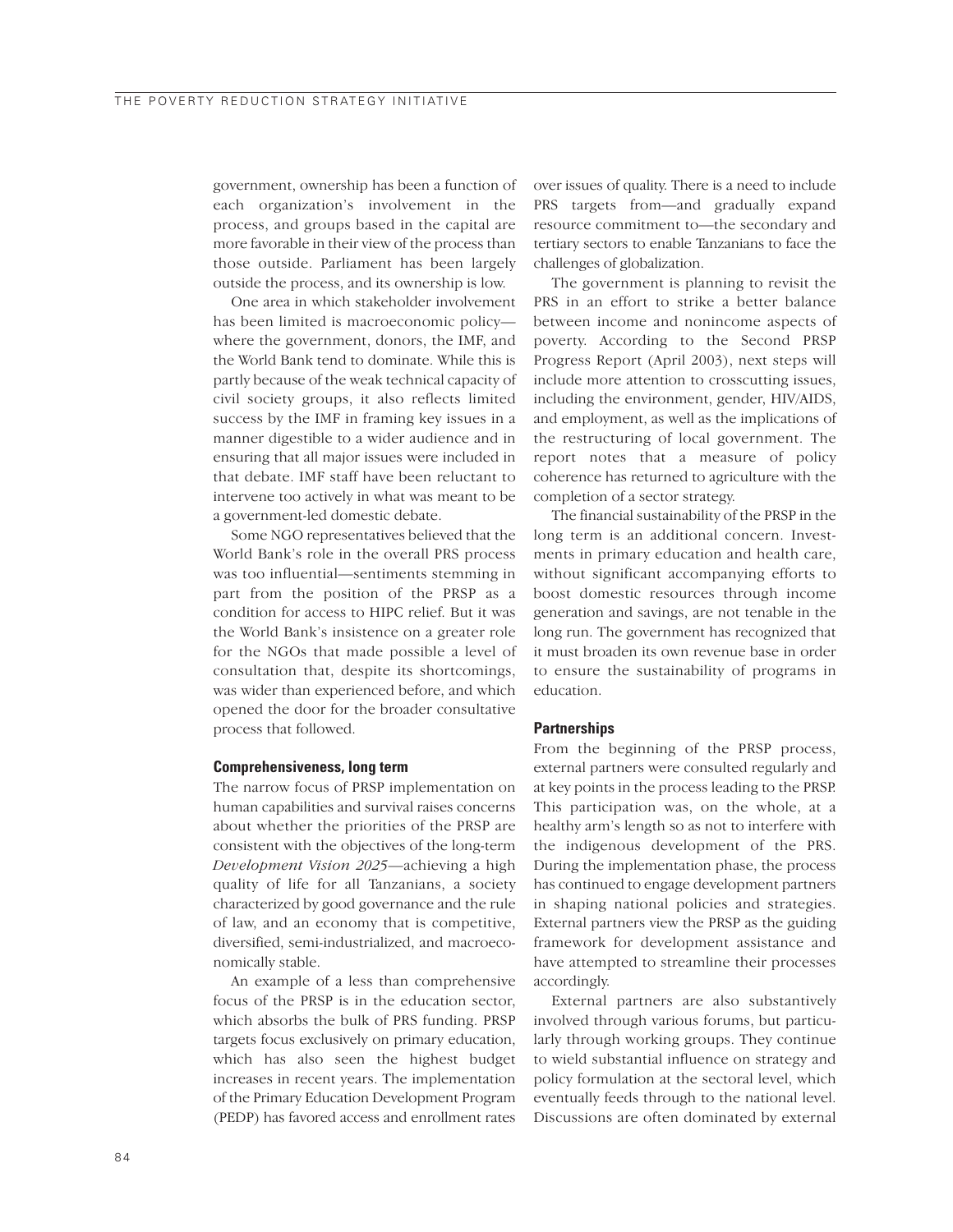partner representatives and specialists. Such domination, and related complaints about external participants setting meeting agendas or writing consultants' terms of reference indicate the continuing influence of external partners on domestic policymaking, raising concerns about the ownership of strategies and programs, even in high-priority sectors.

An important outcome of donor efforts at aid harmonization and policy alignment was the establishment of the Poverty Reduction Budget Support (PRBS) group in early 2000. Consisting of 11 like-minded donors, the PRBS group participates in the PER process, holding regular meetings with the government, and is seen as an important player in the poverty reduction strategy. Support from the PRBS group is directly channeled to the budget, with loan conditions based on a commonly negotiated performance assessment framework that focuses on macroeconomic management, public expenditure management, and governance. Generally, external partners are keen to participate in these harmonized processes.

Through the PER process, the government has been able to establish a database on donor commitments to the country over the medium term, enabling it to design its MTEF.

Two issues of concern on partnerships are the low levels of involvement of the business community and the high transaction costs for the government of numerous donor missions, some of which are still not well coordinated.

#### **Results orientation**

The PRSP process is clearly results-oriented and focused on outcomes that benefit the poor. It has enhanced the prioritization and the mobilization of financial resources in the priority sectors (figure 10.2). The share of priority-sector expenditure increased from an average of just over half of recurrent expenditures in FY99 and FY00, the two years prior to the PRSP, to 68 percent of recurrent expenditure in FY02. Improvements in strategic resource allocation through the MTEF process have been supported, and indeed facilitated, by the participatory PER process, active in Tanzania since FY98. However, spending within sectors is not well targeted to the poor, although the PER uses PRSP targets as the benchmark for assessing overall performance in the sector.

The PRSP process has substantively enhanced national processes for poverty monitoring, and a master plan now guides all monitoring activities, but a major gap remains between PRSP monitoring and actual policy formulation and performance. Information across the results chain (inputs, outputs, outcomes, and impact) has not been integrated by policymakers in a meaningful way. Capacity constraints and the political economy of changing policies and budget allocations imply that the penetration of the process and principles at the lower levels, arguably more critical levels for achieving results, is slow.

#### **Expenditures in priority sectors of Tanzania's PRSP, 1998/99–2002/03 Figure 10.2**



Source: World Bank.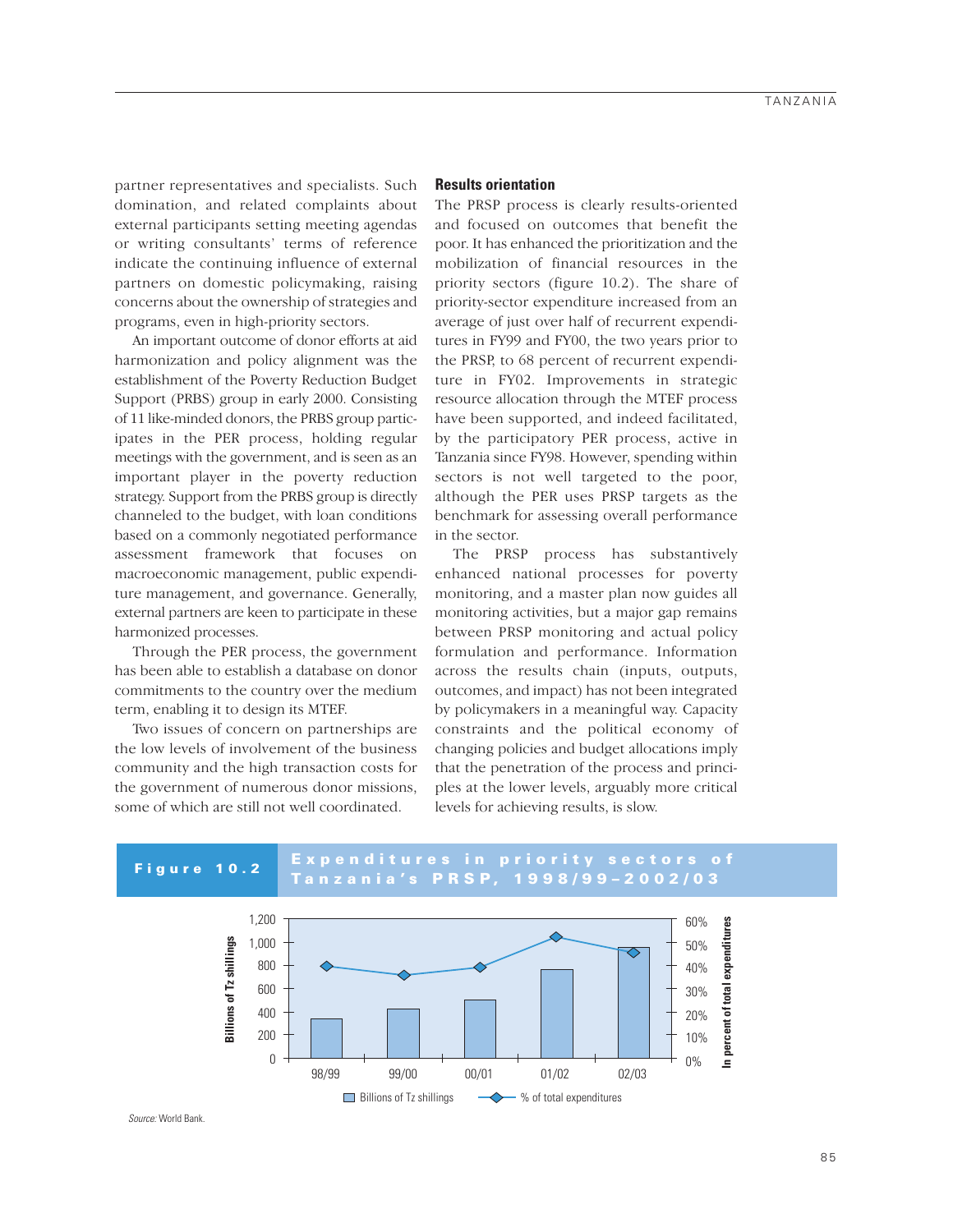In retrospect, the issue of poor domestic capacity, individual and institutional, has not been adequately considered, given the broad agenda of reform—both within the process of implementing the PRSP and more broadly as part of ongoing government reforms. Establishing a realistic mechanism for implementation at the subnational levels of the multiple initiatives being implemented in fiscal and administrative decentralization, civil service reform, and public sector reform remains the biggest challenge that the government faces in delivering the results promised by the PRSP. Lack of capacity, particularly acute at the subnational level, has led to serious delays and may ultimately lead to inadequate outcomes.

#### **Preliminary results**

In the initial phase of its implementation, the PRSP focused on improving service delivery, particularly in education and health, by increasing social sector expenditures. The incomeoriented elements of a broader growth and poverty reduction strategy were delayed by the late completion of sector-specific strategies, notably for agriculture and rural development. This also reflects the legacy of the initial focus on social expenditures of the HIPC process. The completion of sector strategies and action plans in later years and the more elaborate PRSP progress reports have helped to expand on and balance the implementation of the strategy.

Although it is too early to give a definitive evaluation of the impact of the PRS approach, at the time of the evaluation mission observers reported a noticeable improvement in service delivery, including at the village level. The Second PRSP Progress Report records a sharp increase in gross enrollment at the primary school level, from 77.6 percent in 1990 to 100.4 percent in 2002, although concerns about the low quality of education persist. In the health sector, the supply of drugs has greatly improved, including at local health units, which is attributed to an innovative costsharing approach drawing on the views of local communities. However, the high prevalence of HIV/AIDS and malaria has implied a rather marginal impact on the overall disease burden and other health indicators.

#### **World Bank support—too intrusive or not intrusive enough?**

During the short formulation period of the PRSP, the World Bank played a facilitative role, providing technical advice to the government and identifying key issues that influenced the sectoral contents of the strategy and helped promote a more participatory process. Stakeholders were critical of the Bank's "intrusive" influence in the initial stages of the formulation of the strategy but acknowledged that this tendency to intervene was tempered by the country office. Overall, the principal drafters of the PRSP described the formulation as a government-led process, with the Bank and Fund not influencing the substance of the final strategy.

Civil society members, in contrast, criticized the Bank for not exerting *more* influence on the government during formulation to increase participation. But they were cognizant of the dilemma faced by the Bank in urging the government to expand the consultative process while respecting the country-led principle. Further, the Bank, like many civil society groups, was reluctant to trade progress toward the Completion Point under the HIPC Initiative for a more extensive consultative process. During implementation, the Bank has promoted the participation of civil society within the national PRSP processes—with encouraging results. Civil society participation has been a feature of the PER process and is being further strengthened year by year.

An area where the Bank could have been better prepared for the PRSP was in assisting Tanzania to conduct a household budget survey before 2000. During implementation of the PRSP, Bank staff have provided substantial technical advice in analyzing the results of the latest household budget survey and in establishing a national poverty monitoring system. The Bank's technical expertise and sectoral inputs in education and health and through the PER process have supported the first and second PRSP Annual Progress Reports—those contributions have been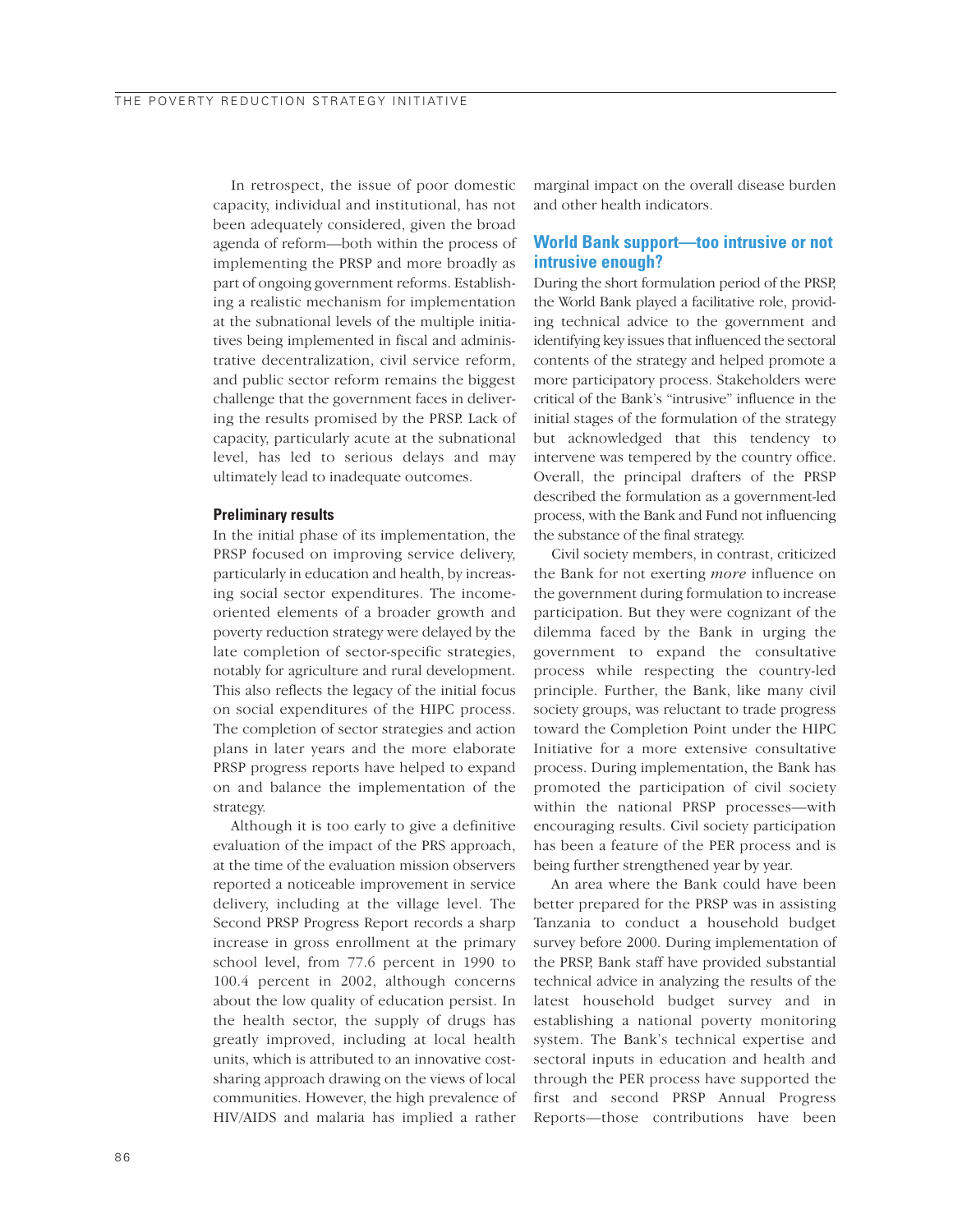greatly appreciated. The PER process, in particular, has been well recognized for its support of the PRSP and its principles, and the Bank has played a leading role in promoting and expanding the PER from an external technical assessment to a country-led participatory process involving a wide range of stakeholders.

In other areas of the Bank's analytical support, some key shortcomings came to light in the formulation of the PRSP—and some of these remain. There are continuing gaps in knowledge of the linkages between micro- and macroeconomic policy, specifically in relation to: (i) the social and poverty impacts of macroeconomic and structural policies; (ii) the sources of growth; and (iii) the poverty impact of alternative policy and strategy options. At the sectoral level, the depth and breadth of the Bank's analytical work was uneven prior to the formulation of the PRSP. Work in agriculture, for example, should have started much sooner, and the Bank could have been more assertive in promoting the growth agenda in the PER and MTEF.

The Bank's lending portfolio in the last three years has been well aligned with the PRSP. The focus of the current CAS—private sector and infrastructure development, sustainable rural development, improved social infrastructure, public sector reform, and institution building is in line with the priorities of the PRSP. New commitments across the three-year CAS period reflect a similar picture of alignment: projects that fall into PRSP priority sectors comprised 75 percent of new commitments. Compared with the previous three-year period, Bank commitments have broadened from public sector governance and private sector development into priority areas such as education, social protection, and water supply (figure 10.3).

The recently introduced PRSC signals a further shift toward alignment with country processes. The PRSC is a programmatic lending instrument specifically designed to support the implementation of the PRSP. It supports government efforts in three areas: (i) reforms in agricultural and rural development, (ii) institutionalizing Tanzania's monitoring and evaluation systems, and (iii) strengthening public sector performance and efficiency and effectiveness in the use of resources. It contains fewer conditions than previous policybased lending instruments.

The Bank has continued to promote the partnership principle. Its proactive role in the



#### **World Bank commitments by sector, FY98–00 and FY01–03 Figure 10.3**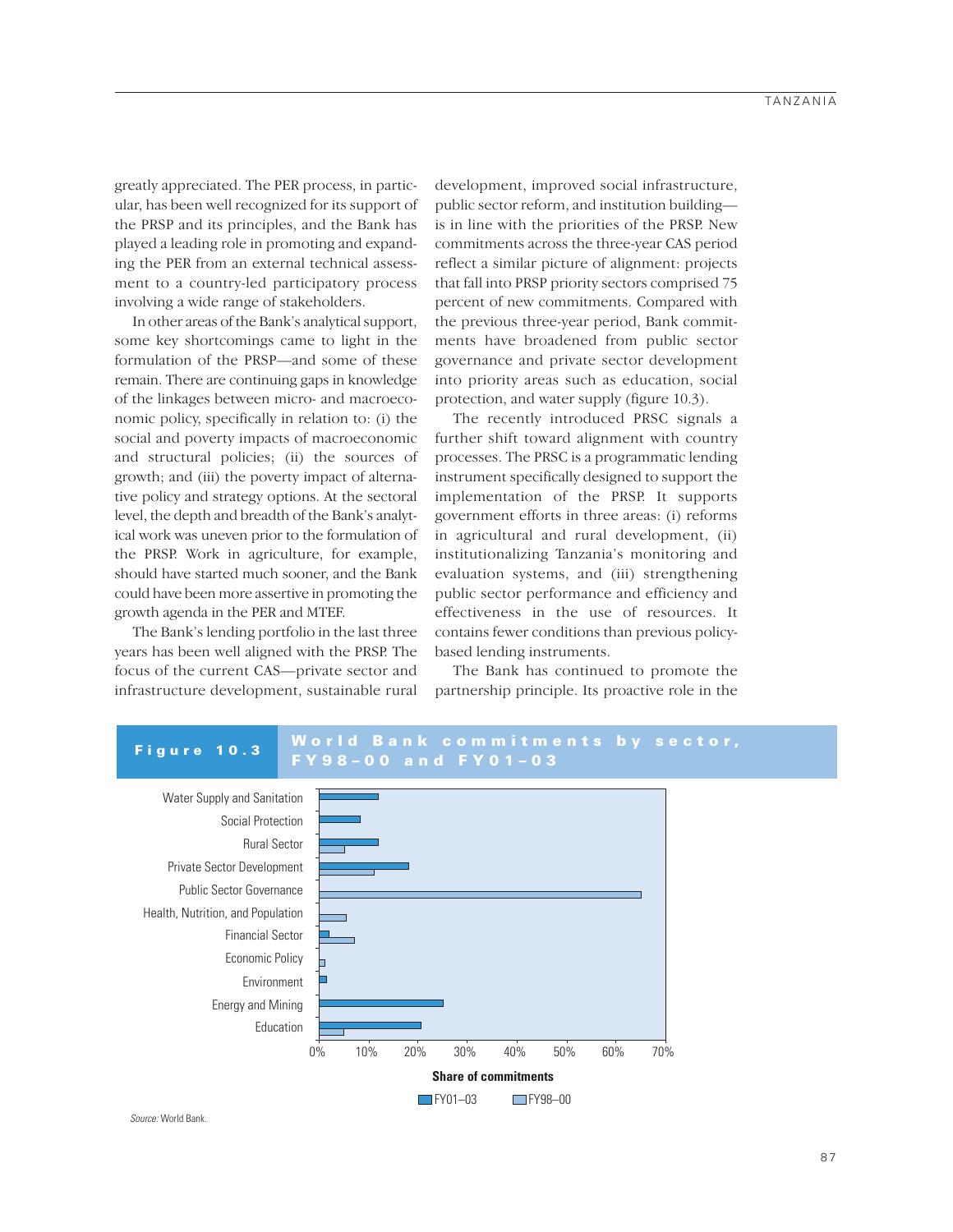participatory PER process, the alignment of the PRSC within the framework of the multidonor PRBS group, and its engagement with the Development Assistance Committee of the OECD are important steps that have enhanced the collaboration of donors in Tanzania. Complaints remain about the large numbers of missions that regularly arrive from the Bank. At the same time, stakeholders have acknowledged that complaints at the sectoral level are strongly correlated with capacity problems within ministries, an area that Bank and donor technical assistance has been unsuccessful in addressing.

#### **IMF support—gradual alignment with the PRSP and opening up of the debate on program design**

The IMF's program in Tanzania, supported by the PRGF, complemented the overall strategy for growth and poverty reduction in three respects. First, public expenditures were increasingly prioritized, with emphasis on accountability and ability of local level recipients to provide feedback to the center. Second, the program encouraged further reforms in key areas of economic activity such as taxation, land reform, and the financial sector, notably microfinance, with a view to expanding private sector activities, not only in the modern sector but also in the informal sector and the rural areas where most of the poor derive their livelihood. Third, with respect to growth, the program focused on the consolidation of macroeconomic stability and creation of incentives for investment.

The medium-term objective of the PRGF was to create conditions favorable for higher growth, with a particular focus on poverty reduction. Macroeconomic objectives included increasing growth from 5.2 to 6 percent annually by the end of the program and reducing inflation from 7 percent to rates comparable with those among Tanzania's main trading partners—about 4 percent. Monetary expansion was to be kept at about 10 percent per year. Surprisingly, for a program focusing on poverty reduction and the expansion of service delivery, total government expenditure was expected to remain relatively unchanged at about 16 percent of GDP. Grants as a percentage of GDP were also projected to decline by a full percentage point during the program. The implication was that increasing priority expenditure would require reduction in nonpriority spending relative to GDP. At that stage, the higher resource inflows expected from the HIPC Initiative and grants had not yet been sufficiently factored into the projections. The original PRGF thus projected a fairly restrictive fiscal stance.

Over time, the consultation processes under the PRSP had a significant impact on the content of macroeconomic policies—and the PRGF-supported framework did show considerable flexibility. In this sense, the PRGF eventually became aligned, although incompletely, with the key objectives of the PRSP—even though the alignment did not occur through preparation of the original PRSP. In assessing how the PRSP process affected the scope of policy choices available to the government and how the PRGF adapted to these policy choices, we examined in depth four policy issues in the macroeconomic area. They included two cases, the PRGF programming framework and cash budgeting, where a broader debate in the PER working groups led to a more flexible fiscal stance, and increased priority expenditure better insulated from temporary budget shocks; one case, trade reform, where the political nature of the problem and the lack of a domestic debate on the lines of the PER evaded easy resolution; and a last case, fiscal federalism, which, though considered a priority by the government and with clear relevance for the PRSP, was approached very cautiously by IMF staff, in light of the fairly limited local capacities and the IMF's own experience in other countries.

Lack of capacities within government led to delays in policy formulation and implementation, although the process of interaction and debate finally led to the convergence of views on key macroeconomic issues. Concerns by some key government officials and donors that the initial macroeconomic framework did not sufficiently accommodate increased aid flows,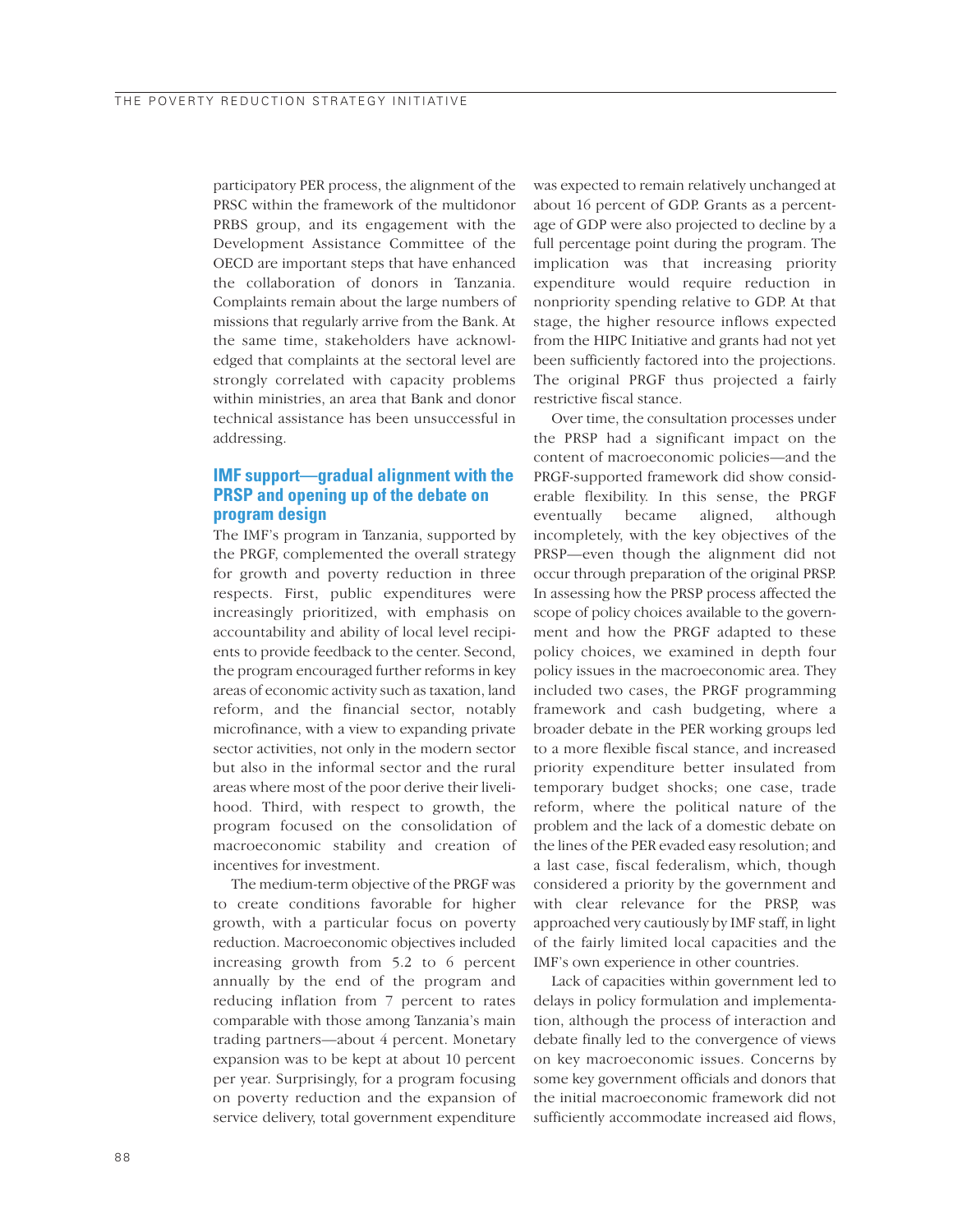helped trigger a broader debate on aspects of program design. That debate benefited from contributions from local and foreign academic consultants. Discussions in the PER macro working group and workshops organized by the government, informed by these technical contributions, did help move the process forward and contributed to some significant adaptations in the macroeconomic framework underlying the program design. In this sense, the substantive revisions made in the original PRGF program design reflected an effective contribution of the institutional framework set up for consultations between stakeholders and the use of outside expertise to strengthen capacity. However, this participatory process was incomplete, as it largely involved government, the Bank and the Fund, and bilateral donors—with civil society stakeholders largely on the sidelines.

The IMF's technical assistance is focused on the key areas of expenditure management, tax administration, and fiscal decentralization, and therefore appears to have been aligned with PRSP objectives. However, government officials are demanding more say in the use and mode of delivery of the IMF's technical assistance, which they still see as too closely linked to program targets rather than capacity building.

The PRS process has had impacts on internal IMF procedures, with the timing of IMF missions becoming better aligned to the budget cycle of the government. Still, with a limited presence in the field, the IMF has yet to meet demands for broader interactions with civil society groups and to devote more time to explaining its macroeconomic policies.

The IMF's ability to gauge the impacts of these interventions on poverty has been limited by the lack of poverty and social impact assessments.

#### **Conclusion—a healthy process that has become embedded in domestic institutions overcomes defects in the original document**

Tanzania is a good illustration that it is the PRS *process*, not the *document* itself, that matters. The initial PRSP was weak in many respects. However, three years after its launch, policymakers have been able to flesh out the strategy and improve poverty monitoring mechanisms. The process has provided an opportunity to mobilize and focus resources in the priority sectors; enhance the monitoring of poverty reduction targets; and encourage broad-based participation of civil society in national processes—all previously lacking in national strategy formulation.

Ownership is ultimately judged by commitment to the strategy, which has been high, especially among the top leadership. Among civil society and local government, ownership has been mixed—with Dar-based groups more favorable to the process than those outside, and the priority ministries more committed to the PRSP than others. An important limitation is that parliament and the private sector have been only marginally involved in the process. To extend the political legitimacy of the PRSP process and ensure sustainability, it will be necessary to bring both groups more formally into the process.

With time, the PRS process has become more participatory and inclusive*.* Early conflicts over civil society participation reflected ambiguity about what participation was meant to achieve—consultation versus participation in policy decisions. Civil society involvement was more limited in macroeconomic policy issues than in other areas. While partly an issue of technical capacity, that limitation also reflected ambiguity about the IMF's role in the broader policy issues, including its role in framing those issues in a manner digestible to a wider audience and ensuring that all major policy issues were included in the domestic debate.

However, the institutionalization of the policy dialogue, through the PER process, where the World Bank played a critical initiating role, was crucial. It provided a forum for follow-up of the policy debate that was very important given initial gaps in the strategy. The PER process today is broadly participatory, government-led, and encourages domestic and external partnership while focusing the PRSP on results through links to the budget and assessments of the poverty focus of expenditure.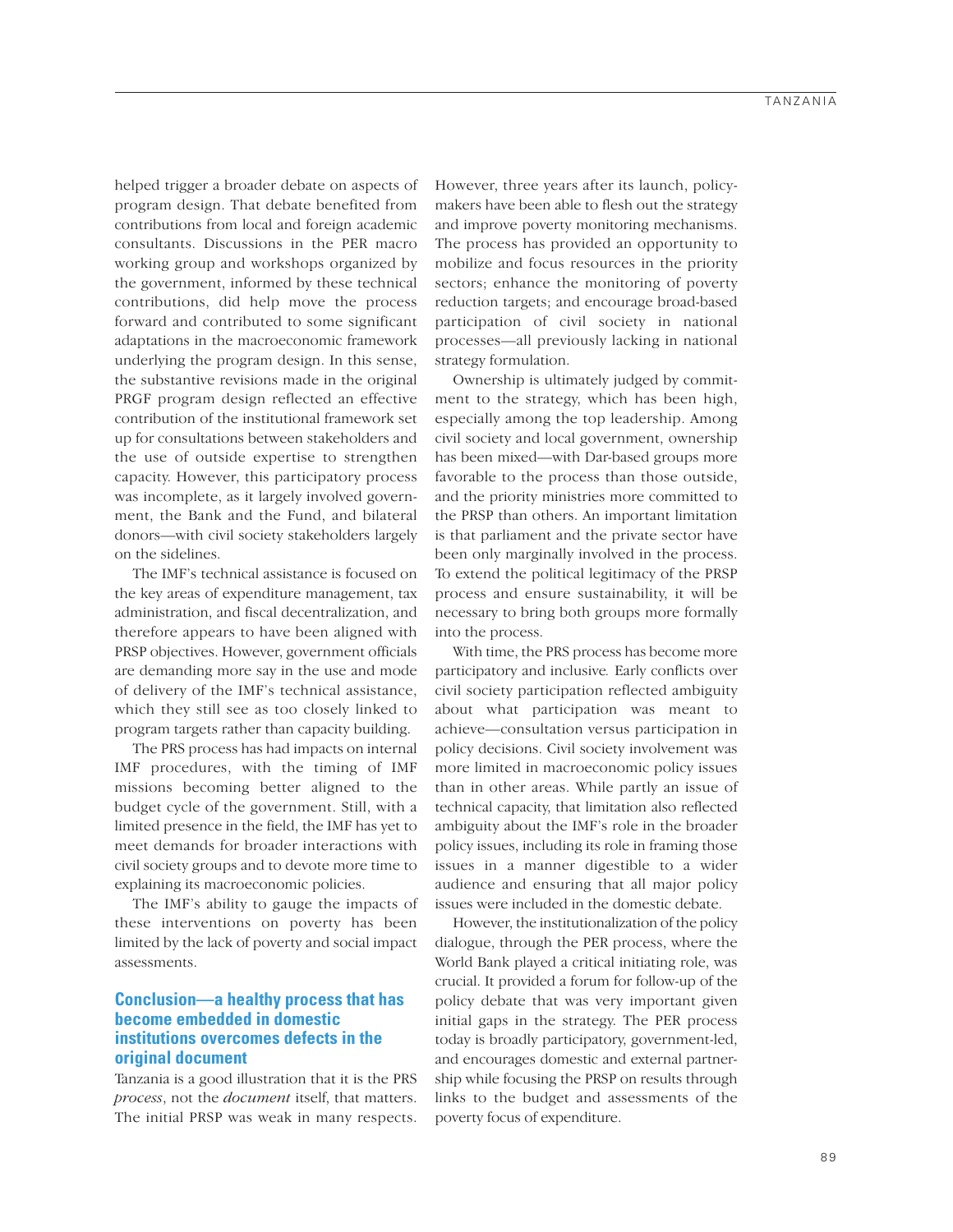On the whole, the PRS process has been results-oriented and focused on outcomes that benefit the poor. It has enhanced the mobilization of resources and the focus on priority sectors—with PERs as major inputs. During the process the shares of priority sectors in expenditures have risen steadily, although PER analyses have shown that spending within priority sectors needs to be better targeted to the poor. The process has substantively enhanced national processes for poverty monitoring, and a poverty monitoring and master plan now guides all monitoring activities. However, the feedback between monitoring of results and policy actions requires improvement.

The success of the PRS process was premised on effective management and coordination at the subnational level, particularly in rural areas.

However, both central and local government structures lacked adequate technical skills to implement and follow up on key aspects of the process. Lack of capacity led to serious delays and still may produce inadequate outcomes.

The PRSP process has fostered greater coordination among the World Bank and IMF teams working on Tanzania, helping to dispel the uncertainty among Tanzanian officials over what was expected from a PRSP. But important gaps remain—notably the setting of priorities for timely delivery of PSIAs. The PRS process should be more explicit about what the Bank and Fund will deliver. For example, a clearer delineation, as part of the PRSP framework, of what analytical inputs should be delivered, when, and by which institution, would be consistent with the resultsbased emphasis of the PRS approach.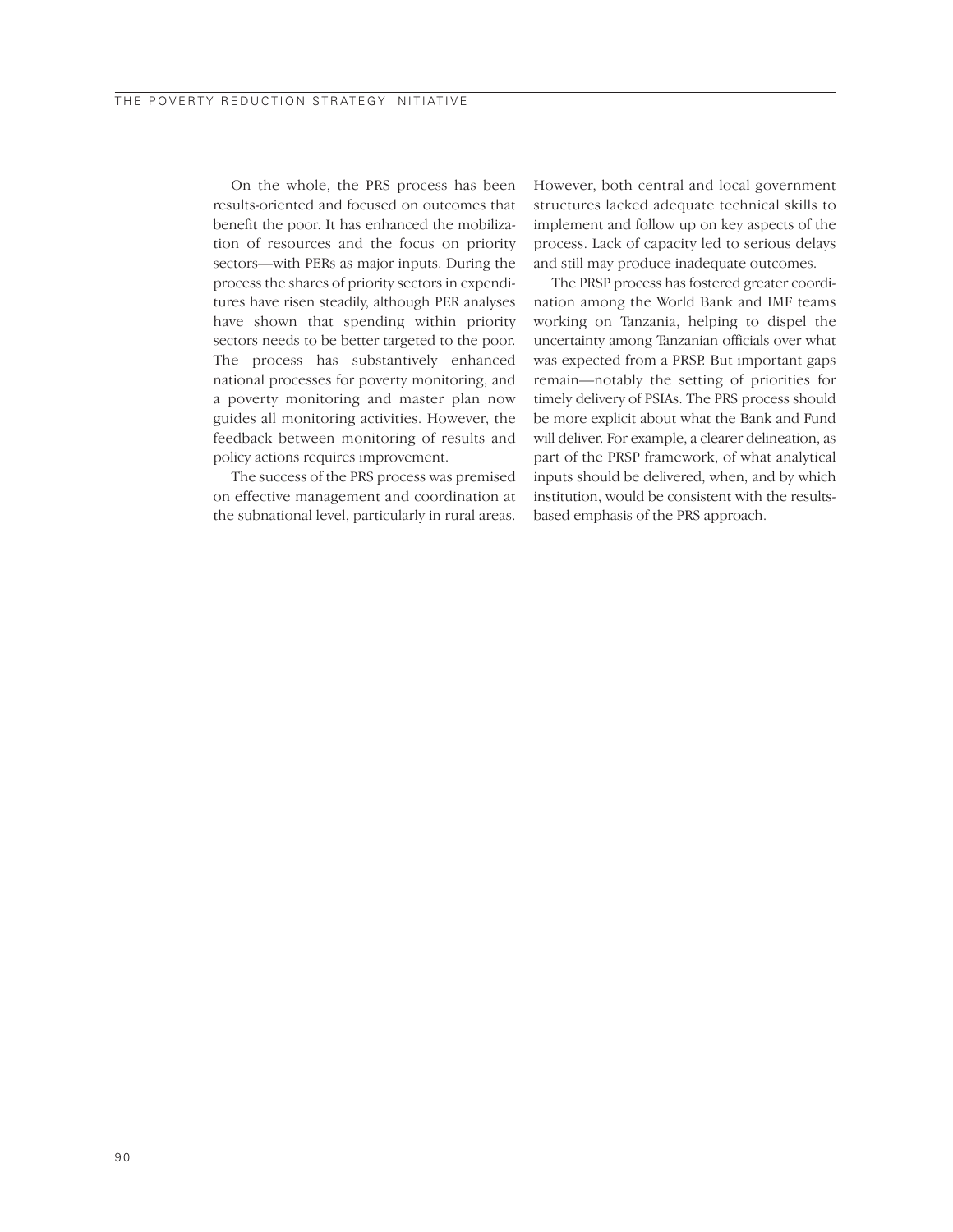

### Vietnam

The IEO evaluation team conducted interviews with stakeholders in Hanoi and Ho Chi Minh City in June/July 2003. Among the sources for the analysis presented here was a survey of 78 stakeholders in government civil society Hanoi and Ho Chi Minh City in June/July 2003. Among the sources for the analysis presented here was a survey of 78 stakeholders in government, civil society, and the donor community. The evaluation reviews developments up to December 2003.

#### **Successful poverty reduction**

Vietnam was one of the first Asian countries to produce a PRSP. Its tradition of basing public policy on medium-term socioeconomic planning and its reputation for consensusbased decisionmaking (albeit within the framework of a single-party system) made it an interesting case for evaluation. Vietnam is widely considered a development "success story," having reduced poverty levels in the past decade more rapidly than virtually any other low-income country.

The Vietnamese economy experienced strong growth over the last decade, averaging just under 6 percent annually since 1996 (table 11.1). During the Asian crisis, growth slowed to 3.5 percent, but recovered thereafter. Inflation has been in the single digits since 1996, falling to negligible levels in 1999 and 2001. Central government fiscal deficits have been modest for the most part, averaging less than 1 percent of GDP per year between 1996 and 1999. They increased to more than 3 percent in 2000 and 2001, reflecting increases in government expenditures, including poverty reducing expenditures.

Per capita income rose steadily from US\$272 in 1996 to US\$428 in 2002. The 1997/98 Vietnam Living Standards Survey estimated that 90 percent of poor households lived in rural areas. With growth strongly concentrated in major centers such as Ho Chi Minh City, this has led to perceptions of a widening gap between rich and poor within the country. Literacy rates—of more than 90 percent in 1998—are high compared with other lowincome countries.

Vietnam is one of the largest aid recipients in the world; Japan is its largest bilateral donor, providing more than half of total official aid. Vietnam was one of the pilot countries for the CDF and was a case study for OED's 2002 evaluation of the CDF.<sup>1</sup> It also was one of the six countries chosen in 1998 as a pilot for enhanced World Bank–IMF coordination.

The authorities have demonstrated clear commitment to development and poverty reduction and, with the benefit of solid growth,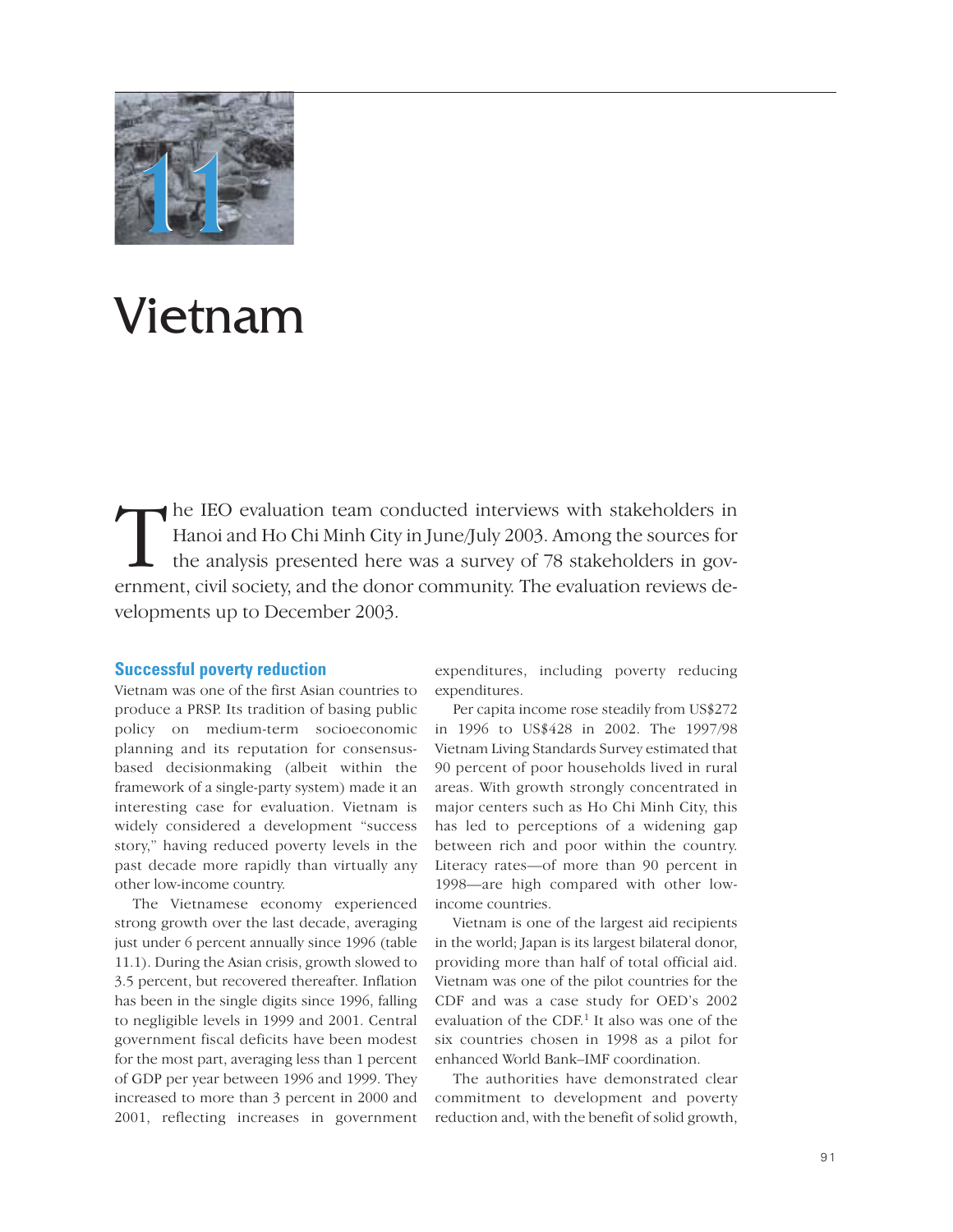#### **Figure 11.1 Vietnam at a glance**

|                                                                                                                                                                                                                                                                                                                                                                                                               |                                                              | East                                                  |                                                                            |            |                                                                |
|---------------------------------------------------------------------------------------------------------------------------------------------------------------------------------------------------------------------------------------------------------------------------------------------------------------------------------------------------------------------------------------------------------------|--------------------------------------------------------------|-------------------------------------------------------|----------------------------------------------------------------------------|------------|----------------------------------------------------------------|
| POVERTY AND SOCIAL                                                                                                                                                                                                                                                                                                                                                                                            | Vietnam                                                      | Asia &<br>Pacific                                     | $Low-$<br>income                                                           |            | Development diamond                                            |
| 2003<br>Population, mid-year ( <i>millions</i> )<br>GNI per capita (Atlas method, US\$)<br>GNI (Atlas method, US\$ billions)                                                                                                                                                                                                                                                                                  | 81.3<br>480<br>38.8                                          | 1.855<br>1.080<br>2.011                               | 2.310<br>450<br>1,038                                                      |            | Life expectancy                                                |
| Average annual growth, 1997-03                                                                                                                                                                                                                                                                                                                                                                                |                                                              |                                                       |                                                                            |            |                                                                |
| Population (%)<br>Labor force (%)                                                                                                                                                                                                                                                                                                                                                                             | 1.2<br>1.6                                                   | 1.0<br>1.1                                            | 1.9<br>2.3                                                                 | GNI<br>per | Gross<br>primary                                               |
| Most recent estimate (latest year available, 1997–03)                                                                                                                                                                                                                                                                                                                                                         |                                                              |                                                       |                                                                            | capita     | enrollment                                                     |
| Poverty (% of population below national poverty line)<br>Urban population (% of total population)<br>Life expectancy at birth (years)<br>Infant mortality (per 1,000 live births)<br>Child malnutrition (% of children under 5)<br>Access to an improved water source (% of population)<br>Illiteracy (% of population age $15+$ )<br>Gross primary enrollment (% of school-age population)<br>Male<br>Female | 29<br>26<br>70<br>20<br>30<br>77<br>4.6<br>115<br>117<br>113 | 40<br>69<br>32<br>15<br>76<br>10<br>111<br>112<br>111 | $\ddot{\phantom{0}}$<br>30<br>58<br>82<br>44<br>75<br>39<br>92<br>99<br>85 |            | Access to improved water source<br>Vietnam<br>Low-income group |

Source: World Bank.

#### **Selected macroeconomic indicators for Vietnam, 1995–2002 (percentage of GDP) Table 11.1**

|                                                      | 1995 | 1996 | 1997 | 1998 | 1999 | 2000   | 2001 | 2002 |
|------------------------------------------------------|------|------|------|------|------|--------|------|------|
| Real GDP growth                                      | 9.5  | 9.3  | 8.2  | 3.5  | 4.2  | 5.5    | 5.0  | 5.8  |
| Inflation (end of period) annual percent change      | 12.9 | 4.5  | 3.6  | 8.6  | 0.1  | $-0.5$ | 0.7  | 4.0  |
| Total expenditure                                    | 23.8 | 24.9 | 24.8 | 22.2 | 20.6 | 23.9   | 25.6 | 24.8 |
| General government education and health expenditures |      |      |      | 5.0  | 4.9  | 5.2    | 5.8  |      |
| Total poverty reducing expenditures <sup>a</sup>     |      |      |      |      | 5.1  | 5.4    | 6.0  | 6.1  |

a. IMF estimate based on (i) current expenditure on education, training, health, and family planning and (ii) capital expenditure on education, training, health and poverty-related projects in the agriculture, transportation, electricity, and water sectors.

Source: IMF.

have exercised strong leadership in setting the reform agenda. For the most part, the authorities, the donor community, and the IMF have agreed on broad reform objectives—for example, poverty reduction and private sector development—but there have been disagreements on how, and how quickly, these objectives should be achieved, resulting in lengthy delays in reaching agreement on an IMF-supported program.

#### **The PRS process—concurrent strategies**

The government of Vietnam initiated the preparation of an Interim PRSP in mid-2000, which coincided with an intense planning phase in the country's policy cycle. The planning phase led to the production of the current 10-Year Socioeconomic Development Strategy and 5-Year Socioeconomic Development Plan (SEDP). The I-PRSP was presented to the Executive Boards of the Bank and the IMF in March 2001, along with a request for a three-year PRGF-supported program and the first World Bank–supported PRSC. The full Comprehensive Poverty Reduction and Growth Strategy (CPRGS, as the PRSP is known in Vietnam) was finalized just over a year later. At the same time, the second review under the PRGF-supported program was also completed. Its principal elements are outlined in box 11.1.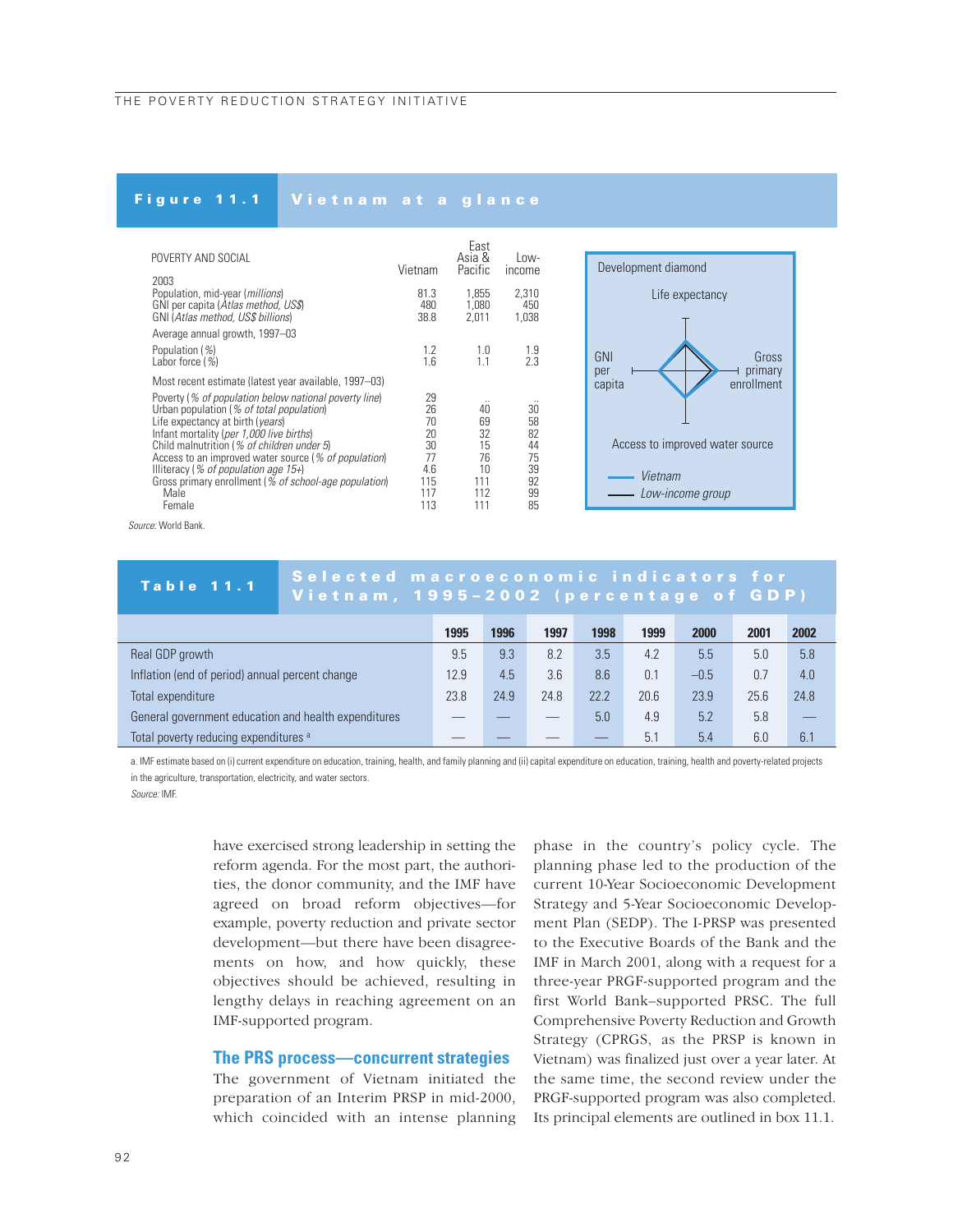#### **Ownership, participation**

Vietnam's CPRGS is widely considered to be domestically owned. The authorities maintained a firm hand throughout the drafting process, much of which was done in Vietnamese, with only selected drafts translated into English.

By contrast, the participatory process used in the formulation of the CPRGS, was not fully country driven, with international partners (the World Bank and international nongovernmental organizations) initially assuming a leading role in the organization and financing of public consultations. Government engagement with the participatory process intensified during the formulation stage, but the true extent of the authorities' ownership of, and commitment to, a participatory approach to policymaking will only be tested once they take the driver's seat in future participatory consultations.

To ensure that the process is viable over the long term, several shortcomings should be addressed. For example, discussions of the macroeconomic framework and many of the associated structural reforms underpinning the strategy were notably absent from the participatory process, reflecting, among other things, a lack of interest and expertise in discussing the macroeconomic framework on the part of the organizers of the participatory exercises, the absence of a systematic effort on the part of the IMF to encourage public discussion of these issues, and the perceived lack of pressing macroeconomic problems that would warrant the allocation of scarce time during participatory workshops.

The relationship of the CPRGS to the existing indigenous planning processes and documents, notably the 10-Year Strategy and the 5-Year Development Plan, also remains unclear, with the authorities looking to the socioeconomic development plan as the embodiment of the country's development strategy, whereas donors and the international financial institutions view the CPRGS as playing this role. The two strategies are largely consistent, but their emphasis differs: the socioeconomic development plan places more emphasis on industrialization and modernization, while the CPRGS emphasizes social

| Box 11.1                                        | Vietnam's PRSP<br>policy matrix                                   |
|-------------------------------------------------|-------------------------------------------------------------------|
|                                                 | Promote economic growth, raise income, and create opportunities   |
| for the poor                                    |                                                                   |
|                                                 | A legal environment for fair and competitive business             |
| A stable macroeconomic environment              |                                                                   |
| <b>Public administration reform</b>             |                                                                   |
|                                                 | Develop major sectors and areas to ensure sustainable growth, and |
| for poverty reduction                           |                                                                   |
|                                                 | Policies and measures to develop sectors and create opportunities |
| for the poor                                    |                                                                   |
|                                                 | Balanced development, gender equity, and advancement for women    |
|                                                 | Social safety net to support the poor and vulnerable              |
| <b>Monitor and evaluate</b>                     |                                                                   |
| <i><b>Improved macroeconomic statistics</b></i> |                                                                   |
| <b>Poverty monitoring</b>                       |                                                                   |
|                                                 |                                                                   |

expenditures and poverty reduction. This difference led one major donor to encourage the authorities to add a new chapter to the CPRGS on large-scale infrastructure.

#### **Comprehensiveness, long term**

The CPRGS addresses poverty as an issue defined not only by levels of income, but also by demographics, ethnicity, gender, and access to social services. The CPRGS also acknowledges that the rapid economic growth has led to a widening of income distribution and the emergence of urban poverty as a major challenge in parts of the country.

The CPRGS is seen as results-oriented and, on balance, has made a positive contribution to the policymaking process in Vietnam. It is generally seen to have helped improve interministerial coordination which, along with its timetable for policy implementation during 2003–2005, has promoted transparency. While it has led to improvements in the mandate and capacity of data producing entities such as the General Statistics Office, the CPRGS's monitoring and evaluation framework—containing 136 indicators—appears to have been excessively ambitious and would have benefited from streamlining and priority setting to better reflect the country's administrative capacity.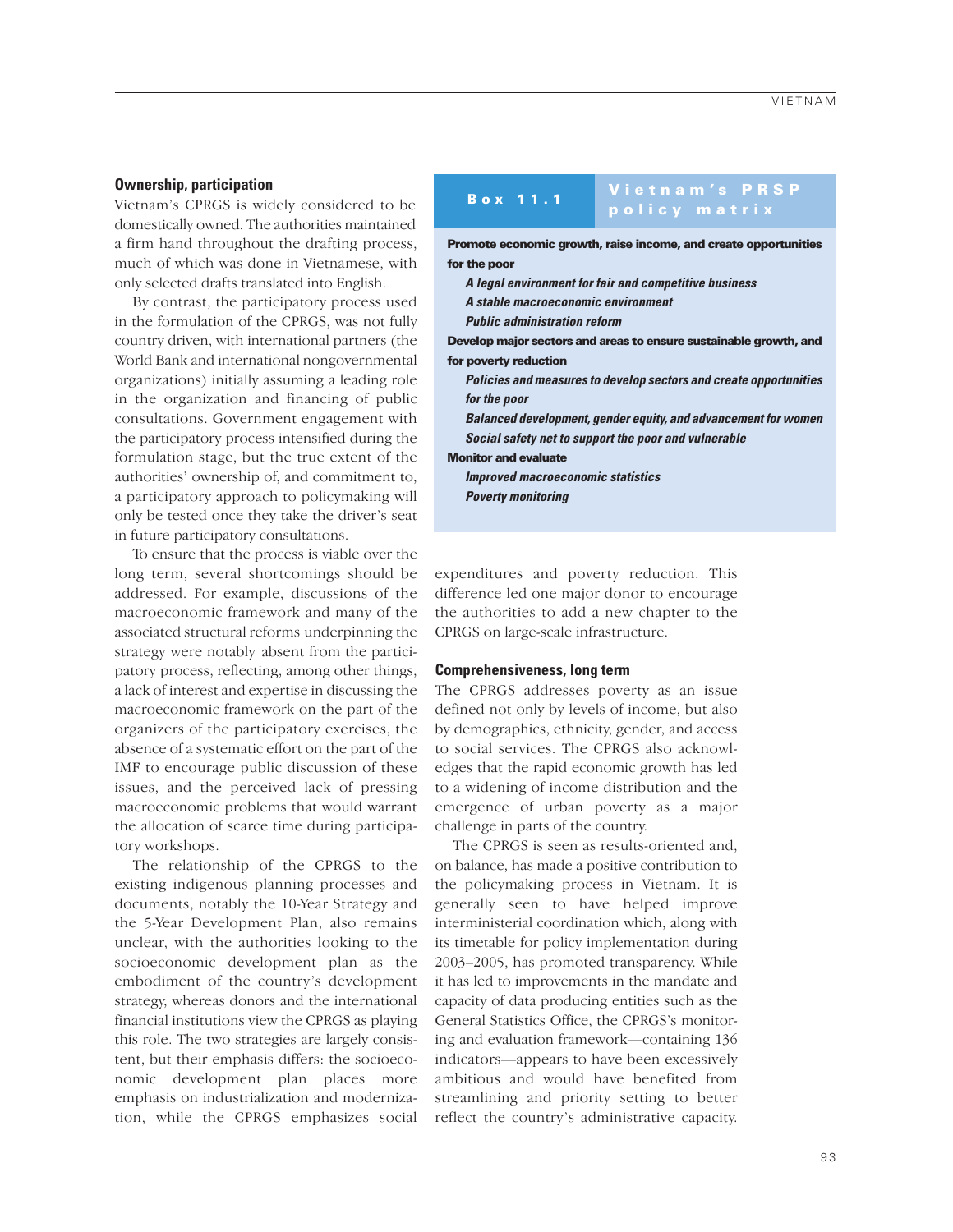However, prioritization among these indicators with regard to development objectives and measures continues to be a challenge for the government.

#### **Partnerships**

The CPRGS process has brought some increase in donor coordination, notably through formation of a Like-Minded Donors Group, some of whose members are involved in the cofinancing of PRSCs. Scope exists to improve coordination—some major donors are still reluctant to adapt their programs to align with the strategy. The breadth and generality of the CPRGS, moreover, have made it relatively easy to justify most pre-existing donor activities and therefore have not constrained donors from pursuing their own preexisting priorities.

#### **IMF support—flexibility, despite some persistent disagreements**

Performance has been mixed with respect to adapting IMF-supported programs to reflect both PRSP principles and the key features under the PRGF. Initially, alignment of policies in the PRGF-supported program with those of the CPRGS was only partial, although it improved over time. This was particularly true with respect to reform of state-owned enterprises (SOEs), where vagueness about the authorities' priorities in the CPRGS initially masked differences between PRGF program commitments and the authorities' desire for a substantial and continuing role for the public sector in the economy.

At the level of the macroeconomic framework, there were persistent differences of view between staff and government authorities on GDP measurement and macroeconomic prospects. This resulted in two separate medium-term forecasts, with the authorities' forecast underpinning the CPRGS and that of IMF staff underpinning the PRGF-supported program. However, this difference of view was transparently reflected in IMF staff reports and the CPRGS.

Despite such differences, and perhaps reflecting the authorities' good track record in conducting fiscal policy, significant fiscal flexibility was integrated into the PRGF-supported program. The program accommodated higherthan-expected levels of spending in priority social sectors, partly by avoiding overly conservative projections of official development assistance (figure 11.2). Particularly notable was the absence from the PRGF-supported program of quantitative conditionality (such as performance criteria or benchmarks) on major fiscal variables.

During the years of the PRGF-supported program, poverty reducing spending increased

#### **Poverty-reducing spending in Vietnam, 1998–2003 Figure 11.2**



**…and as a Share of Total Expenditure**



Source: IMF.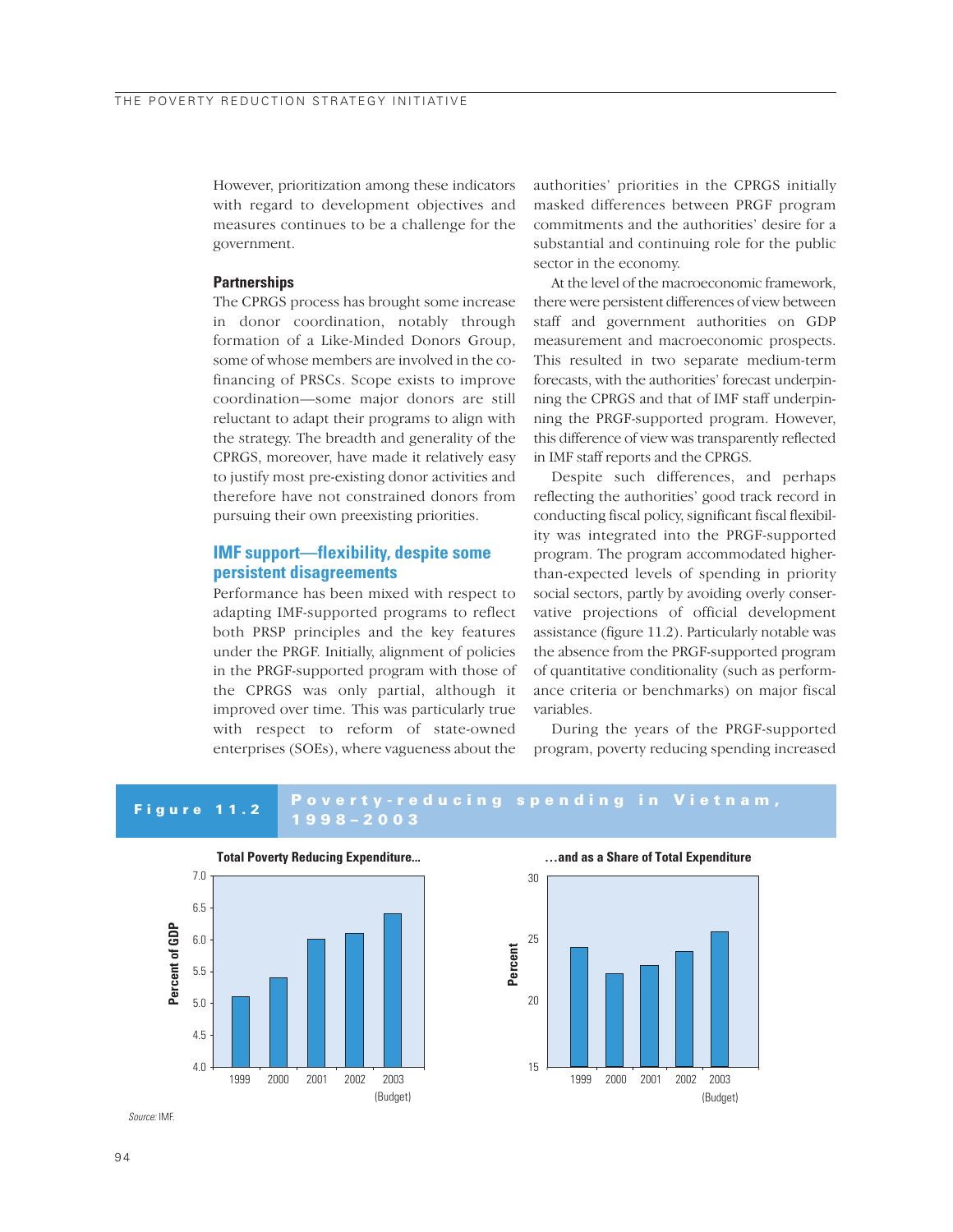as a share both of GDP and of total expenditure. However, it is not clear that this trend can be attributed to the PRGF-supported program (or the CPRGS), since it began well before the adoption of the program (or the strategy).

The government made some effort to assess the expected impact of proposed program measures on the poor and most vulnerable. Of particular note were efforts to establish and finance a social safety net for workers displaced by SOE reform. It also made a preliminary attempt to assess the social and poverty impact of trade liberalization, but the analysis was of only limited value in informing policy design. Beyond these examples, PSIAs did not figure prominently as an input to PRGF-supported program design, partly reflecting the IMF staff 's sense that proposed reforms would not have a major negative impact on the poor. Looking forward, an agenda for PSIA work has been endorsed jointly with World Bank staff, including with respect to trade and tax reforms.

#### **Bank-Fund collaboration**

The JSA of the CPRGS does not appear to have played a significant role in the CPRGS process few bilateral donors or officials were aware of its contents. If JSAs are to serve their intended purposes (one of which is to encourage coordination between the Bank and the Fund), they must provide a clear and frank assessment of a country's PRSP. In Vietnam, two omissions from the JSA undermined its usefulness. There was no explicit discussion of the implications of the ongoing disagreement with the authorities over parts of the macroeconomic frameworks contained in the PRGF-supported program and the CPRGS. Second, the JSA failed to provide an accurate description of the relative roles of external agencies and the authorities in the participatory exercise.

Problems related to Bank-Fund coordination also were evident with respect to program conditions. The clear division of labor between the Bank and the Fund on structural conditionality did not overcome shortcomings in the coherence of the two institutions' approach on some issues. This was particularly evident with respect to state-owned enterprise (SOE) reform. This is an area of overlapping interest between the Bank and the Fund, but one for which the Bank has the lead responsibility for the design and monitoring of conditionality. Reflecting different mandates and institutional priorities, the Bank's objective of promoting private-sector development through large numbers of equitizations of small- and medium-sized SOEs—while in line with the government's priorities—did not address the Fund's medium-term fiscal concerns, which were focused mainly on the largest SOEs. In the event, the IMF attempted to address its longerterm structural concerns through short-term macroeconomic conditionality (a limit on credit growth), a tactic that was neither adequate nor successful. The rather general language on SOE reform that was contained in the CPRGS did not help to clarify these issues. This experience shows that, in formulating conditionality in areas of overlapping Bank-Fund interest, it should not be assumed that Bank and Fund objectives are identical—nor is it always appropriate that they should be so. Therefore, where differences in approach or priority exist, they need to be discussed more explicitly. This should go beyond a simple description of the division of labor in staff reports to include substantive discussion of the consistency of Bank and Fund objectives.

Even though Vietnam was known for strong ownership of its reform program, the Fund's design of the PRGF did not take advantage of the opportunity to streamline conditionality. Instead, the PRGF required numerous prior conditions and increased the number of structural conditions.

#### **Conclusion—merging parallel policy processes**

Vietnam is an atypical low-income country because of the extent of domestic ownership for the reform process, the breadth and level of donor support, the strong tradition of consensus-based decisionmaking, and high literacy rates. It raises important questions about the value added of an IMF-supported program in a low-income country experiencing macroeconomic stability and no pressing need for external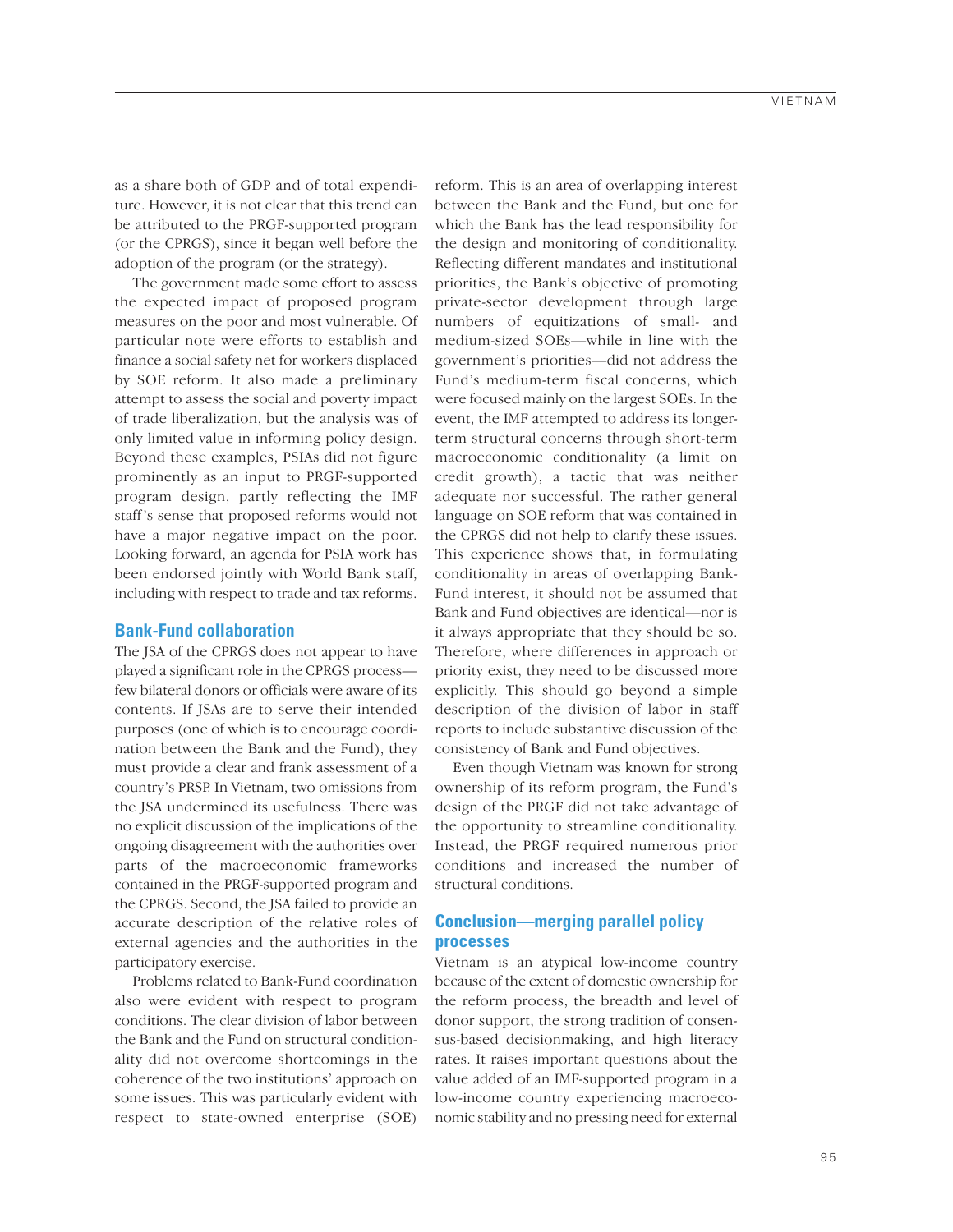financing from the IMF. While program financing was clearly appreciated in Vietnam, it is not obvious that a PRGF-supported program was the most appropriate mechanism to support sound macroeconomic performance. Most donors appear to have valued primarily the "signalling" role that the program provided, but discussions with bilateral donor representatives suggested that the absence of such a program would not have significantly affected their aid decisions.

While these considerations limit the extent to which the lessons of Vietnam can be extrapolated to other country situations, a number of lessons do emerge. One concerns the relationship between the PRSP process and indigenous planning processes. Vietnam remains committed to using the SEDP as the paramount mechanism to articulate its policy agenda over the medium term. Comments from donors and the Bank and Fund, in contrast, suggest that the CPRGS, not SEDP, should fill this role. Paralleling this difference of opinion, the SEDP is more widely known within Vietnamese society, and the CPRGS is better known among international stakeholders.

The merging of these two processes could be an important part of any effort to clarify policy priorities and guide budgetary allocations. The resulting product could be more clearly linked to the internal budgetary process and resource allocations. The significant progress made over the last decade in reducing poverty in Vietnam suggests that the authorities are—as one donor representative said"doing something right." This should raise the comfort level of the international community with a poverty reduction strategy that is truly home-grown and country-driven.

With respect to the impact of SOE reform on displaced workers, the PSIA undertaken before adoption of the PRGF-supported program and PRSC I proved useful. However, a mediumterm agenda for PSIA was articulated only two years after the design and approval of the PRGF-supported program. Where resources are not readily available within the Bank or the Fund to undertake the PSIA in a timely manner, staff should be encouraged to approach other stakeholders to meet PSIA needs.

Finally, the importance of broad-based ownership and participation implies greater emphasis on building long-term relationships between the Fund and domestic stakeholders. IMF's resident representatives are well placed to develop such relationships—and they have done so in Vietnam, with good results. Staff at IMF headquarters should take full advantage of this achievement by systematically integrating the resident representative into program negotiations and surveillance work.

More broadly, if the participatory expectations of the PRS Initiative are to be met, a sustained effort may be needed over the long term to build domestic capacity for meaningful participation in discussions of the macroeconomic framework. Such a strategy would need to promote understanding of the relevance of the macro-economy to poverty reduction.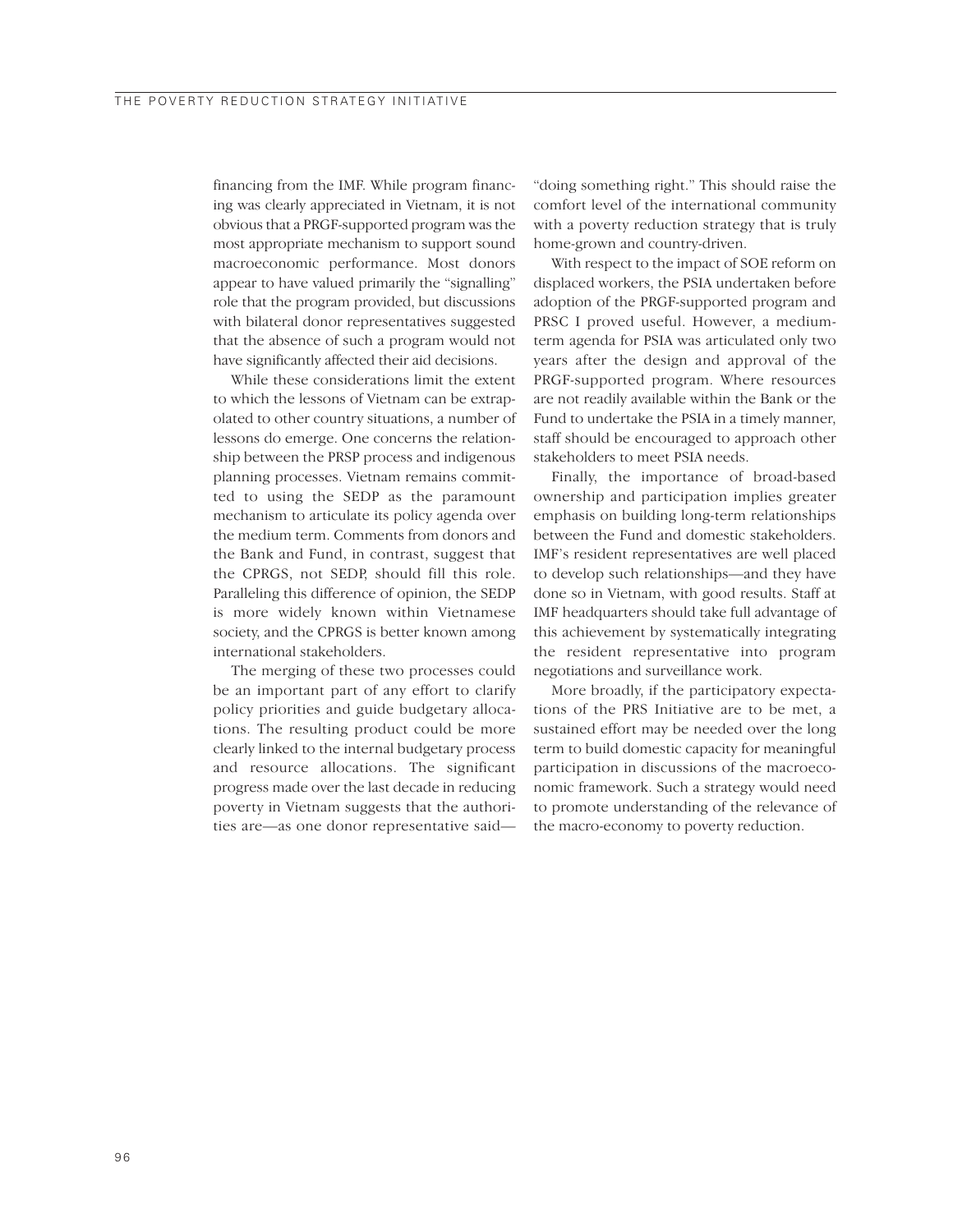#### ANNEX: GUIDELINES FOR THE COUNTRY CASE STUDIES

The 10 case studies summarized in this volume were prepared under the following guidelines, which were developed jointly by OED and IEO in advance of the country work.

#### **Approach**

Given the country-specific nature of the PRS process, case study analysis will be used as a key source of evaluative material. The methodology will combine two types of case studies identified in the evaluation literature, "program implementation" (primarily explanatory) and "illustrative" (mainly descriptive).<sup>1</sup> The case studies will be "program implementation" case studies as they intend to investigate the implementation of the PRS process in each country relative to its underpinnings. They will also be illustrative in nature as they will add indepth examples to other sources of evaluative material including external evaluations, thematic studies, cross-country analysis, and survey work.

To capture the diversity of country experiences with the PRSP Initiative, OED plans to conduct eight case studies for the evaluation, four of which will be conducted jointly with IEO. IEO is planning to conduct another two case studies independently from OED. In total, therefore, OED and IEO will perform an indepth investigation of 10 of the 23 countries with completed PRSPs through December 2002.

A range of criteria were considered in selecting the PRSP countries for case studies: geographic balance; HIPC and non-HIPC; range of country conditions and PRSP experience; and both mature and recent programs. Country selection also took into account the country coverage of previous or ongoing work.<sup>2</sup> The following countries were selected based on the criteria set out above: Mozambique, Nicaragua, Tajikistan, and Tanzania (joint OED-IEO); Albania, Cambodia, Ethiopia, and Mauritania (OED); and Guinea and Vietnam (IEO).

#### **Details on Methodology**

The following guidelines define the basic parameters for the case studies, and can be further tailored to reflect country characteristics. The guidelines have been informed by experience from lead missions in Albania (OED) and Tanzania (joint OED-IEO).

**A local consultant** will be sought to assist in each of the case studies. The local consultant will be expected to contribute to the team in line with their level of expertise and knowledge. This is expected to yield a range of local consultant assistance across the case studies, from assisting in scheduling meetings and providing local knowledge, to preparing background papers and briefs. Local consultants will also be used to coordinate implementation of the country stakeholder survey (see below).

**Key informant interviews** will be held in Washington D.C. and in the field. Interviews will be conducted with relevant World Bank and IMF staff who have been associated with the country team and/or the PRS process. This will be followed by in-country consultations to be conducted for a period of at least two weeks. These consultations are the primary input for the fieldwork and will be targeted at a broad range of stakeholders including; key ministries (central and line), key government units involved in the PRS process, local governments, bilateral and multilateral donors, local and international NGOs, private sector representatives, media, and, wherever possible, Parliamentarians.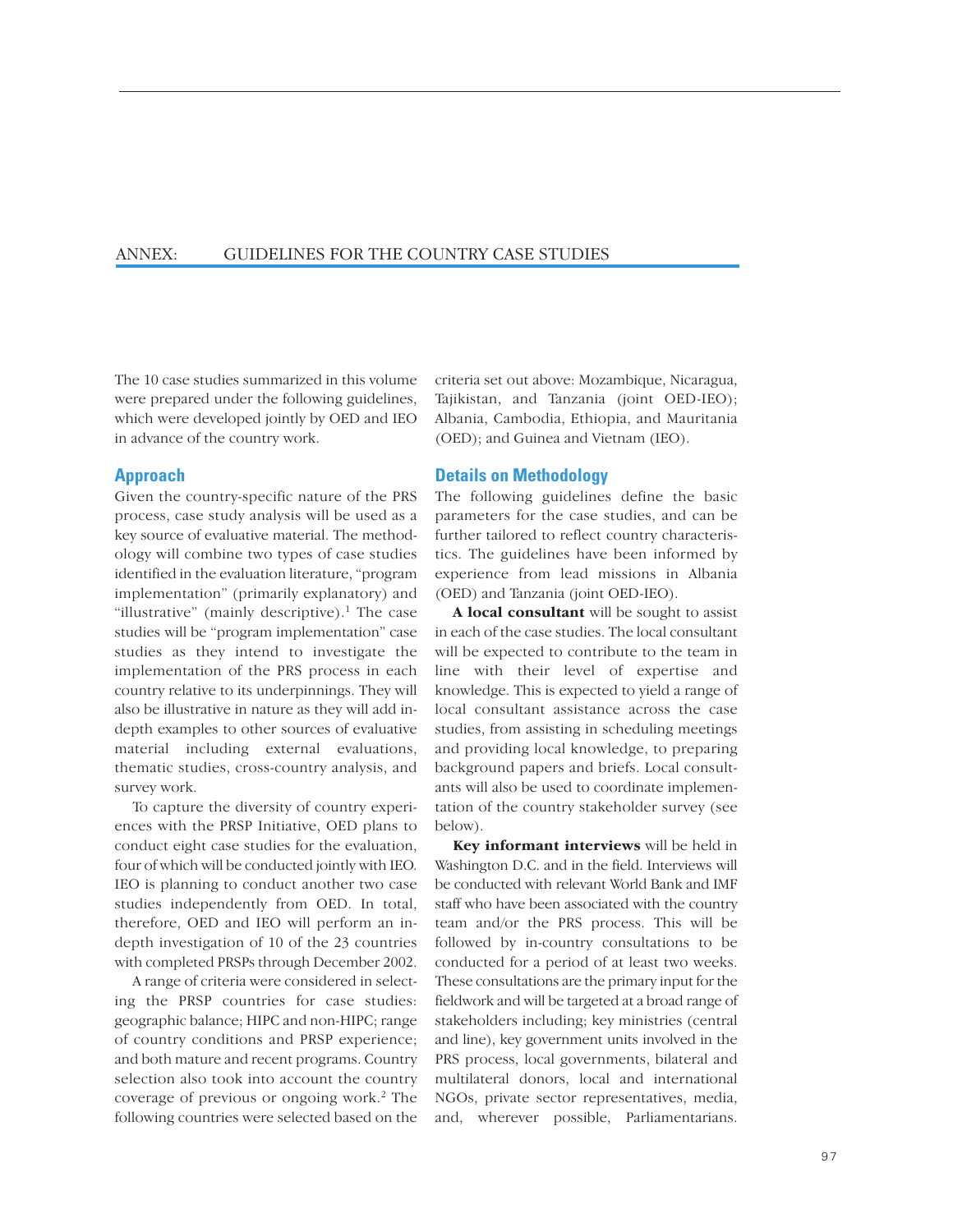Interview modalities will vary and may include group consultations. Finally, an exit workshop (see below) will be held, which will target stakeholders consulted during the mission.

In-country **field visits** outside of capital will be conducted in each case country, unless precluded by country conditions. Advance field visits were conducted in both Albania and Tanzania and provided considerable valueadded. The modalities of field visits will vary from country to country.

An informal **exit workshop** will be held in each case country at the conclusion of the mission. The purpose of the workshop is to seek feedback on the emerging findings of the case study from a representative group of stakeholders, including stakeholders involved in the field interviews.

A **stakeholder survey** jointly designed by OED and IEO is being conducted in each country to provide input for both the OED and IEO studies. The survey will supplement information gained from key informant interviews and will target each category of stakeholder involved in the PRS process. Coverage will include the central government ministries (Planning and Economy/Finance) and Central Bank, line ministries, donors, NGOs, and representatives of the private sector and other civil society groups (for example, trade unions, labor unions, academia, media, and faith organizations). The goal of the survey is to obtain institutional responses (not individual views) on the PRSP and Bank and IMF performance in supporting the process. As a result, the criteria for respondents include good knowledge of the PRS process and familiarity with their respective institution's positions on specific issues. A core set of stakeholders has been identified, which each country survey must target, including key ministries involved in the PRS process, but outside of these parameters, the specific coverage and number of responses is likely to vary from country to country. Local consultants will be used to administer surveys in each case country further enhancing the independence of the exercise.

Case studies will use multiple methods for data collection, including reviews of relevant

documents and databases, in-depth interviews of key informants both in Washington D.C. and in the country, and an in-country workshop. Relevant documents may include official government data and reports, Bank and Fund analytical and advisory work, related policy documents, staff reports to the Boards of the IMF and World Bank, internal documentation, prior OED and IEO evaluations, external evaluations and materials from research institutes and civil society.

An extensive analysis of the data will be carried out using the technique of triangulation in which the reliability of findings will be developed through multiple data sources and findings will be validated through agreement across multiple types of data. An example would be assessing process changes in public expenditure management in a country. The country's Public Expenditure Review may yield an initial finding which could then be verified with multiple data sources (for example, interviews with Bank staff in the regional Public Expenditure thematic group, officials in the Ministry of Finance, and civil society). Economic data on budget execution could be cross-checked against budget laws and qualitative data on disbursements and procurement, that is, data would be validated across multiple types of data. Likewise, to assess the realism of macroeconomic projections made by the IMF, one may assess the extent of deviations from recent trends, compare projections with outcomes, and cross-check that against views expressed at the time by the authorities, review departments, and the World Bank.

#### **Phases and Key Deliverables**

**Phase 1—Desk Review:** A desk review will be conducted in advance of field work in each of the case countries. The desk review will analyze and summarize main findings from available research materials and collate the necessary data. A desk brief will be prepared following a standard outline to provide an initial basis of information for the country study.

**Phase 2—Washington-Based Interviews and Mission Planning:** Phase 2 will build on the desk review through interviews with Bank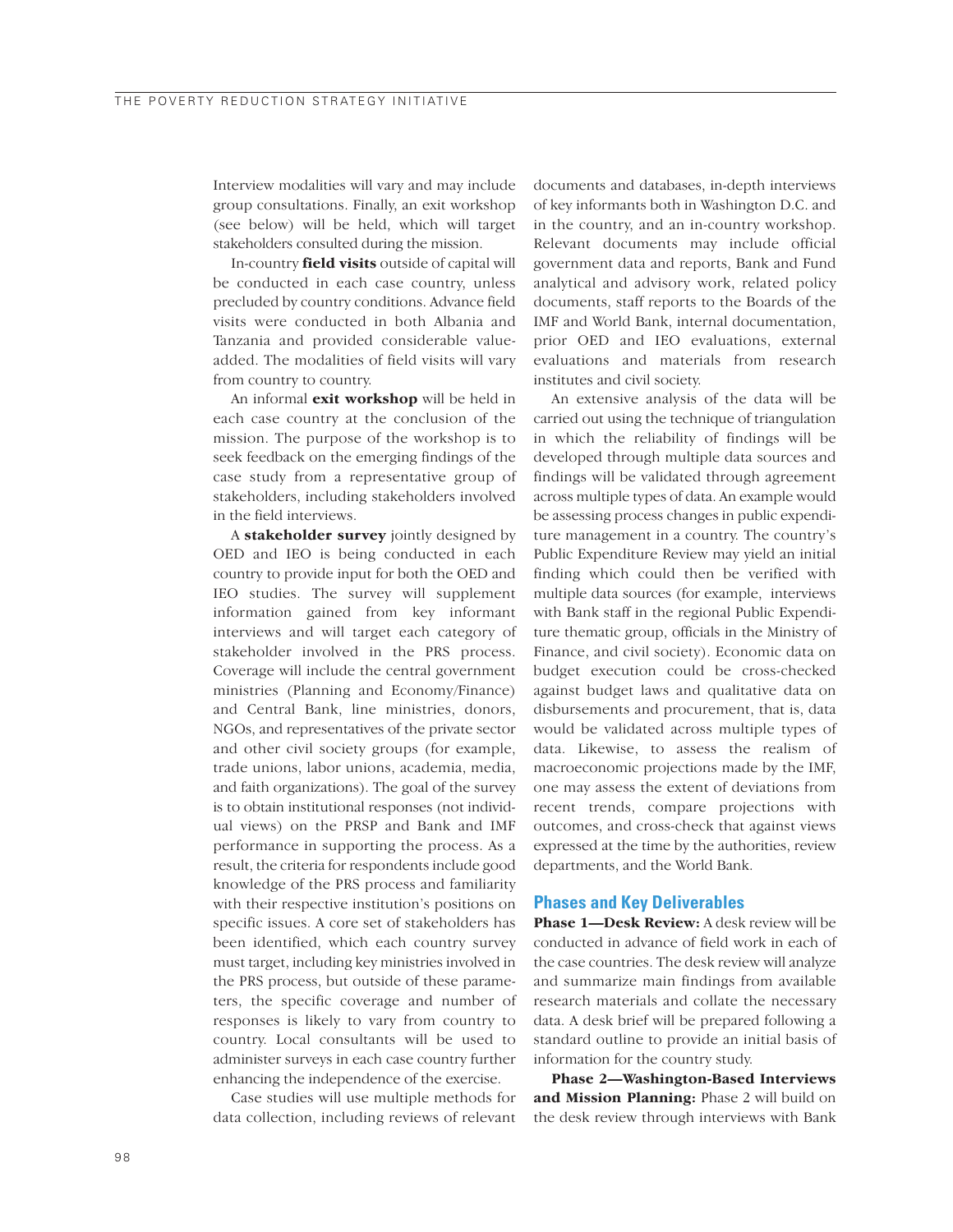and Fund staff. Key persons for interviewing in the field will be identified, evaluative questions will be tailored around the emerging evaluative hypotheses, and arrangements for the workshop and field interviews will be finalized.

**Phase 3—Country Visit**: The field work will investigate the key evaluative questions incountry and seek to address open issues. Structured interviews with key informants and an in-country workshop will form the basis for consultations. As noted above, an in-country stakeholder survey will be applied after field work has been completed.

**Phase 4—Final Washington-Based Analysis:** In Phase 4, the case study team will agree on the main findings and supportive evidence, submit them to a new round of triangulation with staff from the Fund and the Bank, and draft a report. The case study teams

may present their findings to key internal stakeholders at a World Bank or IMF brown bag lunch. The draft final report will be shared with the authorities for comment.

## **Staffing of Joint Case Study Teams**

For joint case studies, teams will consist of at least one core evaluation team member from each evaluation unit, along with at least one senior incountry national consultant. Either OED or IEO will be assigned overall responsibility for coordinating the case study. The team will also be supported by junior consultants to be assigned by each unit as deemed necessary. The OED and IEO teams will nominate a case study coordinator. His/her responsibilities include overseeing coordinating interviews, arranging the in-country workshop, overseeing the production of inputs, and production of the final report.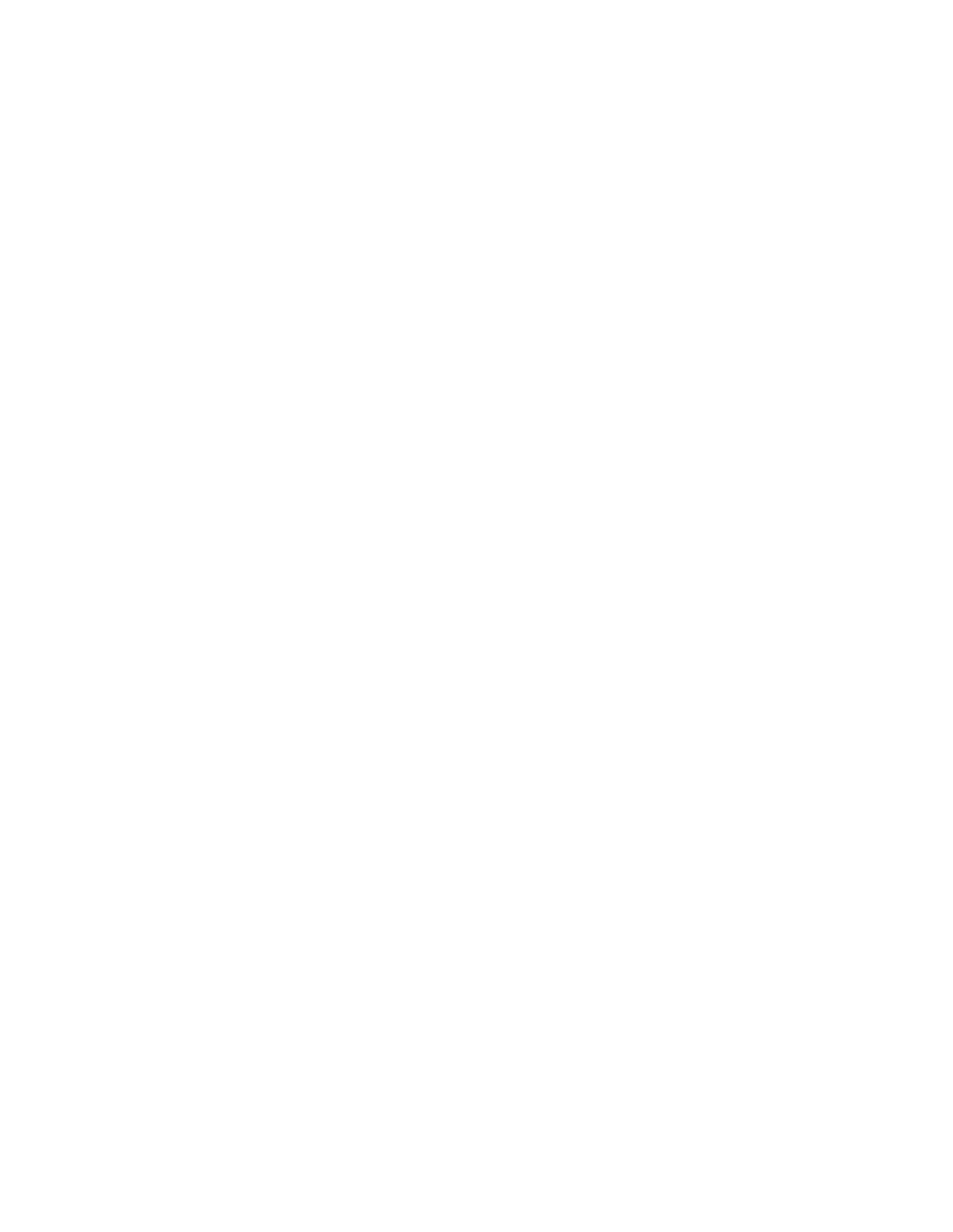### ENDNOTES

## **Chapter 1**

1. See "The Poverty Reduction Strategy Initiative: An Independent Evaluation of World Bank Support Through 2003" (OED 2004). "Report on the Evaluation of Poverty Reduction Strategy Papers (PRSPs) and the Poverty Reduction and Growth Facility (PRGF)," document number EB/EVC/04/3, June 1, 2004. These documents are available in PDF format at the World Bank and IMF Web sites: http://www.worldbank.org/oed/ prsp/ and http://www. imf.org/External/NP/ieo/2004/ prspprgf/eng/index.htm

2. The full country case studies are available at http://www.worldbank.org/oed/prsp

3. A larger group of more than 80 low-income countries is required to complete a PRSP to receive continued concessional lending from the World Bank and IMF.

4. A coup attempt in Mauritania during early June 2003 and subsequent political uncertainties obliged the mission to limit its coverage relative to the other case studies in this volume.

5. Information on developments in aggregate Bank-Fund conditionality, discussed in IEO's main evaluation report, is too limited to permit conclusions on trends in aggregate conditionality.

#### **Chapter 2**

1. See *Transition—The First Ten Years: Analysis and Lessons for Eastern Europe and the Former Soviet Union*. World Bank, 2002, p. 61.

#### **Chapter 5**

1. The most recent JSA by the World Bank and the IMF reached the standard conclusion that Guinea's PRSP "presents a credible poverty reduction strategy and provides a sound basis for Fund and IDA concessional assistance." The shortcomings discussed in this section were unevenly addressed in the JSA. The JSA did convey that weak institutional capacity was a risk to implementation, but without implying that it put the credibility of the PRSP in question or suggesting remedial actions.

#### **Chapter 7**

1. In discussions with the evaluation team, representatives of CSOs characterized the process as inadequate, since it excluded the poor, and did not allow sufficient time for preparation (for example, materials were distributed late, and there was insufficient time for CSOs to consult members at grassroots levels). The quality of consultations was also questioned by respondents to the OED-IEO survey of PRSP stakeholders. The majority of respondents disagreed that their group had been adequately consulted during formulation of the PRSP.

2. The process for preparing subsequent Annual Progress Reports has moved significantly in this direction, with the primary emphasis on a domestic reporting instrument that is also used by the Bank and the Fund.

#### **Chapter 11**

1. See *Toward Country-led Development—A Multi-Partner Evaluation of the Comprehensive Development Framework: Findings from Six Country Case Studies.* (OED: Washington, D.C., 2003). Available online at http://www.worldbank.org/oed/

#### **Annex**

1. See Lois-Ellin Datta, "Case Study Evaluations," GAO/PEMD-91-10.1.9, United States General Accounting Office, November 1990. Also Linda G. Morra and Amy C. Friedlander, "Case Study Evaluations," Operations Evaluation Department, World Bank.

2. For example, the extensive country studies by the Multi-Donor Evaluation of the CDF covering countries with completed PRSPs (Uganda, Bolivia, Vietnam, and Burkina Faso) contain a significant amount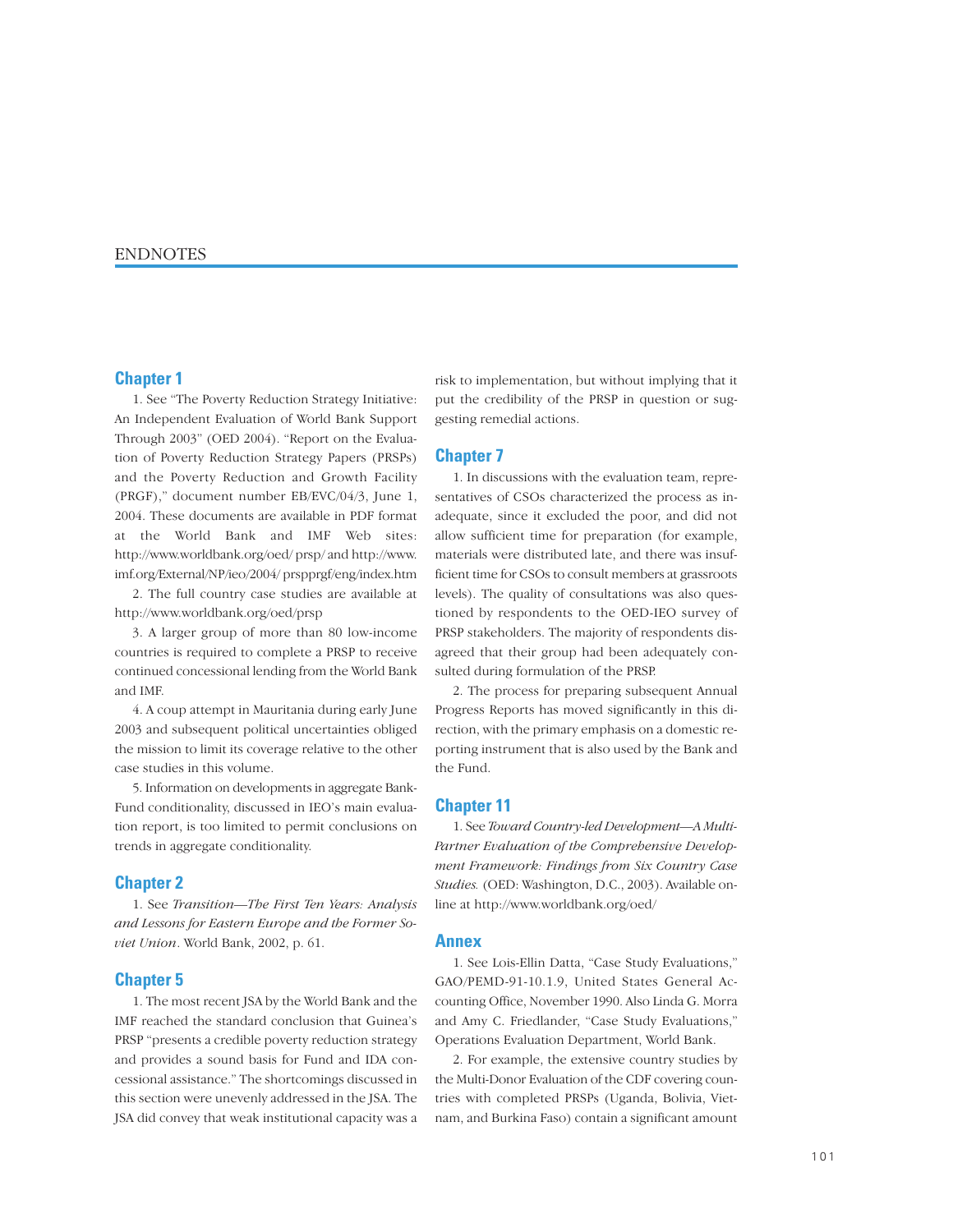# THE POVERTY REDUCTION STRATEGY INITIATIVE

of information on the PRSP process in these countries. See *Toward Country-led Development—A Multi-Partner Evaluation of the Comprehensive Development Framework: Findings from Six Country Case Studies. (*OED: Washington, D.C., 2003).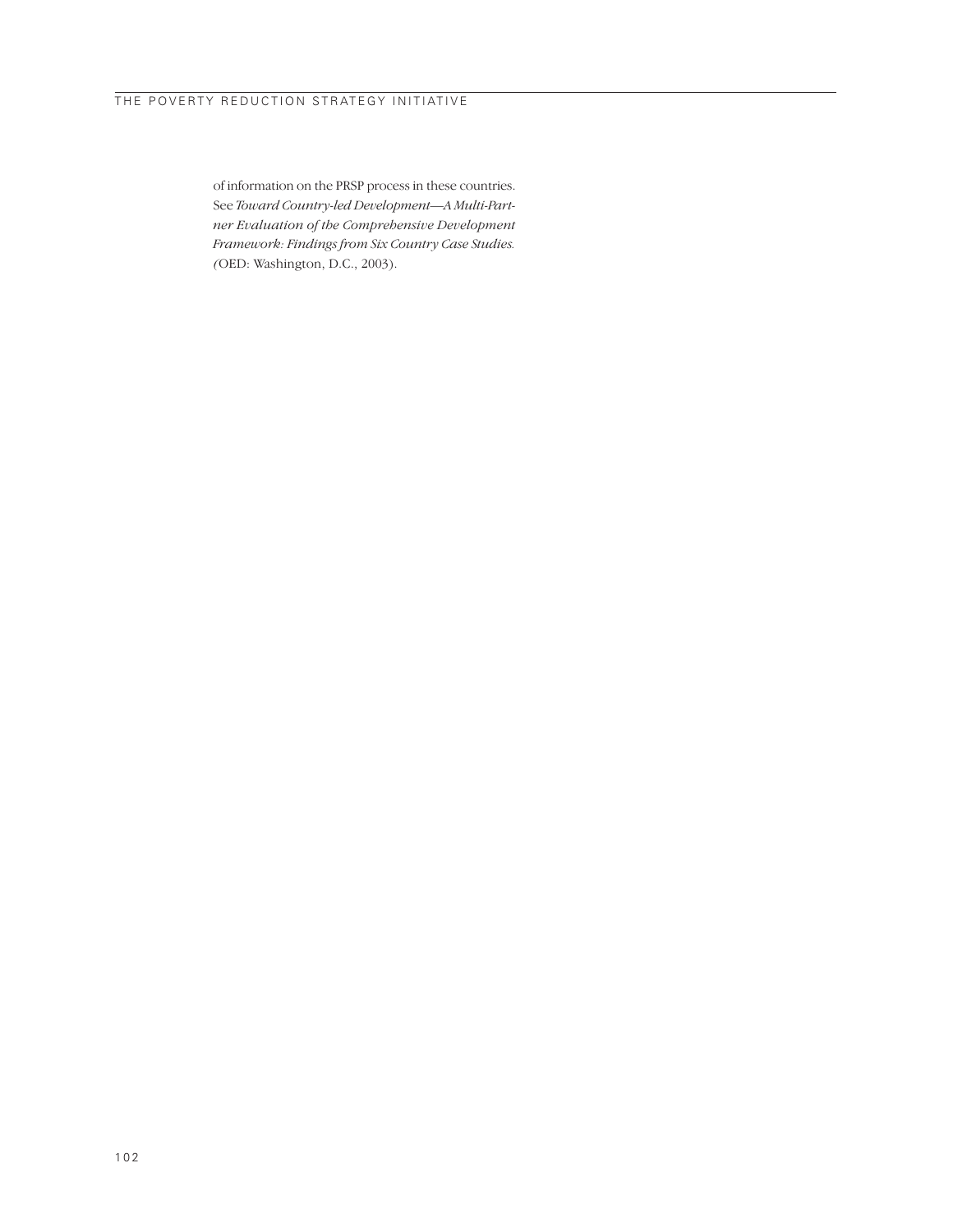ENDNOTES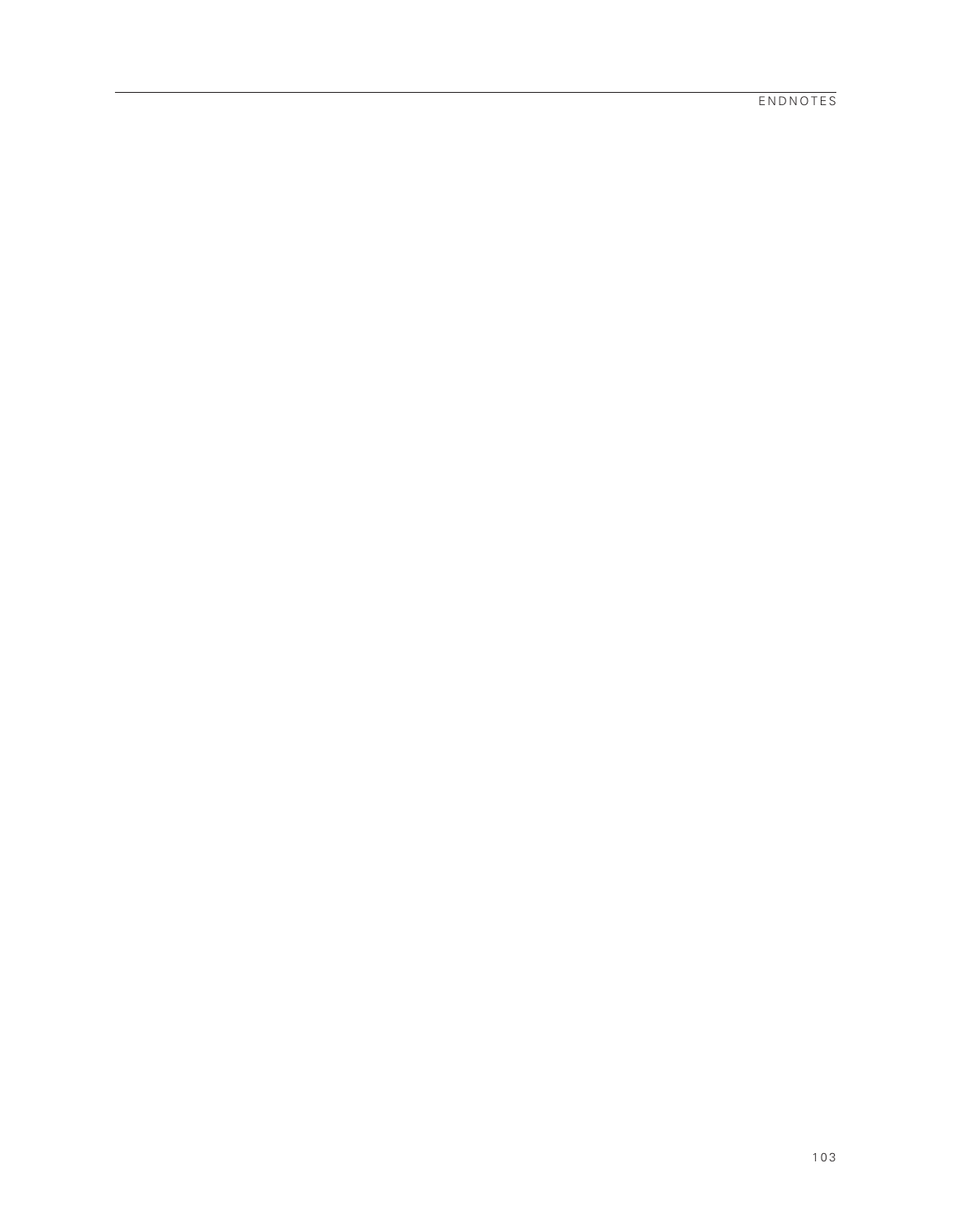THE POVERTY REDUCTION STRATEGY INITIATIVE